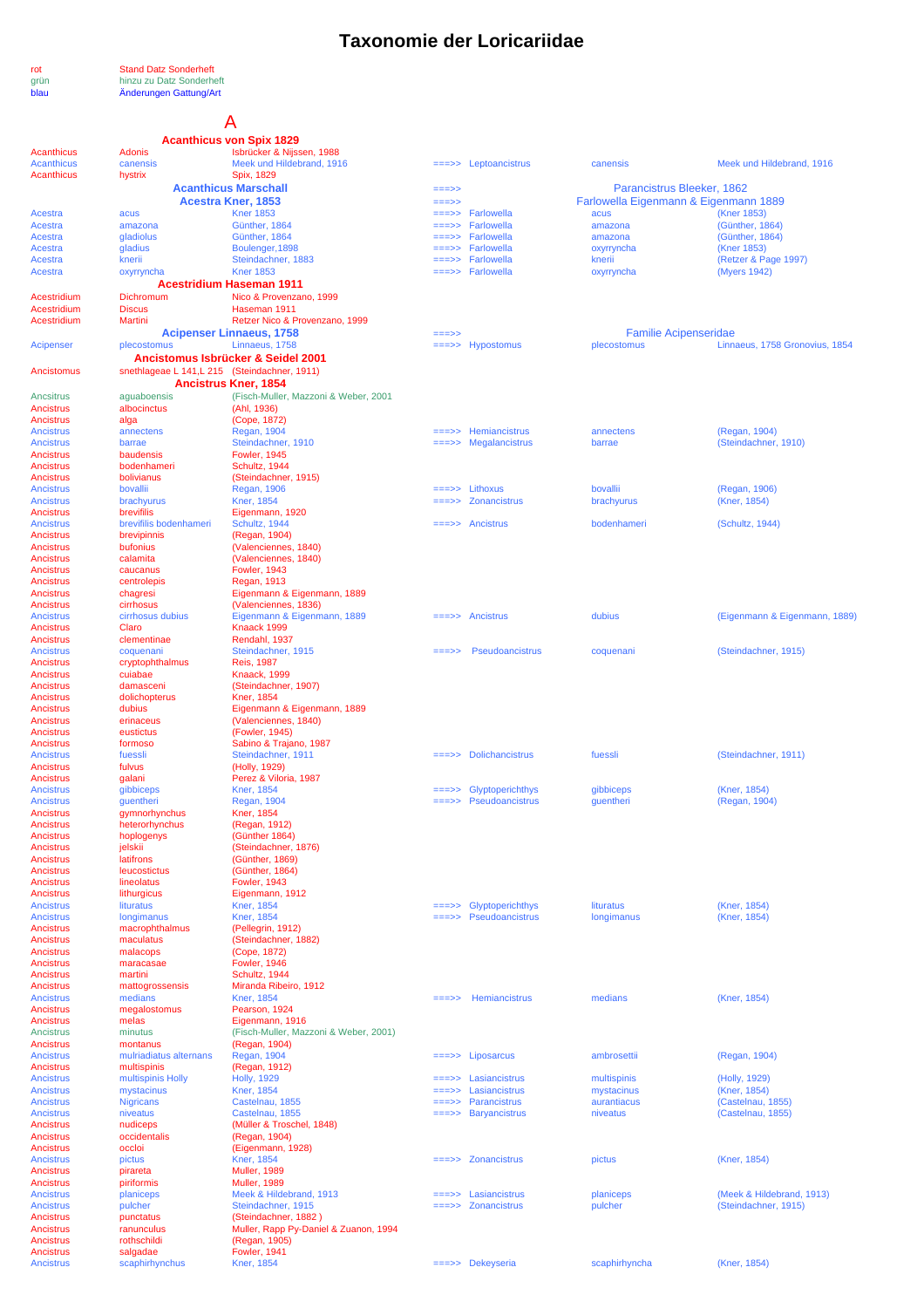| Ancistrus                    | snethlageae                                   | Steindachner, 1911                                   |                                  | $\equiv \equiv \Rightarrow$ Ancistomus | snetlageae                              | (Steindachner, 1911)                 |
|------------------------------|-----------------------------------------------|------------------------------------------------------|----------------------------------|----------------------------------------|-----------------------------------------|--------------------------------------|
| Ancistrus                    | spinosus                                      | Meek & Hildebrand, 1916                              |                                  |                                        |                                         |                                      |
| Ancistrus                    | stigmaticus                                   | Eigenmann & Eigenmann, 1889                          |                                  |                                        |                                         |                                      |
| Ancistrus                    | tamboensis                                    | <b>Fowler, 1945</b>                                  |                                  |                                        |                                         |                                      |
| Ancistrus                    | taunayi                                       | Miranda Ribeiro, 1918                                |                                  |                                        |                                         |                                      |
| Ancistrus<br>Ancistrus       | tectirostris<br>temmincki                     | (Cope, 1872)<br>(Valenciennes, 1840)                 |                                  |                                        |                                         |                                      |
| Ancistrus                    | triradiatus                                   | Eigenmann, 1917                                      |                                  |                                        |                                         |                                      |
| <b>Ancistrus</b>             | triradiatus martini                           | Schultz, 1944                                        | $=$ ==>>                         | <b>Ancistrus</b>                       | martini                                 | (Schultz, 1944)                      |
| Ancistrus                    | variolus                                      | (Cope, 1872)                                         |                                  |                                        |                                         |                                      |
| <b>Ancistrus</b>             | vittatus                                      | Steindachner, 1908                                   | =>>                              | Peckoltia                              | vittata                                 | (Steindachner, 1908)                 |
| <b>Ancistrus</b>             | vittatus vermiculata                          | Steindachner, 1908                                   | $=$ ==>>                         | Peckoltia                              | vermiculata                             | (Steindachner, 1908)                 |
| Ancistrus                    | yaravi                                        | Steindachner, 1908                                   |                                  |                                        |                                         |                                      |
|                              |                                               | Aphanotorulus Isbrucker & Nijssen 1982               |                                  |                                        |                                         |                                      |
| Aphanotorulus                | ammophilus                                    | Armbruster & Page 1996                               |                                  |                                        |                                         |                                      |
| Aphanotorulus                | frankei                                       | Isbrücker & Nijssen 1983                             |                                  |                                        |                                         |                                      |
| Aphanotorulus                | madeirae                                      | (Fowler 1913)                                        |                                  |                                        |                                         |                                      |
| Aphanotorulus                | micropuntatus                                 | (La Monte 1935)                                      |                                  |                                        |                                         |                                      |
| Aphanotorulus                | popoi                                         | (Pearson 1924)                                       |                                  |                                        |                                         |                                      |
| Aphanotorulus                | unicolor                                      | (Steindachner 1908)                                  |                                  |                                        |                                         |                                      |
|                              |                                               | Apistoloricaria Isbrucker & Nijssen 1986             |                                  |                                        |                                         |                                      |
| Apistoloricaria              | condei                                        | Isbrücker & Nijssen 1986                             |                                  |                                        |                                         |                                      |
| Apistoloricaria              | laani                                         | Nijssen & Isbrücker 1988                             |                                  |                                        |                                         |                                      |
| Apistoloricaria              | listrorhinos                                  | Nijssen & Isbrücker 1988                             |                                  |                                        |                                         |                                      |
| Apistoloricaria              | ommation                                      | Nijssen & Isbrücker 1988                             |                                  |                                        |                                         |                                      |
|                              |                                               | Aposturisoma Isbrucker Britski Nijssen & Ortega 1983 |                                  |                                        |                                         |                                      |
| Aposturisoma                 | myriodon                                      | Isbrücker Britski Nijssen & Ortega 1983              |                                  |                                        |                                         |                                      |
|                              |                                               | Aristommata Holmberg, 1893                           | $==->>$                          |                                        | Hypoptopoma Günther, 1868               |                                      |
| Aristommata                  | inexpectata                                   | (Holmberg, 1893)                                     | $=$ ==>>                         | Hypoptopoma                            | inexpectatum                            | (Holmberg, 1893)                     |
|                              |                                               |                                                      |                                  |                                        |                                         |                                      |
|                              |                                               | В                                                    |                                  |                                        |                                         |                                      |
|                              |                                               | <b>Baryancistrus Rapp Py-Daniel 1989</b>             |                                  |                                        |                                         |                                      |
| <b>Baryancistrus</b>         | Longipinnis                                   | (Kindle 1895)                                        |                                  |                                        |                                         |                                      |
| <b>Baryancistrus</b>         | niveatus                                      | (Castlenau, 1855)                                    |                                  |                                        |                                         |                                      |
|                              |                                               | Brochiloricaria Isbrucker & Nijssen 1979             |                                  |                                        |                                         |                                      |
| <b>Brochiloricaria</b>       | Chauliodon                                    | Isbrücker 1979                                       |                                  |                                        |                                         |                                      |
| <b>Brochiloricaria</b>       | Macrodon                                      | (Kner 1853)                                          |                                  |                                        |                                         |                                      |
|                              |                                               |                                                      |                                  |                                        |                                         |                                      |
|                              |                                               |                                                      |                                  |                                        |                                         |                                      |
|                              |                                               | C                                                    |                                  |                                        |                                         |                                      |
|                              |                                               | <b>Canthopomus Eigenmann, 1910</b>                   | $==->$                           |                                        | Pseudorinelepis Eigenmann, 1910         |                                      |
|                              |                                               | Canthopomus Eigenmann & Allen, 1942                  | ===>>                            |                                        | Pseudorinelepis Eigenmann & Allen, 1942 |                                      |
| Canthopomus                  | montebelloi                                   | <b>Fowler, 1940</b>                                  | ===>>                            | Ixinandria                             | montebelloi                             | (Fowler, 1940)                       |
|                              |                                               | <b>Carinotus La Monte, 1933</b>                      | ===>>                            |                                        | Delturus La Monte, 1933                 |                                      |
|                              |                                               | <b>Chaetostoma von Tschudi 1845</b>                  |                                  |                                        |                                         |                                      |
| Chaetostoma                  | aequinoctiale                                 | Pellegrin 1909                                       |                                  |                                        |                                         |                                      |
| Chaetostoma                  | alternifasciatum                              | Fowler 1945                                          |                                  |                                        |                                         |                                      |
| Chaetostoma                  | anale                                         | (Fowler 1943)                                        |                                  |                                        |                                         |                                      |
| Chaetostoma                  | anomala sovichthys                            | Schultz 1944                                         | $=$ ==>>                         | Chaetostoma                            | sovichthys                              | (Schultz 1944)                       |
| Chaetostoma                  | anomalum                                      | Regan 1903                                           |                                  |                                        |                                         |                                      |
| Chaetostoma                  | branickii                                     | Steindachner 1882                                    |                                  |                                        |                                         |                                      |
|                              |                                               |                                                      |                                  |                                        |                                         |                                      |
| Chaetostoma                  | breve                                         | Regan 1904                                           |                                  |                                        |                                         |                                      |
| Chaetostoma                  | brevilabiatum                                 | Dahl 1942                                            |                                  |                                        |                                         |                                      |
| Chaetostoma                  | dermorhynchum                                 | Boulenger 1887                                       |                                  |                                        |                                         |                                      |
| Chaetostoma                  | dorsale                                       | Eigenmann 1922                                       |                                  |                                        |                                         |                                      |
| Chaetostoma                  | dupouii                                       | Fernández-Yépez 1945                                 |                                  |                                        |                                         |                                      |
| Chaetostoma                  | fischeri                                      | Steindachner 1879                                    |                                  |                                        |                                         |                                      |
| Chaetostoma                  | furcatum                                      | Fowler 1940                                          |                                  |                                        |                                         |                                      |
| Chaetostoma                  | greeni                                        | Isbrücker 2001                                       |                                  |                                        |                                         |                                      |
| Chaetostoma                  | guairense                                     | Steindachner 1882                                    |                                  |                                        |                                         |                                      |
| Chaetostoma                  | jegui                                         | Rapp Py-Daniel 1991                                  |                                  |                                        |                                         |                                      |
| Chaetostoma<br>Chaetostoma   | lepturum<br>leucomelas                        | Regan 1912                                           |                                  |                                        |                                         |                                      |
| Chaetostoma                  | lineopunctatum                                | Eigenmann 1917<br>Eigenmann Allen 1942               |                                  |                                        |                                         |                                      |
| Chaetostoma                  | loborhynchos                                  | Tschudi 1845                                         |                                  |                                        |                                         |                                      |
| Chaetostoma                  | machiquense                                   | Fernández-Yépez & Martin S. 1953                     |                                  |                                        |                                         |                                      |
| Chaetostoma                  | marcapatae                                    | Regan 1904                                           |                                  |                                        |                                         |                                      |
| Chaetostoma                  | marginatum                                    | Regan 1904                                           |                                  |                                        |                                         |                                      |
| Chaetostoma                  | marmorescens                                  | Eigenmann & Allen 1942                               |                                  |                                        |                                         |                                      |
| Chaetostoma                  | microps                                       | Günther 1864                                         |                                  |                                        |                                         |                                      |
| Chaetostoma                  | milesi                                        | Fowler 1941                                          |                                  |                                        |                                         |                                      |
| Chaetostoma                  | mollinasum                                    | Pearson 1937                                         |                                  |                                        |                                         |                                      |
| Chaetostoma                  | niveum                                        | Fowler 1944                                          |                                  |                                        |                                         |                                      |
| Chaetostoma<br>Chaetostoma   | nudirostre<br>palmeri                         | Lütken 1874                                          |                                  |                                        |                                         |                                      |
| Chaetostoma                  | patiae                                        | Regan 1912<br>Fowler 1945                            |                                  |                                        |                                         |                                      |
| Chaetostoma                  | paucispinis                                   | Regan 1912                                           |                                  |                                        |                                         |                                      |
| Chaetostoma                  | pearsei                                       | Eigenmann, 1920                                      |                                  |                                        |                                         |                                      |
| Chaetostoma                  | sericeum                                      | <b>Cope 1872</b>                                     |                                  |                                        |                                         |                                      |
| Chaetostoma                  | sovichthys                                    | Schultz 1944                                         |                                  |                                        |                                         |                                      |
| Chaetostoma                  | stannii                                       | Lütken 1874                                          |                                  |                                        |                                         |                                      |
| Chaetostoma                  | tachiraense                                   | Schultz 1944                                         |                                  |                                        |                                         |                                      |
| Chaetostoma                  | taczanowskii                                  | Steindachner 1883                                    |                                  |                                        |                                         |                                      |
| Chaetostoma                  | thomsoni                                      | Regan 1904                                           |                                  |                                        |                                         |                                      |
| Chaetostoma                  | vagum                                         | Fowler 1943                                          |                                  |                                        |                                         |                                      |
| Chaetostoma                  | vasquezi                                      | Lasso & Provenzano 1997                              |                                  |                                        |                                         |                                      |
| Chaetostoma                  | venezuelae                                    | Schultz 1944                                         |                                  |                                        |                                         |                                      |
| Chaetostoma                  | yurubiense                                    | Ceas & Page 1996                                     |                                  |                                        |                                         |                                      |
|                              |                                               | <b>Chaetostomus Kner, 1854</b>                       | $=$ ==>>                         |                                        | Chaetostoma von Tschudi 1845            |                                      |
| Chaetostomus                 | aculeatus                                     | Perugia, 1891                                        | $=\equiv \equiv \gt>$<br>$==->>$ | Megalancistrus                         | parananus                               | (Perugia, 1891)                      |
| Chaetostomus<br>Chaetostomus | aequinoctialis                                | Pellegrin, 1909                                      | $==>>$                           | Chaetostoma<br>Ancistrus               | aequinoctiale                           | (Pellegrin, 1909)                    |
| Chaetostomus                 | alga                                          | Cope, 1872                                           | $=$ ==>>                         | Chaetostoma                            | alga                                    | (Cope, 1872)                         |
| Chaetostomus                 | anomalus<br>aspidolepis                       | <b>Regan, 1903</b><br>Günther, 1866                  | $==->>$                          | Hemiancistrus                          | anomalum<br>aspidolepis                 | (Regan, 1903)<br>(Günther, 1866)     |
| Chaetostomus                 | bachi                                         | Boulenger, 1898                                      | $==->>$                          | Peckoltia                              | bachi                                   | (Boulenger, 1898)                    |
| Chaetostomus                 | branickii                                     | Steindachner, 1882                                   | $==>>$                           | Chaetostoma                            | branickii                               | (Steindachner, 1882)                 |
| Chaetostomus                 | brevis                                        | <b>Regan, 1904</b>                                   | $=$ ==>>                         | Chaetostoma                            | breve                                   | (Regan, 1904)                        |
| Chaetostomus                 | brevilabiatus                                 | Dahl, 1942                                           | $=$ ==>>                         | Chaetostoma                            | brevilabiatum                           | (Dahl, 1942)                         |
| Chaetostomus                 | cirrhosus maculata                            | Steindachner, 1882                                   | $=$ ==>>                         | <b>Ancistrus</b>                       | maculatus                               | (Steindachner, 1882)                 |
| Chaetostomus                 | cirrhosus punctata                            | Steindachner, 1882                                   | $==->>$                          | Ancistrus                              | punctatus                               | (Steindachner, 1882)                 |
| Chaetostomus                 | cochliodon                                    | Steindachner, 1879                                   | $=$ ==>>                         | Panaque                                | cochliodon                              | (Steindachner, 1879)                 |
| Chaetostomus                 | cochliodon (sive gibbosus) Steindachner, 1879 |                                                      | $=\!=\!=\!>>$                    | Panaque                                | cochliodon                              | (Steindachner, 1879)                 |
| Chaetostomus                 | dentex                                        | Günther, 1868                                        | $=\!=\!=\!>>$                    | Panagolus                              | dentex                                  | (Günther, 1868)                      |
| Chaetostomus<br>Chaetostomus | depressus<br>dermorhynchus                    | Günther, 1868<br>Boulenger, 1887                     | $==>>$<br>$=$ ==>>               | Pseudoancistrus<br>Chaetostoma         | depressus<br>dermorhynchum              | (Günther, 1868)<br>(Boulenger, 1887) |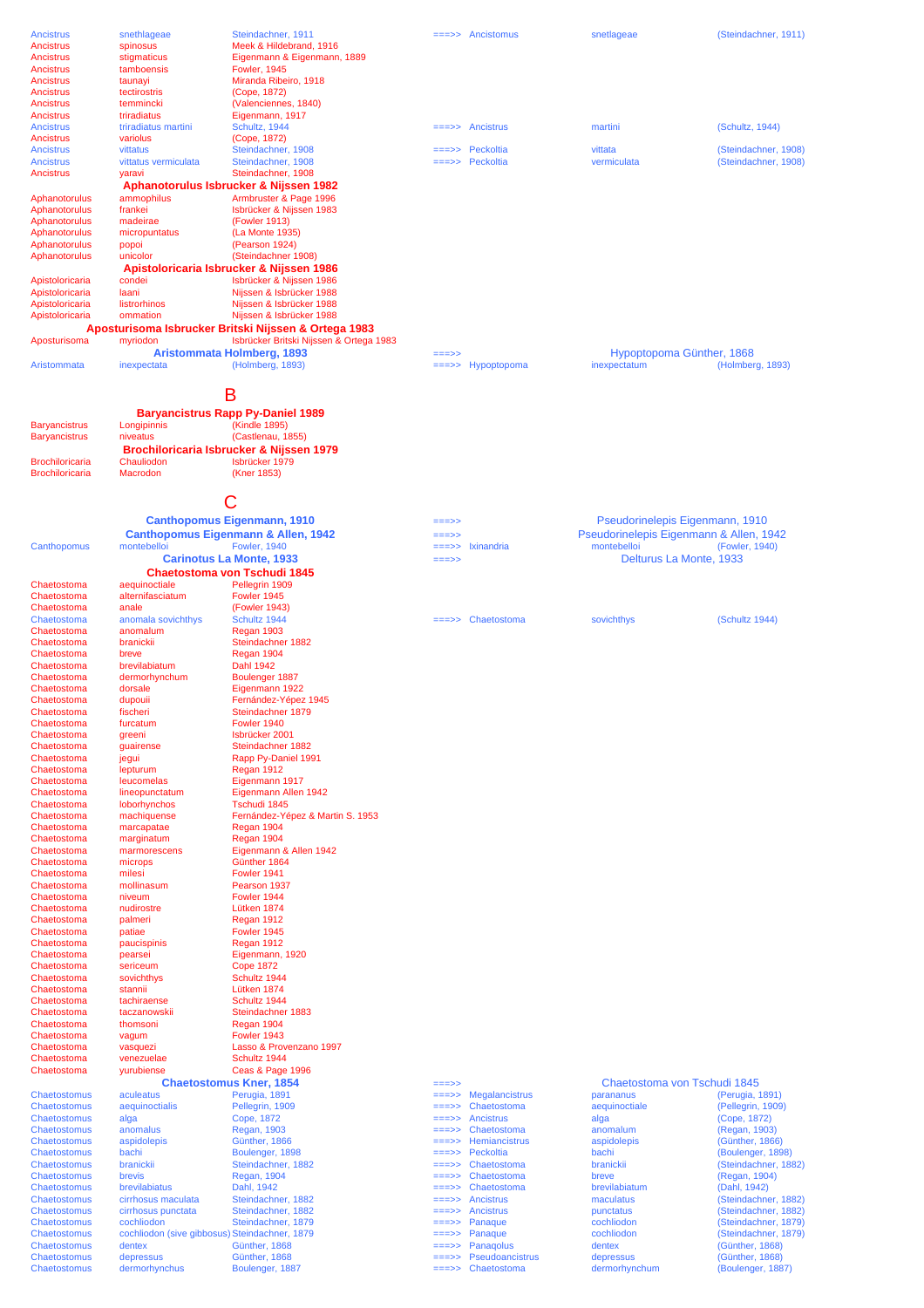.<br>pospisili

Cordylancistrus

**Cochliodon Heckel 1854**

Cochliodon cochliodon (Kner 1854)<br>Cochliodon hondae (Regan 191) Cochliodon hondae (Regan 1912)<br>Cochliodon levis (Pearson 192 Cochliodon levis (Pearson 1924)<br>Cochliodon oculeus (Fowler 1943) Cochliodon oculeus (Fowler 1943)<br>Cochliodon plecostomoides Eigenmann 19 Cochliodon plecostomoides Eigenmann 1922 Cochliodon pyrineusi Miranda Ribeiro 1920<br>Cochliodon pyrineusi Miranda Ribeiro 1920<br>Cochliodon taphorni Lilvestrom 1984 Lilyestrom 1984 Cordylancistrus daguae (Eigenmann 1912)<br>Cordylancistrus perijae – Pérez & Provenzar Pérez & Provenzano 1996 Cordylancistrus platycephalus (Boulenger 1898) Patyrhynchus (Fowler 1943)<br>
torbesensis (Schultz 1944) **Corumbataia** cuesta **Britski 1997**<br> **Corumbataia corumbataia britski** 1997 tocantinensis Corymbophanes andersoni Eigenmann 1909<br>
Corymbophanes bahanius (Gosline, 1947) Corymbophanes bahanius (Gosline, 1947)<br>
Corymbophanes bahanius (Gosline, 1947)<br>
Corymbophanes kaiei Armbruster & Sabaj 2000 **Cordylancistrus Isbrucker 1980 Corumbataia Britski 1997 Corymbophanes Eigenmann 1909**

#### Armbruster & Sabaj 2000 Corymbophanes venezuelae (Schultz, 1944) ===>> Crossoloricaria venezuelae (Schultz, 1944) **Crossoloricaria Isbrucker 1979**

#### Crossoloricaria bahuaja Chang & Castro 1999 Isbrücker 1979 Crossoloricaria rhami Isbrücker & Nijssen 1983<br>Crossoloricaria variegata Steindachner 1879 Crossoloricaria variegata Steindachner 1879<br>Crossoloricaria venezuelae (Schultz 1944) Cromatomica<br>
(Schultz 1944)

Cteniloricaria dissidens (Rapp Py-Daniel & Oliveira 2001) Cteniloricaria duriventris (Rapp Py-Daniel & Oliveira 2001) Cteniloricaria fowleri (Pellegrin 1909)<br>Cteniloricaria maculata (Rosseman 197 Cteniloricaria maculata (Boeseman 1971) (Günther 1868) **Cteniloricaria Isbrucker & Nijssen 1979** 

### D

|               | Dasyloricaria, Isbrucker & Nijssen, 1979     |
|---------------|----------------------------------------------|
| capetensis    | (Meek & Hildebrand 1913)                     |
| filamentosa   | (Steindachner 1878)                          |
| latiura       | (Eigenmann & Vance 1912)#                    |
| seminuda      | (Eigenmann & Vance 1912)#                    |
| tuyrensis     | (Meek & Hildebrand 1913)                     |
|               | Dekeyseria, Rapp Py-Daniel 1981              |
| amazonica     | Rapp Py-Daniel 1985                          |
| niveata       | (La Monte 1929)                              |
| scaphirhyncha | (Kner 1854)                                  |
|               | Delturus, Eigenmann & Eigenmann, 1889        |
| angulicauda   | (Steindachner 1876)                          |
| carinotus     | (La Monte 1933)                              |
| parahybae     | Eigenmann & Eigenmann 1889                   |
|               | Dentectus Salazar, Isbrucker & Nijssen, 1982 |
| barbarmatus   | Salazar, Isbrucker & Nijssen, 1982           |
|               |                                              |

| Chaetostomus        | dolichopterus  | Valenciennes, 1840                 |                 | $=\equiv \Rightarrow$ Ancistrus | temminckii              | (Valenciennes, 1840) |
|---------------------|----------------|------------------------------------|-----------------|---------------------------------|-------------------------|----------------------|
| <b>Chaetostomus</b> | dorsalis       | Eigenmann, 1922                    | $==->>$         | Chaetostoma                     | dorsale                 | (Eigenmann, 1922)    |
| Chaetostomus        | eptingi        | <b>Fowler, 1941</b>                | $=$ $=$ $>$ $>$ | <b>Hypostomus</b>               | eptingi                 | (Fowler, 1941)       |
| Chaetostomus        | fischeri       | Steindachner, 1879                 | $==->>$         | Chaetostoma                     | fischeri                | (Steindachner, 1879) |
| Chaetostomus        | fordii         | Günther, 1868                      | $=$ ==>>        | Pseudoacanthicus                | fordii                  | (Günther, 1868)      |
| Chaetostomus        | furcatus       | <b>Fowler, 1940</b>                | $=$ ==>>        | Chaetostoma                     | furcatum                | (Fowler, 1940)       |
| Chaetostomus        | qibbiceps      | <b>Kner, 1854</b>                  | $=$ ==>>        | Glyptoperichthys                | gibbiceps               | (Kner, 1854)         |
| Chaetostomus        | gigas          | Boulenger, 1895                    | $=$ $=$ $>$ $>$ | <b>Megalancistrus</b>           | parananus               | (Boulenger, 1895)    |
| Chaetostomus        | quairensis     | Steindachner, 1882                 | $==>>$          | Chaetostoma                     | quairense               | (Steindachner, 1882) |
| Chaetostomus        | heteracanthus  | Günther, 1869                      | $=$ ==>>        | Lasiancistrus                   | heteracathus            | (Günther, 1869)      |
| Chaetostomus        | hoplogenys     | Günther, 1864                      | $=$ ==>>        | <b>Ancistrus</b>                | hoplogenys              | (Günther, 1864)      |
| Chaetostomus        | leucomelas     | Eigenmann, 1917                    | $=$ ==>>        | Chaetostoma                     | leucomelas              | (Eigenmann, 1917)    |
| Chaetostomus        | leucostictus   | Günther, 1864                      | $=$ ==>>        | <b>Ancistrus</b>                | <b>leucostictus</b>     | (Günther, 1864)      |
| Chaetostomus        | ielskii        | Steindachner, 1876                 | $=$ ==>>        | Ancistrus                       | jelskii                 | (Steindachner, 1876) |
| Chaetostomus        | latifrons      | Günther, 1869                      | $=$ ==>>        | Ancistrus                       | latifrons               | (Günther, 1869)      |
| Chaetostomus        | lepturus       | Regan, 1912                        | $=$ ==>>        | Chaetostoma                     | lepturum                | (Regan, 1912)        |
| Chaetostomus        | marginatus     | Regan, 1904                        | $=$ $=$ $>$ $>$ | Chaetostoma                     | marginatum              | (Regan, 1904)        |
| Chaetostomus        | macrops        | Lütken, 1874                       | ===>>           | Hemiancistrus                   | macrops                 | (Lütken, 1874)       |
| Chaetostomus        | maculatus      | Regan, 1904                        | $=$ ==>>        | Chaetostoma                     | greeni                  | (Regan, 1904)        |
| Chaetostomus        | malacops       | Cope, 1872                         | $=$ ==>>        | Ancistrus                       | malacops                | (Cope, 1872)         |
| Chaetostomus        | microps        | Günther, 1864                      | $=$ ==>>        | Chaetostoma                     | microps                 | (Günther, 1864)      |
| Chaetostomus        | marcapatae     | <b>Regan, 1904</b>                 | $=$ ==>>        | Chaetostoma                     | marcapatae              | (Regan, 1904)        |
| Chaetostomus        | megacephalus   | Günther, 1868                      | $==->$          | Hemiancistrus                   | megacephalus            | (Günther, 1868)      |
| Chaetostomus        | milesi         | <b>Fowler, 1941</b>                | ===>>           | Chaetostoma                     | milesi                  | (Fowler, 1941)       |
| Chaetostomus        | mollinasus     | Pearson, 1937                      | $==->>$         | Chaetostoma                     | mollinasum              | (Pearson, 1937)      |
| Chaetostomus        | nigrolineatus  | <b>Peters, 1877</b>                | ===>>           | Panaque                         | nigrolineatus           | (Peters, 1877)       |
| Chaetostomus        | nudirostris    | Lütken, 1874                       | $=$ ==>>        | Chaetostoma                     | nudirostre              | (Lütken, 1874)       |
| Chaetostomus        | oligospilus    | Günther, 1864                      | $=$ ==>>        | Peckoltia                       | oligospila              | (Günther, 1864)      |
| Chaetostomus        | palmeri        | Regan, 1912                        | $=$ ==>>        | Chaetostoma                     | palmeri                 | (Regan, 1912)        |
| Chaetostomus        | paucispis      | Regan, 1912                        | $==>>$          | Chaetostoma                     | paucispine              | (Regan, 1912)        |
| Chaetostomus        | pearsei        | Eigenmann, 1920                    | $==>>$          | Chaetostoma                     | pearsei                 | (Eigenmann, 1920)    |
| Chaetostomus        | platycephalus  | Boulenger, 1898                    | $==>>$          | Cordylancistrus                 | platycephalus           | (Boulenger, 1898)    |
| Chaetostomus        | punctatissimus | Steindachner, 1882                 | $=$ ==>>        | <b>Oligancistrus</b>            | punctatissimus          | (Steindachner, 1882) |
| Chaetostomus        | punctatus      | <b>Kner, 1854</b>                  | $=$ $=$ $>$ $>$ | Glyptoperichthys                | punctatus               | (Kner, 1854)         |
| Chaetostomus        | schomburgkii   | Günther, 1864                      | $=$ ==>>        | Guyanancistrus                  | schomburgkii            | (Günther, 1864)      |
| Chaetostomus        | sericeus       | Cope, 1872                         | $=$ ==>>        | Chaetostoma                     | sericeum                | (Cope, 1872)         |
| Chaetostomus        | setosus        | Boulenger, 1887                    | $==->>$         | <b>Doliancistrus</b>            | setosus                 | (Boulenger, 1887)    |
| Chaetostomus        | spinosus       | Castelnau, 1855                    | $=$ ==>>        | Pseudacanthicus                 | spinosus                | (Castelnau, 1855)    |
| Chaetostomus        | stannii        | Lütken, 1874                       | $=$ ==>>        | Chaetostoma                     | stannii                 | (Lütken, 1874)       |
| Chaetostomus        | taczanowskii   | Steindachner, 1883                 | $=$ ==>>        | Chaetostoma                     | taczanowskii            | (Steindachner, 1883) |
| Chaetostomus        | tectirostris   | Cope, 1872                         | ===>>           | Ancistrus                       | tectirostris            | (Cope, 1872)         |
| Chaetostomus        | thomsoni       | <b>Regan, 1904</b>                 | $==>>$          | Chaetostoma                     | thomsoni                | (Regan, 1904)        |
| Chaetostomus        | trinitatis     | Günther, 1864                      | $==>>$          | Guyanancistrus                  | trinitatis              | (Günther, 1864)      |
| Chaetostomus        | undecimalis    | Steindachner, 1878                 | $=$ ==>>        | Pterygoplichthys                | undecimalis             | (Steindachner, 1878) |
| Chaetostomus        | vagus          | <b>Fowler, 1943</b>                | $=$ ==>>        | Chaetostoma                     | vagum                   | (Fowler, 1943)       |
| Chaetostomus        | variolus       | Cope, 1872                         | $=$ ==>>        | Ancistrus                       | variolus                | (Cope, 1872)         |
| Chaetostomus        | vittatus       | Steindachner, 1882                 |                 | $==->$ Peckoltia                | vittata                 | (Steindachner, 1882) |
|                     |                | <b>Cheiridodus Eigenmann, 1922</b> | $==->>$         |                                 | Cochliodon (Kner, 1854) |                      |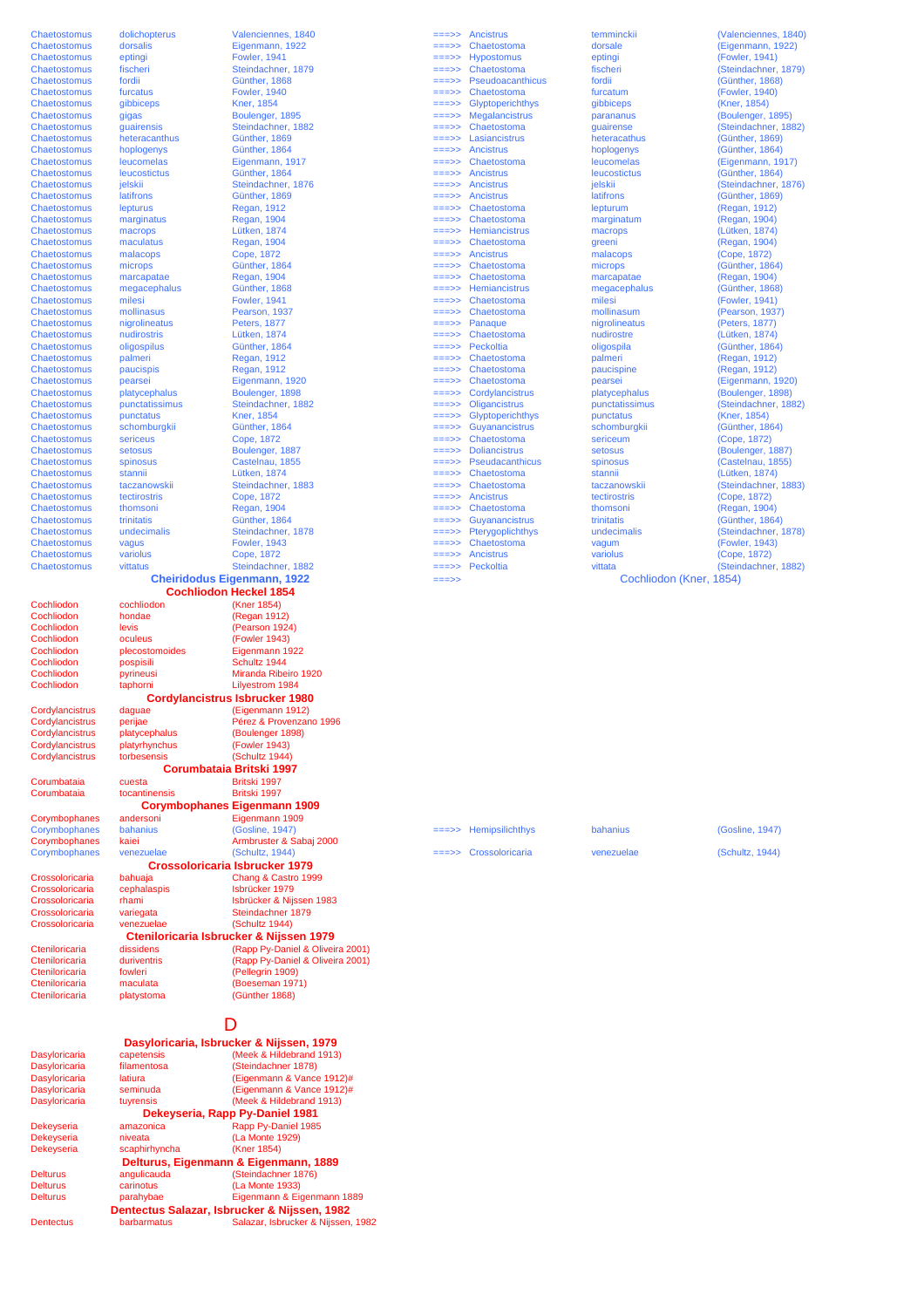#### **Diapeltoplites Fowler, 1915**

Dolichancistrus cobrensis<br>
Dolichancistrus fuessli Dolichancistrus fuessli (Steindachner 1911)<br>Dolichancistrus fuessli (Steindachner 1911)<br>Dolichancistrus pediculatus (Ejgenmann 1917) Dolichancistrus pediculatus (Eigenmann 1917)

**Dolichancistrus, Isbrucker**<br>Dolichancistrus atratoensis (Dahl 1960) <u>Dolichancistrus carnegiei</u> (Eigenmann 1916)<br>Dolichancistrus cobrensis (Schultz 1944)

Dolichancistrus setosus (Boulenger 1887)

E

|                                        |                                                                                                                                                                                                                                      | <b>Epactionotus Reis &amp; Schaefer 1998</b>     |          |                                                       |                                          |                   |
|----------------------------------------|--------------------------------------------------------------------------------------------------------------------------------------------------------------------------------------------------------------------------------------|--------------------------------------------------|----------|-------------------------------------------------------|------------------------------------------|-------------------|
| Epactionotus                           | <b>bilineatus</b>                                                                                                                                                                                                                    | Reis & Schaefer 1998                             |          |                                                       |                                          |                   |
| Epactionotus                           | gracilis                                                                                                                                                                                                                             | Reis & Schaefer 1998                             |          |                                                       |                                          |                   |
| Epactionotus                           | itaimbezinho                                                                                                                                                                                                                         | Reis & Schaefer 1998                             |          |                                                       |                                          |                   |
|                                        |                                                                                                                                                                                                                                      | <b>Euacanthagenys Fowler, 1945</b>               | $==->>$  |                                                       | Spatuloricaria Schultz, 1944             |                   |
| Euacanthagenys                         | caquetae                                                                                                                                                                                                                             | <b>Fowler, 1945</b>                              |          | $\equiv \equiv \Rightarrow$ Spatuloricaria            | euacanthagenys                           | (Isbrücker, 1979) |
|                                        |                                                                                                                                                                                                                                      | <b>Eurycheilichthys Reis &amp; Schaefer 1993</b> |          |                                                       |                                          |                   |
| Eurycheilichthys                       | limulus                                                                                                                                                                                                                              | Reis & Schaefer 1998                             |          |                                                       |                                          |                   |
| Eurycheilichthys                       | pantherinus                                                                                                                                                                                                                          | (Reis & Schaefer 1992)                           |          |                                                       |                                          |                   |
|                                        |                                                                                                                                                                                                                                      | Eurycheilus Reis & Schaefer, 1992                | $=$ ==>> |                                                       | Eurycheilichthys (Reis & Schaefer, 1992) |                   |
| <b>Eurycheilus</b>                     | pantherinus                                                                                                                                                                                                                          | Reis & Schaefer 1992                             |          | $\equiv \equiv \equiv \equiv \equiv$ Eurycheilichthys | pantherinus                              | (Reis & Schaefe   |
|                                        |                                                                                                                                                                                                                                      | Exastilithoxus Isbrucker & Nijssen 1979          |          |                                                       |                                          |                   |
| The concentration of the concentration | <b>Considered and Constanting Constantine Constantine Constantine Constantine Constantine Constantine Constantine Constantine Constantine Constantine Constantine Constantine Constantine Constantine Constantine Constantine Co</b> | <b>CONSTRUCTION AND A CALLY</b>                  |          |                                                       |                                          |                   |

Farlowella acus (Kner 1853)<br>
Farlowella acus venezuelensis Martin S., 1964<br>
Farlowella aqustini Martin S., 1964 Farlowella amazona (Günther 1864) Steindachner 1910<br>Garman, 1889 Farlowella colombiensis Retzer & Page 1997<br>
Farlowella curtirosta Myers 1942 Myers 1942 Farlowella gracilis Regan 1904<br>
Farlowella guaricensis Martin S., 1964 Farlowella Fahni Meinken 1937<br>Farlowella hargreavesi Figenmann, 1912 Farlowella hasemani Eigenmann & Vance 19<br>
Farlowella henriquei Miranda Ribeiro 1918 Miranda Ribeiro 1918 Farlowella isbruckeri Retzer & Page 1997<br>
Farlowella jauruensis Eigenmann & Vance Farlowella jauruensis Eigenmann & Vance 1917 Farlowella (Steindachner 1883)<br>
Iatisoma Miranda Ribeiro, 1939 Martín S. 1964 Farlowella martini martini Fernández-Yépez 1972<br>Farlowella martini Fernández-Yépez 1972<br>Farlowella nattereri Steindachner 1910 Farlowella nattereri Steindachner 1910<br>
Farlowella odontotumulus Retzer & Page 199 Retzer & Page 1997<br>Miranda Ribeiro, 1939 Farlowella oxyrryncha (Kner 1853) Retzer & Page 1997<br>Meinken, 1937 **Retzer & Page 1997<br>
Miranda Ribeiro, 1939** Farlowella pleurotaenia Miranda Ribeiro, 1939 ===>> Farlowella amazona (Miranda Ribeiro, 1939) Farlowella pseudogladiolus Steindachner, 1910<br>
Farlowella pseudogladiolus Steindachner, 1910<br>
Farlowella reficulata Roeseman 1971<br>
Farlowella reficulata Roeseman 1971 Farlowella reticulata Boeseman 1971 Farlowella roncallii Martín S., 1964 ===>> Farlowella vittata (Martín S., 1964) Farlowella rugosa Boeseman 1971 Farlowella schreitmuelleri<br>
Farlowella smithi Farlowella smithing the Form of Fowler 1913<br>Farlowella smithing Fowler 1913<br>Farlowella taphorni Retzer & Pag Retzer & Page 1997 Farlowella venezuelensis Martin S. 1964 Farmer Contract of the Myers 1942 Fonchiiichthys rupestris (Schultz 1944) Fonchiiichthys uracanthus (Kner & Steindachner 1863) Furcodontichthys novaesi Rapp Py-Daniel 1981 **Fusiloricaria (Fowler, 1940)** Loricaria (Linnaeus, 1758) **Fonchiiichthys Isbrücker & Michels 2001 Furcodontichthys Rapp Py-Daniel 1981**

|                       |                    | <b>Eurycheilichthys Reis &amp; Schaefer 1993</b> |                       |                   |               |                                          |
|-----------------------|--------------------|--------------------------------------------------|-----------------------|-------------------|---------------|------------------------------------------|
| Eurycheilichthys      | limulus            | Reis & Schaefer 1998                             |                       |                   |               |                                          |
| Eurycheilichthys      | pantherinus        | (Reis & Schaefer 1992)                           |                       |                   |               |                                          |
|                       |                    | Eurycheilus Reis & Schaefer, 1992                | $==->>$               |                   |               | Eurycheilichthys (Reis & Schaefer, 1992) |
| <b>Eurycheilus</b>    | pantherinus        | Reis & Schaefer 1992                             | $=\equiv \equiv \gt>$ | Eurycheilichthys  | pantherinus   | (Reis & Schaefer 1992)                   |
|                       |                    | Exastilithoxus Isbrucker & Nijssen 1979          |                       |                   |               |                                          |
| <b>Exastilithoxus</b> | fimbriatus         | (Steindachner 1915)                              |                       |                   |               |                                          |
| <b>Exastilithoxus</b> | hoedemani          | Isbrücker & Nijssen 1986                         |                       |                   |               |                                          |
|                       |                    | F                                                |                       |                   |               |                                          |
|                       |                    | Farlowella Eigenmann & Eigenmann 1889            |                       |                   |               |                                          |
| Farlowella            | acestrichthys      | Pearson, 1924                                    |                       | $==->$ Farlowella | nattereri     | (Pearson, 1924)                          |
| Farlowella            | acus               | (Kner 1853)                                      |                       |                   |               |                                          |
| Farlowella            | acus venezuelensis | Martin S., 1964                                  |                       | $===>$ Farlowella | venezuelensis | (Martin S., 1964)                        |
| Farlowella            | aqustini           | Martin S., 1964                                  |                       | $==->$ Farlowella | vittata       | (Martin S., 1964)                        |
| Farlowella            | amazona            | (Günther 1864)                                   |                       |                   |               |                                          |
| Farlowella            | angosturae         | Martin S., 1964                                  |                       | $==->$ Farlowella | vittata       | (Martin S., 1964)                        |
| Farlowella            | azygia             | Eigenmann & Vance, 1917                          |                       | $==->$ Farlowella | nattereri     | (Eigenmann & Vance, 1917)                |
| Farlowella            | boliviana          | Steindachner 1910                                |                       |                   |               |                                          |
| Farlowella            | carinata           | <b>Garman, 1889</b>                              |                       | $==->$ Farlowella | amazona       | (Garman, 1889)                           |
| Farlowella            | colombiensis       | Retzer & Page 1997                               |                       |                   |               |                                          |
| Farlowella            | curtirosta         | <b>Myers 1942</b>                                |                       |                   |               |                                          |
| Farlowella            | gracilis           | Regan 1904                                       |                       |                   |               |                                          |
| Farlowella            | quaricensis        | Martin S., 1964                                  |                       | $==->$ Farlowella | vittata       | (Martin S., 1964)                        |
| Farlowella            | hahni              | Meinken 1937                                     |                       |                   |               |                                          |
| Farlowella            | hargreavesi        | Eigenmann, 1912                                  |                       | $==->$ Farlowella | nattereri     | (Eigenmann, 1912)                        |
| Farlowella            | hasemani           | Eigenmann & Vance 1917                           |                       |                   |               |                                          |
| Farlowella            | henriquei          | Miranda Ribeiro 1918                             |                       |                   |               |                                          |
| Farlowella            | isbruckeri         | Retzer & Page 1997                               |                       |                   |               |                                          |
|                       |                    |                                                  |                       |                   |               |                                          |

| וסווס איטוונג | amazuna       | ודשטו וטווווט           |                                        |                 |                         |
|---------------|---------------|-------------------------|----------------------------------------|-----------------|-------------------------|
| Farlowella    | angosturae    | Martin S., 1964         | $==->$ Farlowella                      | vittata         | (Martin S., 1964)       |
| Farlowella    | azygia        | Eigenmann & Vance, 1917 | $\equiv \equiv \Rightarrow$ Farlowella | nattereri       | (Eigenmann & Vance, 1   |
| Farlowella    | boliviana     | Steindachner 1910       |                                        |                 |                         |
| Farlowella    | carinata      | <b>Garman, 1889</b>     | $==->$ Farlowella                      | amazona         | (Garman, 1889)          |
| Farlowella    | colombiensis  | Retzer & Page 1997      |                                        |                 |                         |
| Farlowella    | curtirosta    | <b>Mvers 1942</b>       |                                        |                 |                         |
| Farlowella    | gracilis      | Regan 1904              |                                        |                 |                         |
| Farlowella    | quaricensis   | Martin S., 1964         | $\equiv \equiv \Rightarrow$ Farlowella | vittata         | (Martin S., 1964)       |
| Farlowella    | hahni         | Meinken 1937            |                                        |                 |                         |
| Farlowella    | hargreavesi   | Eigenmann, 1912         | $==->$ Farlowella                      | nattereri       | (Eigenmann, 1912)       |
| Farlowella    | hasemani      | Eigenmann & Vance 1917  |                                        |                 |                         |
| Farlowella    | henriquei     | Miranda Ribeiro 1918    |                                        |                 |                         |
| Farlowella    | isbruckeri    | Retzer & Page 1997      |                                        |                 |                         |
| Farlowella    | iauruensis    | Eigenmann & Vance 1917  |                                        |                 |                         |
| Farlowella    | knerii        | (Steindachner 1883)     |                                        |                 |                         |
| Farlowella    | latisoma      | Miranda Ribeiro, 1939   | $==->$ Farlowella                      | schreitmuelleri | (Miranda Ribeiro, 1939) |
| Farlowella    | mariaelenae   | <b>Martín S. 1964</b>   |                                        |                 |                         |
| Farlowella    | martini       | Fernández-Yépez 1972    |                                        |                 |                         |
| Farlowella    | nattereri     | Steindachner 1910       |                                        |                 |                         |
| Farlowella    | odontotumulus | Retzer & Page 1997      |                                        |                 |                         |
| Farlowella    | oliveirae     | Miranda Ribeiro, 1939   | $==->$ Farlowella                      | amazona         | (Miranda Ribeiro, 1939) |
| Farlowella    | oxyrryncha    | (Kner 1853)             |                                        |                 |                         |
| Farlowella    | paraquayensis | Retzer & Page 1997      |                                        |                 |                         |
| Farlowella    | paranaensis   | Meinken, 1937           | $==->$ Farlowella                      | amazona         | (Meinken, 1937)         |
| Farlowella    | parvicarinata | Boeseman, 1971          | $==->$ Farlowella                      | rugosa          | (Boeseman, 1971)        |
| Farlowella    | platorynchus  | Retzer & Page 1997      |                                        |                 |                         |
| Farlowella    | pleurotaenia  | Miranda Ribeiro, 1939   | $==->$ Farlowella                      | amazona         | (Miranda Ribeiro, 1939) |
|               |               |                         |                                        |                 |                         |

G

#### **Glyptoperichthys Weber, 1991**

| <b>Glyptoperichthys</b> | altipinnis       | (Günther, 1864)                       |
|-------------------------|------------------|---------------------------------------|
| <b>Glyptoperichthys</b> | qibbiceps        | (Kner, 1854)                          |
| <b>Glyptoperichthys</b> | ioselimaianus    | <b>Weber, 1991</b>                    |
| <b>Glyptoperichthys</b> | lituratus        | (Kner, 1854)                          |
| <b>Glyptoperichthys</b> | parnaibae        | <b>Weber, 1991</b>                    |
| <b>Glyptoperichthys</b> | <b>Punctatus</b> | (Kner 1854)                           |
| <b>Glyptoperichthys</b> | scrophus         | (Cope, 1874)                          |
| <b>Glyptoperichthys</b> | xinquensis       | <b>Weber, 1991</b>                    |
|                         |                  | Guyanancistrus Isbrücker, 2001        |
| Guyanancistrus          | brevispinis      | (Heitmann, Nijssen & Isbrücker, 1983) |
| Guyanancistrus          | quacharote       | (Valenciennes, 1840)                  |
| Guyanancistrus          | longispinis      | (Heitmann, Nijssen & Isbrücker, 1983) |
| Guyanancistrus          | niger            | (Norman, 1926)                        |
| Guyanancistrus          | schomburgkii     | (Günther, 1864)                       |
| Guyanancistrus          | trinitatis       | (Günther, 1864)                       |
|                         |                  |                                       |

===>>

===>>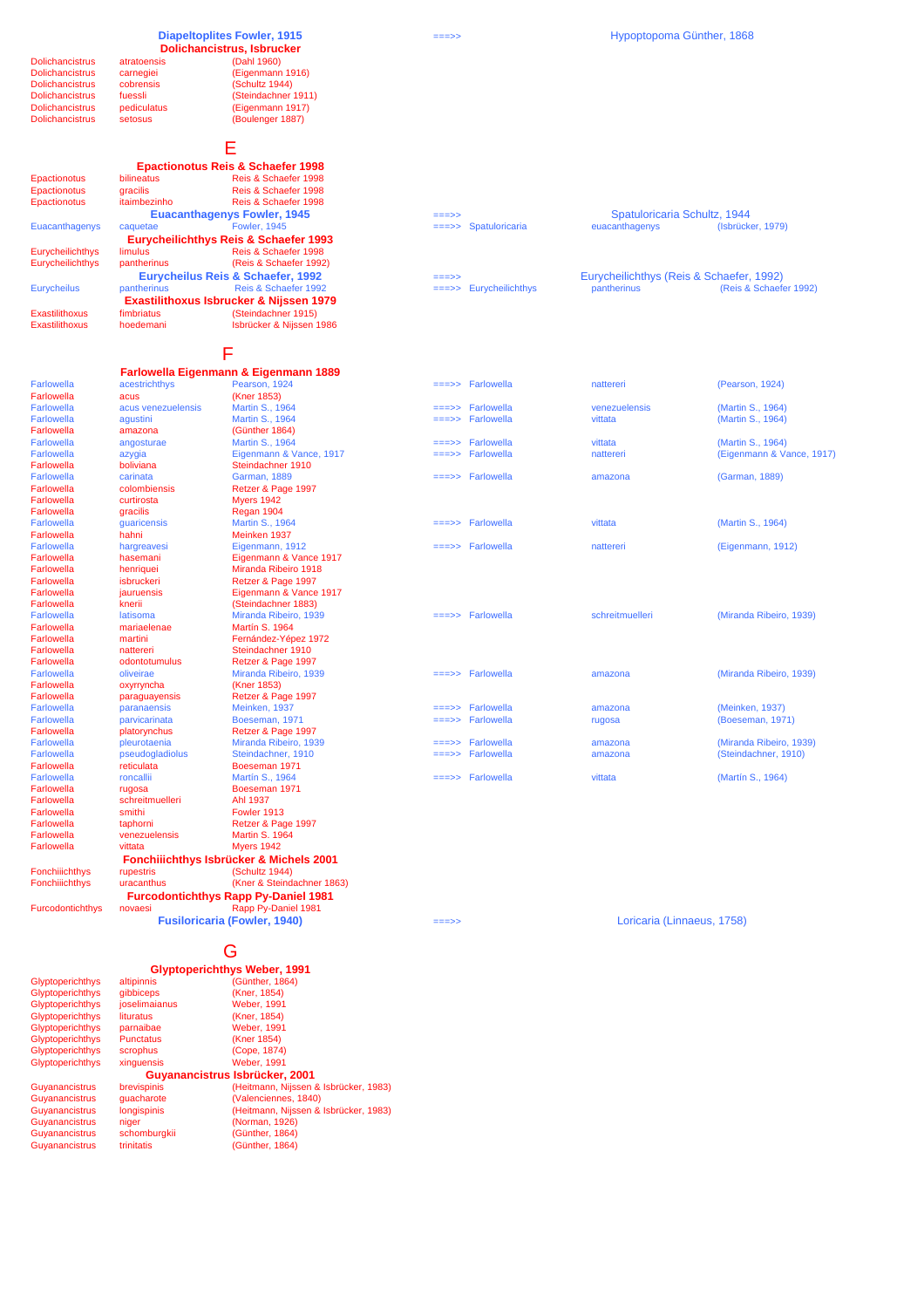# H

|                                              |                                       | Harttia Steindachner, 1876                        |                |                           |                            |                                   |
|----------------------------------------------|---------------------------------------|---------------------------------------------------|----------------|---------------------------|----------------------------|-----------------------------------|
| Harttia                                      | caquetae                              | <b>Fowler, 1945</b>                               | ===>>          | Sturisomatichthys         | caquetae                   | (Fowler, 1945)                    |
| Harttia                                      | carvalhoi<br>crassicauda              | Miranda Ribeiro, 1939                             |                |                           |                            |                                   |
| Harttia<br>Harttia                           | depressa                              | Boeseman, 1953<br>Rapp Py-Daniel & Oliveira, 2001 | ===>>          | Harttiella                | crassicauda                | (Boeseman, 1953)                  |
| Harttia                                      | dissidens                             | Rapp Py-Daniel & Oliveira, 2001                   | ===>>          | Cteniloricaria            | dissidens                  | (Rapp Py-Daniel & Oliveira, 2001) |
| Harttia                                      | duriventris                           | Rapp Py-Daniel & Oliveira, 2001                   | ===>>          | Cteniloricaria            | duriventris                | (Rapp Py-Daniel & Oliveira, 2001) |
| Harttia                                      | filamentissima                        | Eigenmann & Allen, 1942                           | ===>>          | Lamontichthys             | filamentosus               | (Eigenmann & Allen, 1942)         |
| Harttia                                      | filamentosa                           | La Monte, 1935                                    | $=$ ==>>       | Lamontichthys             | filamentosus               | (La Monte, 1935)                  |
| Harttia                                      | garavelloi                            | Oyakawa, 1993                                     |                |                           |                            |                                   |
| Harttia                                      | gracilis                              | Oyakawa, 1993                                     |                |                           |                            |                                   |
| Harttia                                      | guianensis                            | Rapp Py-Daniel & Oliveira, 2001                   |                |                           |                            |                                   |
| Harttia<br>Harttia                           | kronei<br>leiopleura                  | Miranda Ribeiro, 1908<br>Oyakawa, 1993            | ===>>          | Quiritixys                | leiopleura                 | (Oyakawa, 1993)                   |
| Harttia                                      | longipinna                            | Langeani, Oyakawa & Montoya-Burgos, 2001          |                |                           |                            |                                   |
| Harttia                                      | loricariformis                        | Steindachner, 1876                                |                |                           |                            |                                   |
| Harttia                                      | microps                               | Eigenmann & Allen, 1942                           | $==>>$         | Pterosturisoma            | microps                    | (Eigenmann & Allen, 1942)         |
| Harttia                                      | nijsseni                              | Boeseman, 1976                                    |                | Metaloricaria             | nijsseni                   | (Boeseman, 1976)                  |
| Harttia                                      | novalimensis                          | Oyakawa, 1993                                     |                |                           |                            |                                   |
| Harttia                                      | punctata                              | Rapp Py-Daniel & Oliveira, 2001                   |                |                           |                            |                                   |
| Harttia<br>Harttia                           | rhombocephala<br>surinamensis         | Miranda Ribeiro, 1939<br>Boeseman, 1971           |                |                           |                            |                                   |
| Harttia                                      | torrenticola                          | Oyakawa, 1993                                     |                |                           |                            |                                   |
| Harttia                                      | trombetensis                          | Rapp Py-Daniel & Oliveira, 2001                   |                |                           |                            |                                   |
| Harttia                                      | uatumensis                            | Rapp Py-Daniel & Oliveira, 2001                   |                |                           |                            |                                   |
|                                              | Harttiella Boeseman, 1971             |                                                   |                |                           |                            |                                   |
| Harttiella                                   | crassicauda                           | (Boeseman, 1953)                                  |                |                           |                            |                                   |
|                                              |                                       | Hemiancistrus Bleeker, 1862                       |                |                           |                            |                                   |
| Hemiancistrus                                | albomaculatus                         | Ahl, 1936                                         | ===>>          | Ancistrus                 | albocinctus                | (Ahl, 1936)                       |
| <b>Hemiancistrus</b>                         | annectens                             | (Regan, 1904)                                     |                |                           |                            |                                   |
| <b>Hemiancistrus</b>                         | arenarius                             | Eigenmann & Allen, 1942                           |                | Sophiancistrus            | arenarius                  | (Eigenmann & Allen, 1942)         |
| <b>Hemiancistrus</b>                         | aspidolepis                           | (Günther, 1866)<br>Eigenmann, 1912                |                | Peckoltia                 |                            | (Eigenmann, 1912)                 |
| <b>Hemiancistrus</b><br><b>Hemiancistrus</b> | braueri<br>brevis                     | La Monte, 1935                                    | ===>><br>===>> | Peckoltia                 | braueri<br>brevis          | (La Monte, 1935)                  |
| Hemiancistrus                                | caquetae                              | <b>Fowler, 1945</b>                               |                |                           |                            |                                   |
| <b>Hemiancistrus</b>                         | castelnaui                            | Miranda Ribeiro, 1918                             |                | Lasiancistrus             | castelnaui                 | (Miranda Ribeiro, 1918)           |
| <b>Hemiancistrus</b>                         | chlorostictus                         | Cardoso & Malabarba, 1999                         |                |                           |                            |                                   |
| <b>Hemiancistrus</b>                         | daguae                                | Eigenmann, 1912                                   |                | Cordylancistrus           | daguae                     | (Eigenmann, 1912)                 |
| <b>Hemiancistrus</b>                         | fugleri                               | Ovchynnyk, 1971                                   |                |                           |                            |                                   |
| <b>Hemiancistrus</b>                         | fuliginosus                           | Cardoso & Malabarba, 1999                         |                |                           |                            |                                   |
| Hemiancistrus                                | hammarlundi<br>holostictus            | Rendahl, 1937                                     |                |                           |                            |                                   |
| Hemiancistrus<br>Hemiancistrus               | itacua                                | Regan, 1913<br>(Valenciennes, 1836)               |                |                           |                            |                                   |
| Hemiancistrus                                | landoni                               | Eigenmann, 1916                                   |                |                           |                            |                                   |
| <b>Hemiancistrus</b>                         | longipinnis                           | <b>Kindle, 1895</b>                               |                | $=\equiv >$ Baryancistrus | longipinnis                | (Kindle, 1895)                    |
| Hemiancistrus                                | macrops                               | (Lütken, 1874)                                    |                |                           |                            |                                   |
| <b>Hemiancistrus</b>                         | maracaiboensis                        | Schultz, 1944                                     |                |                           |                            |                                   |
| <b>Hemiancistrus</b>                         | mayoloi                               | Eigenmann, 1912                                   |                | Lasiancistrus             | mayoloi                    | (Eigenmann, 1912)                 |
| Hemiancistrus                                | medians                               | (Kner, 1854)                                      |                |                           |                            |                                   |
| Hemiancistrus<br><b>Hemiancistrus</b>        | megacephalus<br>niceforoi             | (Günther, 1868)<br><b>Fowler, 1943</b>            |                | <b>Hypostomus</b>         | niceforoi                  | (Fowler, 1943)                    |
| <b>Hemiancistrus</b>                         | niger                                 | Norman, 1926                                      |                | Guyanancistrus            | niger                      | (Norman, 1926)                    |
| <b>Hemiancistrus</b>                         | platyrhynchus                         | <b>Fowler, 1943</b>                               |                | Cordylancistrus           | platyrhynchus              | (Fowler, 1943)                    |
| Hemiancistrus                                | punctulatus                           | Cardoso & Malabarba, 1999                         |                |                           |                            |                                   |
| <b>Hemiancistrus</b>                         | ucayalensis                           | <b>Fowler, 1940</b>                               | ===>>          | Sophiancistrus            | ucayalensis                | (Fowler, 1940)                    |
| Hemiancistrus                                | wilsoni                               | Eigenmann, 1916                                   |                |                           |                            |                                   |
|                                              |                                       | Hemiloricaria Bleeker, 1862                       |                |                           |                            |                                   |
| Hemiloricaria                                | altipinnis                            | (Breder, 1925)                                    |                |                           |                            |                                   |
| Hemiloricaria                                | Beni                                  | (Pearson 1924)                                    |                |                           |                            |                                   |
| Hemiloricaria<br>Hemiloricaria               | cacerensis<br>caracasensis            | (Miranda Ribeiro, 1912)<br>Bleeker, 1862          |                |                           |                            |                                   |
| Hemiloricaria                                | castroi                               | (Isbrücker & Nijssen, 1984)                       |                |                           |                            |                                   |
| Hemiloricaria                                | eigenmanni                            | (Pellegrin, 1908)                                 |                |                           |                            |                                   |
| Hemiloricaria                                | Fallax                                | (Steindachner 1915)                               |                |                           |                            |                                   |
| Hemiloricaria                                | formosa                               | (Isbrücker & Nijssen, 1979)                       |                |                           |                            |                                   |
| Hemiloricaria                                | Hasemani                              | (Isbrücker & Nijssen 1979)                        |                |                           |                            |                                   |
| Hemiloricaria                                | hoehnei                               | (Miranda Ribeiro, 1912)                           |                |                           |                            |                                   |
| Hemiloricaria                                | jubata                                | (Boulenger, 1902)                                 |                |                           |                            |                                   |
| Hemiloricaria                                | konopickyi                            | (Steindachner, 1879)<br>(Günther 1868)            |                |                           |                            |                                   |
| Hemiloricaria<br>Hemiloricaria               | Lanceolata<br>magdalenae              | (Steindachner, 1878)                              |                |                           |                            |                                   |
| Hemiloricaria                                | melini                                | (Schindler 1959)                                  |                |                           |                            |                                   |
| Hemiloricaria                                | morrowi                               | (Fowler, 1940)                                    |                |                           |                            |                                   |
| Hemiloricaria                                | nigricauda                            | (Regan, 1904)                                     |                |                           |                            |                                   |
| Hemiloricaria                                | Parva                                 | (Boulenger 1895)                                  |                |                           |                            |                                   |
| Hemiloricaria                                | phoxocephala                          | (Eigenmann & Eigenmann, 1889)                     |                |                           |                            |                                   |
| Hemiloricaria                                | platyura                              | (Müller & Troschel, 1848)                         |                |                           |                            |                                   |
| Hemiloricaria<br>Hemiloricaria               | sneideri<br>stewarti                  | (Fowler, 1944)<br>(Eigenmann, 1909)               |                |                           |                            |                                   |
| Hemiloricaria                                | teffeana                              | (Steindachner, 1879)                              |                |                           |                            |                                   |
| Hemiloricaria                                | wolfei                                | (Fowler, 1940)                                    |                |                           |                            |                                   |
|                                              | <b>Hemiodon Kner, 1853</b>            |                                                   |                |                           | Reganella: Eigenmann, 1905 |                                   |
| Hemiodon                                     | acipenserinus                         | <b>Kner, 1853</b>                                 | ===>>          | Hemiodontichthys          | acipenserinus              | (Kner, 1853)                      |
| Hemiodon                                     | depressus                             | <b>Kner, 1853</b>                                 | ===>>          | Reganella                 | depressa                   | (Kner, 1853)                      |
| Hemiodon                                     | platycephalus                         | <b>Kner, 1853</b>                                 | ===>>          | Pseudohemiodon            | platycephalus              | (Kner, 1853)                      |
|                                              | <b>Hemiodontichthys Bleeker, 1862</b> |                                                   |                |                           |                            |                                   |
| Hemiodontichthys                             | Acipenserius                          | (Kner, 1853)                                      |                |                           |                            |                                   |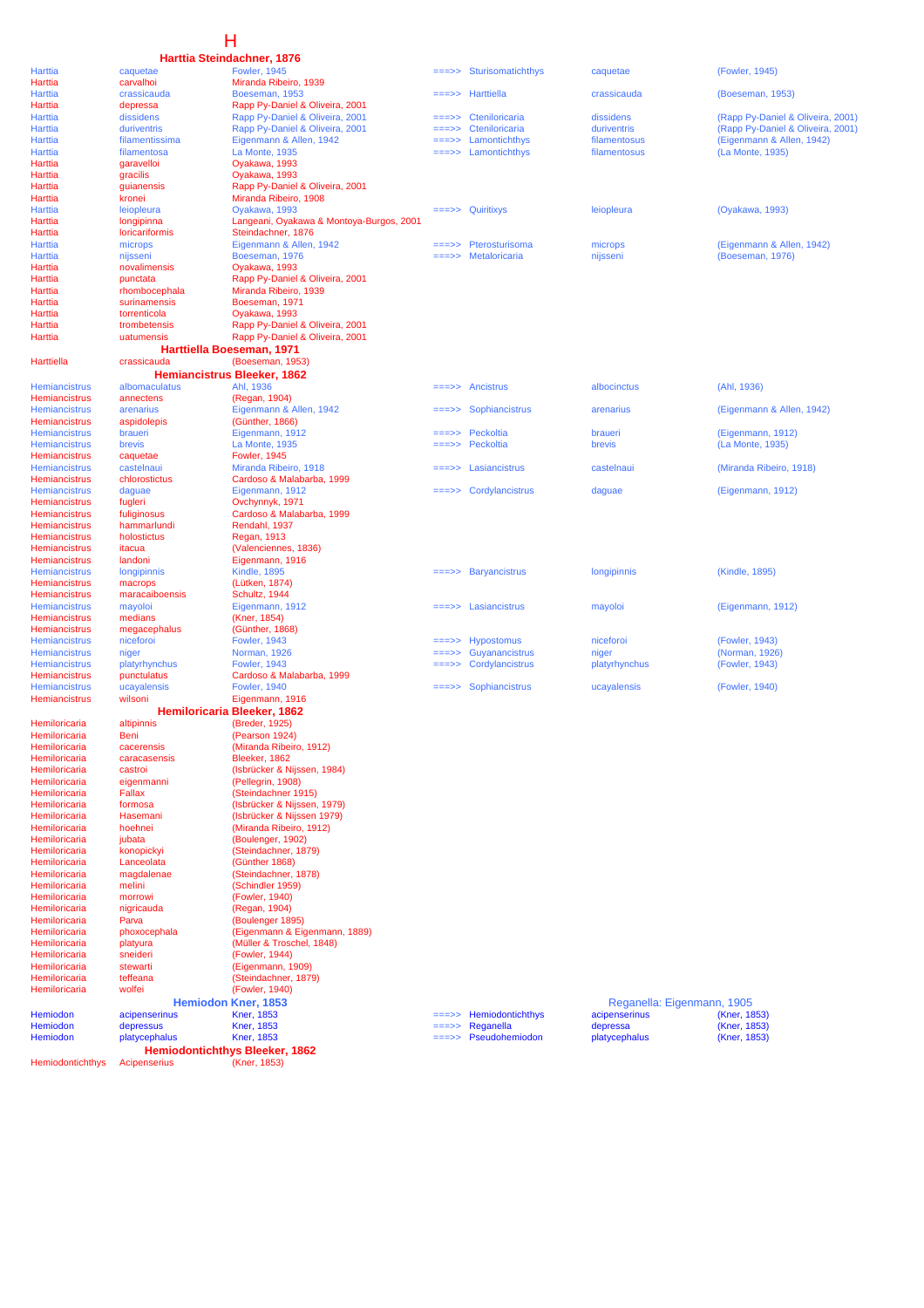| Hemipsilichthys        | azygolechis                              | Edson H.L. Pereira & Roberto E. Reis, 2002 |          |                                 |                            |                               |
|------------------------|------------------------------------------|--------------------------------------------|----------|---------------------------------|----------------------------|-------------------------------|
| <b>Hemipsilichthys</b> | bahanius                                 | (Gosline, 1947)                            |          |                                 |                            |                               |
| Hemipsilichthys        | calmoni                                  | Steindachner, 1907                         |          |                                 |                            |                               |
| <b>Hemipsilichthys</b> | cameroni                                 | Steindachner, 1907                         |          | Hemipsilichthys                 | calmoni                    | (Steindachner, 1907)          |
| <b>Hemipsilichthys</b> | cerosus                                  | Miranda Ribeiro, 1951                      |          |                                 |                            |                               |
| <b>Hemipsilichthys</b> | duseni                                   | Miranda Ribeiro, 1907                      |          | Isbrueckerichthys               | duseni                     | (Miranda Ribeiro, 1907)       |
| Hemipsilichthys        | eurycephalus                             | Edson H.L. Pereira & Roberto E. Reis, 2002 |          |                                 |                            |                               |
| Hemipsilichthys        | garbei                                   | <b>Ihering</b>                             |          |                                 |                            |                               |
| <b>Hemipsilichthys</b> | gobio                                    | (Lütken, 1874)                             |          |                                 |                            |                               |
| Hemipsilichthys        | hypselurus                               | Edson H.L. Pereira & Roberto E. Reis, 2002 |          |                                 |                            |                               |
| <b>Hemipsilichthys</b> | hystrix                                  | Edson H.L. Pereira & Roberto E. Reis, 2002 |          |                                 |                            |                               |
| Hemipsilichthys        | luderwaldti                              | (Miranda Ribeiro, 1918)                    |          |                                 |                            |                               |
| Hemipsilichthys        | mutuca                                   | Oliveira & Oyakawa, 1999                   |          |                                 |                            |                               |
| Hemipsilichthys        | nudulus                                  | Reis & Pereira, 1999                       |          |                                 |                            |                               |
| Hemipsilichthys        | papillatus                               | Pereira, Oliveira & Oyakawa, 1999          |          |                                 |                            |                               |
| Hemipsilichthys        | regani                                   | Giltary, 1936                              |          |                                 |                            |                               |
| Hemipsilichthys        | splendens                                | Bizerril, 1995                             |          |                                 |                            |                               |
| Hemipsilichthys        | stephanus                                | Oliveira & Oyakawa, 1999                   |          |                                 |                            |                               |
|                        | stindachneri                             | Miranda Ribeiro, 1918                      |          |                                 |                            |                               |
| Hemipsilichthys        | stomias                                  | Edson H.L. Pereira & Roberto E. Reis, 2002 |          |                                 |                            |                               |
| Hemipsilichthys        |                                          |                                            |          |                                 |                            |                               |
| Hemipsilichthys        | vestigigipinnis                          | Reis & Pereira, 1992                       |          |                                 |                            |                               |
|                        | Hisonotus Eigenmann & Eigenmann,         |                                            |          |                                 |                            |                               |
| Hisonotus              | bourguyi                                 | (Miranda Ribeiro, 1918)                    |          |                                 |                            |                               |
| Hisonotus              | depressicauda                            | (Miranda Ribeiro, 1918)                    |          |                                 |                            |                               |
| Hisonotus              | depressinotus                            | (Miranda Ribeiro, 1918)                    |          |                                 |                            |                               |
| Hisonotus              | francirochai                             | (Ihering, 1928)                            |          |                                 |                            |                               |
| Hisonotus              | laevior                                  | Cope, 1894                                 |          |                                 |                            |                               |
| Hisonotus              | leptochilus                              | Cope, 1894                                 |          |                                 |                            |                               |
| <b>Hisonotus</b>       | leucofrenatus                            | (Miranda Ribeiro, 1908)                    |          |                                 |                            |                               |
| Hisonotus              | maculipinnis                             | (Regan, 1912)                              |          |                                 |                            |                               |
| <b>Hisonotus</b>       | minutus                                  | Eigenmann & Eigenmann, 1889                |          | $=\equiv \Rightarrow$ Hisonotus | notatus                    | (Eigenmann & Eigenmann, 1889) |
| Hisonotus              | nigricauda                               | Boulenger, 1891                            |          |                                 |                            |                               |
| Hisonotus              | notatus                                  | Eigenmann & Eigenmann, 1889                |          |                                 |                            |                               |
| Hisonotus              | paulinus                                 | <b>Regan, 1908</b>                         |          |                                 |                            |                               |
| <b>Hisonotus</b>       | ringueleti                               | Aquino, Schaefer & Miquelarena, 2001       |          |                                 |                            |                               |
| <b>Hisonotus</b>       | taimensis                                | Buckup, 1981                               |          |                                 |                            |                               |
|                        |                                          |                                            |          |                                 |                            |                               |
|                        | Hopliancistrus Isbrücker & Nijssen, 1989 |                                            |          |                                 |                            |                               |
| Hopliancistrus         | tricornis                                | Isbrücker & Nijssen, 1989                  |          |                                 |                            |                               |
|                        | Hypancistrus Isbrücker & Nijssen, 1991   |                                            |          |                                 |                            |                               |
| <b>Hypancistrus</b>    | Zebra                                    | Isbrücker & Nijssen, 1991                  |          |                                 |                            |                               |
| <b>Hypancistrus</b>    | inspector                                | Armbruster, 2002                           |          |                                 |                            |                               |
|                        | <b>Hypocolpterus (Fowler, 1943)</b>      |                                            |          |                                 | Chaetostoma: Tschudi, 1845 |                               |
| <b>Hypocolpterus</b>   | analis                                   | <b>Fowler, 1943</b>                        |          | ===>> Chaetostoma               | anale                      | (Fowler, 1943)                |
|                        | <b>Hypoptopoma Gunther, 1868</b>         |                                            |          |                                 |                            |                               |
| Hypoptopoma            | bilobatum                                | Cope, 1870                                 |          |                                 |                            |                               |
| Hypoptopoma            | carinatum                                | Steindachner, 1879                         |          | ===>> Oxyropsis                 | carinatus                  | (Steindachner, 1879)          |
| Hypoptopoma            | guentheri                                | Boulenger, 1895                            |          |                                 |                            |                               |
|                        |                                          | Boeseman, 1974                             |          |                                 |                            |                               |
| Hypoptopoma            | guianense                                |                                            |          |                                 |                            |                               |
| Hypoptopoma            | gulare                                   | Cope, 1878                                 |          |                                 |                            |                               |
| Hypoptopoma            | inexpectatum                             | (Holmberg, 1893)                           |          |                                 |                            |                               |
| Hypoptopoma            | joberti                                  | (Vaillant, 1880)                           |          |                                 |                            |                               |
| Hypoptopoma            | psilogaster                              | <b>Fowler, 1915</b>                        |          |                                 |                            |                               |
| Hypoptopoma            | steindachneri                            | Boulenger, 1895                            |          |                                 |                            |                               |
| Hypoptopoma            | thoracutum                               | Günther, 1868                              |          |                                 |                            |                               |
|                        | <b>Hypostoma Spix, 1829</b>              |                                            | ===>>    |                                 | Hypostomus La Cepéde, 1803 |                               |
| Hypostoma              | etentaculatum                            | <b>Spix, 1829</b>                          | ===>>    | Pterygoplichthys                | etentaculatus              | (Spix, 1829)                  |
| <b>Hypostoma</b>       | punctatum                                | Jardine, 1841                              |          | <b>Ancistrus</b>                | sp.                        |                               |
| <b>Hypostoma</b>       | squalinum                                | Jardine, 1841                              |          | $==->$ Squaliforma              | aqualina                   | (Jardine, 1841)               |
|                        | Hypostomus La Cepéde, 1803               |                                            |          |                                 |                            |                               |
| Hypostomus             | aburrensis                               | Posada, 1909                               |          |                                 |                            |                               |
| Hypostomus             | affinis                                  | (Steindachner, 1876)                       |          |                                 |                            |                               |
| <b>Hypostomus</b>      |                                          | (Miranda Ribeiro, 1907)                    |          |                                 |                            |                               |
| <b>Hypostomus</b>      | agna                                     |                                            |          |                                 |                            |                               |
|                        | alatus                                   | Castelnau, 1855                            |          |                                 |                            |                               |
| Hypostomus             | albopunctatus                            | (Regan, 1908)                              |          |                                 |                            |                               |
| <b>Hypostomus</b>      | ancistroides                             | (Ihering, 1911)                            |          |                                 |                            |                               |
| <b>Hypostomus</b>      | angipinnatus                             | (Leege, 1922)                              |          |                                 |                            |                               |
| <b>Hypostomus</b>      | argus                                    | (Fowler, 1943)                             |          |                                 |                            |                               |
| Hypostomus             | asperatus                                | Castelnau, 1855                            |          |                                 |                            |                               |
| <b>Hypostomus</b>      | atropinnis                               | (Eigenmann & Eigenmann, 1889               |          |                                 |                            |                               |
| Hypostomus             | aspilogaster                             | (Cope, 1894)                               |          |                                 |                            |                               |
| <b>Hypostomus</b>      | aurantiacus                              | Castelnau, 1855                            | ===>>    | Parancistrus                    | aurantiacus                | (Castelnau, 1855)             |
| <b>Hypostomus</b>      | auroguttatus                             | <b>Kner. 1854</b>                          |          |                                 |                            |                               |
| <b>Hypostomus</b>      | barbatus                                 | Valenciennes, 1840                         | $=$ ==>> | Pseudoancistrus                 | barbatus                   | (Valenciennes, 1840)          |
| <b>Hypostomus</b>      | bolivianus                               | (Pearson, 1924)                            |          |                                 |                            |                               |
| Hypostomus             | borelli                                  | (Boulenger, 1897)                          |          |                                 |                            |                               |
| <b>Hypostomus</b>      | boulengeri                               | (Eigenmann & Kennedy, 1903)                |          |                                 |                            |                               |
| Hypostomus             | brevicauda                               | (Gunther, 1864)                            |          |                                 |                            |                               |
| <b>Hypostomus</b>      | brevis                                   | (Nicholos, 1919)                           |          |                                 |                            |                               |
| <b>Hypostomus</b>      | brevitentaculatus                        | Ranzani, 1842                              |          | ===>> Pterygoplichthys          | etentaculatus              | (Ranzani, 1842)               |
| <b>Hypostomus</b>      | bufonius                                 | Valenciennes, 1840                         | $==->>$  | <b>Ancistrus</b>                | bufonius                   | (Valenciennes, 1840)          |
| <b>Hypostomus</b>      | butantanis                               | (Ihering, 1911)                            |          |                                 |                            |                               |
| <b>Hypostomus</b>      | calamita                                 | Valenciennes, 1840                         |          | $=\equiv \Rightarrow$ Ancistrus | calamita                   | (Valenciennes, 1840)          |
| <b>Hypostomus</b>      | carvalhoi                                | (Miranda Ribeiro, 1937)                    |          |                                 |                            |                               |
| <b>Hypostomus</b>      | cirrhous                                 | Valenciennes, 1836                         | ===>>    | Ancistrus                       | cirrhous                   | (Valenciennes, 1836)          |
| <b>Hypostomus</b>      | cochliodon                               | <b>Kner, 1854</b>                          |          | $==->$ Cochliodon               | cochliodon                 | (Kner, 1854)                  |
| Hypostomus             | commersoni                               | Valenciennes, 1836                         |          |                                 |                            |                               |
| Hypostomus             | commersonoides                           | (Marini, Nichols & La Monte, 1933)         |          |                                 |                            |                               |
| <b>Hypostomus</b>      | coppenamensis                            | Boesemann, 1968                            |          |                                 |                            |                               |
| Hypostomus             | corantijni                               | Boesemann, 1968                            |          |                                 |                            |                               |
| Hypostomus             | cordovae                                 | (Günther, 1880)                            |          |                                 |                            |                               |
|                        | crassicauda                              | Boesemann, 1968                            |          |                                 |                            |                               |
| Hypostomus             |                                          |                                            |          |                                 |                            |                               |
| <b>Hypostomus</b>      | derbyi                                   | (Haseman, 1911)<br><b>Weber, 1986</b>      |          |                                 |                            |                               |
| Hypostomus             | dlouhyi                                  |                                            |          |                                 |                            |                               |
| <b>Hypostomus</b>      | duodecimalis                             | Cuvier & Valenciennes, 1836                |          | $=\equiv \Rightarrow$ Ancistrus | cirrhous                   | (Valenciennes, 1836)          |
| <b>Hypostomus</b>      | emarginatus                              | Valenciennes, 1840                         | $==->>$  | Squaliforma                     | emarginata                 | (Valenciennes, 1840)          |
| <b>Hypostomus</b>      | eptingi                                  | (Fowler, 1941)                             |          |                                 |                            |                               |
| <b>Hypostomus</b>      | erinaceus                                | Valenciennes, 1840                         | ===>>    | Ancistrus                       | erinaceus                  | (Valenciennes, 1840)          |
| <b>Hypostomus</b>      | fluviatilis                              | (Schubart, 1964)                           |          |                                 |                            |                               |
| <b>Hypostomus</b>      | francisci                                | (Lütken, 1874)                             |          |                                 |                            |                               |
| <b>Hypostomus</b>      | garmani                                  | (Regan, 1904)                              |          |                                 |                            |                               |
| <b>Hypostomus</b>      | gomesi                                   | (Fowler, 1942)                             |          |                                 |                            |                               |
| <b>Hypostomus</b>      | goyazensis                               | (Regan, 1908)                              |          |                                 |                            |                               |
|                        |                                          |                                            |          |                                 |                            |                               |

**Hemipsilichthys Eigenmann & Eigenmann, 1889**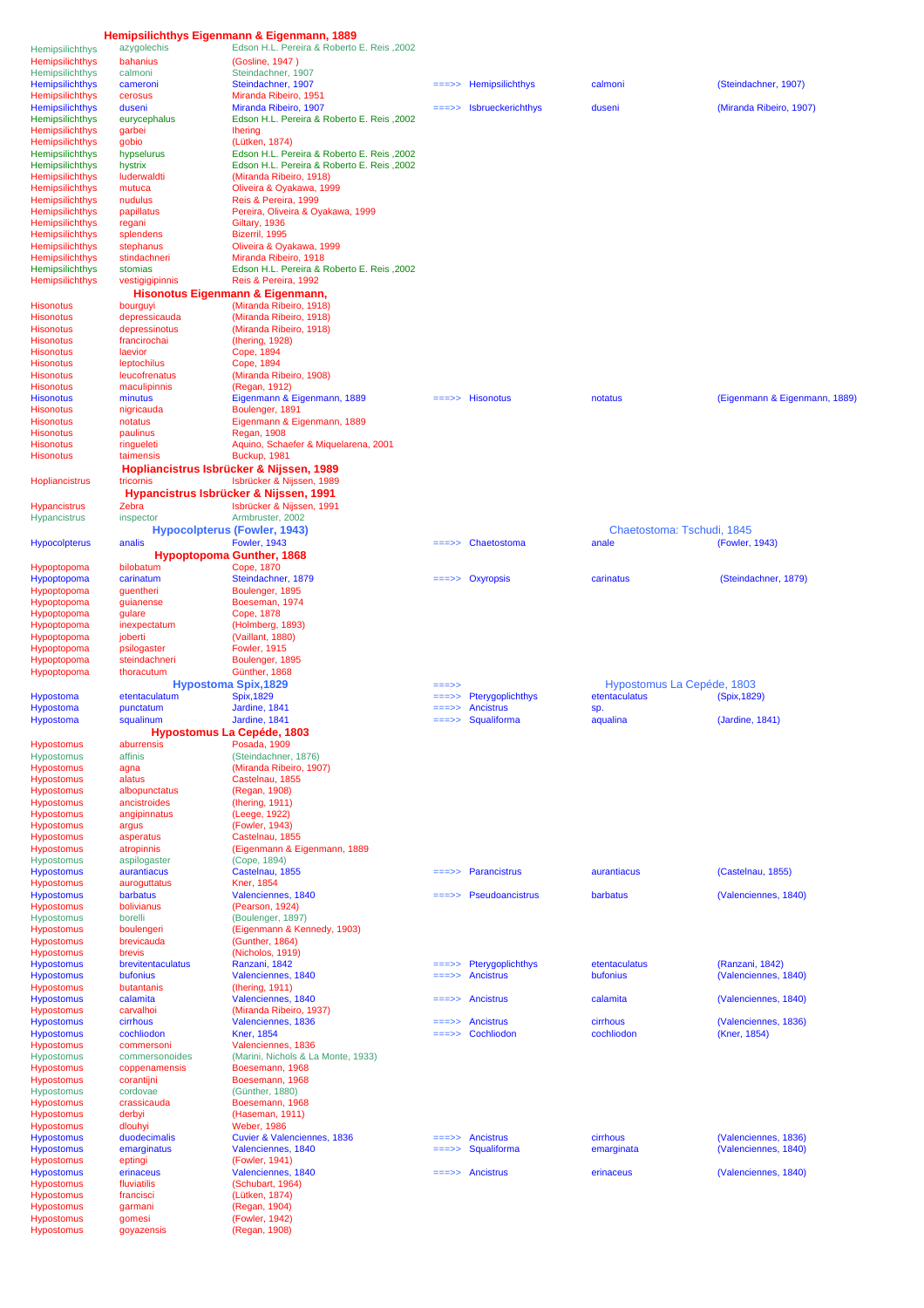| Neoplecostomus<br><b>Hypostomus</b><br>Valenciennes, 1840<br>(Valenciennes, 1840)<br>granosus<br>granosus<br>$==->>$<br><b>Hypostomus</b><br>La Cepède, 1803<br><b>Hypostomus</b><br>(La Cepède, 1803)<br>guacari<br>plecostomus<br>===>><br>Guyanancistrus<br>(Valenciennes, 1840)<br><b>Hypostomus</b><br>guacharote<br>Valenciennes, 1840<br>guacharote<br><b>Hypostomus</b><br>quttatus<br>Valenciennes, 1840<br>Pseudoancistrus<br>barbatus<br>(Valenciennes, 1840)<br>===>><br>gymnorhynchus<br>Hypostomus<br>Norman, 1926<br><b>Hypostomus</b><br>gymnorhynchus occidenta Boeseman, 1968<br>Hypostomus<br>occidentalis<br>(Boeseman, 1968)<br>$==->>$<br>gymnorhynchus tapanahor Boeseman, 1968<br>Hypostomus<br>tapanahoniensis<br>(Boeseman, 1968)<br><b>Hypostomus</b><br>$==->>$<br>(Eigenmann, 1912)<br>Hypostomus<br>hemiurus<br>hermanni<br>(Ihering, 1905)<br>Hypostomus<br>Rapp Py-Daniel, 1988<br>Hypostomus<br>hoplonites<br><b>Kner, 1854</b><br>$=\equiv -\rangle$ Squaliforma<br>horrida<br>(Kner, 1854)<br><b>Hypostomus</b><br>horridus<br>(Regan, 1908)<br>Hypostomus<br>iheringii<br>(Miranda Ribeiro, 1918)<br>Hypostomus<br>interruptus<br>Reis, Weber & Malabarba, 1990<br>Hypostomus<br>isbrueckeri<br>Valenciennes, 1836<br>Hemiancistrus<br>(Valenciennes, 1836)<br><b>Hypostomus</b><br>itacua<br>itacua<br>$=$ ==>><br><b>Hypostomus</b><br>(Fowler, 1915)<br>jaguribensis<br>Hypostomus<br>johnii<br>(Steindachner, 1876)<br><b>Hypostomus</b><br>karstenii<br>Lütken, 1874<br>Ancistrus<br>gymnorhynchus<br>(Lütken, 1874)<br>Hypostomus<br>laplatae<br>(Eigenmann, 1907)<br>Hypostomus<br>latifrons<br><b>Weber, 1986</b><br>Hypostomus<br>latirostris<br>(Regan, 1904)<br>Hypostomus<br>lexi<br>(Ihering, 1911)<br><b>Hypostomus</b><br>lima<br>(Lütken, 1874)<br>Pterygoplichthys<br>(Kner, 1854)<br><b>Hypostomus</b><br><b>Kner, 1854</b><br>etentaculatus<br>longimanus<br>$==->>$<br><b>Hypostomus</b><br>longiradiatus<br>(Holly, 1929)<br>luetkeni<br>Hypostomus<br>(Steindachner, 1877)<br>(Devincenci & Teague, 1942)<br>Hypostomus<br><b>luteomaculatus</b><br>(Godoy, 1980)<br><b>Hypostomus</b><br>luteus<br>Hypostomus<br>macrophthalmus<br>Boeseman, 1968<br>(Eigenmann & Eigenmann, 1888)<br>Hypostomus<br>macrops<br>Hypostomus<br>margaritifer<br>(Regan, 1908)<br>(Marini, Nichols & La Monte, 1933)<br>Hypostomus<br>meleagris<br>Boesemann, 1968<br>micromaculatus<br><b>Weber, 1987</b><br>Watawata<br>(Weber, 1987)<br>microstomus<br>microstomus<br>$==->>$<br>Hancock, 1828<br>Liposarcus<br>multiradiatus<br>(Hancock, 1828)<br>multiradiatus<br>$=\equiv \equiv \gt> \gt$<br>Knaack, 1999<br>mutucae<br>myersi<br>Gosline, 1947<br>nematopterus<br>Isbrücker & Nijssen, 1984<br>niceforoi<br>(Fowler, 1943)<br>Boeseman, 1969<br>nickeriensis<br>Marini, Nichols & La Monte, 1933)(<br>niger<br>Castelnau, 1855<br><b>Parancistrus</b><br>(Castelnau, 1855)<br>nigricans<br>aurantiacus<br>$==>>$<br>nigromaculatus<br>(Schubart, 1964)<br>(Castelnau, 1855)<br>niveatus<br>Castelnau, 1855<br><b>Baryancistrus</b><br>niveatus<br>$==->>$<br>nudiceps<br>Müller & Troschel, 1848<br>Ancistrus<br>nudiceps<br>(Müller & Troschel, 1848)<br>(Fowler, 1941)<br>nudiventris<br>obtusirostris<br>(Steindachner, 1907)<br>Boeseman, 1968<br>occidentalis<br><b>Kner, 1854</b><br>pantherinus<br>papariae<br>(Fowler, 1941)<br>paranensis<br>Weyenbergh, 1877<br>(Castelnau, 1855)<br>pardalis<br>Castelnau, 1855<br>$=\equiv \Rightarrow$ Liposarcus<br>pardalis<br>paucimaculatus<br>Boeseman, 1968<br>paulinus<br>(Ihering, 1905)<br>Castelnau, 1855<br>pictus<br>Lasiancistrus<br>castelnaui<br>(Castelnau, 1855)<br><b>Weber, 1986</b><br>piratatu<br>plecostomus<br>(Linnaeus, 1758)<br>Boeseman, 1969<br>pseudohemiurus<br>Pseudohemiurus macroph Boeseman, 1968<br>macrophthalmus<br>$==->$ Hypostomus<br>Boeseman, 1968<br>Valenciennes, 1840<br>punctatus<br>(Starks, 1913)<br>pusarum<br>rachovii<br>(Regan, 1913)<br>(Ihering, 1905)<br>regani<br>Valenciennes, 1840<br>robinii<br>(Miranda Ribeiro, 1912)<br>rondoni<br>Reis, Weber & Malabarba, 1990<br>Watawata<br>(Reis, Weber & Malabarba, 1990)<br>rosepunctatus<br>rosepunctatus<br>$==->>$<br>Boeseman, 1968<br>saramaccensis<br>(Eigenmann & Eigenmann, 1888)<br>scabriceps<br>scaphyceps<br>(Nichols, 1919)<br>(Boeseman, 1972)<br>schneideri<br>Boeseman, 1972<br>Ancistrus<br>temminckii<br>$==->>$<br>(Eigenmann & Eigenmann, 1888)<br>seminudus<br>Valenciennes, 1840<br>(Valenciennes, 1840)<br>serratus<br><b>Pseudoacanthicus</b><br>serratus<br>===>><br>Boeseman, 1868<br>sipaliwinii<br>Castelnau, 1855<br>(Castelnau, 1855)<br>spinosus<br><b>Pseudoacanthicus</b><br>spinosus<br>$=$ ==>><br>Chaetostoma<br>(Lütken, 1874)<br>stannii<br>Lütken, 1874<br>stannii<br>strigaticeps<br>(Regan, 1908)<br>subcarinatus<br>Castelnau, 1855<br>Boeseman, 1969<br>surinamensis |  |
|-------------------------------------------------------------------------------------------------------------------------------------------------------------------------------------------------------------------------------------------------------------------------------------------------------------------------------------------------------------------------------------------------------------------------------------------------------------------------------------------------------------------------------------------------------------------------------------------------------------------------------------------------------------------------------------------------------------------------------------------------------------------------------------------------------------------------------------------------------------------------------------------------------------------------------------------------------------------------------------------------------------------------------------------------------------------------------------------------------------------------------------------------------------------------------------------------------------------------------------------------------------------------------------------------------------------------------------------------------------------------------------------------------------------------------------------------------------------------------------------------------------------------------------------------------------------------------------------------------------------------------------------------------------------------------------------------------------------------------------------------------------------------------------------------------------------------------------------------------------------------------------------------------------------------------------------------------------------------------------------------------------------------------------------------------------------------------------------------------------------------------------------------------------------------------------------------------------------------------------------------------------------------------------------------------------------------------------------------------------------------------------------------------------------------------------------------------------------------------------------------------------------------------------------------------------------------------------------------------------------------------------------------------------------------------------------------------------------------------------------------------------------------------------------------------------------------------------------------------------------------------------------------------------------------------------------------------------------------------------------------------------------------------------------------------------------------------------------------------------------------------------------------------------------------------------------------------------------------------------------------------------------------------------------------------------------------------------------------------------------------------------------------------------------------------------------------------------------------------------------------------------------------------------------------------------------------------------------------------------------------------------------------------------------------------------------------------------------------------------------------------------------------------------------------------------------------------------------------------------------------------------------------------------------------------------------------------------------------------------------------------------------------------------------------------------------------------------------------------------------------------------------------------------------------------------------------------------------------------------------------------------------------------------------------------------------------------------------------------------------------------------------------------------------------------------------------------------------------------------------------------------------------------------------------------------------------------------------------------------------------------------------------------------------------------------------------------------------------------------------------------------------------------------------------------------------------------------------------------------------------------------------------------------------|--|
|                                                                                                                                                                                                                                                                                                                                                                                                                                                                                                                                                                                                                                                                                                                                                                                                                                                                                                                                                                                                                                                                                                                                                                                                                                                                                                                                                                                                                                                                                                                                                                                                                                                                                                                                                                                                                                                                                                                                                                                                                                                                                                                                                                                                                                                                                                                                                                                                                                                                                                                                                                                                                                                                                                                                                                                                                                                                                                                                                                                                                                                                                                                                                                                                                                                                                                                                                                                                                                                                                                                                                                                                                                                                                                                                                                                                                                                                                                                                                                                                                                                                                                                                                                                                                                                                                                                                                                                                                                                                                                                                                                                                                                                                                                                                                                                                                                                                                                                   |  |
|                                                                                                                                                                                                                                                                                                                                                                                                                                                                                                                                                                                                                                                                                                                                                                                                                                                                                                                                                                                                                                                                                                                                                                                                                                                                                                                                                                                                                                                                                                                                                                                                                                                                                                                                                                                                                                                                                                                                                                                                                                                                                                                                                                                                                                                                                                                                                                                                                                                                                                                                                                                                                                                                                                                                                                                                                                                                                                                                                                                                                                                                                                                                                                                                                                                                                                                                                                                                                                                                                                                                                                                                                                                                                                                                                                                                                                                                                                                                                                                                                                                                                                                                                                                                                                                                                                                                                                                                                                                                                                                                                                                                                                                                                                                                                                                                                                                                                                                   |  |
|                                                                                                                                                                                                                                                                                                                                                                                                                                                                                                                                                                                                                                                                                                                                                                                                                                                                                                                                                                                                                                                                                                                                                                                                                                                                                                                                                                                                                                                                                                                                                                                                                                                                                                                                                                                                                                                                                                                                                                                                                                                                                                                                                                                                                                                                                                                                                                                                                                                                                                                                                                                                                                                                                                                                                                                                                                                                                                                                                                                                                                                                                                                                                                                                                                                                                                                                                                                                                                                                                                                                                                                                                                                                                                                                                                                                                                                                                                                                                                                                                                                                                                                                                                                                                                                                                                                                                                                                                                                                                                                                                                                                                                                                                                                                                                                                                                                                                                                   |  |
|                                                                                                                                                                                                                                                                                                                                                                                                                                                                                                                                                                                                                                                                                                                                                                                                                                                                                                                                                                                                                                                                                                                                                                                                                                                                                                                                                                                                                                                                                                                                                                                                                                                                                                                                                                                                                                                                                                                                                                                                                                                                                                                                                                                                                                                                                                                                                                                                                                                                                                                                                                                                                                                                                                                                                                                                                                                                                                                                                                                                                                                                                                                                                                                                                                                                                                                                                                                                                                                                                                                                                                                                                                                                                                                                                                                                                                                                                                                                                                                                                                                                                                                                                                                                                                                                                                                                                                                                                                                                                                                                                                                                                                                                                                                                                                                                                                                                                                                   |  |
|                                                                                                                                                                                                                                                                                                                                                                                                                                                                                                                                                                                                                                                                                                                                                                                                                                                                                                                                                                                                                                                                                                                                                                                                                                                                                                                                                                                                                                                                                                                                                                                                                                                                                                                                                                                                                                                                                                                                                                                                                                                                                                                                                                                                                                                                                                                                                                                                                                                                                                                                                                                                                                                                                                                                                                                                                                                                                                                                                                                                                                                                                                                                                                                                                                                                                                                                                                                                                                                                                                                                                                                                                                                                                                                                                                                                                                                                                                                                                                                                                                                                                                                                                                                                                                                                                                                                                                                                                                                                                                                                                                                                                                                                                                                                                                                                                                                                                                                   |  |
|                                                                                                                                                                                                                                                                                                                                                                                                                                                                                                                                                                                                                                                                                                                                                                                                                                                                                                                                                                                                                                                                                                                                                                                                                                                                                                                                                                                                                                                                                                                                                                                                                                                                                                                                                                                                                                                                                                                                                                                                                                                                                                                                                                                                                                                                                                                                                                                                                                                                                                                                                                                                                                                                                                                                                                                                                                                                                                                                                                                                                                                                                                                                                                                                                                                                                                                                                                                                                                                                                                                                                                                                                                                                                                                                                                                                                                                                                                                                                                                                                                                                                                                                                                                                                                                                                                                                                                                                                                                                                                                                                                                                                                                                                                                                                                                                                                                                                                                   |  |
|                                                                                                                                                                                                                                                                                                                                                                                                                                                                                                                                                                                                                                                                                                                                                                                                                                                                                                                                                                                                                                                                                                                                                                                                                                                                                                                                                                                                                                                                                                                                                                                                                                                                                                                                                                                                                                                                                                                                                                                                                                                                                                                                                                                                                                                                                                                                                                                                                                                                                                                                                                                                                                                                                                                                                                                                                                                                                                                                                                                                                                                                                                                                                                                                                                                                                                                                                                                                                                                                                                                                                                                                                                                                                                                                                                                                                                                                                                                                                                                                                                                                                                                                                                                                                                                                                                                                                                                                                                                                                                                                                                                                                                                                                                                                                                                                                                                                                                                   |  |
|                                                                                                                                                                                                                                                                                                                                                                                                                                                                                                                                                                                                                                                                                                                                                                                                                                                                                                                                                                                                                                                                                                                                                                                                                                                                                                                                                                                                                                                                                                                                                                                                                                                                                                                                                                                                                                                                                                                                                                                                                                                                                                                                                                                                                                                                                                                                                                                                                                                                                                                                                                                                                                                                                                                                                                                                                                                                                                                                                                                                                                                                                                                                                                                                                                                                                                                                                                                                                                                                                                                                                                                                                                                                                                                                                                                                                                                                                                                                                                                                                                                                                                                                                                                                                                                                                                                                                                                                                                                                                                                                                                                                                                                                                                                                                                                                                                                                                                                   |  |
|                                                                                                                                                                                                                                                                                                                                                                                                                                                                                                                                                                                                                                                                                                                                                                                                                                                                                                                                                                                                                                                                                                                                                                                                                                                                                                                                                                                                                                                                                                                                                                                                                                                                                                                                                                                                                                                                                                                                                                                                                                                                                                                                                                                                                                                                                                                                                                                                                                                                                                                                                                                                                                                                                                                                                                                                                                                                                                                                                                                                                                                                                                                                                                                                                                                                                                                                                                                                                                                                                                                                                                                                                                                                                                                                                                                                                                                                                                                                                                                                                                                                                                                                                                                                                                                                                                                                                                                                                                                                                                                                                                                                                                                                                                                                                                                                                                                                                                                   |  |
|                                                                                                                                                                                                                                                                                                                                                                                                                                                                                                                                                                                                                                                                                                                                                                                                                                                                                                                                                                                                                                                                                                                                                                                                                                                                                                                                                                                                                                                                                                                                                                                                                                                                                                                                                                                                                                                                                                                                                                                                                                                                                                                                                                                                                                                                                                                                                                                                                                                                                                                                                                                                                                                                                                                                                                                                                                                                                                                                                                                                                                                                                                                                                                                                                                                                                                                                                                                                                                                                                                                                                                                                                                                                                                                                                                                                                                                                                                                                                                                                                                                                                                                                                                                                                                                                                                                                                                                                                                                                                                                                                                                                                                                                                                                                                                                                                                                                                                                   |  |
|                                                                                                                                                                                                                                                                                                                                                                                                                                                                                                                                                                                                                                                                                                                                                                                                                                                                                                                                                                                                                                                                                                                                                                                                                                                                                                                                                                                                                                                                                                                                                                                                                                                                                                                                                                                                                                                                                                                                                                                                                                                                                                                                                                                                                                                                                                                                                                                                                                                                                                                                                                                                                                                                                                                                                                                                                                                                                                                                                                                                                                                                                                                                                                                                                                                                                                                                                                                                                                                                                                                                                                                                                                                                                                                                                                                                                                                                                                                                                                                                                                                                                                                                                                                                                                                                                                                                                                                                                                                                                                                                                                                                                                                                                                                                                                                                                                                                                                                   |  |
|                                                                                                                                                                                                                                                                                                                                                                                                                                                                                                                                                                                                                                                                                                                                                                                                                                                                                                                                                                                                                                                                                                                                                                                                                                                                                                                                                                                                                                                                                                                                                                                                                                                                                                                                                                                                                                                                                                                                                                                                                                                                                                                                                                                                                                                                                                                                                                                                                                                                                                                                                                                                                                                                                                                                                                                                                                                                                                                                                                                                                                                                                                                                                                                                                                                                                                                                                                                                                                                                                                                                                                                                                                                                                                                                                                                                                                                                                                                                                                                                                                                                                                                                                                                                                                                                                                                                                                                                                                                                                                                                                                                                                                                                                                                                                                                                                                                                                                                   |  |
|                                                                                                                                                                                                                                                                                                                                                                                                                                                                                                                                                                                                                                                                                                                                                                                                                                                                                                                                                                                                                                                                                                                                                                                                                                                                                                                                                                                                                                                                                                                                                                                                                                                                                                                                                                                                                                                                                                                                                                                                                                                                                                                                                                                                                                                                                                                                                                                                                                                                                                                                                                                                                                                                                                                                                                                                                                                                                                                                                                                                                                                                                                                                                                                                                                                                                                                                                                                                                                                                                                                                                                                                                                                                                                                                                                                                                                                                                                                                                                                                                                                                                                                                                                                                                                                                                                                                                                                                                                                                                                                                                                                                                                                                                                                                                                                                                                                                                                                   |  |
|                                                                                                                                                                                                                                                                                                                                                                                                                                                                                                                                                                                                                                                                                                                                                                                                                                                                                                                                                                                                                                                                                                                                                                                                                                                                                                                                                                                                                                                                                                                                                                                                                                                                                                                                                                                                                                                                                                                                                                                                                                                                                                                                                                                                                                                                                                                                                                                                                                                                                                                                                                                                                                                                                                                                                                                                                                                                                                                                                                                                                                                                                                                                                                                                                                                                                                                                                                                                                                                                                                                                                                                                                                                                                                                                                                                                                                                                                                                                                                                                                                                                                                                                                                                                                                                                                                                                                                                                                                                                                                                                                                                                                                                                                                                                                                                                                                                                                                                   |  |
|                                                                                                                                                                                                                                                                                                                                                                                                                                                                                                                                                                                                                                                                                                                                                                                                                                                                                                                                                                                                                                                                                                                                                                                                                                                                                                                                                                                                                                                                                                                                                                                                                                                                                                                                                                                                                                                                                                                                                                                                                                                                                                                                                                                                                                                                                                                                                                                                                                                                                                                                                                                                                                                                                                                                                                                                                                                                                                                                                                                                                                                                                                                                                                                                                                                                                                                                                                                                                                                                                                                                                                                                                                                                                                                                                                                                                                                                                                                                                                                                                                                                                                                                                                                                                                                                                                                                                                                                                                                                                                                                                                                                                                                                                                                                                                                                                                                                                                                   |  |
|                                                                                                                                                                                                                                                                                                                                                                                                                                                                                                                                                                                                                                                                                                                                                                                                                                                                                                                                                                                                                                                                                                                                                                                                                                                                                                                                                                                                                                                                                                                                                                                                                                                                                                                                                                                                                                                                                                                                                                                                                                                                                                                                                                                                                                                                                                                                                                                                                                                                                                                                                                                                                                                                                                                                                                                                                                                                                                                                                                                                                                                                                                                                                                                                                                                                                                                                                                                                                                                                                                                                                                                                                                                                                                                                                                                                                                                                                                                                                                                                                                                                                                                                                                                                                                                                                                                                                                                                                                                                                                                                                                                                                                                                                                                                                                                                                                                                                                                   |  |
|                                                                                                                                                                                                                                                                                                                                                                                                                                                                                                                                                                                                                                                                                                                                                                                                                                                                                                                                                                                                                                                                                                                                                                                                                                                                                                                                                                                                                                                                                                                                                                                                                                                                                                                                                                                                                                                                                                                                                                                                                                                                                                                                                                                                                                                                                                                                                                                                                                                                                                                                                                                                                                                                                                                                                                                                                                                                                                                                                                                                                                                                                                                                                                                                                                                                                                                                                                                                                                                                                                                                                                                                                                                                                                                                                                                                                                                                                                                                                                                                                                                                                                                                                                                                                                                                                                                                                                                                                                                                                                                                                                                                                                                                                                                                                                                                                                                                                                                   |  |
|                                                                                                                                                                                                                                                                                                                                                                                                                                                                                                                                                                                                                                                                                                                                                                                                                                                                                                                                                                                                                                                                                                                                                                                                                                                                                                                                                                                                                                                                                                                                                                                                                                                                                                                                                                                                                                                                                                                                                                                                                                                                                                                                                                                                                                                                                                                                                                                                                                                                                                                                                                                                                                                                                                                                                                                                                                                                                                                                                                                                                                                                                                                                                                                                                                                                                                                                                                                                                                                                                                                                                                                                                                                                                                                                                                                                                                                                                                                                                                                                                                                                                                                                                                                                                                                                                                                                                                                                                                                                                                                                                                                                                                                                                                                                                                                                                                                                                                                   |  |
|                                                                                                                                                                                                                                                                                                                                                                                                                                                                                                                                                                                                                                                                                                                                                                                                                                                                                                                                                                                                                                                                                                                                                                                                                                                                                                                                                                                                                                                                                                                                                                                                                                                                                                                                                                                                                                                                                                                                                                                                                                                                                                                                                                                                                                                                                                                                                                                                                                                                                                                                                                                                                                                                                                                                                                                                                                                                                                                                                                                                                                                                                                                                                                                                                                                                                                                                                                                                                                                                                                                                                                                                                                                                                                                                                                                                                                                                                                                                                                                                                                                                                                                                                                                                                                                                                                                                                                                                                                                                                                                                                                                                                                                                                                                                                                                                                                                                                                                   |  |
|                                                                                                                                                                                                                                                                                                                                                                                                                                                                                                                                                                                                                                                                                                                                                                                                                                                                                                                                                                                                                                                                                                                                                                                                                                                                                                                                                                                                                                                                                                                                                                                                                                                                                                                                                                                                                                                                                                                                                                                                                                                                                                                                                                                                                                                                                                                                                                                                                                                                                                                                                                                                                                                                                                                                                                                                                                                                                                                                                                                                                                                                                                                                                                                                                                                                                                                                                                                                                                                                                                                                                                                                                                                                                                                                                                                                                                                                                                                                                                                                                                                                                                                                                                                                                                                                                                                                                                                                                                                                                                                                                                                                                                                                                                                                                                                                                                                                                                                   |  |
|                                                                                                                                                                                                                                                                                                                                                                                                                                                                                                                                                                                                                                                                                                                                                                                                                                                                                                                                                                                                                                                                                                                                                                                                                                                                                                                                                                                                                                                                                                                                                                                                                                                                                                                                                                                                                                                                                                                                                                                                                                                                                                                                                                                                                                                                                                                                                                                                                                                                                                                                                                                                                                                                                                                                                                                                                                                                                                                                                                                                                                                                                                                                                                                                                                                                                                                                                                                                                                                                                                                                                                                                                                                                                                                                                                                                                                                                                                                                                                                                                                                                                                                                                                                                                                                                                                                                                                                                                                                                                                                                                                                                                                                                                                                                                                                                                                                                                                                   |  |
|                                                                                                                                                                                                                                                                                                                                                                                                                                                                                                                                                                                                                                                                                                                                                                                                                                                                                                                                                                                                                                                                                                                                                                                                                                                                                                                                                                                                                                                                                                                                                                                                                                                                                                                                                                                                                                                                                                                                                                                                                                                                                                                                                                                                                                                                                                                                                                                                                                                                                                                                                                                                                                                                                                                                                                                                                                                                                                                                                                                                                                                                                                                                                                                                                                                                                                                                                                                                                                                                                                                                                                                                                                                                                                                                                                                                                                                                                                                                                                                                                                                                                                                                                                                                                                                                                                                                                                                                                                                                                                                                                                                                                                                                                                                                                                                                                                                                                                                   |  |
|                                                                                                                                                                                                                                                                                                                                                                                                                                                                                                                                                                                                                                                                                                                                                                                                                                                                                                                                                                                                                                                                                                                                                                                                                                                                                                                                                                                                                                                                                                                                                                                                                                                                                                                                                                                                                                                                                                                                                                                                                                                                                                                                                                                                                                                                                                                                                                                                                                                                                                                                                                                                                                                                                                                                                                                                                                                                                                                                                                                                                                                                                                                                                                                                                                                                                                                                                                                                                                                                                                                                                                                                                                                                                                                                                                                                                                                                                                                                                                                                                                                                                                                                                                                                                                                                                                                                                                                                                                                                                                                                                                                                                                                                                                                                                                                                                                                                                                                   |  |
|                                                                                                                                                                                                                                                                                                                                                                                                                                                                                                                                                                                                                                                                                                                                                                                                                                                                                                                                                                                                                                                                                                                                                                                                                                                                                                                                                                                                                                                                                                                                                                                                                                                                                                                                                                                                                                                                                                                                                                                                                                                                                                                                                                                                                                                                                                                                                                                                                                                                                                                                                                                                                                                                                                                                                                                                                                                                                                                                                                                                                                                                                                                                                                                                                                                                                                                                                                                                                                                                                                                                                                                                                                                                                                                                                                                                                                                                                                                                                                                                                                                                                                                                                                                                                                                                                                                                                                                                                                                                                                                                                                                                                                                                                                                                                                                                                                                                                                                   |  |
|                                                                                                                                                                                                                                                                                                                                                                                                                                                                                                                                                                                                                                                                                                                                                                                                                                                                                                                                                                                                                                                                                                                                                                                                                                                                                                                                                                                                                                                                                                                                                                                                                                                                                                                                                                                                                                                                                                                                                                                                                                                                                                                                                                                                                                                                                                                                                                                                                                                                                                                                                                                                                                                                                                                                                                                                                                                                                                                                                                                                                                                                                                                                                                                                                                                                                                                                                                                                                                                                                                                                                                                                                                                                                                                                                                                                                                                                                                                                                                                                                                                                                                                                                                                                                                                                                                                                                                                                                                                                                                                                                                                                                                                                                                                                                                                                                                                                                                                   |  |
|                                                                                                                                                                                                                                                                                                                                                                                                                                                                                                                                                                                                                                                                                                                                                                                                                                                                                                                                                                                                                                                                                                                                                                                                                                                                                                                                                                                                                                                                                                                                                                                                                                                                                                                                                                                                                                                                                                                                                                                                                                                                                                                                                                                                                                                                                                                                                                                                                                                                                                                                                                                                                                                                                                                                                                                                                                                                                                                                                                                                                                                                                                                                                                                                                                                                                                                                                                                                                                                                                                                                                                                                                                                                                                                                                                                                                                                                                                                                                                                                                                                                                                                                                                                                                                                                                                                                                                                                                                                                                                                                                                                                                                                                                                                                                                                                                                                                                                                   |  |
|                                                                                                                                                                                                                                                                                                                                                                                                                                                                                                                                                                                                                                                                                                                                                                                                                                                                                                                                                                                                                                                                                                                                                                                                                                                                                                                                                                                                                                                                                                                                                                                                                                                                                                                                                                                                                                                                                                                                                                                                                                                                                                                                                                                                                                                                                                                                                                                                                                                                                                                                                                                                                                                                                                                                                                                                                                                                                                                                                                                                                                                                                                                                                                                                                                                                                                                                                                                                                                                                                                                                                                                                                                                                                                                                                                                                                                                                                                                                                                                                                                                                                                                                                                                                                                                                                                                                                                                                                                                                                                                                                                                                                                                                                                                                                                                                                                                                                                                   |  |
|                                                                                                                                                                                                                                                                                                                                                                                                                                                                                                                                                                                                                                                                                                                                                                                                                                                                                                                                                                                                                                                                                                                                                                                                                                                                                                                                                                                                                                                                                                                                                                                                                                                                                                                                                                                                                                                                                                                                                                                                                                                                                                                                                                                                                                                                                                                                                                                                                                                                                                                                                                                                                                                                                                                                                                                                                                                                                                                                                                                                                                                                                                                                                                                                                                                                                                                                                                                                                                                                                                                                                                                                                                                                                                                                                                                                                                                                                                                                                                                                                                                                                                                                                                                                                                                                                                                                                                                                                                                                                                                                                                                                                                                                                                                                                                                                                                                                                                                   |  |
|                                                                                                                                                                                                                                                                                                                                                                                                                                                                                                                                                                                                                                                                                                                                                                                                                                                                                                                                                                                                                                                                                                                                                                                                                                                                                                                                                                                                                                                                                                                                                                                                                                                                                                                                                                                                                                                                                                                                                                                                                                                                                                                                                                                                                                                                                                                                                                                                                                                                                                                                                                                                                                                                                                                                                                                                                                                                                                                                                                                                                                                                                                                                                                                                                                                                                                                                                                                                                                                                                                                                                                                                                                                                                                                                                                                                                                                                                                                                                                                                                                                                                                                                                                                                                                                                                                                                                                                                                                                                                                                                                                                                                                                                                                                                                                                                                                                                                                                   |  |
|                                                                                                                                                                                                                                                                                                                                                                                                                                                                                                                                                                                                                                                                                                                                                                                                                                                                                                                                                                                                                                                                                                                                                                                                                                                                                                                                                                                                                                                                                                                                                                                                                                                                                                                                                                                                                                                                                                                                                                                                                                                                                                                                                                                                                                                                                                                                                                                                                                                                                                                                                                                                                                                                                                                                                                                                                                                                                                                                                                                                                                                                                                                                                                                                                                                                                                                                                                                                                                                                                                                                                                                                                                                                                                                                                                                                                                                                                                                                                                                                                                                                                                                                                                                                                                                                                                                                                                                                                                                                                                                                                                                                                                                                                                                                                                                                                                                                                                                   |  |
|                                                                                                                                                                                                                                                                                                                                                                                                                                                                                                                                                                                                                                                                                                                                                                                                                                                                                                                                                                                                                                                                                                                                                                                                                                                                                                                                                                                                                                                                                                                                                                                                                                                                                                                                                                                                                                                                                                                                                                                                                                                                                                                                                                                                                                                                                                                                                                                                                                                                                                                                                                                                                                                                                                                                                                                                                                                                                                                                                                                                                                                                                                                                                                                                                                                                                                                                                                                                                                                                                                                                                                                                                                                                                                                                                                                                                                                                                                                                                                                                                                                                                                                                                                                                                                                                                                                                                                                                                                                                                                                                                                                                                                                                                                                                                                                                                                                                                                                   |  |
|                                                                                                                                                                                                                                                                                                                                                                                                                                                                                                                                                                                                                                                                                                                                                                                                                                                                                                                                                                                                                                                                                                                                                                                                                                                                                                                                                                                                                                                                                                                                                                                                                                                                                                                                                                                                                                                                                                                                                                                                                                                                                                                                                                                                                                                                                                                                                                                                                                                                                                                                                                                                                                                                                                                                                                                                                                                                                                                                                                                                                                                                                                                                                                                                                                                                                                                                                                                                                                                                                                                                                                                                                                                                                                                                                                                                                                                                                                                                                                                                                                                                                                                                                                                                                                                                                                                                                                                                                                                                                                                                                                                                                                                                                                                                                                                                                                                                                                                   |  |
|                                                                                                                                                                                                                                                                                                                                                                                                                                                                                                                                                                                                                                                                                                                                                                                                                                                                                                                                                                                                                                                                                                                                                                                                                                                                                                                                                                                                                                                                                                                                                                                                                                                                                                                                                                                                                                                                                                                                                                                                                                                                                                                                                                                                                                                                                                                                                                                                                                                                                                                                                                                                                                                                                                                                                                                                                                                                                                                                                                                                                                                                                                                                                                                                                                                                                                                                                                                                                                                                                                                                                                                                                                                                                                                                                                                                                                                                                                                                                                                                                                                                                                                                                                                                                                                                                                                                                                                                                                                                                                                                                                                                                                                                                                                                                                                                                                                                                                                   |  |
|                                                                                                                                                                                                                                                                                                                                                                                                                                                                                                                                                                                                                                                                                                                                                                                                                                                                                                                                                                                                                                                                                                                                                                                                                                                                                                                                                                                                                                                                                                                                                                                                                                                                                                                                                                                                                                                                                                                                                                                                                                                                                                                                                                                                                                                                                                                                                                                                                                                                                                                                                                                                                                                                                                                                                                                                                                                                                                                                                                                                                                                                                                                                                                                                                                                                                                                                                                                                                                                                                                                                                                                                                                                                                                                                                                                                                                                                                                                                                                                                                                                                                                                                                                                                                                                                                                                                                                                                                                                                                                                                                                                                                                                                                                                                                                                                                                                                                                                   |  |
|                                                                                                                                                                                                                                                                                                                                                                                                                                                                                                                                                                                                                                                                                                                                                                                                                                                                                                                                                                                                                                                                                                                                                                                                                                                                                                                                                                                                                                                                                                                                                                                                                                                                                                                                                                                                                                                                                                                                                                                                                                                                                                                                                                                                                                                                                                                                                                                                                                                                                                                                                                                                                                                                                                                                                                                                                                                                                                                                                                                                                                                                                                                                                                                                                                                                                                                                                                                                                                                                                                                                                                                                                                                                                                                                                                                                                                                                                                                                                                                                                                                                                                                                                                                                                                                                                                                                                                                                                                                                                                                                                                                                                                                                                                                                                                                                                                                                                                                   |  |
| Hypostomus<br><b>Hypostomus</b><br><b>Hypostomus</b><br><b>Hypostomus</b><br>Hypostomus<br>Hypostomus<br>Hypostomus<br>Hypostomus<br>Hypostomus<br><b>Hypostomus</b><br>Hypostomus<br>Hypostomus<br>Hypostomus<br>Hypostomus<br>Hypostomus<br>Hypostomus<br><b>Hypostomus</b><br><b>Hypostomus</b><br><b>Hypostomus</b><br><b>Hypostomus</b><br><b>Hypostomus</b><br>Hypostomus<br><b>Hypostomus</b><br><b>Hypostomus</b><br>Hypostomus<br>Hypostomus<br><b>Hypostomus</b><br>Hypostomus<br><b>Hypostomus</b><br><b>Hypostomus</b><br><b>Hypostomus</b><br><b>Hypostomus</b><br><b>Hypostomus</b><br><b>Hypostomus</b><br><b>Hypostomus</b><br><b>Hypostomus</b><br>Hypostomus<br>Hypostomus<br>Hypostomus<br>Hypostomus<br>Hypostomus<br><b>Hypostomus</b><br><b>Hypostomus</b><br>Hypostomus<br><b>Hypostomus</b><br><b>Hypostomus</b>                                                                                                                                                                                                                                                                                                                                                                                                                                                                                                                                                                                                                                                                                                                                                                                                                                                                                                                                                                                                                                                                                                                                                                                                                                                                                                                                                                                                                                                                                                                                                                                                                                                                                                                                                                                                                                                                                                                                                                                                                                                                                                                                                                                                                                                                                                                                                                                                                                                                                                                                                                                                                                                                                                                                                                                                                                                                                                                                                                                                                                                                                                                                                                                                                                                                                                                                                                                                                                                                                                                                                                                                                                                                                                                                                                                                                                                                                                                                                                                                                                                                          |  |
|                                                                                                                                                                                                                                                                                                                                                                                                                                                                                                                                                                                                                                                                                                                                                                                                                                                                                                                                                                                                                                                                                                                                                                                                                                                                                                                                                                                                                                                                                                                                                                                                                                                                                                                                                                                                                                                                                                                                                                                                                                                                                                                                                                                                                                                                                                                                                                                                                                                                                                                                                                                                                                                                                                                                                                                                                                                                                                                                                                                                                                                                                                                                                                                                                                                                                                                                                                                                                                                                                                                                                                                                                                                                                                                                                                                                                                                                                                                                                                                                                                                                                                                                                                                                                                                                                                                                                                                                                                                                                                                                                                                                                                                                                                                                                                                                                                                                                                                   |  |
|                                                                                                                                                                                                                                                                                                                                                                                                                                                                                                                                                                                                                                                                                                                                                                                                                                                                                                                                                                                                                                                                                                                                                                                                                                                                                                                                                                                                                                                                                                                                                                                                                                                                                                                                                                                                                                                                                                                                                                                                                                                                                                                                                                                                                                                                                                                                                                                                                                                                                                                                                                                                                                                                                                                                                                                                                                                                                                                                                                                                                                                                                                                                                                                                                                                                                                                                                                                                                                                                                                                                                                                                                                                                                                                                                                                                                                                                                                                                                                                                                                                                                                                                                                                                                                                                                                                                                                                                                                                                                                                                                                                                                                                                                                                                                                                                                                                                                                                   |  |
|                                                                                                                                                                                                                                                                                                                                                                                                                                                                                                                                                                                                                                                                                                                                                                                                                                                                                                                                                                                                                                                                                                                                                                                                                                                                                                                                                                                                                                                                                                                                                                                                                                                                                                                                                                                                                                                                                                                                                                                                                                                                                                                                                                                                                                                                                                                                                                                                                                                                                                                                                                                                                                                                                                                                                                                                                                                                                                                                                                                                                                                                                                                                                                                                                                                                                                                                                                                                                                                                                                                                                                                                                                                                                                                                                                                                                                                                                                                                                                                                                                                                                                                                                                                                                                                                                                                                                                                                                                                                                                                                                                                                                                                                                                                                                                                                                                                                                                                   |  |
|                                                                                                                                                                                                                                                                                                                                                                                                                                                                                                                                                                                                                                                                                                                                                                                                                                                                                                                                                                                                                                                                                                                                                                                                                                                                                                                                                                                                                                                                                                                                                                                                                                                                                                                                                                                                                                                                                                                                                                                                                                                                                                                                                                                                                                                                                                                                                                                                                                                                                                                                                                                                                                                                                                                                                                                                                                                                                                                                                                                                                                                                                                                                                                                                                                                                                                                                                                                                                                                                                                                                                                                                                                                                                                                                                                                                                                                                                                                                                                                                                                                                                                                                                                                                                                                                                                                                                                                                                                                                                                                                                                                                                                                                                                                                                                                                                                                                                                                   |  |
|                                                                                                                                                                                                                                                                                                                                                                                                                                                                                                                                                                                                                                                                                                                                                                                                                                                                                                                                                                                                                                                                                                                                                                                                                                                                                                                                                                                                                                                                                                                                                                                                                                                                                                                                                                                                                                                                                                                                                                                                                                                                                                                                                                                                                                                                                                                                                                                                                                                                                                                                                                                                                                                                                                                                                                                                                                                                                                                                                                                                                                                                                                                                                                                                                                                                                                                                                                                                                                                                                                                                                                                                                                                                                                                                                                                                                                                                                                                                                                                                                                                                                                                                                                                                                                                                                                                                                                                                                                                                                                                                                                                                                                                                                                                                                                                                                                                                                                                   |  |
|                                                                                                                                                                                                                                                                                                                                                                                                                                                                                                                                                                                                                                                                                                                                                                                                                                                                                                                                                                                                                                                                                                                                                                                                                                                                                                                                                                                                                                                                                                                                                                                                                                                                                                                                                                                                                                                                                                                                                                                                                                                                                                                                                                                                                                                                                                                                                                                                                                                                                                                                                                                                                                                                                                                                                                                                                                                                                                                                                                                                                                                                                                                                                                                                                                                                                                                                                                                                                                                                                                                                                                                                                                                                                                                                                                                                                                                                                                                                                                                                                                                                                                                                                                                                                                                                                                                                                                                                                                                                                                                                                                                                                                                                                                                                                                                                                                                                                                                   |  |
|                                                                                                                                                                                                                                                                                                                                                                                                                                                                                                                                                                                                                                                                                                                                                                                                                                                                                                                                                                                                                                                                                                                                                                                                                                                                                                                                                                                                                                                                                                                                                                                                                                                                                                                                                                                                                                                                                                                                                                                                                                                                                                                                                                                                                                                                                                                                                                                                                                                                                                                                                                                                                                                                                                                                                                                                                                                                                                                                                                                                                                                                                                                                                                                                                                                                                                                                                                                                                                                                                                                                                                                                                                                                                                                                                                                                                                                                                                                                                                                                                                                                                                                                                                                                                                                                                                                                                                                                                                                                                                                                                                                                                                                                                                                                                                                                                                                                                                                   |  |
|                                                                                                                                                                                                                                                                                                                                                                                                                                                                                                                                                                                                                                                                                                                                                                                                                                                                                                                                                                                                                                                                                                                                                                                                                                                                                                                                                                                                                                                                                                                                                                                                                                                                                                                                                                                                                                                                                                                                                                                                                                                                                                                                                                                                                                                                                                                                                                                                                                                                                                                                                                                                                                                                                                                                                                                                                                                                                                                                                                                                                                                                                                                                                                                                                                                                                                                                                                                                                                                                                                                                                                                                                                                                                                                                                                                                                                                                                                                                                                                                                                                                                                                                                                                                                                                                                                                                                                                                                                                                                                                                                                                                                                                                                                                                                                                                                                                                                                                   |  |
|                                                                                                                                                                                                                                                                                                                                                                                                                                                                                                                                                                                                                                                                                                                                                                                                                                                                                                                                                                                                                                                                                                                                                                                                                                                                                                                                                                                                                                                                                                                                                                                                                                                                                                                                                                                                                                                                                                                                                                                                                                                                                                                                                                                                                                                                                                                                                                                                                                                                                                                                                                                                                                                                                                                                                                                                                                                                                                                                                                                                                                                                                                                                                                                                                                                                                                                                                                                                                                                                                                                                                                                                                                                                                                                                                                                                                                                                                                                                                                                                                                                                                                                                                                                                                                                                                                                                                                                                                                                                                                                                                                                                                                                                                                                                                                                                                                                                                                                   |  |
|                                                                                                                                                                                                                                                                                                                                                                                                                                                                                                                                                                                                                                                                                                                                                                                                                                                                                                                                                                                                                                                                                                                                                                                                                                                                                                                                                                                                                                                                                                                                                                                                                                                                                                                                                                                                                                                                                                                                                                                                                                                                                                                                                                                                                                                                                                                                                                                                                                                                                                                                                                                                                                                                                                                                                                                                                                                                                                                                                                                                                                                                                                                                                                                                                                                                                                                                                                                                                                                                                                                                                                                                                                                                                                                                                                                                                                                                                                                                                                                                                                                                                                                                                                                                                                                                                                                                                                                                                                                                                                                                                                                                                                                                                                                                                                                                                                                                                                                   |  |
|                                                                                                                                                                                                                                                                                                                                                                                                                                                                                                                                                                                                                                                                                                                                                                                                                                                                                                                                                                                                                                                                                                                                                                                                                                                                                                                                                                                                                                                                                                                                                                                                                                                                                                                                                                                                                                                                                                                                                                                                                                                                                                                                                                                                                                                                                                                                                                                                                                                                                                                                                                                                                                                                                                                                                                                                                                                                                                                                                                                                                                                                                                                                                                                                                                                                                                                                                                                                                                                                                                                                                                                                                                                                                                                                                                                                                                                                                                                                                                                                                                                                                                                                                                                                                                                                                                                                                                                                                                                                                                                                                                                                                                                                                                                                                                                                                                                                                                                   |  |
|                                                                                                                                                                                                                                                                                                                                                                                                                                                                                                                                                                                                                                                                                                                                                                                                                                                                                                                                                                                                                                                                                                                                                                                                                                                                                                                                                                                                                                                                                                                                                                                                                                                                                                                                                                                                                                                                                                                                                                                                                                                                                                                                                                                                                                                                                                                                                                                                                                                                                                                                                                                                                                                                                                                                                                                                                                                                                                                                                                                                                                                                                                                                                                                                                                                                                                                                                                                                                                                                                                                                                                                                                                                                                                                                                                                                                                                                                                                                                                                                                                                                                                                                                                                                                                                                                                                                                                                                                                                                                                                                                                                                                                                                                                                                                                                                                                                                                                                   |  |
|                                                                                                                                                                                                                                                                                                                                                                                                                                                                                                                                                                                                                                                                                                                                                                                                                                                                                                                                                                                                                                                                                                                                                                                                                                                                                                                                                                                                                                                                                                                                                                                                                                                                                                                                                                                                                                                                                                                                                                                                                                                                                                                                                                                                                                                                                                                                                                                                                                                                                                                                                                                                                                                                                                                                                                                                                                                                                                                                                                                                                                                                                                                                                                                                                                                                                                                                                                                                                                                                                                                                                                                                                                                                                                                                                                                                                                                                                                                                                                                                                                                                                                                                                                                                                                                                                                                                                                                                                                                                                                                                                                                                                                                                                                                                                                                                                                                                                                                   |  |
|                                                                                                                                                                                                                                                                                                                                                                                                                                                                                                                                                                                                                                                                                                                                                                                                                                                                                                                                                                                                                                                                                                                                                                                                                                                                                                                                                                                                                                                                                                                                                                                                                                                                                                                                                                                                                                                                                                                                                                                                                                                                                                                                                                                                                                                                                                                                                                                                                                                                                                                                                                                                                                                                                                                                                                                                                                                                                                                                                                                                                                                                                                                                                                                                                                                                                                                                                                                                                                                                                                                                                                                                                                                                                                                                                                                                                                                                                                                                                                                                                                                                                                                                                                                                                                                                                                                                                                                                                                                                                                                                                                                                                                                                                                                                                                                                                                                                                                                   |  |
|                                                                                                                                                                                                                                                                                                                                                                                                                                                                                                                                                                                                                                                                                                                                                                                                                                                                                                                                                                                                                                                                                                                                                                                                                                                                                                                                                                                                                                                                                                                                                                                                                                                                                                                                                                                                                                                                                                                                                                                                                                                                                                                                                                                                                                                                                                                                                                                                                                                                                                                                                                                                                                                                                                                                                                                                                                                                                                                                                                                                                                                                                                                                                                                                                                                                                                                                                                                                                                                                                                                                                                                                                                                                                                                                                                                                                                                                                                                                                                                                                                                                                                                                                                                                                                                                                                                                                                                                                                                                                                                                                                                                                                                                                                                                                                                                                                                                                                                   |  |
|                                                                                                                                                                                                                                                                                                                                                                                                                                                                                                                                                                                                                                                                                                                                                                                                                                                                                                                                                                                                                                                                                                                                                                                                                                                                                                                                                                                                                                                                                                                                                                                                                                                                                                                                                                                                                                                                                                                                                                                                                                                                                                                                                                                                                                                                                                                                                                                                                                                                                                                                                                                                                                                                                                                                                                                                                                                                                                                                                                                                                                                                                                                                                                                                                                                                                                                                                                                                                                                                                                                                                                                                                                                                                                                                                                                                                                                                                                                                                                                                                                                                                                                                                                                                                                                                                                                                                                                                                                                                                                                                                                                                                                                                                                                                                                                                                                                                                                                   |  |
|                                                                                                                                                                                                                                                                                                                                                                                                                                                                                                                                                                                                                                                                                                                                                                                                                                                                                                                                                                                                                                                                                                                                                                                                                                                                                                                                                                                                                                                                                                                                                                                                                                                                                                                                                                                                                                                                                                                                                                                                                                                                                                                                                                                                                                                                                                                                                                                                                                                                                                                                                                                                                                                                                                                                                                                                                                                                                                                                                                                                                                                                                                                                                                                                                                                                                                                                                                                                                                                                                                                                                                                                                                                                                                                                                                                                                                                                                                                                                                                                                                                                                                                                                                                                                                                                                                                                                                                                                                                                                                                                                                                                                                                                                                                                                                                                                                                                                                                   |  |
|                                                                                                                                                                                                                                                                                                                                                                                                                                                                                                                                                                                                                                                                                                                                                                                                                                                                                                                                                                                                                                                                                                                                                                                                                                                                                                                                                                                                                                                                                                                                                                                                                                                                                                                                                                                                                                                                                                                                                                                                                                                                                                                                                                                                                                                                                                                                                                                                                                                                                                                                                                                                                                                                                                                                                                                                                                                                                                                                                                                                                                                                                                                                                                                                                                                                                                                                                                                                                                                                                                                                                                                                                                                                                                                                                                                                                                                                                                                                                                                                                                                                                                                                                                                                                                                                                                                                                                                                                                                                                                                                                                                                                                                                                                                                                                                                                                                                                                                   |  |
|                                                                                                                                                                                                                                                                                                                                                                                                                                                                                                                                                                                                                                                                                                                                                                                                                                                                                                                                                                                                                                                                                                                                                                                                                                                                                                                                                                                                                                                                                                                                                                                                                                                                                                                                                                                                                                                                                                                                                                                                                                                                                                                                                                                                                                                                                                                                                                                                                                                                                                                                                                                                                                                                                                                                                                                                                                                                                                                                                                                                                                                                                                                                                                                                                                                                                                                                                                                                                                                                                                                                                                                                                                                                                                                                                                                                                                                                                                                                                                                                                                                                                                                                                                                                                                                                                                                                                                                                                                                                                                                                                                                                                                                                                                                                                                                                                                                                                                                   |  |
|                                                                                                                                                                                                                                                                                                                                                                                                                                                                                                                                                                                                                                                                                                                                                                                                                                                                                                                                                                                                                                                                                                                                                                                                                                                                                                                                                                                                                                                                                                                                                                                                                                                                                                                                                                                                                                                                                                                                                                                                                                                                                                                                                                                                                                                                                                                                                                                                                                                                                                                                                                                                                                                                                                                                                                                                                                                                                                                                                                                                                                                                                                                                                                                                                                                                                                                                                                                                                                                                                                                                                                                                                                                                                                                                                                                                                                                                                                                                                                                                                                                                                                                                                                                                                                                                                                                                                                                                                                                                                                                                                                                                                                                                                                                                                                                                                                                                                                                   |  |
|                                                                                                                                                                                                                                                                                                                                                                                                                                                                                                                                                                                                                                                                                                                                                                                                                                                                                                                                                                                                                                                                                                                                                                                                                                                                                                                                                                                                                                                                                                                                                                                                                                                                                                                                                                                                                                                                                                                                                                                                                                                                                                                                                                                                                                                                                                                                                                                                                                                                                                                                                                                                                                                                                                                                                                                                                                                                                                                                                                                                                                                                                                                                                                                                                                                                                                                                                                                                                                                                                                                                                                                                                                                                                                                                                                                                                                                                                                                                                                                                                                                                                                                                                                                                                                                                                                                                                                                                                                                                                                                                                                                                                                                                                                                                                                                                                                                                                                                   |  |
|                                                                                                                                                                                                                                                                                                                                                                                                                                                                                                                                                                                                                                                                                                                                                                                                                                                                                                                                                                                                                                                                                                                                                                                                                                                                                                                                                                                                                                                                                                                                                                                                                                                                                                                                                                                                                                                                                                                                                                                                                                                                                                                                                                                                                                                                                                                                                                                                                                                                                                                                                                                                                                                                                                                                                                                                                                                                                                                                                                                                                                                                                                                                                                                                                                                                                                                                                                                                                                                                                                                                                                                                                                                                                                                                                                                                                                                                                                                                                                                                                                                                                                                                                                                                                                                                                                                                                                                                                                                                                                                                                                                                                                                                                                                                                                                                                                                                                                                   |  |
|                                                                                                                                                                                                                                                                                                                                                                                                                                                                                                                                                                                                                                                                                                                                                                                                                                                                                                                                                                                                                                                                                                                                                                                                                                                                                                                                                                                                                                                                                                                                                                                                                                                                                                                                                                                                                                                                                                                                                                                                                                                                                                                                                                                                                                                                                                                                                                                                                                                                                                                                                                                                                                                                                                                                                                                                                                                                                                                                                                                                                                                                                                                                                                                                                                                                                                                                                                                                                                                                                                                                                                                                                                                                                                                                                                                                                                                                                                                                                                                                                                                                                                                                                                                                                                                                                                                                                                                                                                                                                                                                                                                                                                                                                                                                                                                                                                                                                                                   |  |
|                                                                                                                                                                                                                                                                                                                                                                                                                                                                                                                                                                                                                                                                                                                                                                                                                                                                                                                                                                                                                                                                                                                                                                                                                                                                                                                                                                                                                                                                                                                                                                                                                                                                                                                                                                                                                                                                                                                                                                                                                                                                                                                                                                                                                                                                                                                                                                                                                                                                                                                                                                                                                                                                                                                                                                                                                                                                                                                                                                                                                                                                                                                                                                                                                                                                                                                                                                                                                                                                                                                                                                                                                                                                                                                                                                                                                                                                                                                                                                                                                                                                                                                                                                                                                                                                                                                                                                                                                                                                                                                                                                                                                                                                                                                                                                                                                                                                                                                   |  |
|                                                                                                                                                                                                                                                                                                                                                                                                                                                                                                                                                                                                                                                                                                                                                                                                                                                                                                                                                                                                                                                                                                                                                                                                                                                                                                                                                                                                                                                                                                                                                                                                                                                                                                                                                                                                                                                                                                                                                                                                                                                                                                                                                                                                                                                                                                                                                                                                                                                                                                                                                                                                                                                                                                                                                                                                                                                                                                                                                                                                                                                                                                                                                                                                                                                                                                                                                                                                                                                                                                                                                                                                                                                                                                                                                                                                                                                                                                                                                                                                                                                                                                                                                                                                                                                                                                                                                                                                                                                                                                                                                                                                                                                                                                                                                                                                                                                                                                                   |  |
|                                                                                                                                                                                                                                                                                                                                                                                                                                                                                                                                                                                                                                                                                                                                                                                                                                                                                                                                                                                                                                                                                                                                                                                                                                                                                                                                                                                                                                                                                                                                                                                                                                                                                                                                                                                                                                                                                                                                                                                                                                                                                                                                                                                                                                                                                                                                                                                                                                                                                                                                                                                                                                                                                                                                                                                                                                                                                                                                                                                                                                                                                                                                                                                                                                                                                                                                                                                                                                                                                                                                                                                                                                                                                                                                                                                                                                                                                                                                                                                                                                                                                                                                                                                                                                                                                                                                                                                                                                                                                                                                                                                                                                                                                                                                                                                                                                                                                                                   |  |
|                                                                                                                                                                                                                                                                                                                                                                                                                                                                                                                                                                                                                                                                                                                                                                                                                                                                                                                                                                                                                                                                                                                                                                                                                                                                                                                                                                                                                                                                                                                                                                                                                                                                                                                                                                                                                                                                                                                                                                                                                                                                                                                                                                                                                                                                                                                                                                                                                                                                                                                                                                                                                                                                                                                                                                                                                                                                                                                                                                                                                                                                                                                                                                                                                                                                                                                                                                                                                                                                                                                                                                                                                                                                                                                                                                                                                                                                                                                                                                                                                                                                                                                                                                                                                                                                                                                                                                                                                                                                                                                                                                                                                                                                                                                                                                                                                                                                                                                   |  |
|                                                                                                                                                                                                                                                                                                                                                                                                                                                                                                                                                                                                                                                                                                                                                                                                                                                                                                                                                                                                                                                                                                                                                                                                                                                                                                                                                                                                                                                                                                                                                                                                                                                                                                                                                                                                                                                                                                                                                                                                                                                                                                                                                                                                                                                                                                                                                                                                                                                                                                                                                                                                                                                                                                                                                                                                                                                                                                                                                                                                                                                                                                                                                                                                                                                                                                                                                                                                                                                                                                                                                                                                                                                                                                                                                                                                                                                                                                                                                                                                                                                                                                                                                                                                                                                                                                                                                                                                                                                                                                                                                                                                                                                                                                                                                                                                                                                                                                                   |  |
|                                                                                                                                                                                                                                                                                                                                                                                                                                                                                                                                                                                                                                                                                                                                                                                                                                                                                                                                                                                                                                                                                                                                                                                                                                                                                                                                                                                                                                                                                                                                                                                                                                                                                                                                                                                                                                                                                                                                                                                                                                                                                                                                                                                                                                                                                                                                                                                                                                                                                                                                                                                                                                                                                                                                                                                                                                                                                                                                                                                                                                                                                                                                                                                                                                                                                                                                                                                                                                                                                                                                                                                                                                                                                                                                                                                                                                                                                                                                                                                                                                                                                                                                                                                                                                                                                                                                                                                                                                                                                                                                                                                                                                                                                                                                                                                                                                                                                                                   |  |
|                                                                                                                                                                                                                                                                                                                                                                                                                                                                                                                                                                                                                                                                                                                                                                                                                                                                                                                                                                                                                                                                                                                                                                                                                                                                                                                                                                                                                                                                                                                                                                                                                                                                                                                                                                                                                                                                                                                                                                                                                                                                                                                                                                                                                                                                                                                                                                                                                                                                                                                                                                                                                                                                                                                                                                                                                                                                                                                                                                                                                                                                                                                                                                                                                                                                                                                                                                                                                                                                                                                                                                                                                                                                                                                                                                                                                                                                                                                                                                                                                                                                                                                                                                                                                                                                                                                                                                                                                                                                                                                                                                                                                                                                                                                                                                                                                                                                                                                   |  |
|                                                                                                                                                                                                                                                                                                                                                                                                                                                                                                                                                                                                                                                                                                                                                                                                                                                                                                                                                                                                                                                                                                                                                                                                                                                                                                                                                                                                                                                                                                                                                                                                                                                                                                                                                                                                                                                                                                                                                                                                                                                                                                                                                                                                                                                                                                                                                                                                                                                                                                                                                                                                                                                                                                                                                                                                                                                                                                                                                                                                                                                                                                                                                                                                                                                                                                                                                                                                                                                                                                                                                                                                                                                                                                                                                                                                                                                                                                                                                                                                                                                                                                                                                                                                                                                                                                                                                                                                                                                                                                                                                                                                                                                                                                                                                                                                                                                                                                                   |  |
|                                                                                                                                                                                                                                                                                                                                                                                                                                                                                                                                                                                                                                                                                                                                                                                                                                                                                                                                                                                                                                                                                                                                                                                                                                                                                                                                                                                                                                                                                                                                                                                                                                                                                                                                                                                                                                                                                                                                                                                                                                                                                                                                                                                                                                                                                                                                                                                                                                                                                                                                                                                                                                                                                                                                                                                                                                                                                                                                                                                                                                                                                                                                                                                                                                                                                                                                                                                                                                                                                                                                                                                                                                                                                                                                                                                                                                                                                                                                                                                                                                                                                                                                                                                                                                                                                                                                                                                                                                                                                                                                                                                                                                                                                                                                                                                                                                                                                                                   |  |
|                                                                                                                                                                                                                                                                                                                                                                                                                                                                                                                                                                                                                                                                                                                                                                                                                                                                                                                                                                                                                                                                                                                                                                                                                                                                                                                                                                                                                                                                                                                                                                                                                                                                                                                                                                                                                                                                                                                                                                                                                                                                                                                                                                                                                                                                                                                                                                                                                                                                                                                                                                                                                                                                                                                                                                                                                                                                                                                                                                                                                                                                                                                                                                                                                                                                                                                                                                                                                                                                                                                                                                                                                                                                                                                                                                                                                                                                                                                                                                                                                                                                                                                                                                                                                                                                                                                                                                                                                                                                                                                                                                                                                                                                                                                                                                                                                                                                                                                   |  |
|                                                                                                                                                                                                                                                                                                                                                                                                                                                                                                                                                                                                                                                                                                                                                                                                                                                                                                                                                                                                                                                                                                                                                                                                                                                                                                                                                                                                                                                                                                                                                                                                                                                                                                                                                                                                                                                                                                                                                                                                                                                                                                                                                                                                                                                                                                                                                                                                                                                                                                                                                                                                                                                                                                                                                                                                                                                                                                                                                                                                                                                                                                                                                                                                                                                                                                                                                                                                                                                                                                                                                                                                                                                                                                                                                                                                                                                                                                                                                                                                                                                                                                                                                                                                                                                                                                                                                                                                                                                                                                                                                                                                                                                                                                                                                                                                                                                                                                                   |  |
|                                                                                                                                                                                                                                                                                                                                                                                                                                                                                                                                                                                                                                                                                                                                                                                                                                                                                                                                                                                                                                                                                                                                                                                                                                                                                                                                                                                                                                                                                                                                                                                                                                                                                                                                                                                                                                                                                                                                                                                                                                                                                                                                                                                                                                                                                                                                                                                                                                                                                                                                                                                                                                                                                                                                                                                                                                                                                                                                                                                                                                                                                                                                                                                                                                                                                                                                                                                                                                                                                                                                                                                                                                                                                                                                                                                                                                                                                                                                                                                                                                                                                                                                                                                                                                                                                                                                                                                                                                                                                                                                                                                                                                                                                                                                                                                                                                                                                                                   |  |
|                                                                                                                                                                                                                                                                                                                                                                                                                                                                                                                                                                                                                                                                                                                                                                                                                                                                                                                                                                                                                                                                                                                                                                                                                                                                                                                                                                                                                                                                                                                                                                                                                                                                                                                                                                                                                                                                                                                                                                                                                                                                                                                                                                                                                                                                                                                                                                                                                                                                                                                                                                                                                                                                                                                                                                                                                                                                                                                                                                                                                                                                                                                                                                                                                                                                                                                                                                                                                                                                                                                                                                                                                                                                                                                                                                                                                                                                                                                                                                                                                                                                                                                                                                                                                                                                                                                                                                                                                                                                                                                                                                                                                                                                                                                                                                                                                                                                                                                   |  |
|                                                                                                                                                                                                                                                                                                                                                                                                                                                                                                                                                                                                                                                                                                                                                                                                                                                                                                                                                                                                                                                                                                                                                                                                                                                                                                                                                                                                                                                                                                                                                                                                                                                                                                                                                                                                                                                                                                                                                                                                                                                                                                                                                                                                                                                                                                                                                                                                                                                                                                                                                                                                                                                                                                                                                                                                                                                                                                                                                                                                                                                                                                                                                                                                                                                                                                                                                                                                                                                                                                                                                                                                                                                                                                                                                                                                                                                                                                                                                                                                                                                                                                                                                                                                                                                                                                                                                                                                                                                                                                                                                                                                                                                                                                                                                                                                                                                                                                                   |  |
|                                                                                                                                                                                                                                                                                                                                                                                                                                                                                                                                                                                                                                                                                                                                                                                                                                                                                                                                                                                                                                                                                                                                                                                                                                                                                                                                                                                                                                                                                                                                                                                                                                                                                                                                                                                                                                                                                                                                                                                                                                                                                                                                                                                                                                                                                                                                                                                                                                                                                                                                                                                                                                                                                                                                                                                                                                                                                                                                                                                                                                                                                                                                                                                                                                                                                                                                                                                                                                                                                                                                                                                                                                                                                                                                                                                                                                                                                                                                                                                                                                                                                                                                                                                                                                                                                                                                                                                                                                                                                                                                                                                                                                                                                                                                                                                                                                                                                                                   |  |
|                                                                                                                                                                                                                                                                                                                                                                                                                                                                                                                                                                                                                                                                                                                                                                                                                                                                                                                                                                                                                                                                                                                                                                                                                                                                                                                                                                                                                                                                                                                                                                                                                                                                                                                                                                                                                                                                                                                                                                                                                                                                                                                                                                                                                                                                                                                                                                                                                                                                                                                                                                                                                                                                                                                                                                                                                                                                                                                                                                                                                                                                                                                                                                                                                                                                                                                                                                                                                                                                                                                                                                                                                                                                                                                                                                                                                                                                                                                                                                                                                                                                                                                                                                                                                                                                                                                                                                                                                                                                                                                                                                                                                                                                                                                                                                                                                                                                                                                   |  |
|                                                                                                                                                                                                                                                                                                                                                                                                                                                                                                                                                                                                                                                                                                                                                                                                                                                                                                                                                                                                                                                                                                                                                                                                                                                                                                                                                                                                                                                                                                                                                                                                                                                                                                                                                                                                                                                                                                                                                                                                                                                                                                                                                                                                                                                                                                                                                                                                                                                                                                                                                                                                                                                                                                                                                                                                                                                                                                                                                                                                                                                                                                                                                                                                                                                                                                                                                                                                                                                                                                                                                                                                                                                                                                                                                                                                                                                                                                                                                                                                                                                                                                                                                                                                                                                                                                                                                                                                                                                                                                                                                                                                                                                                                                                                                                                                                                                                                                                   |  |
|                                                                                                                                                                                                                                                                                                                                                                                                                                                                                                                                                                                                                                                                                                                                                                                                                                                                                                                                                                                                                                                                                                                                                                                                                                                                                                                                                                                                                                                                                                                                                                                                                                                                                                                                                                                                                                                                                                                                                                                                                                                                                                                                                                                                                                                                                                                                                                                                                                                                                                                                                                                                                                                                                                                                                                                                                                                                                                                                                                                                                                                                                                                                                                                                                                                                                                                                                                                                                                                                                                                                                                                                                                                                                                                                                                                                                                                                                                                                                                                                                                                                                                                                                                                                                                                                                                                                                                                                                                                                                                                                                                                                                                                                                                                                                                                                                                                                                                                   |  |
|                                                                                                                                                                                                                                                                                                                                                                                                                                                                                                                                                                                                                                                                                                                                                                                                                                                                                                                                                                                                                                                                                                                                                                                                                                                                                                                                                                                                                                                                                                                                                                                                                                                                                                                                                                                                                                                                                                                                                                                                                                                                                                                                                                                                                                                                                                                                                                                                                                                                                                                                                                                                                                                                                                                                                                                                                                                                                                                                                                                                                                                                                                                                                                                                                                                                                                                                                                                                                                                                                                                                                                                                                                                                                                                                                                                                                                                                                                                                                                                                                                                                                                                                                                                                                                                                                                                                                                                                                                                                                                                                                                                                                                                                                                                                                                                                                                                                                                                   |  |
|                                                                                                                                                                                                                                                                                                                                                                                                                                                                                                                                                                                                                                                                                                                                                                                                                                                                                                                                                                                                                                                                                                                                                                                                                                                                                                                                                                                                                                                                                                                                                                                                                                                                                                                                                                                                                                                                                                                                                                                                                                                                                                                                                                                                                                                                                                                                                                                                                                                                                                                                                                                                                                                                                                                                                                                                                                                                                                                                                                                                                                                                                                                                                                                                                                                                                                                                                                                                                                                                                                                                                                                                                                                                                                                                                                                                                                                                                                                                                                                                                                                                                                                                                                                                                                                                                                                                                                                                                                                                                                                                                                                                                                                                                                                                                                                                                                                                                                                   |  |
|                                                                                                                                                                                                                                                                                                                                                                                                                                                                                                                                                                                                                                                                                                                                                                                                                                                                                                                                                                                                                                                                                                                                                                                                                                                                                                                                                                                                                                                                                                                                                                                                                                                                                                                                                                                                                                                                                                                                                                                                                                                                                                                                                                                                                                                                                                                                                                                                                                                                                                                                                                                                                                                                                                                                                                                                                                                                                                                                                                                                                                                                                                                                                                                                                                                                                                                                                                                                                                                                                                                                                                                                                                                                                                                                                                                                                                                                                                                                                                                                                                                                                                                                                                                                                                                                                                                                                                                                                                                                                                                                                                                                                                                                                                                                                                                                                                                                                                                   |  |
|                                                                                                                                                                                                                                                                                                                                                                                                                                                                                                                                                                                                                                                                                                                                                                                                                                                                                                                                                                                                                                                                                                                                                                                                                                                                                                                                                                                                                                                                                                                                                                                                                                                                                                                                                                                                                                                                                                                                                                                                                                                                                                                                                                                                                                                                                                                                                                                                                                                                                                                                                                                                                                                                                                                                                                                                                                                                                                                                                                                                                                                                                                                                                                                                                                                                                                                                                                                                                                                                                                                                                                                                                                                                                                                                                                                                                                                                                                                                                                                                                                                                                                                                                                                                                                                                                                                                                                                                                                                                                                                                                                                                                                                                                                                                                                                                                                                                                                                   |  |
|                                                                                                                                                                                                                                                                                                                                                                                                                                                                                                                                                                                                                                                                                                                                                                                                                                                                                                                                                                                                                                                                                                                                                                                                                                                                                                                                                                                                                                                                                                                                                                                                                                                                                                                                                                                                                                                                                                                                                                                                                                                                                                                                                                                                                                                                                                                                                                                                                                                                                                                                                                                                                                                                                                                                                                                                                                                                                                                                                                                                                                                                                                                                                                                                                                                                                                                                                                                                                                                                                                                                                                                                                                                                                                                                                                                                                                                                                                                                                                                                                                                                                                                                                                                                                                                                                                                                                                                                                                                                                                                                                                                                                                                                                                                                                                                                                                                                                                                   |  |
|                                                                                                                                                                                                                                                                                                                                                                                                                                                                                                                                                                                                                                                                                                                                                                                                                                                                                                                                                                                                                                                                                                                                                                                                                                                                                                                                                                                                                                                                                                                                                                                                                                                                                                                                                                                                                                                                                                                                                                                                                                                                                                                                                                                                                                                                                                                                                                                                                                                                                                                                                                                                                                                                                                                                                                                                                                                                                                                                                                                                                                                                                                                                                                                                                                                                                                                                                                                                                                                                                                                                                                                                                                                                                                                                                                                                                                                                                                                                                                                                                                                                                                                                                                                                                                                                                                                                                                                                                                                                                                                                                                                                                                                                                                                                                                                                                                                                                                                   |  |
|                                                                                                                                                                                                                                                                                                                                                                                                                                                                                                                                                                                                                                                                                                                                                                                                                                                                                                                                                                                                                                                                                                                                                                                                                                                                                                                                                                                                                                                                                                                                                                                                                                                                                                                                                                                                                                                                                                                                                                                                                                                                                                                                                                                                                                                                                                                                                                                                                                                                                                                                                                                                                                                                                                                                                                                                                                                                                                                                                                                                                                                                                                                                                                                                                                                                                                                                                                                                                                                                                                                                                                                                                                                                                                                                                                                                                                                                                                                                                                                                                                                                                                                                                                                                                                                                                                                                                                                                                                                                                                                                                                                                                                                                                                                                                                                                                                                                                                                   |  |
|                                                                                                                                                                                                                                                                                                                                                                                                                                                                                                                                                                                                                                                                                                                                                                                                                                                                                                                                                                                                                                                                                                                                                                                                                                                                                                                                                                                                                                                                                                                                                                                                                                                                                                                                                                                                                                                                                                                                                                                                                                                                                                                                                                                                                                                                                                                                                                                                                                                                                                                                                                                                                                                                                                                                                                                                                                                                                                                                                                                                                                                                                                                                                                                                                                                                                                                                                                                                                                                                                                                                                                                                                                                                                                                                                                                                                                                                                                                                                                                                                                                                                                                                                                                                                                                                                                                                                                                                                                                                                                                                                                                                                                                                                                                                                                                                                                                                                                                   |  |
|                                                                                                                                                                                                                                                                                                                                                                                                                                                                                                                                                                                                                                                                                                                                                                                                                                                                                                                                                                                                                                                                                                                                                                                                                                                                                                                                                                                                                                                                                                                                                                                                                                                                                                                                                                                                                                                                                                                                                                                                                                                                                                                                                                                                                                                                                                                                                                                                                                                                                                                                                                                                                                                                                                                                                                                                                                                                                                                                                                                                                                                                                                                                                                                                                                                                                                                                                                                                                                                                                                                                                                                                                                                                                                                                                                                                                                                                                                                                                                                                                                                                                                                                                                                                                                                                                                                                                                                                                                                                                                                                                                                                                                                                                                                                                                                                                                                                                                                   |  |
|                                                                                                                                                                                                                                                                                                                                                                                                                                                                                                                                                                                                                                                                                                                                                                                                                                                                                                                                                                                                                                                                                                                                                                                                                                                                                                                                                                                                                                                                                                                                                                                                                                                                                                                                                                                                                                                                                                                                                                                                                                                                                                                                                                                                                                                                                                                                                                                                                                                                                                                                                                                                                                                                                                                                                                                                                                                                                                                                                                                                                                                                                                                                                                                                                                                                                                                                                                                                                                                                                                                                                                                                                                                                                                                                                                                                                                                                                                                                                                                                                                                                                                                                                                                                                                                                                                                                                                                                                                                                                                                                                                                                                                                                                                                                                                                                                                                                                                                   |  |
|                                                                                                                                                                                                                                                                                                                                                                                                                                                                                                                                                                                                                                                                                                                                                                                                                                                                                                                                                                                                                                                                                                                                                                                                                                                                                                                                                                                                                                                                                                                                                                                                                                                                                                                                                                                                                                                                                                                                                                                                                                                                                                                                                                                                                                                                                                                                                                                                                                                                                                                                                                                                                                                                                                                                                                                                                                                                                                                                                                                                                                                                                                                                                                                                                                                                                                                                                                                                                                                                                                                                                                                                                                                                                                                                                                                                                                                                                                                                                                                                                                                                                                                                                                                                                                                                                                                                                                                                                                                                                                                                                                                                                                                                                                                                                                                                                                                                                                                   |  |
| (Regan, 1908)<br>Hypostomus<br>taeniatus                                                                                                                                                                                                                                                                                                                                                                                                                                                                                                                                                                                                                                                                                                                                                                                                                                                                                                                                                                                                                                                                                                                                                                                                                                                                                                                                                                                                                                                                                                                                                                                                                                                                                                                                                                                                                                                                                                                                                                                                                                                                                                                                                                                                                                                                                                                                                                                                                                                                                                                                                                                                                                                                                                                                                                                                                                                                                                                                                                                                                                                                                                                                                                                                                                                                                                                                                                                                                                                                                                                                                                                                                                                                                                                                                                                                                                                                                                                                                                                                                                                                                                                                                                                                                                                                                                                                                                                                                                                                                                                                                                                                                                                                                                                                                                                                                                                                          |  |
| Boeseman, 1969<br>Hypostomus<br>tapanahoiensis                                                                                                                                                                                                                                                                                                                                                                                                                                                                                                                                                                                                                                                                                                                                                                                                                                                                                                                                                                                                                                                                                                                                                                                                                                                                                                                                                                                                                                                                                                                                                                                                                                                                                                                                                                                                                                                                                                                                                                                                                                                                                                                                                                                                                                                                                                                                                                                                                                                                                                                                                                                                                                                                                                                                                                                                                                                                                                                                                                                                                                                                                                                                                                                                                                                                                                                                                                                                                                                                                                                                                                                                                                                                                                                                                                                                                                                                                                                                                                                                                                                                                                                                                                                                                                                                                                                                                                                                                                                                                                                                                                                                                                                                                                                                                                                                                                                                    |  |
|                                                                                                                                                                                                                                                                                                                                                                                                                                                                                                                                                                                                                                                                                                                                                                                                                                                                                                                                                                                                                                                                                                                                                                                                                                                                                                                                                                                                                                                                                                                                                                                                                                                                                                                                                                                                                                                                                                                                                                                                                                                                                                                                                                                                                                                                                                                                                                                                                                                                                                                                                                                                                                                                                                                                                                                                                                                                                                                                                                                                                                                                                                                                                                                                                                                                                                                                                                                                                                                                                                                                                                                                                                                                                                                                                                                                                                                                                                                                                                                                                                                                                                                                                                                                                                                                                                                                                                                                                                                                                                                                                                                                                                                                                                                                                                                                                                                                                                                   |  |
| <b>Hypostomus</b><br>Valenciennes, 1840<br>(Valenciennes, 1840)<br>temminckii<br>$=\equiv \Rightarrow$ Ancistrus<br>temminckii                                                                                                                                                                                                                                                                                                                                                                                                                                                                                                                                                                                                                                                                                                                                                                                                                                                                                                                                                                                                                                                                                                                                                                                                                                                                                                                                                                                                                                                                                                                                                                                                                                                                                                                                                                                                                                                                                                                                                                                                                                                                                                                                                                                                                                                                                                                                                                                                                                                                                                                                                                                                                                                                                                                                                                                                                                                                                                                                                                                                                                                                                                                                                                                                                                                                                                                                                                                                                                                                                                                                                                                                                                                                                                                                                                                                                                                                                                                                                                                                                                                                                                                                                                                                                                                                                                                                                                                                                                                                                                                                                                                                                                                                                                                                                                                    |  |
| (Steindachner, 1878)<br>Hypostomus<br>tenuicauda                                                                                                                                                                                                                                                                                                                                                                                                                                                                                                                                                                                                                                                                                                                                                                                                                                                                                                                                                                                                                                                                                                                                                                                                                                                                                                                                                                                                                                                                                                                                                                                                                                                                                                                                                                                                                                                                                                                                                                                                                                                                                                                                                                                                                                                                                                                                                                                                                                                                                                                                                                                                                                                                                                                                                                                                                                                                                                                                                                                                                                                                                                                                                                                                                                                                                                                                                                                                                                                                                                                                                                                                                                                                                                                                                                                                                                                                                                                                                                                                                                                                                                                                                                                                                                                                                                                                                                                                                                                                                                                                                                                                                                                                                                                                                                                                                                                                  |  |
| <b>Hypostomus</b><br>tenuis<br>Boeseman, 1968<br>Squaliforma<br>(Boeseman, 1968)<br>tenuis<br>===>>                                                                                                                                                                                                                                                                                                                                                                                                                                                                                                                                                                                                                                                                                                                                                                                                                                                                                                                                                                                                                                                                                                                                                                                                                                                                                                                                                                                                                                                                                                                                                                                                                                                                                                                                                                                                                                                                                                                                                                                                                                                                                                                                                                                                                                                                                                                                                                                                                                                                                                                                                                                                                                                                                                                                                                                                                                                                                                                                                                                                                                                                                                                                                                                                                                                                                                                                                                                                                                                                                                                                                                                                                                                                                                                                                                                                                                                                                                                                                                                                                                                                                                                                                                                                                                                                                                                                                                                                                                                                                                                                                                                                                                                                                                                                                                                                               |  |
| (Boulenger, 1895)<br>Hypostomus<br>ternetzi                                                                                                                                                                                                                                                                                                                                                                                                                                                                                                                                                                                                                                                                                                                                                                                                                                                                                                                                                                                                                                                                                                                                                                                                                                                                                                                                                                                                                                                                                                                                                                                                                                                                                                                                                                                                                                                                                                                                                                                                                                                                                                                                                                                                                                                                                                                                                                                                                                                                                                                                                                                                                                                                                                                                                                                                                                                                                                                                                                                                                                                                                                                                                                                                                                                                                                                                                                                                                                                                                                                                                                                                                                                                                                                                                                                                                                                                                                                                                                                                                                                                                                                                                                                                                                                                                                                                                                                                                                                                                                                                                                                                                                                                                                                                                                                                                                                                       |  |
| (Ihering, 1911)<br>Hypostomus<br>tietensis                                                                                                                                                                                                                                                                                                                                                                                                                                                                                                                                                                                                                                                                                                                                                                                                                                                                                                                                                                                                                                                                                                                                                                                                                                                                                                                                                                                                                                                                                                                                                                                                                                                                                                                                                                                                                                                                                                                                                                                                                                                                                                                                                                                                                                                                                                                                                                                                                                                                                                                                                                                                                                                                                                                                                                                                                                                                                                                                                                                                                                                                                                                                                                                                                                                                                                                                                                                                                                                                                                                                                                                                                                                                                                                                                                                                                                                                                                                                                                                                                                                                                                                                                                                                                                                                                                                                                                                                                                                                                                                                                                                                                                                                                                                                                                                                                                                                        |  |
| (Godoy, 1969)<br>Hypostomus<br>topavae                                                                                                                                                                                                                                                                                                                                                                                                                                                                                                                                                                                                                                                                                                                                                                                                                                                                                                                                                                                                                                                                                                                                                                                                                                                                                                                                                                                                                                                                                                                                                                                                                                                                                                                                                                                                                                                                                                                                                                                                                                                                                                                                                                                                                                                                                                                                                                                                                                                                                                                                                                                                                                                                                                                                                                                                                                                                                                                                                                                                                                                                                                                                                                                                                                                                                                                                                                                                                                                                                                                                                                                                                                                                                                                                                                                                                                                                                                                                                                                                                                                                                                                                                                                                                                                                                                                                                                                                                                                                                                                                                                                                                                                                                                                                                                                                                                                                            |  |
| <b>Hypostomus</b><br>(Steindachner, 1878)<br>unae                                                                                                                                                                                                                                                                                                                                                                                                                                                                                                                                                                                                                                                                                                                                                                                                                                                                                                                                                                                                                                                                                                                                                                                                                                                                                                                                                                                                                                                                                                                                                                                                                                                                                                                                                                                                                                                                                                                                                                                                                                                                                                                                                                                                                                                                                                                                                                                                                                                                                                                                                                                                                                                                                                                                                                                                                                                                                                                                                                                                                                                                                                                                                                                                                                                                                                                                                                                                                                                                                                                                                                                                                                                                                                                                                                                                                                                                                                                                                                                                                                                                                                                                                                                                                                                                                                                                                                                                                                                                                                                                                                                                                                                                                                                                                                                                                                                                 |  |
| Reis, Weber & Malabarba, 1990                                                                                                                                                                                                                                                                                                                                                                                                                                                                                                                                                                                                                                                                                                                                                                                                                                                                                                                                                                                                                                                                                                                                                                                                                                                                                                                                                                                                                                                                                                                                                                                                                                                                                                                                                                                                                                                                                                                                                                                                                                                                                                                                                                                                                                                                                                                                                                                                                                                                                                                                                                                                                                                                                                                                                                                                                                                                                                                                                                                                                                                                                                                                                                                                                                                                                                                                                                                                                                                                                                                                                                                                                                                                                                                                                                                                                                                                                                                                                                                                                                                                                                                                                                                                                                                                                                                                                                                                                                                                                                                                                                                                                                                                                                                                                                                                                                                                                     |  |
| Hypostomus<br>uruguayensis                                                                                                                                                                                                                                                                                                                                                                                                                                                                                                                                                                                                                                                                                                                                                                                                                                                                                                                                                                                                                                                                                                                                                                                                                                                                                                                                                                                                                                                                                                                                                                                                                                                                                                                                                                                                                                                                                                                                                                                                                                                                                                                                                                                                                                                                                                                                                                                                                                                                                                                                                                                                                                                                                                                                                                                                                                                                                                                                                                                                                                                                                                                                                                                                                                                                                                                                                                                                                                                                                                                                                                                                                                                                                                                                                                                                                                                                                                                                                                                                                                                                                                                                                                                                                                                                                                                                                                                                                                                                                                                                                                                                                                                                                                                                                                                                                                                                                        |  |
| Hypostomus<br>vaillanti<br>(Steindachner, 1877)                                                                                                                                                                                                                                                                                                                                                                                                                                                                                                                                                                                                                                                                                                                                                                                                                                                                                                                                                                                                                                                                                                                                                                                                                                                                                                                                                                                                                                                                                                                                                                                                                                                                                                                                                                                                                                                                                                                                                                                                                                                                                                                                                                                                                                                                                                                                                                                                                                                                                                                                                                                                                                                                                                                                                                                                                                                                                                                                                                                                                                                                                                                                                                                                                                                                                                                                                                                                                                                                                                                                                                                                                                                                                                                                                                                                                                                                                                                                                                                                                                                                                                                                                                                                                                                                                                                                                                                                                                                                                                                                                                                                                                                                                                                                                                                                                                                                   |  |
| <b>Hypostomus</b><br>variipictus<br>(Ihering, 1911)                                                                                                                                                                                                                                                                                                                                                                                                                                                                                                                                                                                                                                                                                                                                                                                                                                                                                                                                                                                                                                                                                                                                                                                                                                                                                                                                                                                                                                                                                                                                                                                                                                                                                                                                                                                                                                                                                                                                                                                                                                                                                                                                                                                                                                                                                                                                                                                                                                                                                                                                                                                                                                                                                                                                                                                                                                                                                                                                                                                                                                                                                                                                                                                                                                                                                                                                                                                                                                                                                                                                                                                                                                                                                                                                                                                                                                                                                                                                                                                                                                                                                                                                                                                                                                                                                                                                                                                                                                                                                                                                                                                                                                                                                                                                                                                                                                                               |  |
| <b>Hypostomus</b><br>varimaculosus<br>(Fowler, 1945)                                                                                                                                                                                                                                                                                                                                                                                                                                                                                                                                                                                                                                                                                                                                                                                                                                                                                                                                                                                                                                                                                                                                                                                                                                                                                                                                                                                                                                                                                                                                                                                                                                                                                                                                                                                                                                                                                                                                                                                                                                                                                                                                                                                                                                                                                                                                                                                                                                                                                                                                                                                                                                                                                                                                                                                                                                                                                                                                                                                                                                                                                                                                                                                                                                                                                                                                                                                                                                                                                                                                                                                                                                                                                                                                                                                                                                                                                                                                                                                                                                                                                                                                                                                                                                                                                                                                                                                                                                                                                                                                                                                                                                                                                                                                                                                                                                                              |  |
| <b>Hypostomus</b><br>(Miranda Ribeiro, 1912)<br>variostictus                                                                                                                                                                                                                                                                                                                                                                                                                                                                                                                                                                                                                                                                                                                                                                                                                                                                                                                                                                                                                                                                                                                                                                                                                                                                                                                                                                                                                                                                                                                                                                                                                                                                                                                                                                                                                                                                                                                                                                                                                                                                                                                                                                                                                                                                                                                                                                                                                                                                                                                                                                                                                                                                                                                                                                                                                                                                                                                                                                                                                                                                                                                                                                                                                                                                                                                                                                                                                                                                                                                                                                                                                                                                                                                                                                                                                                                                                                                                                                                                                                                                                                                                                                                                                                                                                                                                                                                                                                                                                                                                                                                                                                                                                                                                                                                                                                                      |  |
| <b>Hypostomus</b><br>Boeseman, 1968<br>ventromaculatus                                                                                                                                                                                                                                                                                                                                                                                                                                                                                                                                                                                                                                                                                                                                                                                                                                                                                                                                                                                                                                                                                                                                                                                                                                                                                                                                                                                                                                                                                                                                                                                                                                                                                                                                                                                                                                                                                                                                                                                                                                                                                                                                                                                                                                                                                                                                                                                                                                                                                                                                                                                                                                                                                                                                                                                                                                                                                                                                                                                                                                                                                                                                                                                                                                                                                                                                                                                                                                                                                                                                                                                                                                                                                                                                                                                                                                                                                                                                                                                                                                                                                                                                                                                                                                                                                                                                                                                                                                                                                                                                                                                                                                                                                                                                                                                                                                                            |  |
| <b>Hypostomus</b><br>(Eigenmann & Eigenmann, 1888)<br>vermicularis                                                                                                                                                                                                                                                                                                                                                                                                                                                                                                                                                                                                                                                                                                                                                                                                                                                                                                                                                                                                                                                                                                                                                                                                                                                                                                                                                                                                                                                                                                                                                                                                                                                                                                                                                                                                                                                                                                                                                                                                                                                                                                                                                                                                                                                                                                                                                                                                                                                                                                                                                                                                                                                                                                                                                                                                                                                                                                                                                                                                                                                                                                                                                                                                                                                                                                                                                                                                                                                                                                                                                                                                                                                                                                                                                                                                                                                                                                                                                                                                                                                                                                                                                                                                                                                                                                                                                                                                                                                                                                                                                                                                                                                                                                                                                                                                                                                |  |
| Squaliforma<br>(Valenciennes, 1840)<br>verres<br>Valenciennes, 1840<br>verres<br>===>>                                                                                                                                                                                                                                                                                                                                                                                                                                                                                                                                                                                                                                                                                                                                                                                                                                                                                                                                                                                                                                                                                                                                                                                                                                                                                                                                                                                                                                                                                                                                                                                                                                                                                                                                                                                                                                                                                                                                                                                                                                                                                                                                                                                                                                                                                                                                                                                                                                                                                                                                                                                                                                                                                                                                                                                                                                                                                                                                                                                                                                                                                                                                                                                                                                                                                                                                                                                                                                                                                                                                                                                                                                                                                                                                                                                                                                                                                                                                                                                                                                                                                                                                                                                                                                                                                                                                                                                                                                                                                                                                                                                                                                                                                                                                                                                                                            |  |
| <b>Hypostomus</b>                                                                                                                                                                                                                                                                                                                                                                                                                                                                                                                                                                                                                                                                                                                                                                                                                                                                                                                                                                                                                                                                                                                                                                                                                                                                                                                                                                                                                                                                                                                                                                                                                                                                                                                                                                                                                                                                                                                                                                                                                                                                                                                                                                                                                                                                                                                                                                                                                                                                                                                                                                                                                                                                                                                                                                                                                                                                                                                                                                                                                                                                                                                                                                                                                                                                                                                                                                                                                                                                                                                                                                                                                                                                                                                                                                                                                                                                                                                                                                                                                                                                                                                                                                                                                                                                                                                                                                                                                                                                                                                                                                                                                                                                                                                                                                                                                                                                                                 |  |
| <b>Hypostomus</b><br>Catstelnau, 1855<br><b>Parancistrus</b><br>(Catstelnau, 1855)<br>vicinus<br>aurantiacus<br>===>>                                                                                                                                                                                                                                                                                                                                                                                                                                                                                                                                                                                                                                                                                                                                                                                                                                                                                                                                                                                                                                                                                                                                                                                                                                                                                                                                                                                                                                                                                                                                                                                                                                                                                                                                                                                                                                                                                                                                                                                                                                                                                                                                                                                                                                                                                                                                                                                                                                                                                                                                                                                                                                                                                                                                                                                                                                                                                                                                                                                                                                                                                                                                                                                                                                                                                                                                                                                                                                                                                                                                                                                                                                                                                                                                                                                                                                                                                                                                                                                                                                                                                                                                                                                                                                                                                                                                                                                                                                                                                                                                                                                                                                                                                                                                                                                             |  |
| <b>Hypostomus</b><br>Hancock, 1828<br>Squaliforma<br>watwata<br>watwata<br>(Hancock, 1828)<br>$=\equiv \equiv \gt> \gt$                                                                                                                                                                                                                                                                                                                                                                                                                                                                                                                                                                                                                                                                                                                                                                                                                                                                                                                                                                                                                                                                                                                                                                                                                                                                                                                                                                                                                                                                                                                                                                                                                                                                                                                                                                                                                                                                                                                                                                                                                                                                                                                                                                                                                                                                                                                                                                                                                                                                                                                                                                                                                                                                                                                                                                                                                                                                                                                                                                                                                                                                                                                                                                                                                                                                                                                                                                                                                                                                                                                                                                                                                                                                                                                                                                                                                                                                                                                                                                                                                                                                                                                                                                                                                                                                                                                                                                                                                                                                                                                                                                                                                                                                                                                                                                                           |  |
| <b>Hypostomus</b><br>(Fowler, 1945)<br>winzi                                                                                                                                                                                                                                                                                                                                                                                                                                                                                                                                                                                                                                                                                                                                                                                                                                                                                                                                                                                                                                                                                                                                                                                                                                                                                                                                                                                                                                                                                                                                                                                                                                                                                                                                                                                                                                                                                                                                                                                                                                                                                                                                                                                                                                                                                                                                                                                                                                                                                                                                                                                                                                                                                                                                                                                                                                                                                                                                                                                                                                                                                                                                                                                                                                                                                                                                                                                                                                                                                                                                                                                                                                                                                                                                                                                                                                                                                                                                                                                                                                                                                                                                                                                                                                                                                                                                                                                                                                                                                                                                                                                                                                                                                                                                                                                                                                                                      |  |
| <b>Hypostomus</b><br>wuchereri<br>(Günther, 1864)                                                                                                                                                                                                                                                                                                                                                                                                                                                                                                                                                                                                                                                                                                                                                                                                                                                                                                                                                                                                                                                                                                                                                                                                                                                                                                                                                                                                                                                                                                                                                                                                                                                                                                                                                                                                                                                                                                                                                                                                                                                                                                                                                                                                                                                                                                                                                                                                                                                                                                                                                                                                                                                                                                                                                                                                                                                                                                                                                                                                                                                                                                                                                                                                                                                                                                                                                                                                                                                                                                                                                                                                                                                                                                                                                                                                                                                                                                                                                                                                                                                                                                                                                                                                                                                                                                                                                                                                                                                                                                                                                                                                                                                                                                                                                                                                                                                                 |  |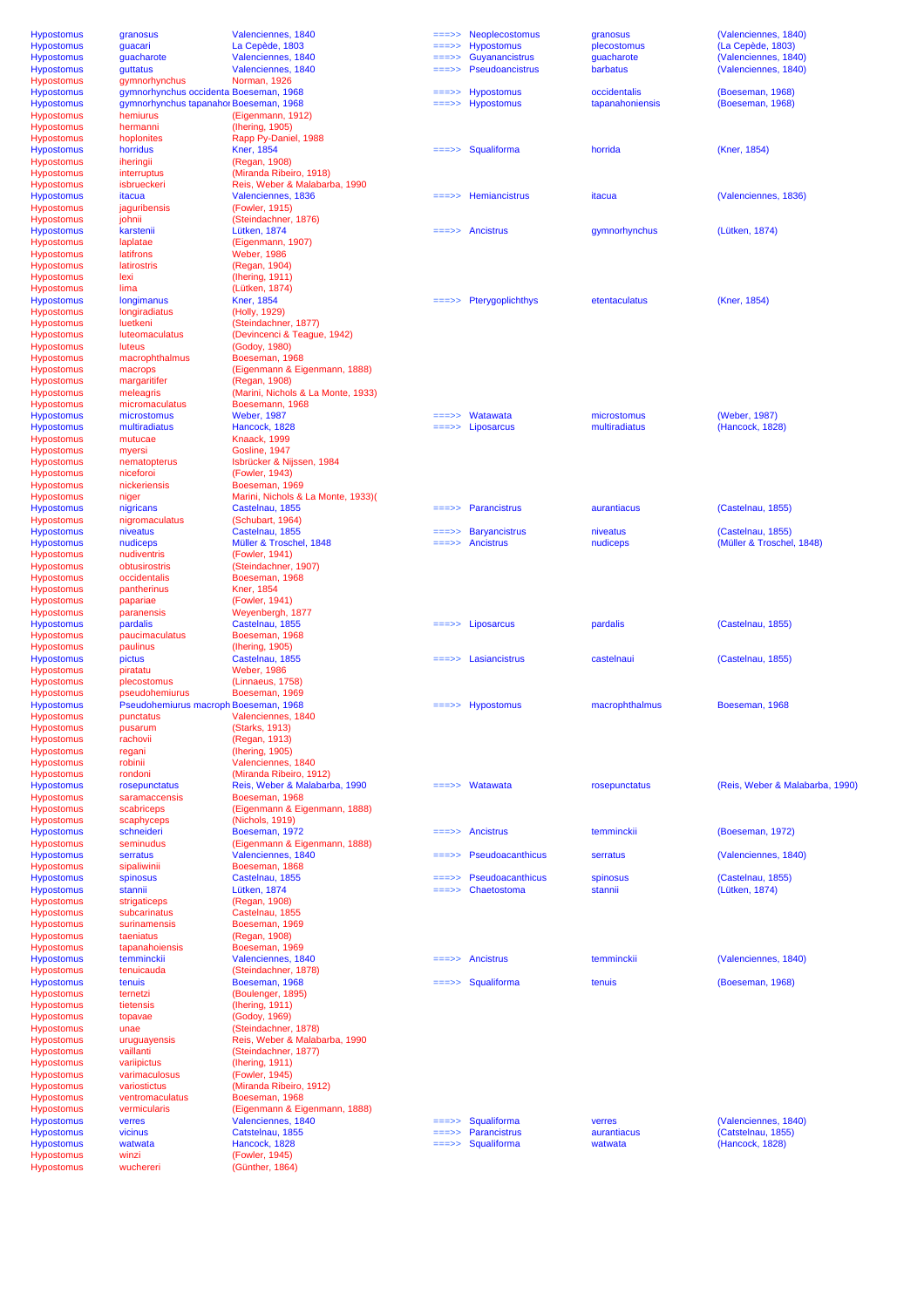## **Isbrueckerichthys Derijst, 1996**

| Isbrueckerichthys | alipionis    | (Gosline, 1947)                      |
|-------------------|--------------|--------------------------------------|
| Isbrueckerichthys | duseni       | (Miranda Ribeiro, 1907)              |
|                   |              | Isorineloricaria Isbrucker, 1980     |
| Isorineloricaria  | festae       | (Boulenger, 1898)                    |
| Isorineloricaria  | spinosissima | (Steindachner, 1880)                 |
|                   |              | Ixinandria Isbrucker & Nijssen, 1979 |
| Ixinandria        | montebelloi  | (Fowler, 1940)                       |

Ixinandria steinbachi (Regan, 1906)

#### K

#### **Kronichthys Miranda Ribeiro, 1908**

| Kronichthys        | heylandai | (Boulenger, 1900)     |
|--------------------|-----------|-----------------------|
| <b>Kronichthys</b> | lacerta   | (Nichols, 1919)       |
| <b>Kronichthys</b> | subteres  | Miranda Ribeiro, 1908 |

L **Lamontichthys Miranda Ribeiro, 1939**

stibaros Isbrücker & Nijssen, 1978 Lampiella gibbosa (Miranda Ribeiro, 1908)

**Lampiella Isbrücker, 2001**

#### Lamontichthys filamentosus (La Monte, 1935) Lamontichthys llanero Taphorn & Lilyestrom, 1984<br>
Lamontichthys llanero Taphorn & Lilyestrom, 1984<br>
Lamontichthys maracaibero Taphorn & Lilyestrom, 1984 Lamontichthys maracaibero Taphorn & Lilyestrom, 1984<br>
Lamontichthys stibaros Missen, 1978

| ampie |  |  |
|-------|--|--|
|       |  |  |

|                      |               | Lasiancistrus Regan, 1904                 |                 |                                            |             |                                       |
|----------------------|---------------|-------------------------------------------|-----------------|--------------------------------------------|-------------|---------------------------------------|
| Lasiancistrus        | anthrax       | Armbruster & Provenzano, 2000             | $=$ $=$ $>$ $>$ | <b>Pseudolithoxus</b>                      | anthrax     | (Armbruster & Provenzano, 2000)       |
| Lasiancistrus        | brevispinis   | Heitmann, Nijssen & Isbrücker, 1983       | $=$ $=$ $>$ $>$ | Guyanancistrus                             | brevispinis | (Heitmann, Nijssen & Isbrücker, 1983) |
| Lasiancistrus        | castelnaui    | (Miranda Ribeiro, 1918)                   |                 |                                            |             |                                       |
| Lasiancistrus        | caucanus      | Eigenmann, 1912                           |                 |                                            |             |                                       |
| Lasiancistrus        | dumus         | Armbruster & Provenzano                   | $=$ $=$ >>      | <b>Pseudolithoxus</b>                      | dumus       | (Armbruster & Provenzano)             |
| Lasiancistrus        | guapore       | <b>Knaack, 2000</b>                       |                 |                                            |             |                                       |
| Lasiancistrus        | heteracanthus | (Günther, 1869)                           |                 |                                            |             |                                       |
| <b>Lasiancistrus</b> | longispinis   | Heitmann, Nijssen & Isbrücker, 1983       |                 | $\equiv \equiv \Rightarrow$ Guyanancistrus | longispinis | (Heitmann, Nijssen & Isbrücker, 1983) |
| Lasiancistrus        | maracaiboenis | Schultz, 1944                             |                 |                                            |             |                                       |
| Lasiancistrus        | mayoloi       | (Eigenmann. 1912)                         |                 |                                            |             |                                       |
| Lasiancistrus        | multipinis    | (Holly, 1929)                             |                 |                                            |             |                                       |
| Lasiancistrus        | mystacinus    | (Kner, 1854)                              |                 |                                            |             |                                       |
| Lasiancistrus        | nationi       | Fernández-Yépez, 1972                     |                 |                                            |             |                                       |
| Lasiancistrus        | nicoi         | Armbruster & Provenzano, 2000             | $=$ $=$ $>$ $>$ | <b>Pseudolithoxus</b>                      | nicoi       | (Armbruster & Provenzano, 2000)       |
| Lasiancistrus        | niger         | <b>Norman, 1926</b>                       | $=$ $=$ $>$ $>$ | Guyanancistrus                             | niger       | (Norman, 1926)                        |
| Lasiancistrus        | planiceps     | (Meek & Hildebrand, 1913)                 |                 |                                            |             |                                       |
| Lasiancistrus        | scolymus      | Nijssen & Isbrücker, 1985                 |                 |                                            |             |                                       |
| Lasiancistrus        | tigris        | Armbruster & Provenzano, 2000             | $=$ $=$ $>$ $>$ | <b>Pseudolithoxus</b>                      | tigris      | (Armbruster & Provenzano, 2000)       |
| Lasiancistrus        | volcanensis   | Dahl, 1941                                |                 |                                            |             |                                       |
|                      |               | Leliella Isbrücker 2001                   |                 |                                            |             |                                       |
| Leliella             | heteroptera   | (Isbrücker & Nijssen, 1976)               |                 |                                            |             |                                       |
|                      |               | Leporacanthicus Isbrücker & Nijssen, 1989 |                 |                                            |             |                                       |

#### Leporacanthicus galaxias Isbrücker & Nijssen, 1989<br>
Leporacanthicus heterodon Isbrücker & Nijssen, 1989 Leporacanthicus heterodon Isbrücker & Nijssen, 1989<br>Leporacanthicus joselimai Isbrücker & Nijssen, 1989 Leporacanthicus triactis Isbrücker & Nijssen, 1989

Leptoancistrus canensis (Meek und Hildebrand, 1916) Leptoancistrus Limatulichtys griseus (Eigenmann, 1909) Limatulichtys petleyi (Fowler, 1940) Lipopterichthys carrioni Norman, 1935 **Liposarcus Günther, 1864 Leptoancistrus Meek & Hildebrand, 1916 Limatulichthys Isbrucker & Nijssen, 1979 Lipopterichthys Norman, 1935** 

# Liposarcus ambrosettii Holmberg, 1893<br>Liposarcus ambrosettii Holmberg, 1893<br>Liposarcus disjunctivus Weber, 1991 Liposarcus ieanesianus Cope, 1874<br>
Liposarcus multiradiatus (Hancock, 1828)<br>
Liposarcus pardalis (Castelnau 1855

Lithoxancistrus genisetiger (Fowler, 1941) Lithoxancistrus orinoco **Isbrücker, Nijssen & Cala, 1988**<br>
Lithoxancistrus papariae (Fowler, 1941) **Lithoxancistrus Isbrucker, Nijssen & Cala, 1988**

Lithoxus boujardi Müller & Isbrücker, 1993 Lithoxus bovallii (Regan, 1906) Lithoxus lithoides Eigenmann, 1910<br>Lithoxus lithoides Eigenmann, 1910<br>pallidimaculatus Boeseman, 1982

Lithoxus planquettei Boeseman, 1982<br>
Lithoxus stocki Nijssen & Isbrück Lithoxus stocki Nijssen & Isbrücker, 1990<br>Lithoxus stocki Nijssen & Isbrücker, 1990<br>Lithoxus surinamensis Boeseman, 1982

Isbrücker & Nijssen, 1989

Weber, 1991

 $(Fower, 1941)$ 

Boeseman, 1982

Lithoxus surinamensis Boeseman, 1982

pardalis (Castelnau, 1855)<br>scrophus Cope, 1874

**Lithoxus Eigenmann, 1910**

# Liposarcus altipinnis Cünther, 1864 ===>> Glyptoperichthys altipinnis (Günther, 1864)<br>
Liposarcus ambrosettii Holmberg, 1893 Liposarcus jeanesianus Cope, 1874 ===>> Liposarcus pardalis (Cope, 1874) Liposarcus paramas (Cope, 1874)<br>
Liposarcus scrophus Cope, 1874 – Electronic entre Cope, 1874<br>
Liposarcus varius Cope, 1874 – Liposarcus pardalis (Cope, 1874) Liposarcus varius Cope, 1874 ===>> Liposarcus pardalis (Cope, 1874)

- 
- Isorine<br>Isorine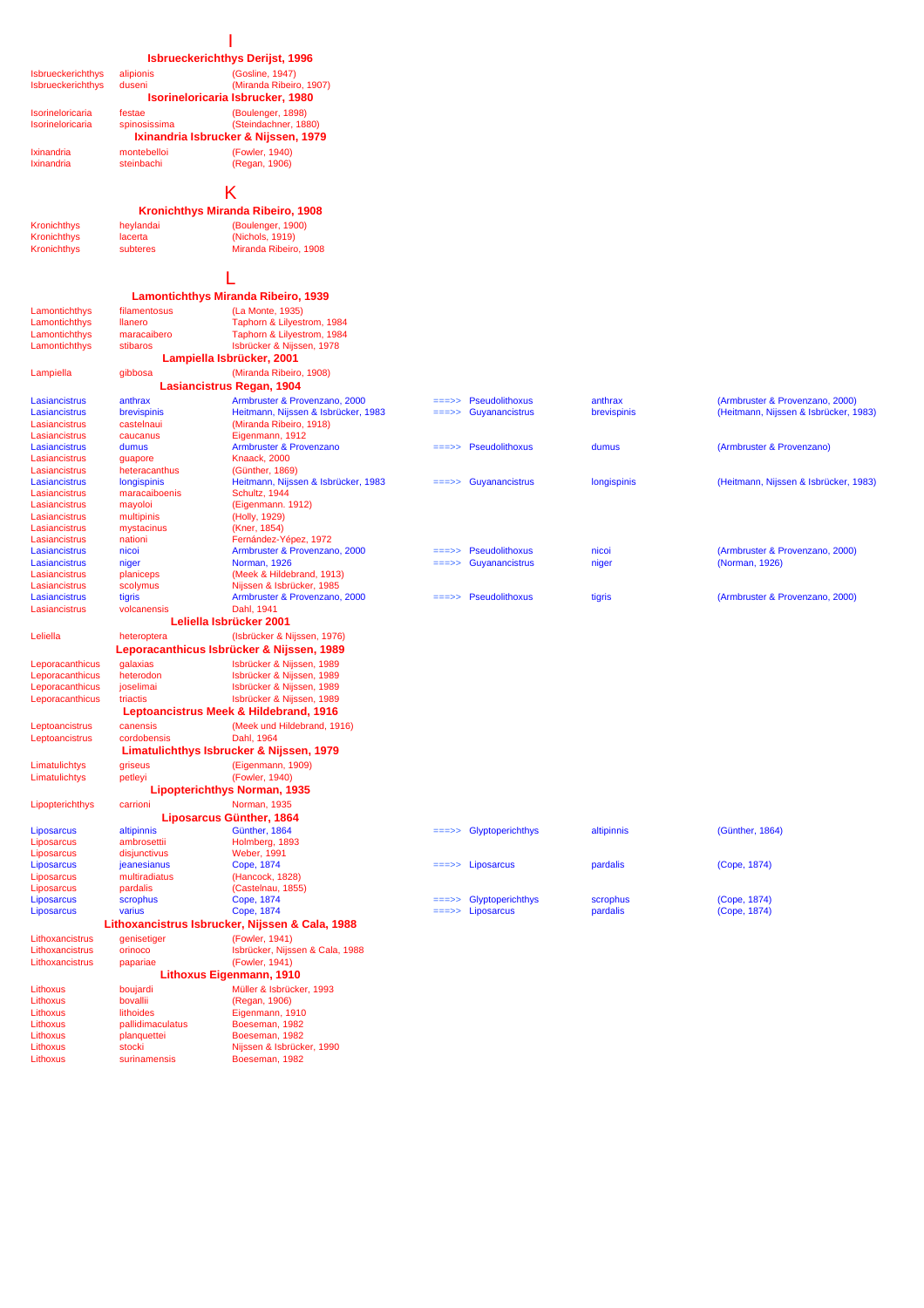# **Loricaria Linnaeus, 1758**<br>Fowler, 1943

Loricaria accipenser Shaw, 1804 ===>> Loricariichthys maculatus (Bloch, 1794) Loricaria accipenser Shaw, 1804 ==>> Loricariichthys maculatus (Bloch, 1794)<br>
Loricaria acuta Valenciennes, 1840 ==>> Loricariichthys acutus (Valenciennes, 1840)<br>
Loricaria attpinnis Breder, 1925 ==>> Hemiloricaria altipin Loricaria altipinnis Breder, 1925 ===>> Hemiloricaria altipinnis (Breder, 1925) Loricaria amazonica Castelnau, 1855 ===>> Loricariichthys maculatus (Bloch, 1794) Loricaria anus Valenciennes, 1836 ===>> Loricariichthys anus (Valenciennes, 1836) Loricaria apeltogaster amazonum Delsman, 1941 ===>> Pseudohemiodon amazonus (Delsman, 1941) Loricaria aurea Steindachner, 1900 ===>> Sturisoma aureum (Steindachner, 1900) Loricaria barbata Kner, 1853 ===>> Sturisoma barbatum (Kner, 1853) Loricaria beni Pearson, 1924 ===>> Hemiloricaria beni (Pearson, 1924) Loricaria bransfordi Gill, 1876 ===>> Fonchiiichthys uracanthus (Gill, 1876) Loricaria brunnea Hancock, 1828 ===>> Loricariichthys brunneus (Hancock, 1828) Loricaria cacerensis Miranda-Ribeiro, 1912 ===>> Hemiloricaria cacerensis (Miranda-Ribeiro, 1912)<br>Loricaria cadeae Hensel, 1868 ==>> Rineloricaria cadeae (Hensel, 1868) Loricaria cadeae Hensel, 1868 ===>> Rineloricaria cadeae (Hensel, 1868) Loricaria cadeae Meek & Hildebrand, 1913<br>
Loricaria capetensis Meek & Hildebrand, 1913<br>
Loricaria capetensis Meek & Hildebrand, 1913<br>
Loricaria capetensis (Meek & Hildebrand, 1913)<br>
Loricaria capetensis (Meek & Hildebrand, Loricaria caquetae Fowler, 1943 ===>> Spatuloricaria caquetae (Fowler, 1943) Loricaria carinata Castelnau, 1855 ===>> Loricaria cataphracta (Castelnau, 1855) Loricaria cashibo Eigenmann & Allen, 1942 ===>> Loricariichthys cashibo (Eigenmann & Allen, 1942)<br>
Loricaria castanea Castelnau, 1855 ===>> Loricariichthys castaneus (Castelnau, 1855) Loricaria castanea Castelnau, 1855 ===>> Loricariichthys castaneus (Castelnau, 1855) Loricaria catamarcensis Berg, 1895 ===>> Rineloricaria catamarcensis (Berg, 1895) Loricaria cataphracta Linnaeus, 1758 Loricaria cirrhosa Bloch & Schneider, 1801 ===>> Loricaria cataphracta (Bloch & Schneider, 1801) Loricaria cirrhosa Perugia, 1897 ===>> Spatuloricaria evansii (Perugia, 1897) Loricaria commersonoides Devincenzi, 1943 ===>> Paraloricaria commersonoides (Devincenzi, 1943) Loricaria cubataonis Steindachner, 1907 ===>> Rineloricaria cubataonis (Steindachner, 1907) Loricaria curvispina Dahl, 1941 ===>> Spatuloricaria curvispina (Dahl, 1941) Loricaria dentata Shaw, 1804 ===>> Loricaria cataphracta (Shaw, 1804) Loricaria devincenzii Shaw, 1804<br>
Loricaria devincenzii Soriano S., 1950<br>
Loricaria devincenzii Soriano S., 1950<br>
Loricaria devincenzii Soriano S., 1950<br>
Loricaria devincenzii Soriano S., 1950<br>
Loricaria devincencii (Soria Loricaria dura Bleeker, 1862 ===>> Loricaria cataphracta (Bleeker, 1862) Loricaria eigenmanni Pellegrin, 1908 ===>> Hemiloricaria eigenmanni (Pellegrin, 1908) Loricaria evansii Boulenger, 1892 ===>> Spatuloricaria evansii (Boulenger, 1892) Loricaria fallax Steindachner, 1915 ===>> Hemiloricaria fallax (Steindachner, 1915) Loricaria 1993 - Fowler, 1943 - Mine Loricaria 1993 - Power, 1943 - Power, 1943<br>
Loricaria 1993 - Disploricaria 1998 - Disploricaria 1998 - Mine Loricaria 1999 - Mine Loricaria 1999 - Disploricaria 1998 - Disploricaria 199 Loricaria filamentosa Steindachner, 1878 ===>> Dasyloricaria filamentosa (Steindachner, 1878) Loricaria filamentosa latiura Eigenmann & Vance, 1912 ===>> Dasyloricaria latiura (Eigenmann & Vance, 1912) Loricaria filamentosa seminuda Eigenmann & Vance, 1912 ===>> Dasyloricaria seminuda (Eigenmann & Vance, 1912) Loricaria fimbriata Eigenmann & Vance, 1912 ===>> Spatuloricaria fimbrata (Eigenmann & Vance, 1912) Loricaria flava Shaw, 1804 ===>> Hypostomus plecostomus (Shaw, 1804) Loricaria frenata Boulenger, 1902 ===>> Sturisoma frenatum (Boulenger, 1902) Loricaria griseus Eigenmann, 1909 ===>> Limatulichtys griseus (Eigenmann, 1909)<br>Loricaria gymnogaster Eigenmann & Vance, 1912 ===>> Spatuloricaria gymnogaster (Eigenmann & Vance, 1912) Loricaria gymnogaster Eigenmann, Novo et al. (Eigenmann, Novo et al. 2003)<br>
Loricaria gymnogaster lagoichthys Schultz, 1944 ===>> Spatuloricaria gymnogaster (Sigenmann, Novo et al. 2014<br>
Loricaria hemiodon Eigenmann & Eige Loricaria emiodon Eigenmann & Eigenmann & Eigenmann, 1889 ===>> Loricariichthys maculatus (Eigenmann & Eigenmann, 1889)<br>Loricaria hemiodon Bigenmann & Eigenmann, 1889 ===>> Loricariichthys maculatus (Eigenmann & Eigenmann, Loricaria histrix 1940 / Valenciennes, 1840 ===>> Pseudoacanthicus histrix histrix (Valenciennes, 1840 ===>> Pseudoacanthicus histrix (Valenciennes, 1912 ===>> Hemiloricaria hoehnei Loricaria hoehnei Miranda-Ribeiro, 1912 ===>> Hemiloricaria hoehnei (Miranda-Ribeiro, 1912)<br>Loricaria paguensis Steindachner, 1909 & 1910 ===>> Rineloricaria jaraguenis (Steindachner, 1909 & 1912) Loricaria jubata Boulenger, 1902 ===>> Hemiloricaria jubata (Boulenger, 1902) Loricaria kneri De Filippi, 1940 ===>> Sturisoma kneri (De Filippi, 1940) Loricaria konopickyi Steindachner, 1879 ===>> Hemiloricaria konopickyi (Steindachner, 1879) Loricaria kronei Miranda Ribeiro, 1911 ===>> Rineloricaria kronei (Miranda Ribeiro, 1911) Loricaria labialis Boulenger, 1895 ===>> Loricariichthys labialis (Boulenger, 1895) Loricaria laeviuscula Valenciennes, 1840  $\frac{1}{2}$ <br>Loricaria laeviuscula Valenciennes, 1840  $\frac{1}{2}$ <br>Loricaria lamina Günther, 1868  $\frac{1}{2}$  Pseudoloricaria laeviuscula (Valenciennes, 1840) Loricaria laeviuscula Valenciennes, 1840<br>
Loricaria lamina Günther, 1868 - Pseudohemiodon lamina (Valenciennes, 1840<br>
Loricaria lamina Günther, 1868 - Pseudohemiodon lamina (Günther, 1868<br>
Loricaria lanceolata Günther, 186 Loricaria lanceolata Günther, 1868 ===>> Hemiloricaria lanceolata (Günther, 1868) **Loricaria lata lata algumann & Eigenmann, 1889**<br> **Loricaria** laticeps Regan, 1904 Loricaria laticeps Regan, 1904 ===>> Pseudohemiodon laticeps (Regan, 1904) Loricaria latirostris Doulenger, 1900<br>
Loricaria latirostris Boulenger, 1900<br>
Loricaria lima (Kner, 1853) – Rineloricaria lima (Kner, 1853) – Rineloricaria lima (Kner, 1853) Loricaria lativey experimental conservations and the conservations of the conservation of the conservation of the conservation of the conservation of the conservation of the conservation of the conservation of the conserva Loricaria lima microlepidota Steindachner, 1907 ===>> Rineloricaria microlepidota (Steindachner, 1907) Loricaria liturata Kner, 1854 ===>> Glyptoperichthys lituratus (Kner, 1854) Loricaria macrochir Miranda Ribeiro, 1918<br>
Loricaria macrochir Miranda Ribeiro, 1918 = = >> Prolocaria prolixa (Miranda Ribeiro, 1918)<br>
Loricaria macrochir Miranda Ribeiro, 1918 = >> Prolocaria prolixa (Miranda Ribeiro, 19 Loricaria macrodon Kner, 1853 ===>> Brochiloricaria macrodon (Kner, 1853) Loricaria macromystax Günther, 1869 ===>> Rhadinoloricaria macromystax (Günther, 1869) Loricaria macrops Regan, 1904 ===>> Ricola macrops (Regan, 1904) Loricaria maculata Bloch, 1794 ===>> Loricariichthys maculatus (Bloch, 1794) Loricaria magdalenae Steindachner, 1878 ===>> Hemiloricaria magdalenae (Steindachner, 1878)<br>Loricaria magdalenae Steindachner, 1878 ===>> Hemiloricaria magdalenae (Steindachner, 1878)<br>Loricaria melanoptera Natterer, 1854 = Loricaria melanoptera Natterer, 1854 ===>> Cochliodon cochliodon (Natterer, 1854) Loricaria microdon Eigenmann, 1909 ===>> Loricariiichthys microdon (Eigenmann, 1909)<br>
Loricaria microlepidogaster Regan, 1904 ===>> Rineloricaria microlepidogaster (Regan, 1904) Loricaria microlepidogaster Regan, 1904 ===>> Rineloricaria microlepidogaster (Regan, 1904) Loricaria nigricauda Regan, 1904 ===>> Hemiloricaria nigricauda (Regan, 1904) Loricaria nudirostris Kner, 1853 ===>> Loricariichthys nudirostris (Kner, 1853) Loricaria 1982 - Material 1982 - Loricaria 1989 - Loricaria 1989 - Loricaria 1989 - Loricaria (Valenciennes, 1840)<br>
Loricaria panamensis Eigenmann Eigenmann, 1889 - Sturisoma panamense (Eigenmann Eigenmann, 1889) Loricaria panamensis Eigenmann Eigenmann, 1889 ===>> Sturisoma panamense (Eigenmann Eigenmann, 1889) Loricaria parahemiodon Günther, 1864 ===>> Loricariichthys maculatus (Bloch, 1794) Loricaria parva Boulenger, 1895 ===>> Hemiloricaria parva (Boulenger, 1895) Loricaria paulina - Boulenger, 1900<br>
Loricaria paulina - Boulenger, 1900<br>
Loricaria phoxocephala - Eigenmann & Eigenmann, 1889 - --->> Hemiloricaria phoxocephala (Eigenmann & Eig Loricaria phoxocephala Eigenmann & Eigenmann, 1889 ===>> Hemiloricaria phoxocephala (Eigenmann & Eigenmann, 1889) Loricaria piauhiae Fowler, 1941 ===>> Loricaria parnahybae (Fowler, 1941) Loricaria platystoma Günther, 1868 ===>> Cteniloricaria platystoma (Günther, 1868) Loricaria platyura Müller & Troschel, 1848 ===>> Hemiloricaria platyura (Müller & Troschel, 1848) Loricaria prolixa Isbrücker & Nijssen, 1978 ===>> Proloricaria prolixa (Isbrücker & Nijssen, 1978) Loricaria prolixa lentiginosa Isbrücker, 1979 ===>> Proloricaria lentiginosa (Isbrücker, 1979) Loricaria puganensis Pearson, 1937 ===>> Spatuloricaria puganensis (Pearson, 1937) Loricaria punctata Kner, 1854 ===>> Glyptoperichthys punctatus (Kner, 1854) Loricaria punctatus Regan, 1904 ===>> Limatulichthys petleyi (Regan, 1904) Loricaria rostrata Spix, 1829 ===>> Sturisoma rostratum (Spix, 1829) Coricaria Costrata rostrata Spix, 1829 ===>> Sturisoma caracasensis (Spix, 1829)<br>
Coricaria rostrata van der Hoeven, 1852 ===>> Hemiloricaria caracasensis (van der Hoeven, 1852)<br>
Coricaria scalopacina De Filippi, 1853 ===> Loricaria scalopacina De Filippi, 1853 ===>> Farlowella acus (De Filippi, 1853) Loricaria setifera La Cepède, 1803 ===>> Loricaria cataphracta (La Cepède, 1803)

|           |                         | Loricaria Linnaeus, 1758    |          |                         |                    |                  |
|-----------|-------------------------|-----------------------------|----------|-------------------------|--------------------|------------------|
| Loricaria | pareiacantha            | <b>Fowler, 1943</b>         | $=$ ==>> | Rineloricaria           | pareiacantha       | (Fowler, 1943)   |
|           |                         |                             | $==->>$  | Loricariichthys         |                    |                  |
| Loricaria | accipenser              | <b>Shaw, 1804</b>           |          |                         | maculatus          | (Bloch, 1794)    |
| Loricaria | acuta                   | Valenciennes, 1840          | ===>>    | Loricariichthys         | acutus             | (Valenciennes    |
| Loricaria | altipinnis              | <b>Breder, 1925</b>         | $=$ ==>> | Hemiloricaria           | altipinnis         | (Breder, 1925)   |
| Loricaria | amazonica               | Castelnau, 1855             | $=$ ==>> | Loricariichthys         | maculatus          | (Bloch, 1794)    |
| Loricaria | anus                    | Valenciennes, 1836          | ===>>    | Loricariichthys         | anus               | (Valenciennes    |
| Loricaria | apeltogaster            | Boulenger, 1895             |          |                         |                    |                  |
| Loricaria | apeltogaster amazonum   | Delsman, 1941               | ===>>    | Pseudohemiodon          | amazonus           | (Delsman, 194    |
| Loricaria | aurea                   | Steindachner, 1900          | ===>>    | <b>Sturisoma</b>        | aureum             | (Steindachner    |
|           |                         |                             |          |                         |                    |                  |
| Loricaria | barbata                 | <b>Kner, 1853</b>           | ===>>    | <b>Sturisoma</b>        | barbatum           | (Kner, 1853)     |
| Loricaria | beni                    | Pearson, 1924               | $==->>$  | Hemiloricaria           | beni               | (Pearson, 192    |
| Loricaria | bransfordi              | <b>Gill, 1876</b>           | $==->>$  | <b>Fonchilichthys</b>   | uracanthus         | (Gill, 1876)     |
| Loricaria | brevirostris            | Eigenmann & Eigenmann, 1889 | ===>>    | <b>Sturisoma</b>        | brevirostris       | (Eigenmann &     |
| Loricaria | brunnea                 | Hancock, 1828               | ===>>    | Loricariichthys         | brunneus           | (Hancock, 182    |
| Loricaria | cacerensis              | Miranda-Ribeiro, 1912       | ===>>    | Hemiloricaria           | cacerensis         | (Miranda-Ribe    |
| Loricaria | cadeae                  | Hensel, 1868                | ===>>    | Rineloricaria           | cadeae             | (Hensel, 1868)   |
|           |                         |                             |          |                         |                    |                  |
| Loricaria | capetensis              | Meek & Hildebrand, 1913     | ===>>    | <b>Dasyloricaria</b>    | cepetensis         | (Meek & Hilde    |
| Loricaria | caquetae                | <b>Fowler, 1943</b>         | ===>>    | Spatuloricaria          | caquetae           | (Fowler, 1943)   |
| Loricaria | carinata                | Castelnau, 1855             | $==->>$  | Loricaria               | cataphracta        | (Castelnau, 18   |
| Loricaria | cashibo                 | Eigenmann & Allen, 1942     | ===>>    | Loricariichthys         | cashibo            | (Eigenmann &     |
| Loricaria | castanea                | Castelnau, 1855             | ===>>    | Loricariichthys         | castaneus          | (Castelnau, 18   |
| Loricaria | catamarcensis           | Berg, 1895                  | ===>>    | Rineloricaria           | catamarcensis      | (Berg, 1895)     |
|           |                         |                             |          |                         |                    |                  |
| Loricaria | cataphracta             | Linnaeus, 1758              |          |                         |                    |                  |
| Loricaria | cirrhosa                | Bloch & Schneider, 1801     | ===>>    | Loricaria               | cataphracta        | (Bloch & Schn    |
| Loricaria | cirrhosa                | Perugia, 1897               | ===>>    | Spatuloricaria          | evansii            | (Perugia, 1897   |
| Loricaria | clavipinna              | <b>Fowler, 1940</b>         |          |                         |                    |                  |
| Loricaria | commersonoides          | Devincenzi, 1943            | $==>>$   | Paraloricaria           | commersonoides     | (Devincenzi, 1   |
|           |                         |                             |          |                         |                    |                  |
| Loricaria | cubataonis              | Steindachner, 1907          | ===>>    | Rineloricaria           | cubataonis         | (Steindachner    |
| Loricaria | curvispina              | Dahl, 1941                  | ===>>    | Spatuloricaria          | curvispina         | (Dahl, 1941)     |
| Loricaria | dentata                 | <b>Shaw, 1804</b>           | ===>>    | Loricaria               | cataphracta        | (Shaw, 1804)     |
| Loricaria | devincenzii             | Soriano S., 1950            | ===>>    | Pseudohemiodon          | devincencii        | (Soriano S., 19  |
| Loricaria | dura                    | Bleeker, 1862               | ===>>    | Loricaria               | cataphracta        | (Bleeker, 1862   |
|           |                         | Pellegrin, 1908             |          | Hemiloricaria           | eigenmanni         | (Pellegrin, 190  |
| Loricaria | eigenmanni              |                             | ===>>    |                         |                    |                  |
| Loricaria | evansii                 | Boulenger, 1892             | ===>>    | Spatuloricaria          | evansii            | (Boulenger, 18   |
| Loricaria | fallax                  | Steindachner, 1915          | ===>>    | Hemiloricaria           | fallax             | (Steindachner    |
| Loricaria | felliponei              | <b>Fowler, 1943</b>         | ===>>    | Rineloricaria           | felipponei         | (Fowler, 1943)   |
| Loricaria | filamentosa             | Steindachner, 1878          | ===>>    | <b>Dasyloricaria</b>    | filamentosa        | (Steindachner    |
|           |                         |                             | $==->>$  |                         |                    | (Eigenmann &     |
| Loricaria | filamentosa latiura     | Eigenmann & Vance, 1912     |          | <b>Dasyloricaria</b>    | latiura            |                  |
| Loricaria | filamentosa seminuda    | Eigenmann & Vance, 1912     | ===>>    | <b>Dasyloricaria</b>    | seminuda           | (Eigenmann &     |
| Loricaria | fimbriata               | Eigenmann & Vance, 1912     | $==->>$  | Spatuloricaria          | fimbrata           | (Eigenmann &     |
| Loricaria | flava                   | <b>Shaw, 1804</b>           | ===>>    | <b>Hypostomus</b>       | plecostomus        | (Shaw, 1804)     |
| Loricaria | frenata                 | Boulenger, 1902             | $==->>$  | <b>Sturisoma</b>        | frenatum           | (Boulenger, 19   |
|           | griseus                 | Eigenmann, 1909             | $==->>$  | Limatulichtys           |                    | (Eigenmann, 1    |
| Loricaria |                         |                             |          |                         | griseus            |                  |
| Loricaria | gymnogaster             | Eigenmann & Vance, 1912     | $=$ ==>> | Spatuloricaria          | gymnogaster        | (Eigenmann &     |
| Loricaria | gymnogaster lagoichthys | Schultz, 1944               | $==->>$  | Spatuloricaria          | phelpsi            | (Schultz, 1944   |
| Loricaria | hemiodon                | Eigenmann & Eigenmann, 1889 | $==->>$  | Loricariichthys         | maculatus          | (Eigenmann &     |
| Loricaria | henselii                | Steindachner, 1907          | $==->>$  | Rineloricaria           | henselii           | (Steindachner    |
| Loricaria | histrix                 | Valenciennes, 1840          | $==->>$  | <b>Pseudoacanthicus</b> | histrix            | (Valenciennes    |
|           |                         |                             |          |                         |                    |                  |
| Loricaria | hoehnei                 | Miranda-Ribeiro, 1912       | ===>>    | Hemiloricaria           | hoehnei            | (Miranda-Ribe    |
| Loricaria | jaraguensis             | Steindachner, 1909 & 1910   | $==->>$  | Rineloricaria           | jaraguenis         | (Steindachner    |
| Loricaria | jubata                  | Boulenger, 1902             | $==->>$  | Hemiloricaria           | jubata             | (Boulenger, 19   |
| Loricaria | kneri                   | De Filippi, 1940            | $==->>$  | <b>Sturisoma</b>        | kneri              | (De Filippi, 194 |
| Loricaria | konopickyi              | Steindachner, 1879          | $=$ ==>> | Hemiloricaria           | konopickyi         | (Steindachner    |
|           |                         |                             |          |                         |                    |                  |
| Loricaria | kronei                  | Miranda Ribeiro, 1911       | ===>>    | Rineloricaria           | kronei             | (Miranda Ribe    |
| Loricaria | <b>labialis</b>         | Boulenger, 1895             | ===>>    | Loricariichthys         | <b>labialis</b>    | (Boulenger, 18   |
| Loricaria | laeviuscula             | Valenciennes, 1840          | ===>>    | Pseudoloricaria         | laeviuscula        | (Valenciennes    |
| Loricaria | lamina                  | Günther, 1868               |          | Pseudohemiodon          | lamina             | (Günther, 1868   |
| Loricaria | lanceolata              | Günther, 1868               | ===>>    | Hemiloricaria           | lanceolata         | (Günther, 1868   |
|           |                         |                             |          |                         |                    |                  |
| Loricaria | lata                    | Eigenmann & Eigenmann, 1889 |          |                         |                    |                  |
| Loricaria | laticeps                | <b>Regan, 1904</b>          | ===>>    | Pseudohemiodon          | laticeps           | (Regan, 1904)    |
| Loricaria | latirostris             | Boulenger, 1900             | ===>>    | Rineloricaria           | latirostris        | (Boulenger, 19   |
| Loricaria | lima                    | <b>Kner, 1853</b>           | ===>>    | Rineloricaria           | lima               | (Kner, 1853)     |
| Loricaria | lima microlepidota      | Steindachner, 1907          | $==>>$   | Rineloricaria           | microlepidota      | (Steindachner    |
|           |                         |                             |          |                         |                    |                  |
| Loricaria | liturata                | <b>Kner, 1854</b>           | $==->$   | Glyptoperichthys        | lituratus          | (Kner, 1854)     |
| Loricaria | macrochir               | Miranda Ribeiro, 1918       | $=$ ==>> | Prolocaria              | prolixa            | (Miranda Ribe    |
| Loricaria | macrodon                | <b>Kner, 1853</b>           | ===>>    | <b>Brochiloricaria</b>  | macrodon           | (Kner, 1853)     |
| Loricaria | macromystax             | Günther, 1869               | ===>>    | Rhadinoloricaria        | macromystax        | (Günther, 1869   |
| Loricaria | macrops                 | <b>Regan, 1904</b>          | ===>>    | <b>Ricola</b>           | macrops            | (Regan, 1904)    |
| Loricaria | maculata                | <b>Bloch, 1794</b>          | ===>>    | Loricariichthys         | maculatus          | (Bloch, 1794)    |
| Loricaria | magdalenae              | Steindachner, 1878          | $==->>$  | Hemiloricaria           | magdalenae         | (Steindachner    |
|           |                         |                             |          |                         |                    |                  |
| Loricaria | melanoptera             | Natterer, 1854              | ===>>    | Cochliodon              | cochliodon         | (Natterer, 1854  |
| Loricaria | microdon                | Eigenmann, 1909             | ===>>    | Loricariiichthys        | microdon           | (Eigenmann, 1    |
| Loricaria | microlepidogaster       | <b>Regan, 1904</b>          | ===>>    | Rineloricaria           | microlepidogaster  | (Regan, 1904)    |
| Loricaria | nickeriensis            | Isbrücker, 1979             |          |                         |                    |                  |
|           |                         |                             |          |                         |                    |                  |
| Loricaria | nigricauda              | <b>Regan, 1904</b>          | ===>>    | Hemiloricaria           | nigricauda         | (Regan, 1904)    |
| Loricaria | nudirostris             | <b>Kner, 1853</b>           | ===>>    | Loricariichthys         | nudirostris        | (Kner, 1853)     |
| Loricaria | nudiventris             | Valenciennes, 1840          | ===>>    | Spatuloricaria          | nudiventris        | (Valenciennes    |
| Loricaria | panamensis              | Eigenmann Eigenmann, 1889   | ===>>    | <b>Sturisoma</b>        | panamense          | (Eigenmann E     |
| Loricaria | parahemiodon            | Günther, 1864               | ===>>    | Loricariichthys         | maculatus          | (Bloch, 1794)    |
|           |                         |                             |          |                         |                    |                  |
| Loricaria | parnahybae              | Steindachner, 1907          |          |                         |                    |                  |
| Loricaria | parva                   | Boulenger, 1895             | ===>>    | Hemiloricaria           | parva              | (Boulenger, 18   |
| Loricaria | paulina                 | Boulenger, 1900             | ===>>    | Rineloricaria           | <b>latirostris</b> | (Boulenger, 19   |
| Loricaria | phoxocephala            | Eigenmann & Eigenmann, 1889 | ===>>    | Hemiloricaria           | phoxocephala       | (Eigenmann &     |
|           |                         |                             |          |                         |                    |                  |
| Loricaria | piauhiae                | <b>Fowler, 1941</b>         | ===>>    | Loricaria               | parnahybae         | (Fowler, 1941)   |
| Loricaria | piracicabae             | Ihering, 1907               |          |                         |                    |                  |
| Loricaria | platystoma              | Günther, 1868               | ===>>    | Cteniloricaria          | platystoma         | (Günther, 1868   |
| Loricaria | platyura                | Müller & Troschel, 1848     | ===>>    | Hemiloricaria           | platyura           | (Müller & Tros   |
|           |                         |                             |          |                         |                    |                  |
| Loricaria | prolixa                 | Isbrücker & Nijssen, 1978   | ===>>    | Proloricaria            | prolixa            | (Isbrücker & N   |
| Loricaria | prolixa lentiginosa     | Isbrücker, 1979             | ===>>    | Proloricaria            | lentiginosa        | (Isbrücker, 197  |
| Loricaria | puganensis              | Pearson, 1937               | ===>>    | Spatuloricaria          | puganensis         | (Pearson, 193    |
| Loricaria | punctata                | <b>Kner, 1854</b>           | ===>>    | Glyptoperichthys        | punctatus          | (Kner, 1854)     |
| Loricaria | punctatus               | <b>Regan, 1904</b>          | ===>>    | Limatulichthys          |                    | (Regan, 1904)    |
|           |                         |                             |          |                         | petleyi            |                  |
| Loricaria | rostrata                | Spix, 1829                  | ===>>    | <b>Sturisoma</b>        | rostratum          | (Spix, 1829)     |
| Loricaria | rostrata                | van der Hoeven, 1852        | ===>>    | Hemiloricaria           | caracasensis       | (van der Hoev    |
| Loricaria | scalopacina             | De Filippi, 1853            | ===>>    | Farlowella              | acus               | (De Filippi, 18  |
| Loricaria | setifera                | La Cepède, 1803             | ===>>    | Loricaria               | cataphracta        | (La Cepède, 1    |
|           |                         |                             |          |                         |                    |                  |
|           |                         |                             |          |                         |                    |                  |

Loricaria Dialectris Companion Companion (Companion Companion Companion Companion Companion Companion Companio<br>Loricaria brevirostris Eigenmann & Eigenmann & Eigenmann, 1889 ===>> Sturisoma brevirostris (Eigenmann & Eigenm

Loricaria henselii Steindachner, 1907)<br>
(Valenciennes, 1840) Steindachner, 1909 & 1910)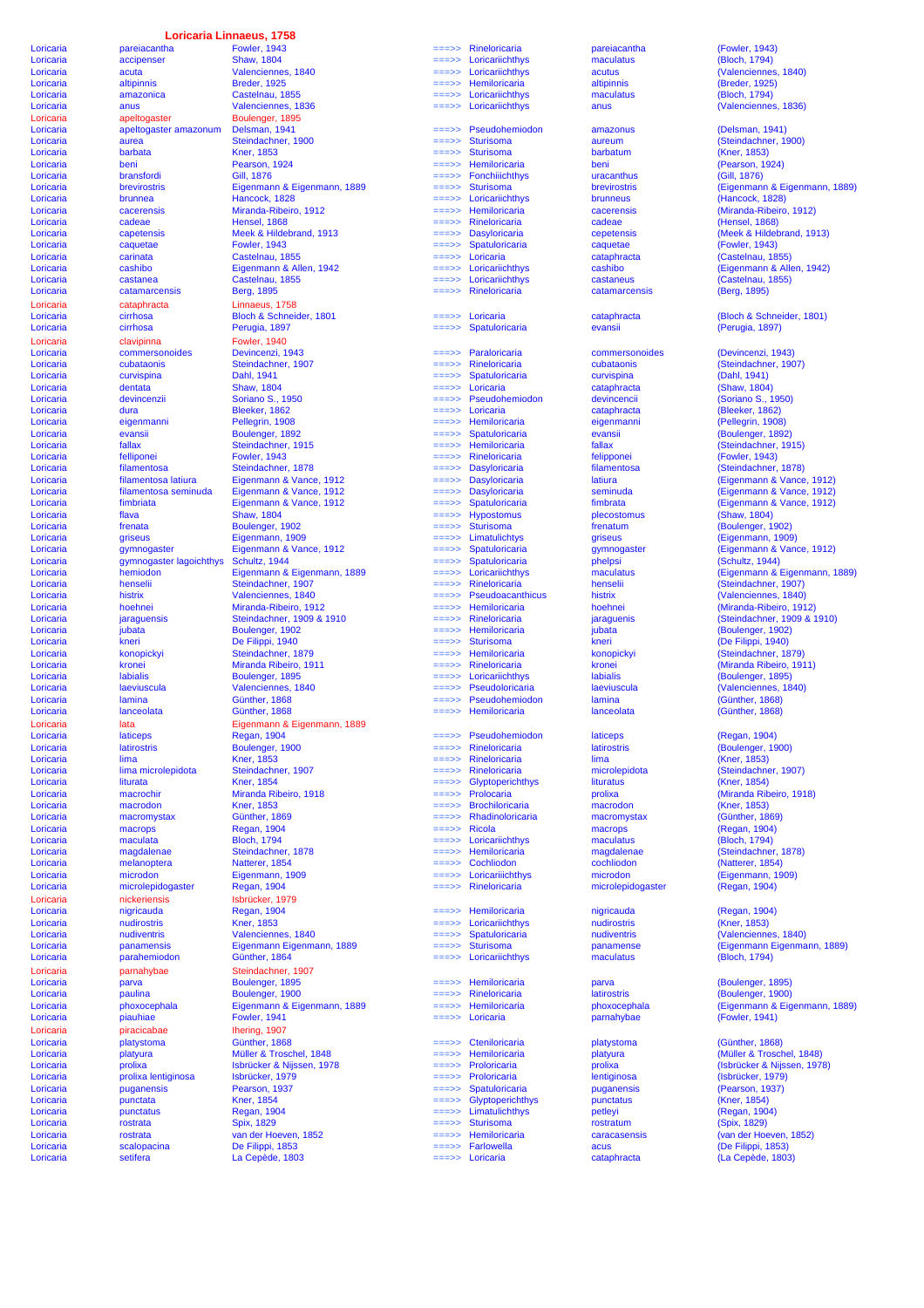| Loricaria             | simillima            | Regan, 1904                                                            |               |                                  |                                |                             |
|-----------------------|----------------------|------------------------------------------------------------------------|---------------|----------------------------------|--------------------------------|-----------------------------|
| Loricaria             | sneiderni            | <b>Fowler, 1944</b>                                                    | ===>>         | Hemiloricaria                    | sneiderni                      | (Fowler, 1944)              |
| Loricaria             | spixii               | Steindachner, 1881                                                     | ===>>         | Loricariichthys                  | castaneus                      | (Steindachner, 1881)        |
| Loricaria             | steinbachi           | <b>Regan, 1906</b>                                                     | ===>>         | Ixinandria                       | steinbachi                     | (Regan, 1906)               |
| Loricaria             | steindachneri        | <b>Regan, 1904</b>                                                     | $=$ ==>>      | Rineloricaria                    | steindachneri                  | (Regan, 1904)               |
| Loricaria             | stewarti             | Eigenmann, 1909                                                        | $==->>$       | Hemiloricaria                    | stewarti                       | (Eigenmann, 1909)           |
| Loricaria             | strigalata           | Hensel, 1868                                                           | $==->>$       | Rineloricaria                    | strigalata                     | (Hensel, 1868)              |
| Loricaria             | stuebelii            | Steindachner, 1883                                                     | ===>>         | Loricariichthys                  | stuebelii                      | (Steindachner, 1883)        |
| Loricaria             | submarginatus        | Eigenmann, 1909                                                        | $==->>$       | Hemiloricaria                    | platyura                       | (Eigenmann, 1909)           |
| Loricaria             | teffeana             | Steindachner, 1879                                                     | ===>>         | Hemiloricaria                    | teffeana                       | (Steindachner, 1879)        |
| Loricaria             | thrissoceps          | <b>Fowler, 1943</b>                                                    | $==->>$       | Rineloricaria                    | thrissoceps                    | (Fowler, 1943)              |
| Loricaria             | tucumanensis         | Isbrücker, 1979                                                        |               |                                  |                                |                             |
| Loricaria             | tuyrensis            | Meek & Hildebrand, 1913                                                | ===>>         | <b>Dasyloricaria</b>             | tuyrensis                      | (Meek & Hildebrand, 1913)   |
| Loricaria             | uracantha            | Kner & Steindachner, 1863                                              | ===>>         | Fonchiiichthys                   | uracanthus                     | (Kner & Steindachner, 1863) |
| Loricaria             | uracantha rupestre   | Schultz, 1944                                                          | ===>>         | Fonchiiichthys                   | rupestris                      | (Schultz, 1944)             |
| Loricaria             | valenciennesii       | Vaillant, 1880                                                         | ===>>         | Hemiloricaria                    | teffeana                       | (Vaillant, 1880)            |
| Loricaria             | variegata            | Steindachner, 1879                                                     | ===>>         | Crossoloricaria                  | variegata                      | (Steindachner, 1879)        |
| Loricaria             | variegata venezuelae | Schultz, 1944                                                          | ===>>         | Crossoloricaria                  | venezuelae                     | (Schultz, 1944)             |
| Loricaria             | vetula               | Valenciennes, 1836                                                     | $=$ ==>>      | Paraloricaria                    | vetula                         | (Valenciennes, 1836)        |
|                       |                      | Loricariichthys Bleeker, 1862                                          |               |                                  |                                |                             |
| Loricariichthys       | acutus               | (Valenciennes, 1840)                                                   |               |                                  |                                |                             |
| Loricariichthys       | anus                 | (Valenciennes, 1836)                                                   |               |                                  |                                |                             |
| Loricariichthys       | brunneus             | (Hancock, 1828)                                                        |               |                                  |                                |                             |
| Loricariichthys       | cashibo              | (Eigenmann & Allen, 1942)                                              |               |                                  |                                |                             |
| Loricaria             | lentiginosa          | (Isbrücker, 1979)                                                      |               |                                  |                                |                             |
| Loricariichthys       | castaneus            | (Castelnau, 1855)                                                      |               |                                  |                                |                             |
| Loricariichthys       | chanjoo              | (Fowler, 1940)                                                         |               |                                  |                                |                             |
| Loricariichthys       | derbyi               | <b>Fowler, 1915</b>                                                    |               |                                  |                                |                             |
| Loricariichthys       | edentatus            | Reis & Pereira, 2000                                                   |               |                                  |                                |                             |
| Loricariichthys       | hauxwelli            | <b>Fowler, 1915</b>                                                    |               |                                  |                                |                             |
| Loricariichthys       | labialis             | (Boulenger, 1895)                                                      |               |                                  |                                |                             |
| Loricariichthys       | maculatus            | (Bloch, 1794)                                                          |               |                                  |                                |                             |
| Loricariichthys       | melanocheilus        | Reis & Pereira, 2000                                                   |               |                                  |                                |                             |
| Loricariichthys       | melini               | Schindler 1959                                                         | ===>>         | Hemiloricaria                    | melini                         | (Schindler 1959)            |
| Loricariichthys       | microdon             | (Eigenmann, 1909)                                                      |               |                                  |                                |                             |
| Loricariichthys       | nudirostris          | (Kner, 1853)                                                           |               |                                  |                                |                             |
| Loricariichthys       | parnahybae           | <b>Fowler, 1941</b>                                                    | ===>>         | Limatulichthys                   | petleyi                        | (Fowler, 1941)              |
| Loricariichthys       | platymetopon         | Isbrücker & Nijssen, 1979                                              |               |                                  |                                |                             |
| Loricariichthys       | rostratus            | Reis & Pereira, 2000                                                   |               |                                  |                                |                             |
| Loricariichthys       | stuebelii            | (Steindachner, 1883)                                                   |               |                                  |                                |                             |
| Loricariichthys       | ucayalensis          | <b>Regan, 1913</b>                                                     |               |                                  |                                |                             |
|                       |                      |                                                                        |               |                                  |                                |                             |
|                       |                      |                                                                        |               |                                  |                                |                             |
|                       |                      |                                                                        |               |                                  |                                |                             |
|                       |                      | M                                                                      |               |                                  |                                |                             |
|                       |                      | Macrotocinclus Isbrücker & Seidel, 2001                                |               |                                  |                                |                             |
| <b>Macrotocinclus</b> | affinis              | (Steindachner, 1877)                                                   |               |                                  |                                |                             |
| <b>Macrotocinclus</b> | flexilis             | (Cope, 1894)                                                           |               |                                  |                                |                             |
|                       |                      | Megalancistrus Isbrucker, 1980                                         |               |                                  |                                |                             |
|                       |                      |                                                                        |               |                                  |                                |                             |
| Megalancistrus        | barrae               | (Steindachner, 1910)                                                   |               |                                  |                                |                             |
| Megalancistrus        | parananus            | (Peters, 1881)                                                         |               |                                  |                                |                             |
|                       |                      | Metaloricaria Isbrucker, 1975                                          |               |                                  |                                |                             |
| Metaloricaria         | nijsseni             | (Boeseman, 1976)                                                       |               |                                  |                                |                             |
| Metaloricaria         | paucidens            | Isbrücker, 1975                                                        |               |                                  |                                |                             |
|                       |                      | Microlepidogaster Eigenmann & Eigenmann, 1889                          |               |                                  |                                |                             |
| Microlepidogaster     | bahiensis            | Miranda Ribeiro, 1918                                                  | ===>>         | Parotocinclus                    | bahiensis                      | (Miranda Ribeiro, 1918)     |
| Microlepidogaster     | bourguyi             | Miranda Ribeiro, 1918                                                  | ===>>         | <b>Hisonotus</b>                 | bourguyi                       | (Miranda Ribeiro, 1918)     |
| Microlepidogaster     | depressinotus        | Miranda Ribeiro, 1918                                                  | $=\!=\!=\!>>$ | <b>Hisonotus</b>                 | depressinotus                  | (Miranda Ribeiro, 1918)     |
| Microlepidogaster     | doceanus             | Miranda Ribeiro, 1918                                                  | ===>>         | <b>Hisonotus</b>                 | doceanus                       | (Miranda Ribeiro, 1918)     |
| Microlepidogaster     | guentheri            | Miranda Ribeiro, 1918                                                  | ===>>         | <b>Hisonotus</b>                 | guentheri                      | (Miranda Ribeiro, 1918)     |
| Microlepidogaster     | perforata            | Eigenmann & Eigenmann, 1889                                            |               |                                  |                                |                             |
| Microlepidogaster     | taimensis            | Buckup, 1981                                                           | ===>>         | <b>Hisonotus</b>                 | taimensis                      | (Buckup, 1981)              |
|                       |                      | <b>Monistiancistrus Fowler, 1940</b>                                   | $==->>$       |                                  | Pseudorinelepis: Bleeker, 1862 |                             |
| Canthopomus           | montebelloi          | <b>Fowler, 1940</b>                                                    |               | $=\equiv \Rightarrow$ Ixinandria | montebelloi                    | (Fowler, 1940)              |
|                       |                      |                                                                        |               |                                  |                                |                             |
|                       |                      |                                                                        |               |                                  |                                |                             |
|                       |                      | Nannoptopoma Schaefer, 1996                                            |               |                                  |                                |                             |
| Nannoptopoma          | spectabile           | (Eigenmann, 1914)                                                      |               |                                  |                                |                             |
| Nannoptopoma          | sternoptychum        | Schaefer, 1996                                                         |               |                                  |                                |                             |
|                       |                      |                                                                        |               |                                  |                                |                             |
|                       |                      | Neblinichthys Ferraris, Isbrucker, & Nijssen, 1986                     |               |                                  |                                |                             |
| <b>Neblinichthys</b>  | pilosus              | Ferraris, Isbrücker & Nijssen, 1986                                    |               |                                  |                                |                             |
| Neblinichthys         | roraima              | Provenzano, Lasso & Ponte, 1995                                        |               |                                  |                                |                             |
|                       |                      | Neoplecostomus: Eigenmann & Eigenmann, 1888                            |               |                                  |                                |                             |
| Neoplecostomus        | espiritosantensis    | Langeani, 1990                                                         |               |                                  |                                |                             |
| Neoplecostomus        | franciscoensis       | Langeani, 1990                                                         |               |                                  |                                |                             |
| Neoplecostomus        | granosus             | (Valenciennes, 1840)                                                   |               |                                  |                                |                             |
| Neoplecostomus        | microps              | (Steindachner, 1876)                                                   |               |                                  |                                |                             |
| Neoplecostomus        | paranensis           | Langeani, 1990                                                         |               |                                  |                                |                             |
| Neoplecostomus        | ribeirensis          | Langeani, 1990                                                         |               |                                  |                                |                             |
| Neoplecostomus        | variipictus          | Bizerril, 1995                                                         |               |                                  |                                |                             |
|                       |                      | Niobichthys Schaefer & Provenzano, 1998<br>Schaefer & Provenzano, 1998 |               |                                  |                                |                             |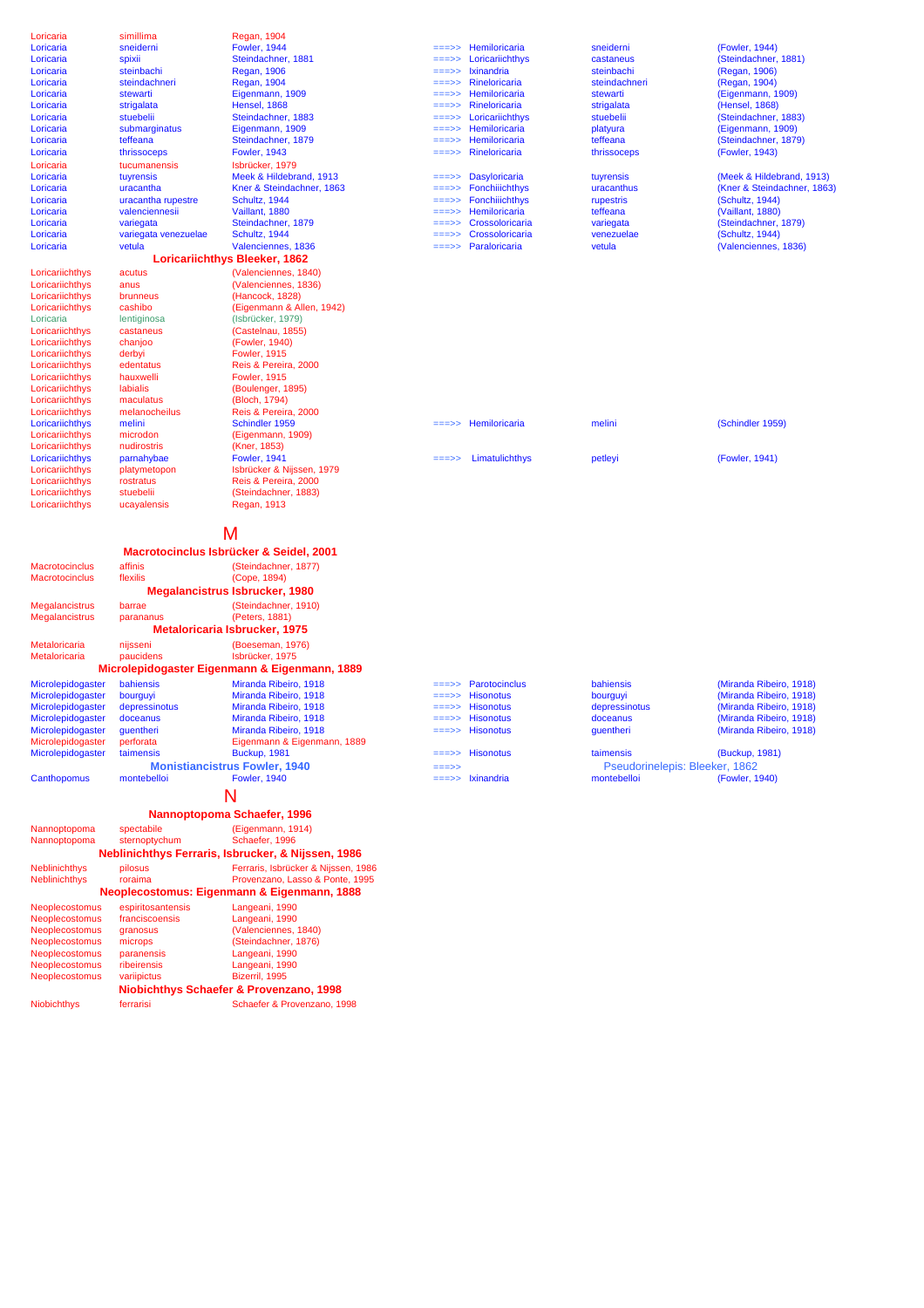### O

#### **Oligancistrus Rapp Py-Daniel, 1989**

Oligancistrus punctatissimus (Steindachner, 1882)

| Otocinclus Cope, 1871<br>affinis<br>Steindachner, 1877<br><b>Macrotocinclus</b><br>affinis<br><b>Otocinclus</b><br>===>><br>arnoldi<br><b>Regan, 1909</b><br><b>Macrotocinclus</b><br>flexilis<br><b>Otocinclus</b><br>===>><br><b>Otocinclus</b><br>Schaefer, 1997<br>bororo<br><b>Otocinclus</b><br>Schaefer, 1997<br>caxarari<br><b>Otocinclus</b><br>cephaloacanthus<br>Miranda Ribeiro, 1911<br><b>Otothyris</b><br>lophophanes<br>===>><br><b>Otocinclus</b><br>depressicauda<br>Miranda Ribeiro, 1918<br><b>Hisonotus</b><br>depressicauda<br>===>><br>fimbriatus<br>Cope, 1894<br><b>Macrotocinclus</b><br>flexilis<br>===>><br>flexilis<br>Cope, 1894<br><b>Macrotocinclus</b><br>flexilis<br>===>><br>francirorochai<br>Ihering, 1928<br><b>Hisonotus</b><br>francirorochai<br>===>><br>gibbosus<br>Miranda Ribeiro, 1908<br>===>> Lampiella<br>gibbosa<br>Steindachner, 1915<br>hasemani<br>Miranda RIbeiro, 1908<br>hoppei<br>huaroani<br>Schaefer, 1997<br>joberti<br>Vaillant, 1880<br>Hypoptopoma<br>joberti<br>===>><br>Miranda Ribeiro, 1908<br><b>Hisonotus</b><br>leucofrenatus<br>leucofrenatus<br>===>><br>macrospilus<br>Eigenmann & Allen, 1942<br>Steindachner, 1877<br>maculicauda<br>Parotocinclus<br>maculicauda<br>===>><br><b>Hisonotus</b><br>maculopinnis<br><b>Regan, 1912</b><br>maculipinnis<br>===>><br><b>Fowler, 1940</b><br>mariae<br>mura<br>Schaefer, 1997<br>Boulenger, 1891<br><b>Hisonotus</b><br>nigricauda<br>nigricauda<br>===>><br>obtusus<br>Miranda Rbeiro, 1911<br>Pseudotothyris<br>obtusa<br>===>><br>paulinus<br><b>Regan, 1908</b><br><b>Hisonotus</b><br>paulinus<br>===>><br>Nannoptopoma<br>spectabilis<br>Eigenmann, 1914<br>spectabile<br>Ihering, 1907<br>Pseudotocinclus<br>tietensis<br>tietensis<br>vestitus<br>Cope, 1872<br>vittatus<br>Regan, 1904<br>xakriaba<br>Schaefer, 1997<br>Otothyris Myers, 1927<br>canaliferus<br><b>Myers, 1927</b><br>$===>$ Otothyris<br>lophophanes<br>Garavello, Britski & Schaefer, 1998<br>juquiae<br>(Eigenmann & Eigenmann, 1889)<br>lophophanes<br>Garavello, Britski & Schaefer, 1998<br>rostrata<br>Garavello, Britski & Schaefer, 1998<br>travassosi<br>Sturisoma Swainson, 1838<br><b>Oxyloricaria Bleeker, 1862</b><br>===>><br>citurensis<br>Meek & Hildebrand, 1913<br>Sturisomatichthys<br>citurensis<br>===>><br>dariensis<br>Meek & Hildebrand, 1913<br><b>Sturisoma</b><br>dariense<br>===>><br>fowleri<br>Cteniloricaria<br>Pellegrin, 1908<br>fowleri<br>===>><br><b>Regan, 1904</b><br><b>Sturisoma</b><br>guentheri<br>guentheri<br>===>><br><b>Regan, 1912</b><br>Sturisomatichthys<br>leightoni<br>leightoni<br>===>><br><b>Sturisoma</b><br>lyra<br><b>Regan, 1904</b><br>lyra<br>===>><br>Regan, 1904<br><b>Sturisoma</b><br>robusta<br>robustum<br>===>><br>Regan, 1912<br>Sturisomatichthys<br>tamanae<br>tamanae<br>===>><br>Steindachner, 1910<br><b>Sturisoma</b><br>tenuirostris<br>tenuirostre<br>===>><br>Oxyropsis Eigenmann & Eigenmann, 1889<br>acutirostris<br>Miranda Ribeiro, 1951<br>(Steindachner, 1879)<br>carinata<br>wrightiana<br>Eigenmann & Eigenmann, 1889<br>$=\equiv 5$ Oxyropsis<br>carinata<br>P<br>Panagolus Isbrücker & Schraml, 2001 und<br>albomaculatus<br>Kanazawa, 1958<br>Chockley, Brandon R & Jonathan W.<br>Armbruster, 2002<br>changae<br>Günther, 1868<br>dentex<br>Schaefer & Stewart, 1993<br>gnomus<br>maccus<br>Schaefer & Stewart, 1993<br>Schaefer & Stewart, 1993<br>nocturnus<br>purusiensis<br>La Monte, 1935<br>Panaque Eigenmann & Eigenmann, 1889<br>albomaculatus<br>Kanazawa, 1958<br>Panagolus<br>Panaque<br>albomaculatus<br>===>><br>Panaque<br>cochliodon<br>Steindachner, 1879<br>Schaefer & Stewart, 1993<br>Panagolus<br>gnomus<br>gnomus<br>===>><br>Schaefer & Stewart, 1993<br>Panagolus<br>maccus<br>maccus<br><b>Peters, 1877</b><br>nigrolineatus<br>Schaefer & Stewart, 1993<br>Panagolus<br>nocturnus<br>nocturnus<br>Cochliodon<br><b>Fowler, 1943</b><br>oculeus<br>oculeus<br>La Monte, 1935<br>Panagolus<br>purusiensis<br>purusiensis<br>Schultz, 1944<br>Panaque<br>suttoni<br>suttoni<br>Schultz, 1944<br>Panaque<br>suttonorum<br><b>Parahemiodon Bleeker, 1862</b><br>Loricariichthys Bleeker, 1862<br>===>><br><b>Fowler, 1940</b><br>Loricariichthys<br>chanjoo<br>chanjoo<br>===>><br>Bleeker, 1862<br>Loricariichthys<br>maculatus<br>typus<br>===>><br><b>Paralithoxus Boeseman, 1982</b><br>Lithoxus Eigenmann, 1910<br>$==->$<br>Paraloricaria Isbrucker, 1979<br>Isbrücker, 1979<br>agastor<br>(Devincenzi, 1943)<br>commersonoides<br>(Valenciennes, 1836)<br>vetula<br><b>Parancistrus Bleeker, 1862</b><br>(Castelnau, 1855)<br>Parancistrus<br>aurantiacus<br>Sturisoma Swainson, 1838<br>Parasturisoma Miranda Ribeiro, 1939<br>===>><br>maculata<br>Boeseman 1971<br>Cteniloricaria<br>maculata<br>===>><br>Pareiorhaphis Miranda Ribeiro, 1918<br>Hemipsilichthys Eigenmann & Eigenmann, 1889<br>===>><br>Gosline, 1947<br>alipionis<br>alipionis<br>Isbrueckerichthys<br>===>><br><b>Pareiorhina Gosline, 1947</b><br>rudolphi<br>(Miranda Ribeiro, 1911)<br>Pareiorhina<br>Parotocinclus Eigenmann & Eigenmann, 1889<br>Caravello, 1977<br>amazonensis<br>Parotocinclus<br>Caravello, 1988<br>Parotocinclus<br>aripuanensis<br>bahiensis<br>(Miranda Ribeiro, 1918)<br>Parotocinclus<br>britskii<br>Parotocinclus<br>Boeseman, 1974<br>Caravello, 1977<br>Parotocinclus<br>cearensis<br>Miranda Ribeiro, 1939<br>Parotocinclus<br>cesarpintoi<br>collinsae<br>Schmidt & Ferraris 1985 |               |                             |  |
|---------------------------------------------------------------------------------------------------------------------------------------------------------------------------------------------------------------------------------------------------------------------------------------------------------------------------------------------------------------------------------------------------------------------------------------------------------------------------------------------------------------------------------------------------------------------------------------------------------------------------------------------------------------------------------------------------------------------------------------------------------------------------------------------------------------------------------------------------------------------------------------------------------------------------------------------------------------------------------------------------------------------------------------------------------------------------------------------------------------------------------------------------------------------------------------------------------------------------------------------------------------------------------------------------------------------------------------------------------------------------------------------------------------------------------------------------------------------------------------------------------------------------------------------------------------------------------------------------------------------------------------------------------------------------------------------------------------------------------------------------------------------------------------------------------------------------------------------------------------------------------------------------------------------------------------------------------------------------------------------------------------------------------------------------------------------------------------------------------------------------------------------------------------------------------------------------------------------------------------------------------------------------------------------------------------------------------------------------------------------------------------------------------------------------------------------------------------------------------------------------------------------------------------------------------------------------------------------------------------------------------------------------------------------------------------------------------------------------------------------------------------------------------------------------------------------------------------------------------------------------------------------------------------------------------------------------------------------------------------------------------------------------------------------------------------------------------------------------------------------------------------------------------------------------------------------------------------------------------------------------------------------------------------------------------------------------------------------------------------------------------------------------------------------------------------------------------------------------------------------------------------------------------------------------------------------------------------------------------------------------------------------------------------------------------------------------------------------------------------------------------------------------------------------------------------------------------------------------------------------------------------------------------------------------------------------------------------------------------------------------------------------------------------------------------------------------------------------------------------------------------------------------------------------------------------------------------------------------------------------------------------------------------------------------------------------------------------------------------------------------------------------------------------------------------------------------------------------------------------------------------------------------------------------------------------------------------------------------------------------------------------------------------------------------------------------------------------------------------------------------------------------------------------------------------------------------------------------------------------------------------------------------------------------------------------------------------------------------------------------------------------------------------------------------------------------------------------------------------------------------------------------------------------------------------------------------------------------------------------------------------------------------------------------------------------------------------------------------------------------------------------------------------------------------------------------------------------------------------------------------------------|---------------|-----------------------------|--|
|                                                                                                                                                                                                                                                                                                                                                                                                                                                                                                                                                                                                                                                                                                                                                                                                                                                                                                                                                                                                                                                                                                                                                                                                                                                                                                                                                                                                                                                                                                                                                                                                                                                                                                                                                                                                                                                                                                                                                                                                                                                                                                                                                                                                                                                                                                                                                                                                                                                                                                                                                                                                                                                                                                                                                                                                                                                                                                                                                                                                                                                                                                                                                                                                                                                                                                                                                                                                                                                                                                                                                                                                                                                                                                                                                                                                                                                                                                                                                                                                                                                                                                                                                                                                                                                                                                                                                                                                                                                                                                                                                                                                                                                                                                                                                                                                                                                                                                                                                                                                                                                                                                                                                                                                                                                                                                                                                                                                                                                                                                               |               | (Steindachner, 1877)        |  |
|                                                                                                                                                                                                                                                                                                                                                                                                                                                                                                                                                                                                                                                                                                                                                                                                                                                                                                                                                                                                                                                                                                                                                                                                                                                                                                                                                                                                                                                                                                                                                                                                                                                                                                                                                                                                                                                                                                                                                                                                                                                                                                                                                                                                                                                                                                                                                                                                                                                                                                                                                                                                                                                                                                                                                                                                                                                                                                                                                                                                                                                                                                                                                                                                                                                                                                                                                                                                                                                                                                                                                                                                                                                                                                                                                                                                                                                                                                                                                                                                                                                                                                                                                                                                                                                                                                                                                                                                                                                                                                                                                                                                                                                                                                                                                                                                                                                                                                                                                                                                                                                                                                                                                                                                                                                                                                                                                                                                                                                                                                               |               |                             |  |
|                                                                                                                                                                                                                                                                                                                                                                                                                                                                                                                                                                                                                                                                                                                                                                                                                                                                                                                                                                                                                                                                                                                                                                                                                                                                                                                                                                                                                                                                                                                                                                                                                                                                                                                                                                                                                                                                                                                                                                                                                                                                                                                                                                                                                                                                                                                                                                                                                                                                                                                                                                                                                                                                                                                                                                                                                                                                                                                                                                                                                                                                                                                                                                                                                                                                                                                                                                                                                                                                                                                                                                                                                                                                                                                                                                                                                                                                                                                                                                                                                                                                                                                                                                                                                                                                                                                                                                                                                                                                                                                                                                                                                                                                                                                                                                                                                                                                                                                                                                                                                                                                                                                                                                                                                                                                                                                                                                                                                                                                                                               |               | (Regan, 1909)               |  |
|                                                                                                                                                                                                                                                                                                                                                                                                                                                                                                                                                                                                                                                                                                                                                                                                                                                                                                                                                                                                                                                                                                                                                                                                                                                                                                                                                                                                                                                                                                                                                                                                                                                                                                                                                                                                                                                                                                                                                                                                                                                                                                                                                                                                                                                                                                                                                                                                                                                                                                                                                                                                                                                                                                                                                                                                                                                                                                                                                                                                                                                                                                                                                                                                                                                                                                                                                                                                                                                                                                                                                                                                                                                                                                                                                                                                                                                                                                                                                                                                                                                                                                                                                                                                                                                                                                                                                                                                                                                                                                                                                                                                                                                                                                                                                                                                                                                                                                                                                                                                                                                                                                                                                                                                                                                                                                                                                                                                                                                                                                               |               |                             |  |
|                                                                                                                                                                                                                                                                                                                                                                                                                                                                                                                                                                                                                                                                                                                                                                                                                                                                                                                                                                                                                                                                                                                                                                                                                                                                                                                                                                                                                                                                                                                                                                                                                                                                                                                                                                                                                                                                                                                                                                                                                                                                                                                                                                                                                                                                                                                                                                                                                                                                                                                                                                                                                                                                                                                                                                                                                                                                                                                                                                                                                                                                                                                                                                                                                                                                                                                                                                                                                                                                                                                                                                                                                                                                                                                                                                                                                                                                                                                                                                                                                                                                                                                                                                                                                                                                                                                                                                                                                                                                                                                                                                                                                                                                                                                                                                                                                                                                                                                                                                                                                                                                                                                                                                                                                                                                                                                                                                                                                                                                                                               |               |                             |  |
|                                                                                                                                                                                                                                                                                                                                                                                                                                                                                                                                                                                                                                                                                                                                                                                                                                                                                                                                                                                                                                                                                                                                                                                                                                                                                                                                                                                                                                                                                                                                                                                                                                                                                                                                                                                                                                                                                                                                                                                                                                                                                                                                                                                                                                                                                                                                                                                                                                                                                                                                                                                                                                                                                                                                                                                                                                                                                                                                                                                                                                                                                                                                                                                                                                                                                                                                                                                                                                                                                                                                                                                                                                                                                                                                                                                                                                                                                                                                                                                                                                                                                                                                                                                                                                                                                                                                                                                                                                                                                                                                                                                                                                                                                                                                                                                                                                                                                                                                                                                                                                                                                                                                                                                                                                                                                                                                                                                                                                                                                                               |               |                             |  |
|                                                                                                                                                                                                                                                                                                                                                                                                                                                                                                                                                                                                                                                                                                                                                                                                                                                                                                                                                                                                                                                                                                                                                                                                                                                                                                                                                                                                                                                                                                                                                                                                                                                                                                                                                                                                                                                                                                                                                                                                                                                                                                                                                                                                                                                                                                                                                                                                                                                                                                                                                                                                                                                                                                                                                                                                                                                                                                                                                                                                                                                                                                                                                                                                                                                                                                                                                                                                                                                                                                                                                                                                                                                                                                                                                                                                                                                                                                                                                                                                                                                                                                                                                                                                                                                                                                                                                                                                                                                                                                                                                                                                                                                                                                                                                                                                                                                                                                                                                                                                                                                                                                                                                                                                                                                                                                                                                                                                                                                                                                               |               | (Miranda Ribeiro, 1911)     |  |
| <b>Otocinclus</b><br><b>Otocinclus</b><br><b>Otocinclus</b><br><b>Otocinclus</b><br>Otocinclus<br><b>Otocinclus</b><br><b>Otocinclus</b><br><b>Otocinclus</b><br><b>Otocinclus</b><br>Otocinclus<br><b>Otocinclus</b><br><b>Otocinclus</b><br>Otocinclus<br>Otocinclus<br><b>Otocinclus</b><br><b>Otocinclus</b><br><b>Otocinclus</b><br><b>Otocinclus</b><br><b>Otocinclus</b><br><b>Otocinclus</b><br><b>Otocinclus</b><br><b>Otocinclus</b><br>Otothyris<br><b>Otothyris</b><br><b>Otothyris</b><br><b>Otothyris</b><br>Otothyris<br>Oxyloricaria<br>Oxyloricaria<br>Oxyloricaria<br>Oxyloricaria<br>Oxyloricaria<br>Oxyloricaria<br>Oxyloricaria<br>Oxyloricaria<br>Oxyloricaria<br>Oxyropsis<br>Oxyropsis<br><b>Oxyropsis</b><br>Panaqolus<br>Panagolus<br>Panaqolus<br>Panaqolus<br>Panaqolus<br>Panaqolus<br>Panaqolus<br>Panaque<br>Panaque<br>Panaque<br>Panaque<br>Panaque<br>Panaque<br>Panaque<br>Parahemiodon<br>Parahemiodon<br>Paraloricaria<br>Paraloricaria<br>Paraloricaria<br>Parasturisoma<br>Pareiorhaphis                                                                                                                                                                                                                                                                                                                                                                                                                                                                                                                                                                                                                                                                                                                                                                                                                                                                                                                                                                                                                                                                                                                                                                                                                                                                                                                                                                                                                                                                                                                                                                                                                                                                                                                                                                                                                                                                                                                                                                                                                                                                                                                                                                                                                                                                                                                                                                                                                                                                                                                                                                                                                                                                                                                                                                                                                                                                                                                                                                                                                                                                                                                                                                                                                                                                                                                                                                                                                                                                                                                                                                                                                                                                                                                                                                                                                                                                                                                                                                                                                                                                                                                                                                                                                                                                                                                                                                                                                                                                               |               | (Miranda Ribeiro, 1918)     |  |
|                                                                                                                                                                                                                                                                                                                                                                                                                                                                                                                                                                                                                                                                                                                                                                                                                                                                                                                                                                                                                                                                                                                                                                                                                                                                                                                                                                                                                                                                                                                                                                                                                                                                                                                                                                                                                                                                                                                                                                                                                                                                                                                                                                                                                                                                                                                                                                                                                                                                                                                                                                                                                                                                                                                                                                                                                                                                                                                                                                                                                                                                                                                                                                                                                                                                                                                                                                                                                                                                                                                                                                                                                                                                                                                                                                                                                                                                                                                                                                                                                                                                                                                                                                                                                                                                                                                                                                                                                                                                                                                                                                                                                                                                                                                                                                                                                                                                                                                                                                                                                                                                                                                                                                                                                                                                                                                                                                                                                                                                                                               |               | (Cope, 1894)                |  |
|                                                                                                                                                                                                                                                                                                                                                                                                                                                                                                                                                                                                                                                                                                                                                                                                                                                                                                                                                                                                                                                                                                                                                                                                                                                                                                                                                                                                                                                                                                                                                                                                                                                                                                                                                                                                                                                                                                                                                                                                                                                                                                                                                                                                                                                                                                                                                                                                                                                                                                                                                                                                                                                                                                                                                                                                                                                                                                                                                                                                                                                                                                                                                                                                                                                                                                                                                                                                                                                                                                                                                                                                                                                                                                                                                                                                                                                                                                                                                                                                                                                                                                                                                                                                                                                                                                                                                                                                                                                                                                                                                                                                                                                                                                                                                                                                                                                                                                                                                                                                                                                                                                                                                                                                                                                                                                                                                                                                                                                                                                               |               | (Cope, 1894)                |  |
|                                                                                                                                                                                                                                                                                                                                                                                                                                                                                                                                                                                                                                                                                                                                                                                                                                                                                                                                                                                                                                                                                                                                                                                                                                                                                                                                                                                                                                                                                                                                                                                                                                                                                                                                                                                                                                                                                                                                                                                                                                                                                                                                                                                                                                                                                                                                                                                                                                                                                                                                                                                                                                                                                                                                                                                                                                                                                                                                                                                                                                                                                                                                                                                                                                                                                                                                                                                                                                                                                                                                                                                                                                                                                                                                                                                                                                                                                                                                                                                                                                                                                                                                                                                                                                                                                                                                                                                                                                                                                                                                                                                                                                                                                                                                                                                                                                                                                                                                                                                                                                                                                                                                                                                                                                                                                                                                                                                                                                                                                                               |               |                             |  |
|                                                                                                                                                                                                                                                                                                                                                                                                                                                                                                                                                                                                                                                                                                                                                                                                                                                                                                                                                                                                                                                                                                                                                                                                                                                                                                                                                                                                                                                                                                                                                                                                                                                                                                                                                                                                                                                                                                                                                                                                                                                                                                                                                                                                                                                                                                                                                                                                                                                                                                                                                                                                                                                                                                                                                                                                                                                                                                                                                                                                                                                                                                                                                                                                                                                                                                                                                                                                                                                                                                                                                                                                                                                                                                                                                                                                                                                                                                                                                                                                                                                                                                                                                                                                                                                                                                                                                                                                                                                                                                                                                                                                                                                                                                                                                                                                                                                                                                                                                                                                                                                                                                                                                                                                                                                                                                                                                                                                                                                                                                               |               | (Ihering, 1928)             |  |
|                                                                                                                                                                                                                                                                                                                                                                                                                                                                                                                                                                                                                                                                                                                                                                                                                                                                                                                                                                                                                                                                                                                                                                                                                                                                                                                                                                                                                                                                                                                                                                                                                                                                                                                                                                                                                                                                                                                                                                                                                                                                                                                                                                                                                                                                                                                                                                                                                                                                                                                                                                                                                                                                                                                                                                                                                                                                                                                                                                                                                                                                                                                                                                                                                                                                                                                                                                                                                                                                                                                                                                                                                                                                                                                                                                                                                                                                                                                                                                                                                                                                                                                                                                                                                                                                                                                                                                                                                                                                                                                                                                                                                                                                                                                                                                                                                                                                                                                                                                                                                                                                                                                                                                                                                                                                                                                                                                                                                                                                                                               |               | (Miranda Ribeiro, 1908)     |  |
|                                                                                                                                                                                                                                                                                                                                                                                                                                                                                                                                                                                                                                                                                                                                                                                                                                                                                                                                                                                                                                                                                                                                                                                                                                                                                                                                                                                                                                                                                                                                                                                                                                                                                                                                                                                                                                                                                                                                                                                                                                                                                                                                                                                                                                                                                                                                                                                                                                                                                                                                                                                                                                                                                                                                                                                                                                                                                                                                                                                                                                                                                                                                                                                                                                                                                                                                                                                                                                                                                                                                                                                                                                                                                                                                                                                                                                                                                                                                                                                                                                                                                                                                                                                                                                                                                                                                                                                                                                                                                                                                                                                                                                                                                                                                                                                                                                                                                                                                                                                                                                                                                                                                                                                                                                                                                                                                                                                                                                                                                                               |               |                             |  |
|                                                                                                                                                                                                                                                                                                                                                                                                                                                                                                                                                                                                                                                                                                                                                                                                                                                                                                                                                                                                                                                                                                                                                                                                                                                                                                                                                                                                                                                                                                                                                                                                                                                                                                                                                                                                                                                                                                                                                                                                                                                                                                                                                                                                                                                                                                                                                                                                                                                                                                                                                                                                                                                                                                                                                                                                                                                                                                                                                                                                                                                                                                                                                                                                                                                                                                                                                                                                                                                                                                                                                                                                                                                                                                                                                                                                                                                                                                                                                                                                                                                                                                                                                                                                                                                                                                                                                                                                                                                                                                                                                                                                                                                                                                                                                                                                                                                                                                                                                                                                                                                                                                                                                                                                                                                                                                                                                                                                                                                                                                               |               |                             |  |
|                                                                                                                                                                                                                                                                                                                                                                                                                                                                                                                                                                                                                                                                                                                                                                                                                                                                                                                                                                                                                                                                                                                                                                                                                                                                                                                                                                                                                                                                                                                                                                                                                                                                                                                                                                                                                                                                                                                                                                                                                                                                                                                                                                                                                                                                                                                                                                                                                                                                                                                                                                                                                                                                                                                                                                                                                                                                                                                                                                                                                                                                                                                                                                                                                                                                                                                                                                                                                                                                                                                                                                                                                                                                                                                                                                                                                                                                                                                                                                                                                                                                                                                                                                                                                                                                                                                                                                                                                                                                                                                                                                                                                                                                                                                                                                                                                                                                                                                                                                                                                                                                                                                                                                                                                                                                                                                                                                                                                                                                                                               |               |                             |  |
|                                                                                                                                                                                                                                                                                                                                                                                                                                                                                                                                                                                                                                                                                                                                                                                                                                                                                                                                                                                                                                                                                                                                                                                                                                                                                                                                                                                                                                                                                                                                                                                                                                                                                                                                                                                                                                                                                                                                                                                                                                                                                                                                                                                                                                                                                                                                                                                                                                                                                                                                                                                                                                                                                                                                                                                                                                                                                                                                                                                                                                                                                                                                                                                                                                                                                                                                                                                                                                                                                                                                                                                                                                                                                                                                                                                                                                                                                                                                                                                                                                                                                                                                                                                                                                                                                                                                                                                                                                                                                                                                                                                                                                                                                                                                                                                                                                                                                                                                                                                                                                                                                                                                                                                                                                                                                                                                                                                                                                                                                                               |               |                             |  |
|                                                                                                                                                                                                                                                                                                                                                                                                                                                                                                                                                                                                                                                                                                                                                                                                                                                                                                                                                                                                                                                                                                                                                                                                                                                                                                                                                                                                                                                                                                                                                                                                                                                                                                                                                                                                                                                                                                                                                                                                                                                                                                                                                                                                                                                                                                                                                                                                                                                                                                                                                                                                                                                                                                                                                                                                                                                                                                                                                                                                                                                                                                                                                                                                                                                                                                                                                                                                                                                                                                                                                                                                                                                                                                                                                                                                                                                                                                                                                                                                                                                                                                                                                                                                                                                                                                                                                                                                                                                                                                                                                                                                                                                                                                                                                                                                                                                                                                                                                                                                                                                                                                                                                                                                                                                                                                                                                                                                                                                                                                               |               | (Vaillant, 1880)            |  |
|                                                                                                                                                                                                                                                                                                                                                                                                                                                                                                                                                                                                                                                                                                                                                                                                                                                                                                                                                                                                                                                                                                                                                                                                                                                                                                                                                                                                                                                                                                                                                                                                                                                                                                                                                                                                                                                                                                                                                                                                                                                                                                                                                                                                                                                                                                                                                                                                                                                                                                                                                                                                                                                                                                                                                                                                                                                                                                                                                                                                                                                                                                                                                                                                                                                                                                                                                                                                                                                                                                                                                                                                                                                                                                                                                                                                                                                                                                                                                                                                                                                                                                                                                                                                                                                                                                                                                                                                                                                                                                                                                                                                                                                                                                                                                                                                                                                                                                                                                                                                                                                                                                                                                                                                                                                                                                                                                                                                                                                                                                               |               | (Miranda Ribeiro, 1908)     |  |
|                                                                                                                                                                                                                                                                                                                                                                                                                                                                                                                                                                                                                                                                                                                                                                                                                                                                                                                                                                                                                                                                                                                                                                                                                                                                                                                                                                                                                                                                                                                                                                                                                                                                                                                                                                                                                                                                                                                                                                                                                                                                                                                                                                                                                                                                                                                                                                                                                                                                                                                                                                                                                                                                                                                                                                                                                                                                                                                                                                                                                                                                                                                                                                                                                                                                                                                                                                                                                                                                                                                                                                                                                                                                                                                                                                                                                                                                                                                                                                                                                                                                                                                                                                                                                                                                                                                                                                                                                                                                                                                                                                                                                                                                                                                                                                                                                                                                                                                                                                                                                                                                                                                                                                                                                                                                                                                                                                                                                                                                                                               |               |                             |  |
|                                                                                                                                                                                                                                                                                                                                                                                                                                                                                                                                                                                                                                                                                                                                                                                                                                                                                                                                                                                                                                                                                                                                                                                                                                                                                                                                                                                                                                                                                                                                                                                                                                                                                                                                                                                                                                                                                                                                                                                                                                                                                                                                                                                                                                                                                                                                                                                                                                                                                                                                                                                                                                                                                                                                                                                                                                                                                                                                                                                                                                                                                                                                                                                                                                                                                                                                                                                                                                                                                                                                                                                                                                                                                                                                                                                                                                                                                                                                                                                                                                                                                                                                                                                                                                                                                                                                                                                                                                                                                                                                                                                                                                                                                                                                                                                                                                                                                                                                                                                                                                                                                                                                                                                                                                                                                                                                                                                                                                                                                                               |               | (Steindachner, 1877)        |  |
|                                                                                                                                                                                                                                                                                                                                                                                                                                                                                                                                                                                                                                                                                                                                                                                                                                                                                                                                                                                                                                                                                                                                                                                                                                                                                                                                                                                                                                                                                                                                                                                                                                                                                                                                                                                                                                                                                                                                                                                                                                                                                                                                                                                                                                                                                                                                                                                                                                                                                                                                                                                                                                                                                                                                                                                                                                                                                                                                                                                                                                                                                                                                                                                                                                                                                                                                                                                                                                                                                                                                                                                                                                                                                                                                                                                                                                                                                                                                                                                                                                                                                                                                                                                                                                                                                                                                                                                                                                                                                                                                                                                                                                                                                                                                                                                                                                                                                                                                                                                                                                                                                                                                                                                                                                                                                                                                                                                                                                                                                                               |               |                             |  |
|                                                                                                                                                                                                                                                                                                                                                                                                                                                                                                                                                                                                                                                                                                                                                                                                                                                                                                                                                                                                                                                                                                                                                                                                                                                                                                                                                                                                                                                                                                                                                                                                                                                                                                                                                                                                                                                                                                                                                                                                                                                                                                                                                                                                                                                                                                                                                                                                                                                                                                                                                                                                                                                                                                                                                                                                                                                                                                                                                                                                                                                                                                                                                                                                                                                                                                                                                                                                                                                                                                                                                                                                                                                                                                                                                                                                                                                                                                                                                                                                                                                                                                                                                                                                                                                                                                                                                                                                                                                                                                                                                                                                                                                                                                                                                                                                                                                                                                                                                                                                                                                                                                                                                                                                                                                                                                                                                                                                                                                                                                               |               | (Regan, 1912)               |  |
|                                                                                                                                                                                                                                                                                                                                                                                                                                                                                                                                                                                                                                                                                                                                                                                                                                                                                                                                                                                                                                                                                                                                                                                                                                                                                                                                                                                                                                                                                                                                                                                                                                                                                                                                                                                                                                                                                                                                                                                                                                                                                                                                                                                                                                                                                                                                                                                                                                                                                                                                                                                                                                                                                                                                                                                                                                                                                                                                                                                                                                                                                                                                                                                                                                                                                                                                                                                                                                                                                                                                                                                                                                                                                                                                                                                                                                                                                                                                                                                                                                                                                                                                                                                                                                                                                                                                                                                                                                                                                                                                                                                                                                                                                                                                                                                                                                                                                                                                                                                                                                                                                                                                                                                                                                                                                                                                                                                                                                                                                                               |               |                             |  |
|                                                                                                                                                                                                                                                                                                                                                                                                                                                                                                                                                                                                                                                                                                                                                                                                                                                                                                                                                                                                                                                                                                                                                                                                                                                                                                                                                                                                                                                                                                                                                                                                                                                                                                                                                                                                                                                                                                                                                                                                                                                                                                                                                                                                                                                                                                                                                                                                                                                                                                                                                                                                                                                                                                                                                                                                                                                                                                                                                                                                                                                                                                                                                                                                                                                                                                                                                                                                                                                                                                                                                                                                                                                                                                                                                                                                                                                                                                                                                                                                                                                                                                                                                                                                                                                                                                                                                                                                                                                                                                                                                                                                                                                                                                                                                                                                                                                                                                                                                                                                                                                                                                                                                                                                                                                                                                                                                                                                                                                                                                               |               |                             |  |
|                                                                                                                                                                                                                                                                                                                                                                                                                                                                                                                                                                                                                                                                                                                                                                                                                                                                                                                                                                                                                                                                                                                                                                                                                                                                                                                                                                                                                                                                                                                                                                                                                                                                                                                                                                                                                                                                                                                                                                                                                                                                                                                                                                                                                                                                                                                                                                                                                                                                                                                                                                                                                                                                                                                                                                                                                                                                                                                                                                                                                                                                                                                                                                                                                                                                                                                                                                                                                                                                                                                                                                                                                                                                                                                                                                                                                                                                                                                                                                                                                                                                                                                                                                                                                                                                                                                                                                                                                                                                                                                                                                                                                                                                                                                                                                                                                                                                                                                                                                                                                                                                                                                                                                                                                                                                                                                                                                                                                                                                                                               |               | (Boulenger, 1891)           |  |
|                                                                                                                                                                                                                                                                                                                                                                                                                                                                                                                                                                                                                                                                                                                                                                                                                                                                                                                                                                                                                                                                                                                                                                                                                                                                                                                                                                                                                                                                                                                                                                                                                                                                                                                                                                                                                                                                                                                                                                                                                                                                                                                                                                                                                                                                                                                                                                                                                                                                                                                                                                                                                                                                                                                                                                                                                                                                                                                                                                                                                                                                                                                                                                                                                                                                                                                                                                                                                                                                                                                                                                                                                                                                                                                                                                                                                                                                                                                                                                                                                                                                                                                                                                                                                                                                                                                                                                                                                                                                                                                                                                                                                                                                                                                                                                                                                                                                                                                                                                                                                                                                                                                                                                                                                                                                                                                                                                                                                                                                                                               |               |                             |  |
|                                                                                                                                                                                                                                                                                                                                                                                                                                                                                                                                                                                                                                                                                                                                                                                                                                                                                                                                                                                                                                                                                                                                                                                                                                                                                                                                                                                                                                                                                                                                                                                                                                                                                                                                                                                                                                                                                                                                                                                                                                                                                                                                                                                                                                                                                                                                                                                                                                                                                                                                                                                                                                                                                                                                                                                                                                                                                                                                                                                                                                                                                                                                                                                                                                                                                                                                                                                                                                                                                                                                                                                                                                                                                                                                                                                                                                                                                                                                                                                                                                                                                                                                                                                                                                                                                                                                                                                                                                                                                                                                                                                                                                                                                                                                                                                                                                                                                                                                                                                                                                                                                                                                                                                                                                                                                                                                                                                                                                                                                                               |               | (Miranda Rbeiro, 1911)      |  |
|                                                                                                                                                                                                                                                                                                                                                                                                                                                                                                                                                                                                                                                                                                                                                                                                                                                                                                                                                                                                                                                                                                                                                                                                                                                                                                                                                                                                                                                                                                                                                                                                                                                                                                                                                                                                                                                                                                                                                                                                                                                                                                                                                                                                                                                                                                                                                                                                                                                                                                                                                                                                                                                                                                                                                                                                                                                                                                                                                                                                                                                                                                                                                                                                                                                                                                                                                                                                                                                                                                                                                                                                                                                                                                                                                                                                                                                                                                                                                                                                                                                                                                                                                                                                                                                                                                                                                                                                                                                                                                                                                                                                                                                                                                                                                                                                                                                                                                                                                                                                                                                                                                                                                                                                                                                                                                                                                                                                                                                                                                               |               | (Regan, 1908)               |  |
|                                                                                                                                                                                                                                                                                                                                                                                                                                                                                                                                                                                                                                                                                                                                                                                                                                                                                                                                                                                                                                                                                                                                                                                                                                                                                                                                                                                                                                                                                                                                                                                                                                                                                                                                                                                                                                                                                                                                                                                                                                                                                                                                                                                                                                                                                                                                                                                                                                                                                                                                                                                                                                                                                                                                                                                                                                                                                                                                                                                                                                                                                                                                                                                                                                                                                                                                                                                                                                                                                                                                                                                                                                                                                                                                                                                                                                                                                                                                                                                                                                                                                                                                                                                                                                                                                                                                                                                                                                                                                                                                                                                                                                                                                                                                                                                                                                                                                                                                                                                                                                                                                                                                                                                                                                                                                                                                                                                                                                                                                                               |               | (Eigenmann, 1914)           |  |
|                                                                                                                                                                                                                                                                                                                                                                                                                                                                                                                                                                                                                                                                                                                                                                                                                                                                                                                                                                                                                                                                                                                                                                                                                                                                                                                                                                                                                                                                                                                                                                                                                                                                                                                                                                                                                                                                                                                                                                                                                                                                                                                                                                                                                                                                                                                                                                                                                                                                                                                                                                                                                                                                                                                                                                                                                                                                                                                                                                                                                                                                                                                                                                                                                                                                                                                                                                                                                                                                                                                                                                                                                                                                                                                                                                                                                                                                                                                                                                                                                                                                                                                                                                                                                                                                                                                                                                                                                                                                                                                                                                                                                                                                                                                                                                                                                                                                                                                                                                                                                                                                                                                                                                                                                                                                                                                                                                                                                                                                                                               |               | (Ihering, 1907)             |  |
|                                                                                                                                                                                                                                                                                                                                                                                                                                                                                                                                                                                                                                                                                                                                                                                                                                                                                                                                                                                                                                                                                                                                                                                                                                                                                                                                                                                                                                                                                                                                                                                                                                                                                                                                                                                                                                                                                                                                                                                                                                                                                                                                                                                                                                                                                                                                                                                                                                                                                                                                                                                                                                                                                                                                                                                                                                                                                                                                                                                                                                                                                                                                                                                                                                                                                                                                                                                                                                                                                                                                                                                                                                                                                                                                                                                                                                                                                                                                                                                                                                                                                                                                                                                                                                                                                                                                                                                                                                                                                                                                                                                                                                                                                                                                                                                                                                                                                                                                                                                                                                                                                                                                                                                                                                                                                                                                                                                                                                                                                                               |               |                             |  |
|                                                                                                                                                                                                                                                                                                                                                                                                                                                                                                                                                                                                                                                                                                                                                                                                                                                                                                                                                                                                                                                                                                                                                                                                                                                                                                                                                                                                                                                                                                                                                                                                                                                                                                                                                                                                                                                                                                                                                                                                                                                                                                                                                                                                                                                                                                                                                                                                                                                                                                                                                                                                                                                                                                                                                                                                                                                                                                                                                                                                                                                                                                                                                                                                                                                                                                                                                                                                                                                                                                                                                                                                                                                                                                                                                                                                                                                                                                                                                                                                                                                                                                                                                                                                                                                                                                                                                                                                                                                                                                                                                                                                                                                                                                                                                                                                                                                                                                                                                                                                                                                                                                                                                                                                                                                                                                                                                                                                                                                                                                               |               |                             |  |
|                                                                                                                                                                                                                                                                                                                                                                                                                                                                                                                                                                                                                                                                                                                                                                                                                                                                                                                                                                                                                                                                                                                                                                                                                                                                                                                                                                                                                                                                                                                                                                                                                                                                                                                                                                                                                                                                                                                                                                                                                                                                                                                                                                                                                                                                                                                                                                                                                                                                                                                                                                                                                                                                                                                                                                                                                                                                                                                                                                                                                                                                                                                                                                                                                                                                                                                                                                                                                                                                                                                                                                                                                                                                                                                                                                                                                                                                                                                                                                                                                                                                                                                                                                                                                                                                                                                                                                                                                                                                                                                                                                                                                                                                                                                                                                                                                                                                                                                                                                                                                                                                                                                                                                                                                                                                                                                                                                                                                                                                                                               |               |                             |  |
|                                                                                                                                                                                                                                                                                                                                                                                                                                                                                                                                                                                                                                                                                                                                                                                                                                                                                                                                                                                                                                                                                                                                                                                                                                                                                                                                                                                                                                                                                                                                                                                                                                                                                                                                                                                                                                                                                                                                                                                                                                                                                                                                                                                                                                                                                                                                                                                                                                                                                                                                                                                                                                                                                                                                                                                                                                                                                                                                                                                                                                                                                                                                                                                                                                                                                                                                                                                                                                                                                                                                                                                                                                                                                                                                                                                                                                                                                                                                                                                                                                                                                                                                                                                                                                                                                                                                                                                                                                                                                                                                                                                                                                                                                                                                                                                                                                                                                                                                                                                                                                                                                                                                                                                                                                                                                                                                                                                                                                                                                                               |               |                             |  |
|                                                                                                                                                                                                                                                                                                                                                                                                                                                                                                                                                                                                                                                                                                                                                                                                                                                                                                                                                                                                                                                                                                                                                                                                                                                                                                                                                                                                                                                                                                                                                                                                                                                                                                                                                                                                                                                                                                                                                                                                                                                                                                                                                                                                                                                                                                                                                                                                                                                                                                                                                                                                                                                                                                                                                                                                                                                                                                                                                                                                                                                                                                                                                                                                                                                                                                                                                                                                                                                                                                                                                                                                                                                                                                                                                                                                                                                                                                                                                                                                                                                                                                                                                                                                                                                                                                                                                                                                                                                                                                                                                                                                                                                                                                                                                                                                                                                                                                                                                                                                                                                                                                                                                                                                                                                                                                                                                                                                                                                                                                               |               |                             |  |
|                                                                                                                                                                                                                                                                                                                                                                                                                                                                                                                                                                                                                                                                                                                                                                                                                                                                                                                                                                                                                                                                                                                                                                                                                                                                                                                                                                                                                                                                                                                                                                                                                                                                                                                                                                                                                                                                                                                                                                                                                                                                                                                                                                                                                                                                                                                                                                                                                                                                                                                                                                                                                                                                                                                                                                                                                                                                                                                                                                                                                                                                                                                                                                                                                                                                                                                                                                                                                                                                                                                                                                                                                                                                                                                                                                                                                                                                                                                                                                                                                                                                                                                                                                                                                                                                                                                                                                                                                                                                                                                                                                                                                                                                                                                                                                                                                                                                                                                                                                                                                                                                                                                                                                                                                                                                                                                                                                                                                                                                                                               |               |                             |  |
|                                                                                                                                                                                                                                                                                                                                                                                                                                                                                                                                                                                                                                                                                                                                                                                                                                                                                                                                                                                                                                                                                                                                                                                                                                                                                                                                                                                                                                                                                                                                                                                                                                                                                                                                                                                                                                                                                                                                                                                                                                                                                                                                                                                                                                                                                                                                                                                                                                                                                                                                                                                                                                                                                                                                                                                                                                                                                                                                                                                                                                                                                                                                                                                                                                                                                                                                                                                                                                                                                                                                                                                                                                                                                                                                                                                                                                                                                                                                                                                                                                                                                                                                                                                                                                                                                                                                                                                                                                                                                                                                                                                                                                                                                                                                                                                                                                                                                                                                                                                                                                                                                                                                                                                                                                                                                                                                                                                                                                                                                                               |               | Eigenmann & Eigenmann, 1889 |  |
|                                                                                                                                                                                                                                                                                                                                                                                                                                                                                                                                                                                                                                                                                                                                                                                                                                                                                                                                                                                                                                                                                                                                                                                                                                                                                                                                                                                                                                                                                                                                                                                                                                                                                                                                                                                                                                                                                                                                                                                                                                                                                                                                                                                                                                                                                                                                                                                                                                                                                                                                                                                                                                                                                                                                                                                                                                                                                                                                                                                                                                                                                                                                                                                                                                                                                                                                                                                                                                                                                                                                                                                                                                                                                                                                                                                                                                                                                                                                                                                                                                                                                                                                                                                                                                                                                                                                                                                                                                                                                                                                                                                                                                                                                                                                                                                                                                                                                                                                                                                                                                                                                                                                                                                                                                                                                                                                                                                                                                                                                                               |               |                             |  |
|                                                                                                                                                                                                                                                                                                                                                                                                                                                                                                                                                                                                                                                                                                                                                                                                                                                                                                                                                                                                                                                                                                                                                                                                                                                                                                                                                                                                                                                                                                                                                                                                                                                                                                                                                                                                                                                                                                                                                                                                                                                                                                                                                                                                                                                                                                                                                                                                                                                                                                                                                                                                                                                                                                                                                                                                                                                                                                                                                                                                                                                                                                                                                                                                                                                                                                                                                                                                                                                                                                                                                                                                                                                                                                                                                                                                                                                                                                                                                                                                                                                                                                                                                                                                                                                                                                                                                                                                                                                                                                                                                                                                                                                                                                                                                                                                                                                                                                                                                                                                                                                                                                                                                                                                                                                                                                                                                                                                                                                                                                               |               |                             |  |
|                                                                                                                                                                                                                                                                                                                                                                                                                                                                                                                                                                                                                                                                                                                                                                                                                                                                                                                                                                                                                                                                                                                                                                                                                                                                                                                                                                                                                                                                                                                                                                                                                                                                                                                                                                                                                                                                                                                                                                                                                                                                                                                                                                                                                                                                                                                                                                                                                                                                                                                                                                                                                                                                                                                                                                                                                                                                                                                                                                                                                                                                                                                                                                                                                                                                                                                                                                                                                                                                                                                                                                                                                                                                                                                                                                                                                                                                                                                                                                                                                                                                                                                                                                                                                                                                                                                                                                                                                                                                                                                                                                                                                                                                                                                                                                                                                                                                                                                                                                                                                                                                                                                                                                                                                                                                                                                                                                                                                                                                                                               |               |                             |  |
|                                                                                                                                                                                                                                                                                                                                                                                                                                                                                                                                                                                                                                                                                                                                                                                                                                                                                                                                                                                                                                                                                                                                                                                                                                                                                                                                                                                                                                                                                                                                                                                                                                                                                                                                                                                                                                                                                                                                                                                                                                                                                                                                                                                                                                                                                                                                                                                                                                                                                                                                                                                                                                                                                                                                                                                                                                                                                                                                                                                                                                                                                                                                                                                                                                                                                                                                                                                                                                                                                                                                                                                                                                                                                                                                                                                                                                                                                                                                                                                                                                                                                                                                                                                                                                                                                                                                                                                                                                                                                                                                                                                                                                                                                                                                                                                                                                                                                                                                                                                                                                                                                                                                                                                                                                                                                                                                                                                                                                                                                                               |               |                             |  |
|                                                                                                                                                                                                                                                                                                                                                                                                                                                                                                                                                                                                                                                                                                                                                                                                                                                                                                                                                                                                                                                                                                                                                                                                                                                                                                                                                                                                                                                                                                                                                                                                                                                                                                                                                                                                                                                                                                                                                                                                                                                                                                                                                                                                                                                                                                                                                                                                                                                                                                                                                                                                                                                                                                                                                                                                                                                                                                                                                                                                                                                                                                                                                                                                                                                                                                                                                                                                                                                                                                                                                                                                                                                                                                                                                                                                                                                                                                                                                                                                                                                                                                                                                                                                                                                                                                                                                                                                                                                                                                                                                                                                                                                                                                                                                                                                                                                                                                                                                                                                                                                                                                                                                                                                                                                                                                                                                                                                                                                                                                               |               |                             |  |
|                                                                                                                                                                                                                                                                                                                                                                                                                                                                                                                                                                                                                                                                                                                                                                                                                                                                                                                                                                                                                                                                                                                                                                                                                                                                                                                                                                                                                                                                                                                                                                                                                                                                                                                                                                                                                                                                                                                                                                                                                                                                                                                                                                                                                                                                                                                                                                                                                                                                                                                                                                                                                                                                                                                                                                                                                                                                                                                                                                                                                                                                                                                                                                                                                                                                                                                                                                                                                                                                                                                                                                                                                                                                                                                                                                                                                                                                                                                                                                                                                                                                                                                                                                                                                                                                                                                                                                                                                                                                                                                                                                                                                                                                                                                                                                                                                                                                                                                                                                                                                                                                                                                                                                                                                                                                                                                                                                                                                                                                                                               |               |                             |  |
|                                                                                                                                                                                                                                                                                                                                                                                                                                                                                                                                                                                                                                                                                                                                                                                                                                                                                                                                                                                                                                                                                                                                                                                                                                                                                                                                                                                                                                                                                                                                                                                                                                                                                                                                                                                                                                                                                                                                                                                                                                                                                                                                                                                                                                                                                                                                                                                                                                                                                                                                                                                                                                                                                                                                                                                                                                                                                                                                                                                                                                                                                                                                                                                                                                                                                                                                                                                                                                                                                                                                                                                                                                                                                                                                                                                                                                                                                                                                                                                                                                                                                                                                                                                                                                                                                                                                                                                                                                                                                                                                                                                                                                                                                                                                                                                                                                                                                                                                                                                                                                                                                                                                                                                                                                                                                                                                                                                                                                                                                                               |               |                             |  |
|                                                                                                                                                                                                                                                                                                                                                                                                                                                                                                                                                                                                                                                                                                                                                                                                                                                                                                                                                                                                                                                                                                                                                                                                                                                                                                                                                                                                                                                                                                                                                                                                                                                                                                                                                                                                                                                                                                                                                                                                                                                                                                                                                                                                                                                                                                                                                                                                                                                                                                                                                                                                                                                                                                                                                                                                                                                                                                                                                                                                                                                                                                                                                                                                                                                                                                                                                                                                                                                                                                                                                                                                                                                                                                                                                                                                                                                                                                                                                                                                                                                                                                                                                                                                                                                                                                                                                                                                                                                                                                                                                                                                                                                                                                                                                                                                                                                                                                                                                                                                                                                                                                                                                                                                                                                                                                                                                                                                                                                                                                               |               | (Meek & Hildebrand, 1913)   |  |
|                                                                                                                                                                                                                                                                                                                                                                                                                                                                                                                                                                                                                                                                                                                                                                                                                                                                                                                                                                                                                                                                                                                                                                                                                                                                                                                                                                                                                                                                                                                                                                                                                                                                                                                                                                                                                                                                                                                                                                                                                                                                                                                                                                                                                                                                                                                                                                                                                                                                                                                                                                                                                                                                                                                                                                                                                                                                                                                                                                                                                                                                                                                                                                                                                                                                                                                                                                                                                                                                                                                                                                                                                                                                                                                                                                                                                                                                                                                                                                                                                                                                                                                                                                                                                                                                                                                                                                                                                                                                                                                                                                                                                                                                                                                                                                                                                                                                                                                                                                                                                                                                                                                                                                                                                                                                                                                                                                                                                                                                                                               |               | (Meek & Hildebrand, 1913)   |  |
|                                                                                                                                                                                                                                                                                                                                                                                                                                                                                                                                                                                                                                                                                                                                                                                                                                                                                                                                                                                                                                                                                                                                                                                                                                                                                                                                                                                                                                                                                                                                                                                                                                                                                                                                                                                                                                                                                                                                                                                                                                                                                                                                                                                                                                                                                                                                                                                                                                                                                                                                                                                                                                                                                                                                                                                                                                                                                                                                                                                                                                                                                                                                                                                                                                                                                                                                                                                                                                                                                                                                                                                                                                                                                                                                                                                                                                                                                                                                                                                                                                                                                                                                                                                                                                                                                                                                                                                                                                                                                                                                                                                                                                                                                                                                                                                                                                                                                                                                                                                                                                                                                                                                                                                                                                                                                                                                                                                                                                                                                                               |               | (Pellegrin, 1908)           |  |
|                                                                                                                                                                                                                                                                                                                                                                                                                                                                                                                                                                                                                                                                                                                                                                                                                                                                                                                                                                                                                                                                                                                                                                                                                                                                                                                                                                                                                                                                                                                                                                                                                                                                                                                                                                                                                                                                                                                                                                                                                                                                                                                                                                                                                                                                                                                                                                                                                                                                                                                                                                                                                                                                                                                                                                                                                                                                                                                                                                                                                                                                                                                                                                                                                                                                                                                                                                                                                                                                                                                                                                                                                                                                                                                                                                                                                                                                                                                                                                                                                                                                                                                                                                                                                                                                                                                                                                                                                                                                                                                                                                                                                                                                                                                                                                                                                                                                                                                                                                                                                                                                                                                                                                                                                                                                                                                                                                                                                                                                                                               |               |                             |  |
|                                                                                                                                                                                                                                                                                                                                                                                                                                                                                                                                                                                                                                                                                                                                                                                                                                                                                                                                                                                                                                                                                                                                                                                                                                                                                                                                                                                                                                                                                                                                                                                                                                                                                                                                                                                                                                                                                                                                                                                                                                                                                                                                                                                                                                                                                                                                                                                                                                                                                                                                                                                                                                                                                                                                                                                                                                                                                                                                                                                                                                                                                                                                                                                                                                                                                                                                                                                                                                                                                                                                                                                                                                                                                                                                                                                                                                                                                                                                                                                                                                                                                                                                                                                                                                                                                                                                                                                                                                                                                                                                                                                                                                                                                                                                                                                                                                                                                                                                                                                                                                                                                                                                                                                                                                                                                                                                                                                                                                                                                                               |               | (Regan, 1904)               |  |
|                                                                                                                                                                                                                                                                                                                                                                                                                                                                                                                                                                                                                                                                                                                                                                                                                                                                                                                                                                                                                                                                                                                                                                                                                                                                                                                                                                                                                                                                                                                                                                                                                                                                                                                                                                                                                                                                                                                                                                                                                                                                                                                                                                                                                                                                                                                                                                                                                                                                                                                                                                                                                                                                                                                                                                                                                                                                                                                                                                                                                                                                                                                                                                                                                                                                                                                                                                                                                                                                                                                                                                                                                                                                                                                                                                                                                                                                                                                                                                                                                                                                                                                                                                                                                                                                                                                                                                                                                                                                                                                                                                                                                                                                                                                                                                                                                                                                                                                                                                                                                                                                                                                                                                                                                                                                                                                                                                                                                                                                                                               |               | (Regan, 1912)               |  |
|                                                                                                                                                                                                                                                                                                                                                                                                                                                                                                                                                                                                                                                                                                                                                                                                                                                                                                                                                                                                                                                                                                                                                                                                                                                                                                                                                                                                                                                                                                                                                                                                                                                                                                                                                                                                                                                                                                                                                                                                                                                                                                                                                                                                                                                                                                                                                                                                                                                                                                                                                                                                                                                                                                                                                                                                                                                                                                                                                                                                                                                                                                                                                                                                                                                                                                                                                                                                                                                                                                                                                                                                                                                                                                                                                                                                                                                                                                                                                                                                                                                                                                                                                                                                                                                                                                                                                                                                                                                                                                                                                                                                                                                                                                                                                                                                                                                                                                                                                                                                                                                                                                                                                                                                                                                                                                                                                                                                                                                                                                               |               | (Regan, 1904)               |  |
|                                                                                                                                                                                                                                                                                                                                                                                                                                                                                                                                                                                                                                                                                                                                                                                                                                                                                                                                                                                                                                                                                                                                                                                                                                                                                                                                                                                                                                                                                                                                                                                                                                                                                                                                                                                                                                                                                                                                                                                                                                                                                                                                                                                                                                                                                                                                                                                                                                                                                                                                                                                                                                                                                                                                                                                                                                                                                                                                                                                                                                                                                                                                                                                                                                                                                                                                                                                                                                                                                                                                                                                                                                                                                                                                                                                                                                                                                                                                                                                                                                                                                                                                                                                                                                                                                                                                                                                                                                                                                                                                                                                                                                                                                                                                                                                                                                                                                                                                                                                                                                                                                                                                                                                                                                                                                                                                                                                                                                                                                                               |               | (Regan, 1904)               |  |
|                                                                                                                                                                                                                                                                                                                                                                                                                                                                                                                                                                                                                                                                                                                                                                                                                                                                                                                                                                                                                                                                                                                                                                                                                                                                                                                                                                                                                                                                                                                                                                                                                                                                                                                                                                                                                                                                                                                                                                                                                                                                                                                                                                                                                                                                                                                                                                                                                                                                                                                                                                                                                                                                                                                                                                                                                                                                                                                                                                                                                                                                                                                                                                                                                                                                                                                                                                                                                                                                                                                                                                                                                                                                                                                                                                                                                                                                                                                                                                                                                                                                                                                                                                                                                                                                                                                                                                                                                                                                                                                                                                                                                                                                                                                                                                                                                                                                                                                                                                                                                                                                                                                                                                                                                                                                                                                                                                                                                                                                                                               |               |                             |  |
|                                                                                                                                                                                                                                                                                                                                                                                                                                                                                                                                                                                                                                                                                                                                                                                                                                                                                                                                                                                                                                                                                                                                                                                                                                                                                                                                                                                                                                                                                                                                                                                                                                                                                                                                                                                                                                                                                                                                                                                                                                                                                                                                                                                                                                                                                                                                                                                                                                                                                                                                                                                                                                                                                                                                                                                                                                                                                                                                                                                                                                                                                                                                                                                                                                                                                                                                                                                                                                                                                                                                                                                                                                                                                                                                                                                                                                                                                                                                                                                                                                                                                                                                                                                                                                                                                                                                                                                                                                                                                                                                                                                                                                                                                                                                                                                                                                                                                                                                                                                                                                                                                                                                                                                                                                                                                                                                                                                                                                                                                                               |               | (Regan, 1912)               |  |
|                                                                                                                                                                                                                                                                                                                                                                                                                                                                                                                                                                                                                                                                                                                                                                                                                                                                                                                                                                                                                                                                                                                                                                                                                                                                                                                                                                                                                                                                                                                                                                                                                                                                                                                                                                                                                                                                                                                                                                                                                                                                                                                                                                                                                                                                                                                                                                                                                                                                                                                                                                                                                                                                                                                                                                                                                                                                                                                                                                                                                                                                                                                                                                                                                                                                                                                                                                                                                                                                                                                                                                                                                                                                                                                                                                                                                                                                                                                                                                                                                                                                                                                                                                                                                                                                                                                                                                                                                                                                                                                                                                                                                                                                                                                                                                                                                                                                                                                                                                                                                                                                                                                                                                                                                                                                                                                                                                                                                                                                                                               |               | (Steindachner, 1910)        |  |
|                                                                                                                                                                                                                                                                                                                                                                                                                                                                                                                                                                                                                                                                                                                                                                                                                                                                                                                                                                                                                                                                                                                                                                                                                                                                                                                                                                                                                                                                                                                                                                                                                                                                                                                                                                                                                                                                                                                                                                                                                                                                                                                                                                                                                                                                                                                                                                                                                                                                                                                                                                                                                                                                                                                                                                                                                                                                                                                                                                                                                                                                                                                                                                                                                                                                                                                                                                                                                                                                                                                                                                                                                                                                                                                                                                                                                                                                                                                                                                                                                                                                                                                                                                                                                                                                                                                                                                                                                                                                                                                                                                                                                                                                                                                                                                                                                                                                                                                                                                                                                                                                                                                                                                                                                                                                                                                                                                                                                                                                                                               |               |                             |  |
|                                                                                                                                                                                                                                                                                                                                                                                                                                                                                                                                                                                                                                                                                                                                                                                                                                                                                                                                                                                                                                                                                                                                                                                                                                                                                                                                                                                                                                                                                                                                                                                                                                                                                                                                                                                                                                                                                                                                                                                                                                                                                                                                                                                                                                                                                                                                                                                                                                                                                                                                                                                                                                                                                                                                                                                                                                                                                                                                                                                                                                                                                                                                                                                                                                                                                                                                                                                                                                                                                                                                                                                                                                                                                                                                                                                                                                                                                                                                                                                                                                                                                                                                                                                                                                                                                                                                                                                                                                                                                                                                                                                                                                                                                                                                                                                                                                                                                                                                                                                                                                                                                                                                                                                                                                                                                                                                                                                                                                                                                                               |               |                             |  |
|                                                                                                                                                                                                                                                                                                                                                                                                                                                                                                                                                                                                                                                                                                                                                                                                                                                                                                                                                                                                                                                                                                                                                                                                                                                                                                                                                                                                                                                                                                                                                                                                                                                                                                                                                                                                                                                                                                                                                                                                                                                                                                                                                                                                                                                                                                                                                                                                                                                                                                                                                                                                                                                                                                                                                                                                                                                                                                                                                                                                                                                                                                                                                                                                                                                                                                                                                                                                                                                                                                                                                                                                                                                                                                                                                                                                                                                                                                                                                                                                                                                                                                                                                                                                                                                                                                                                                                                                                                                                                                                                                                                                                                                                                                                                                                                                                                                                                                                                                                                                                                                                                                                                                                                                                                                                                                                                                                                                                                                                                                               |               |                             |  |
|                                                                                                                                                                                                                                                                                                                                                                                                                                                                                                                                                                                                                                                                                                                                                                                                                                                                                                                                                                                                                                                                                                                                                                                                                                                                                                                                                                                                                                                                                                                                                                                                                                                                                                                                                                                                                                                                                                                                                                                                                                                                                                                                                                                                                                                                                                                                                                                                                                                                                                                                                                                                                                                                                                                                                                                                                                                                                                                                                                                                                                                                                                                                                                                                                                                                                                                                                                                                                                                                                                                                                                                                                                                                                                                                                                                                                                                                                                                                                                                                                                                                                                                                                                                                                                                                                                                                                                                                                                                                                                                                                                                                                                                                                                                                                                                                                                                                                                                                                                                                                                                                                                                                                                                                                                                                                                                                                                                                                                                                                                               |               |                             |  |
|                                                                                                                                                                                                                                                                                                                                                                                                                                                                                                                                                                                                                                                                                                                                                                                                                                                                                                                                                                                                                                                                                                                                                                                                                                                                                                                                                                                                                                                                                                                                                                                                                                                                                                                                                                                                                                                                                                                                                                                                                                                                                                                                                                                                                                                                                                                                                                                                                                                                                                                                                                                                                                                                                                                                                                                                                                                                                                                                                                                                                                                                                                                                                                                                                                                                                                                                                                                                                                                                                                                                                                                                                                                                                                                                                                                                                                                                                                                                                                                                                                                                                                                                                                                                                                                                                                                                                                                                                                                                                                                                                                                                                                                                                                                                                                                                                                                                                                                                                                                                                                                                                                                                                                                                                                                                                                                                                                                                                                                                                                               |               | (Steindachner, 1879)        |  |
|                                                                                                                                                                                                                                                                                                                                                                                                                                                                                                                                                                                                                                                                                                                                                                                                                                                                                                                                                                                                                                                                                                                                                                                                                                                                                                                                                                                                                                                                                                                                                                                                                                                                                                                                                                                                                                                                                                                                                                                                                                                                                                                                                                                                                                                                                                                                                                                                                                                                                                                                                                                                                                                                                                                                                                                                                                                                                                                                                                                                                                                                                                                                                                                                                                                                                                                                                                                                                                                                                                                                                                                                                                                                                                                                                                                                                                                                                                                                                                                                                                                                                                                                                                                                                                                                                                                                                                                                                                                                                                                                                                                                                                                                                                                                                                                                                                                                                                                                                                                                                                                                                                                                                                                                                                                                                                                                                                                                                                                                                                               |               |                             |  |
|                                                                                                                                                                                                                                                                                                                                                                                                                                                                                                                                                                                                                                                                                                                                                                                                                                                                                                                                                                                                                                                                                                                                                                                                                                                                                                                                                                                                                                                                                                                                                                                                                                                                                                                                                                                                                                                                                                                                                                                                                                                                                                                                                                                                                                                                                                                                                                                                                                                                                                                                                                                                                                                                                                                                                                                                                                                                                                                                                                                                                                                                                                                                                                                                                                                                                                                                                                                                                                                                                                                                                                                                                                                                                                                                                                                                                                                                                                                                                                                                                                                                                                                                                                                                                                                                                                                                                                                                                                                                                                                                                                                                                                                                                                                                                                                                                                                                                                                                                                                                                                                                                                                                                                                                                                                                                                                                                                                                                                                                                                               |               |                             |  |
|                                                                                                                                                                                                                                                                                                                                                                                                                                                                                                                                                                                                                                                                                                                                                                                                                                                                                                                                                                                                                                                                                                                                                                                                                                                                                                                                                                                                                                                                                                                                                                                                                                                                                                                                                                                                                                                                                                                                                                                                                                                                                                                                                                                                                                                                                                                                                                                                                                                                                                                                                                                                                                                                                                                                                                                                                                                                                                                                                                                                                                                                                                                                                                                                                                                                                                                                                                                                                                                                                                                                                                                                                                                                                                                                                                                                                                                                                                                                                                                                                                                                                                                                                                                                                                                                                                                                                                                                                                                                                                                                                                                                                                                                                                                                                                                                                                                                                                                                                                                                                                                                                                                                                                                                                                                                                                                                                                                                                                                                                                               |               |                             |  |
|                                                                                                                                                                                                                                                                                                                                                                                                                                                                                                                                                                                                                                                                                                                                                                                                                                                                                                                                                                                                                                                                                                                                                                                                                                                                                                                                                                                                                                                                                                                                                                                                                                                                                                                                                                                                                                                                                                                                                                                                                                                                                                                                                                                                                                                                                                                                                                                                                                                                                                                                                                                                                                                                                                                                                                                                                                                                                                                                                                                                                                                                                                                                                                                                                                                                                                                                                                                                                                                                                                                                                                                                                                                                                                                                                                                                                                                                                                                                                                                                                                                                                                                                                                                                                                                                                                                                                                                                                                                                                                                                                                                                                                                                                                                                                                                                                                                                                                                                                                                                                                                                                                                                                                                                                                                                                                                                                                                                                                                                                                               |               |                             |  |
|                                                                                                                                                                                                                                                                                                                                                                                                                                                                                                                                                                                                                                                                                                                                                                                                                                                                                                                                                                                                                                                                                                                                                                                                                                                                                                                                                                                                                                                                                                                                                                                                                                                                                                                                                                                                                                                                                                                                                                                                                                                                                                                                                                                                                                                                                                                                                                                                                                                                                                                                                                                                                                                                                                                                                                                                                                                                                                                                                                                                                                                                                                                                                                                                                                                                                                                                                                                                                                                                                                                                                                                                                                                                                                                                                                                                                                                                                                                                                                                                                                                                                                                                                                                                                                                                                                                                                                                                                                                                                                                                                                                                                                                                                                                                                                                                                                                                                                                                                                                                                                                                                                                                                                                                                                                                                                                                                                                                                                                                                                               |               |                             |  |
|                                                                                                                                                                                                                                                                                                                                                                                                                                                                                                                                                                                                                                                                                                                                                                                                                                                                                                                                                                                                                                                                                                                                                                                                                                                                                                                                                                                                                                                                                                                                                                                                                                                                                                                                                                                                                                                                                                                                                                                                                                                                                                                                                                                                                                                                                                                                                                                                                                                                                                                                                                                                                                                                                                                                                                                                                                                                                                                                                                                                                                                                                                                                                                                                                                                                                                                                                                                                                                                                                                                                                                                                                                                                                                                                                                                                                                                                                                                                                                                                                                                                                                                                                                                                                                                                                                                                                                                                                                                                                                                                                                                                                                                                                                                                                                                                                                                                                                                                                                                                                                                                                                                                                                                                                                                                                                                                                                                                                                                                                                               |               |                             |  |
|                                                                                                                                                                                                                                                                                                                                                                                                                                                                                                                                                                                                                                                                                                                                                                                                                                                                                                                                                                                                                                                                                                                                                                                                                                                                                                                                                                                                                                                                                                                                                                                                                                                                                                                                                                                                                                                                                                                                                                                                                                                                                                                                                                                                                                                                                                                                                                                                                                                                                                                                                                                                                                                                                                                                                                                                                                                                                                                                                                                                                                                                                                                                                                                                                                                                                                                                                                                                                                                                                                                                                                                                                                                                                                                                                                                                                                                                                                                                                                                                                                                                                                                                                                                                                                                                                                                                                                                                                                                                                                                                                                                                                                                                                                                                                                                                                                                                                                                                                                                                                                                                                                                                                                                                                                                                                                                                                                                                                                                                                                               |               |                             |  |
|                                                                                                                                                                                                                                                                                                                                                                                                                                                                                                                                                                                                                                                                                                                                                                                                                                                                                                                                                                                                                                                                                                                                                                                                                                                                                                                                                                                                                                                                                                                                                                                                                                                                                                                                                                                                                                                                                                                                                                                                                                                                                                                                                                                                                                                                                                                                                                                                                                                                                                                                                                                                                                                                                                                                                                                                                                                                                                                                                                                                                                                                                                                                                                                                                                                                                                                                                                                                                                                                                                                                                                                                                                                                                                                                                                                                                                                                                                                                                                                                                                                                                                                                                                                                                                                                                                                                                                                                                                                                                                                                                                                                                                                                                                                                                                                                                                                                                                                                                                                                                                                                                                                                                                                                                                                                                                                                                                                                                                                                                                               |               |                             |  |
|                                                                                                                                                                                                                                                                                                                                                                                                                                                                                                                                                                                                                                                                                                                                                                                                                                                                                                                                                                                                                                                                                                                                                                                                                                                                                                                                                                                                                                                                                                                                                                                                                                                                                                                                                                                                                                                                                                                                                                                                                                                                                                                                                                                                                                                                                                                                                                                                                                                                                                                                                                                                                                                                                                                                                                                                                                                                                                                                                                                                                                                                                                                                                                                                                                                                                                                                                                                                                                                                                                                                                                                                                                                                                                                                                                                                                                                                                                                                                                                                                                                                                                                                                                                                                                                                                                                                                                                                                                                                                                                                                                                                                                                                                                                                                                                                                                                                                                                                                                                                                                                                                                                                                                                                                                                                                                                                                                                                                                                                                                               |               |                             |  |
|                                                                                                                                                                                                                                                                                                                                                                                                                                                                                                                                                                                                                                                                                                                                                                                                                                                                                                                                                                                                                                                                                                                                                                                                                                                                                                                                                                                                                                                                                                                                                                                                                                                                                                                                                                                                                                                                                                                                                                                                                                                                                                                                                                                                                                                                                                                                                                                                                                                                                                                                                                                                                                                                                                                                                                                                                                                                                                                                                                                                                                                                                                                                                                                                                                                                                                                                                                                                                                                                                                                                                                                                                                                                                                                                                                                                                                                                                                                                                                                                                                                                                                                                                                                                                                                                                                                                                                                                                                                                                                                                                                                                                                                                                                                                                                                                                                                                                                                                                                                                                                                                                                                                                                                                                                                                                                                                                                                                                                                                                                               |               |                             |  |
|                                                                                                                                                                                                                                                                                                                                                                                                                                                                                                                                                                                                                                                                                                                                                                                                                                                                                                                                                                                                                                                                                                                                                                                                                                                                                                                                                                                                                                                                                                                                                                                                                                                                                                                                                                                                                                                                                                                                                                                                                                                                                                                                                                                                                                                                                                                                                                                                                                                                                                                                                                                                                                                                                                                                                                                                                                                                                                                                                                                                                                                                                                                                                                                                                                                                                                                                                                                                                                                                                                                                                                                                                                                                                                                                                                                                                                                                                                                                                                                                                                                                                                                                                                                                                                                                                                                                                                                                                                                                                                                                                                                                                                                                                                                                                                                                                                                                                                                                                                                                                                                                                                                                                                                                                                                                                                                                                                                                                                                                                                               |               |                             |  |
|                                                                                                                                                                                                                                                                                                                                                                                                                                                                                                                                                                                                                                                                                                                                                                                                                                                                                                                                                                                                                                                                                                                                                                                                                                                                                                                                                                                                                                                                                                                                                                                                                                                                                                                                                                                                                                                                                                                                                                                                                                                                                                                                                                                                                                                                                                                                                                                                                                                                                                                                                                                                                                                                                                                                                                                                                                                                                                                                                                                                                                                                                                                                                                                                                                                                                                                                                                                                                                                                                                                                                                                                                                                                                                                                                                                                                                                                                                                                                                                                                                                                                                                                                                                                                                                                                                                                                                                                                                                                                                                                                                                                                                                                                                                                                                                                                                                                                                                                                                                                                                                                                                                                                                                                                                                                                                                                                                                                                                                                                                               |               |                             |  |
|                                                                                                                                                                                                                                                                                                                                                                                                                                                                                                                                                                                                                                                                                                                                                                                                                                                                                                                                                                                                                                                                                                                                                                                                                                                                                                                                                                                                                                                                                                                                                                                                                                                                                                                                                                                                                                                                                                                                                                                                                                                                                                                                                                                                                                                                                                                                                                                                                                                                                                                                                                                                                                                                                                                                                                                                                                                                                                                                                                                                                                                                                                                                                                                                                                                                                                                                                                                                                                                                                                                                                                                                                                                                                                                                                                                                                                                                                                                                                                                                                                                                                                                                                                                                                                                                                                                                                                                                                                                                                                                                                                                                                                                                                                                                                                                                                                                                                                                                                                                                                                                                                                                                                                                                                                                                                                                                                                                                                                                                                                               |               |                             |  |
|                                                                                                                                                                                                                                                                                                                                                                                                                                                                                                                                                                                                                                                                                                                                                                                                                                                                                                                                                                                                                                                                                                                                                                                                                                                                                                                                                                                                                                                                                                                                                                                                                                                                                                                                                                                                                                                                                                                                                                                                                                                                                                                                                                                                                                                                                                                                                                                                                                                                                                                                                                                                                                                                                                                                                                                                                                                                                                                                                                                                                                                                                                                                                                                                                                                                                                                                                                                                                                                                                                                                                                                                                                                                                                                                                                                                                                                                                                                                                                                                                                                                                                                                                                                                                                                                                                                                                                                                                                                                                                                                                                                                                                                                                                                                                                                                                                                                                                                                                                                                                                                                                                                                                                                                                                                                                                                                                                                                                                                                                                               |               | (Kanazawa, 1958)            |  |
|                                                                                                                                                                                                                                                                                                                                                                                                                                                                                                                                                                                                                                                                                                                                                                                                                                                                                                                                                                                                                                                                                                                                                                                                                                                                                                                                                                                                                                                                                                                                                                                                                                                                                                                                                                                                                                                                                                                                                                                                                                                                                                                                                                                                                                                                                                                                                                                                                                                                                                                                                                                                                                                                                                                                                                                                                                                                                                                                                                                                                                                                                                                                                                                                                                                                                                                                                                                                                                                                                                                                                                                                                                                                                                                                                                                                                                                                                                                                                                                                                                                                                                                                                                                                                                                                                                                                                                                                                                                                                                                                                                                                                                                                                                                                                                                                                                                                                                                                                                                                                                                                                                                                                                                                                                                                                                                                                                                                                                                                                                               |               |                             |  |
|                                                                                                                                                                                                                                                                                                                                                                                                                                                                                                                                                                                                                                                                                                                                                                                                                                                                                                                                                                                                                                                                                                                                                                                                                                                                                                                                                                                                                                                                                                                                                                                                                                                                                                                                                                                                                                                                                                                                                                                                                                                                                                                                                                                                                                                                                                                                                                                                                                                                                                                                                                                                                                                                                                                                                                                                                                                                                                                                                                                                                                                                                                                                                                                                                                                                                                                                                                                                                                                                                                                                                                                                                                                                                                                                                                                                                                                                                                                                                                                                                                                                                                                                                                                                                                                                                                                                                                                                                                                                                                                                                                                                                                                                                                                                                                                                                                                                                                                                                                                                                                                                                                                                                                                                                                                                                                                                                                                                                                                                                                               |               | (Schaefer & Stewart, 1993)  |  |
|                                                                                                                                                                                                                                                                                                                                                                                                                                                                                                                                                                                                                                                                                                                                                                                                                                                                                                                                                                                                                                                                                                                                                                                                                                                                                                                                                                                                                                                                                                                                                                                                                                                                                                                                                                                                                                                                                                                                                                                                                                                                                                                                                                                                                                                                                                                                                                                                                                                                                                                                                                                                                                                                                                                                                                                                                                                                                                                                                                                                                                                                                                                                                                                                                                                                                                                                                                                                                                                                                                                                                                                                                                                                                                                                                                                                                                                                                                                                                                                                                                                                                                                                                                                                                                                                                                                                                                                                                                                                                                                                                                                                                                                                                                                                                                                                                                                                                                                                                                                                                                                                                                                                                                                                                                                                                                                                                                                                                                                                                                               |               |                             |  |
|                                                                                                                                                                                                                                                                                                                                                                                                                                                                                                                                                                                                                                                                                                                                                                                                                                                                                                                                                                                                                                                                                                                                                                                                                                                                                                                                                                                                                                                                                                                                                                                                                                                                                                                                                                                                                                                                                                                                                                                                                                                                                                                                                                                                                                                                                                                                                                                                                                                                                                                                                                                                                                                                                                                                                                                                                                                                                                                                                                                                                                                                                                                                                                                                                                                                                                                                                                                                                                                                                                                                                                                                                                                                                                                                                                                                                                                                                                                                                                                                                                                                                                                                                                                                                                                                                                                                                                                                                                                                                                                                                                                                                                                                                                                                                                                                                                                                                                                                                                                                                                                                                                                                                                                                                                                                                                                                                                                                                                                                                                               |               | (Schaefer & Stewart, 1993)  |  |
|                                                                                                                                                                                                                                                                                                                                                                                                                                                                                                                                                                                                                                                                                                                                                                                                                                                                                                                                                                                                                                                                                                                                                                                                                                                                                                                                                                                                                                                                                                                                                                                                                                                                                                                                                                                                                                                                                                                                                                                                                                                                                                                                                                                                                                                                                                                                                                                                                                                                                                                                                                                                                                                                                                                                                                                                                                                                                                                                                                                                                                                                                                                                                                                                                                                                                                                                                                                                                                                                                                                                                                                                                                                                                                                                                                                                                                                                                                                                                                                                                                                                                                                                                                                                                                                                                                                                                                                                                                                                                                                                                                                                                                                                                                                                                                                                                                                                                                                                                                                                                                                                                                                                                                                                                                                                                                                                                                                                                                                                                                               |               |                             |  |
|                                                                                                                                                                                                                                                                                                                                                                                                                                                                                                                                                                                                                                                                                                                                                                                                                                                                                                                                                                                                                                                                                                                                                                                                                                                                                                                                                                                                                                                                                                                                                                                                                                                                                                                                                                                                                                                                                                                                                                                                                                                                                                                                                                                                                                                                                                                                                                                                                                                                                                                                                                                                                                                                                                                                                                                                                                                                                                                                                                                                                                                                                                                                                                                                                                                                                                                                                                                                                                                                                                                                                                                                                                                                                                                                                                                                                                                                                                                                                                                                                                                                                                                                                                                                                                                                                                                                                                                                                                                                                                                                                                                                                                                                                                                                                                                                                                                                                                                                                                                                                                                                                                                                                                                                                                                                                                                                                                                                                                                                                                               |               | (Schaefer & Stewart, 1993)  |  |
|                                                                                                                                                                                                                                                                                                                                                                                                                                                                                                                                                                                                                                                                                                                                                                                                                                                                                                                                                                                                                                                                                                                                                                                                                                                                                                                                                                                                                                                                                                                                                                                                                                                                                                                                                                                                                                                                                                                                                                                                                                                                                                                                                                                                                                                                                                                                                                                                                                                                                                                                                                                                                                                                                                                                                                                                                                                                                                                                                                                                                                                                                                                                                                                                                                                                                                                                                                                                                                                                                                                                                                                                                                                                                                                                                                                                                                                                                                                                                                                                                                                                                                                                                                                                                                                                                                                                                                                                                                                                                                                                                                                                                                                                                                                                                                                                                                                                                                                                                                                                                                                                                                                                                                                                                                                                                                                                                                                                                                                                                                               |               | (Fowler, 1943)              |  |
|                                                                                                                                                                                                                                                                                                                                                                                                                                                                                                                                                                                                                                                                                                                                                                                                                                                                                                                                                                                                                                                                                                                                                                                                                                                                                                                                                                                                                                                                                                                                                                                                                                                                                                                                                                                                                                                                                                                                                                                                                                                                                                                                                                                                                                                                                                                                                                                                                                                                                                                                                                                                                                                                                                                                                                                                                                                                                                                                                                                                                                                                                                                                                                                                                                                                                                                                                                                                                                                                                                                                                                                                                                                                                                                                                                                                                                                                                                                                                                                                                                                                                                                                                                                                                                                                                                                                                                                                                                                                                                                                                                                                                                                                                                                                                                                                                                                                                                                                                                                                                                                                                                                                                                                                                                                                                                                                                                                                                                                                                                               |               |                             |  |
|                                                                                                                                                                                                                                                                                                                                                                                                                                                                                                                                                                                                                                                                                                                                                                                                                                                                                                                                                                                                                                                                                                                                                                                                                                                                                                                                                                                                                                                                                                                                                                                                                                                                                                                                                                                                                                                                                                                                                                                                                                                                                                                                                                                                                                                                                                                                                                                                                                                                                                                                                                                                                                                                                                                                                                                                                                                                                                                                                                                                                                                                                                                                                                                                                                                                                                                                                                                                                                                                                                                                                                                                                                                                                                                                                                                                                                                                                                                                                                                                                                                                                                                                                                                                                                                                                                                                                                                                                                                                                                                                                                                                                                                                                                                                                                                                                                                                                                                                                                                                                                                                                                                                                                                                                                                                                                                                                                                                                                                                                                               |               | (La Monte, 1935)            |  |
|                                                                                                                                                                                                                                                                                                                                                                                                                                                                                                                                                                                                                                                                                                                                                                                                                                                                                                                                                                                                                                                                                                                                                                                                                                                                                                                                                                                                                                                                                                                                                                                                                                                                                                                                                                                                                                                                                                                                                                                                                                                                                                                                                                                                                                                                                                                                                                                                                                                                                                                                                                                                                                                                                                                                                                                                                                                                                                                                                                                                                                                                                                                                                                                                                                                                                                                                                                                                                                                                                                                                                                                                                                                                                                                                                                                                                                                                                                                                                                                                                                                                                                                                                                                                                                                                                                                                                                                                                                                                                                                                                                                                                                                                                                                                                                                                                                                                                                                                                                                                                                                                                                                                                                                                                                                                                                                                                                                                                                                                                                               |               | (Schultz, 1944)             |  |
|                                                                                                                                                                                                                                                                                                                                                                                                                                                                                                                                                                                                                                                                                                                                                                                                                                                                                                                                                                                                                                                                                                                                                                                                                                                                                                                                                                                                                                                                                                                                                                                                                                                                                                                                                                                                                                                                                                                                                                                                                                                                                                                                                                                                                                                                                                                                                                                                                                                                                                                                                                                                                                                                                                                                                                                                                                                                                                                                                                                                                                                                                                                                                                                                                                                                                                                                                                                                                                                                                                                                                                                                                                                                                                                                                                                                                                                                                                                                                                                                                                                                                                                                                                                                                                                                                                                                                                                                                                                                                                                                                                                                                                                                                                                                                                                                                                                                                                                                                                                                                                                                                                                                                                                                                                                                                                                                                                                                                                                                                                               |               |                             |  |
|                                                                                                                                                                                                                                                                                                                                                                                                                                                                                                                                                                                                                                                                                                                                                                                                                                                                                                                                                                                                                                                                                                                                                                                                                                                                                                                                                                                                                                                                                                                                                                                                                                                                                                                                                                                                                                                                                                                                                                                                                                                                                                                                                                                                                                                                                                                                                                                                                                                                                                                                                                                                                                                                                                                                                                                                                                                                                                                                                                                                                                                                                                                                                                                                                                                                                                                                                                                                                                                                                                                                                                                                                                                                                                                                                                                                                                                                                                                                                                                                                                                                                                                                                                                                                                                                                                                                                                                                                                                                                                                                                                                                                                                                                                                                                                                                                                                                                                                                                                                                                                                                                                                                                                                                                                                                                                                                                                                                                                                                                                               |               |                             |  |
|                                                                                                                                                                                                                                                                                                                                                                                                                                                                                                                                                                                                                                                                                                                                                                                                                                                                                                                                                                                                                                                                                                                                                                                                                                                                                                                                                                                                                                                                                                                                                                                                                                                                                                                                                                                                                                                                                                                                                                                                                                                                                                                                                                                                                                                                                                                                                                                                                                                                                                                                                                                                                                                                                                                                                                                                                                                                                                                                                                                                                                                                                                                                                                                                                                                                                                                                                                                                                                                                                                                                                                                                                                                                                                                                                                                                                                                                                                                                                                                                                                                                                                                                                                                                                                                                                                                                                                                                                                                                                                                                                                                                                                                                                                                                                                                                                                                                                                                                                                                                                                                                                                                                                                                                                                                                                                                                                                                                                                                                                                               |               |                             |  |
|                                                                                                                                                                                                                                                                                                                                                                                                                                                                                                                                                                                                                                                                                                                                                                                                                                                                                                                                                                                                                                                                                                                                                                                                                                                                                                                                                                                                                                                                                                                                                                                                                                                                                                                                                                                                                                                                                                                                                                                                                                                                                                                                                                                                                                                                                                                                                                                                                                                                                                                                                                                                                                                                                                                                                                                                                                                                                                                                                                                                                                                                                                                                                                                                                                                                                                                                                                                                                                                                                                                                                                                                                                                                                                                                                                                                                                                                                                                                                                                                                                                                                                                                                                                                                                                                                                                                                                                                                                                                                                                                                                                                                                                                                                                                                                                                                                                                                                                                                                                                                                                                                                                                                                                                                                                                                                                                                                                                                                                                                                               |               |                             |  |
|                                                                                                                                                                                                                                                                                                                                                                                                                                                                                                                                                                                                                                                                                                                                                                                                                                                                                                                                                                                                                                                                                                                                                                                                                                                                                                                                                                                                                                                                                                                                                                                                                                                                                                                                                                                                                                                                                                                                                                                                                                                                                                                                                                                                                                                                                                                                                                                                                                                                                                                                                                                                                                                                                                                                                                                                                                                                                                                                                                                                                                                                                                                                                                                                                                                                                                                                                                                                                                                                                                                                                                                                                                                                                                                                                                                                                                                                                                                                                                                                                                                                                                                                                                                                                                                                                                                                                                                                                                                                                                                                                                                                                                                                                                                                                                                                                                                                                                                                                                                                                                                                                                                                                                                                                                                                                                                                                                                                                                                                                                               |               | (Bloch, 1794)               |  |
|                                                                                                                                                                                                                                                                                                                                                                                                                                                                                                                                                                                                                                                                                                                                                                                                                                                                                                                                                                                                                                                                                                                                                                                                                                                                                                                                                                                                                                                                                                                                                                                                                                                                                                                                                                                                                                                                                                                                                                                                                                                                                                                                                                                                                                                                                                                                                                                                                                                                                                                                                                                                                                                                                                                                                                                                                                                                                                                                                                                                                                                                                                                                                                                                                                                                                                                                                                                                                                                                                                                                                                                                                                                                                                                                                                                                                                                                                                                                                                                                                                                                                                                                                                                                                                                                                                                                                                                                                                                                                                                                                                                                                                                                                                                                                                                                                                                                                                                                                                                                                                                                                                                                                                                                                                                                                                                                                                                                                                                                                                               |               |                             |  |
|                                                                                                                                                                                                                                                                                                                                                                                                                                                                                                                                                                                                                                                                                                                                                                                                                                                                                                                                                                                                                                                                                                                                                                                                                                                                                                                                                                                                                                                                                                                                                                                                                                                                                                                                                                                                                                                                                                                                                                                                                                                                                                                                                                                                                                                                                                                                                                                                                                                                                                                                                                                                                                                                                                                                                                                                                                                                                                                                                                                                                                                                                                                                                                                                                                                                                                                                                                                                                                                                                                                                                                                                                                                                                                                                                                                                                                                                                                                                                                                                                                                                                                                                                                                                                                                                                                                                                                                                                                                                                                                                                                                                                                                                                                                                                                                                                                                                                                                                                                                                                                                                                                                                                                                                                                                                                                                                                                                                                                                                                                               |               |                             |  |
|                                                                                                                                                                                                                                                                                                                                                                                                                                                                                                                                                                                                                                                                                                                                                                                                                                                                                                                                                                                                                                                                                                                                                                                                                                                                                                                                                                                                                                                                                                                                                                                                                                                                                                                                                                                                                                                                                                                                                                                                                                                                                                                                                                                                                                                                                                                                                                                                                                                                                                                                                                                                                                                                                                                                                                                                                                                                                                                                                                                                                                                                                                                                                                                                                                                                                                                                                                                                                                                                                                                                                                                                                                                                                                                                                                                                                                                                                                                                                                                                                                                                                                                                                                                                                                                                                                                                                                                                                                                                                                                                                                                                                                                                                                                                                                                                                                                                                                                                                                                                                                                                                                                                                                                                                                                                                                                                                                                                                                                                                                               |               |                             |  |
|                                                                                                                                                                                                                                                                                                                                                                                                                                                                                                                                                                                                                                                                                                                                                                                                                                                                                                                                                                                                                                                                                                                                                                                                                                                                                                                                                                                                                                                                                                                                                                                                                                                                                                                                                                                                                                                                                                                                                                                                                                                                                                                                                                                                                                                                                                                                                                                                                                                                                                                                                                                                                                                                                                                                                                                                                                                                                                                                                                                                                                                                                                                                                                                                                                                                                                                                                                                                                                                                                                                                                                                                                                                                                                                                                                                                                                                                                                                                                                                                                                                                                                                                                                                                                                                                                                                                                                                                                                                                                                                                                                                                                                                                                                                                                                                                                                                                                                                                                                                                                                                                                                                                                                                                                                                                                                                                                                                                                                                                                                               |               |                             |  |
|                                                                                                                                                                                                                                                                                                                                                                                                                                                                                                                                                                                                                                                                                                                                                                                                                                                                                                                                                                                                                                                                                                                                                                                                                                                                                                                                                                                                                                                                                                                                                                                                                                                                                                                                                                                                                                                                                                                                                                                                                                                                                                                                                                                                                                                                                                                                                                                                                                                                                                                                                                                                                                                                                                                                                                                                                                                                                                                                                                                                                                                                                                                                                                                                                                                                                                                                                                                                                                                                                                                                                                                                                                                                                                                                                                                                                                                                                                                                                                                                                                                                                                                                                                                                                                                                                                                                                                                                                                                                                                                                                                                                                                                                                                                                                                                                                                                                                                                                                                                                                                                                                                                                                                                                                                                                                                                                                                                                                                                                                                               |               |                             |  |
|                                                                                                                                                                                                                                                                                                                                                                                                                                                                                                                                                                                                                                                                                                                                                                                                                                                                                                                                                                                                                                                                                                                                                                                                                                                                                                                                                                                                                                                                                                                                                                                                                                                                                                                                                                                                                                                                                                                                                                                                                                                                                                                                                                                                                                                                                                                                                                                                                                                                                                                                                                                                                                                                                                                                                                                                                                                                                                                                                                                                                                                                                                                                                                                                                                                                                                                                                                                                                                                                                                                                                                                                                                                                                                                                                                                                                                                                                                                                                                                                                                                                                                                                                                                                                                                                                                                                                                                                                                                                                                                                                                                                                                                                                                                                                                                                                                                                                                                                                                                                                                                                                                                                                                                                                                                                                                                                                                                                                                                                                                               |               |                             |  |
|                                                                                                                                                                                                                                                                                                                                                                                                                                                                                                                                                                                                                                                                                                                                                                                                                                                                                                                                                                                                                                                                                                                                                                                                                                                                                                                                                                                                                                                                                                                                                                                                                                                                                                                                                                                                                                                                                                                                                                                                                                                                                                                                                                                                                                                                                                                                                                                                                                                                                                                                                                                                                                                                                                                                                                                                                                                                                                                                                                                                                                                                                                                                                                                                                                                                                                                                                                                                                                                                                                                                                                                                                                                                                                                                                                                                                                                                                                                                                                                                                                                                                                                                                                                                                                                                                                                                                                                                                                                                                                                                                                                                                                                                                                                                                                                                                                                                                                                                                                                                                                                                                                                                                                                                                                                                                                                                                                                                                                                                                                               |               |                             |  |
|                                                                                                                                                                                                                                                                                                                                                                                                                                                                                                                                                                                                                                                                                                                                                                                                                                                                                                                                                                                                                                                                                                                                                                                                                                                                                                                                                                                                                                                                                                                                                                                                                                                                                                                                                                                                                                                                                                                                                                                                                                                                                                                                                                                                                                                                                                                                                                                                                                                                                                                                                                                                                                                                                                                                                                                                                                                                                                                                                                                                                                                                                                                                                                                                                                                                                                                                                                                                                                                                                                                                                                                                                                                                                                                                                                                                                                                                                                                                                                                                                                                                                                                                                                                                                                                                                                                                                                                                                                                                                                                                                                                                                                                                                                                                                                                                                                                                                                                                                                                                                                                                                                                                                                                                                                                                                                                                                                                                                                                                                                               |               |                             |  |
|                                                                                                                                                                                                                                                                                                                                                                                                                                                                                                                                                                                                                                                                                                                                                                                                                                                                                                                                                                                                                                                                                                                                                                                                                                                                                                                                                                                                                                                                                                                                                                                                                                                                                                                                                                                                                                                                                                                                                                                                                                                                                                                                                                                                                                                                                                                                                                                                                                                                                                                                                                                                                                                                                                                                                                                                                                                                                                                                                                                                                                                                                                                                                                                                                                                                                                                                                                                                                                                                                                                                                                                                                                                                                                                                                                                                                                                                                                                                                                                                                                                                                                                                                                                                                                                                                                                                                                                                                                                                                                                                                                                                                                                                                                                                                                                                                                                                                                                                                                                                                                                                                                                                                                                                                                                                                                                                                                                                                                                                                                               |               |                             |  |
|                                                                                                                                                                                                                                                                                                                                                                                                                                                                                                                                                                                                                                                                                                                                                                                                                                                                                                                                                                                                                                                                                                                                                                                                                                                                                                                                                                                                                                                                                                                                                                                                                                                                                                                                                                                                                                                                                                                                                                                                                                                                                                                                                                                                                                                                                                                                                                                                                                                                                                                                                                                                                                                                                                                                                                                                                                                                                                                                                                                                                                                                                                                                                                                                                                                                                                                                                                                                                                                                                                                                                                                                                                                                                                                                                                                                                                                                                                                                                                                                                                                                                                                                                                                                                                                                                                                                                                                                                                                                                                                                                                                                                                                                                                                                                                                                                                                                                                                                                                                                                                                                                                                                                                                                                                                                                                                                                                                                                                                                                                               |               |                             |  |
|                                                                                                                                                                                                                                                                                                                                                                                                                                                                                                                                                                                                                                                                                                                                                                                                                                                                                                                                                                                                                                                                                                                                                                                                                                                                                                                                                                                                                                                                                                                                                                                                                                                                                                                                                                                                                                                                                                                                                                                                                                                                                                                                                                                                                                                                                                                                                                                                                                                                                                                                                                                                                                                                                                                                                                                                                                                                                                                                                                                                                                                                                                                                                                                                                                                                                                                                                                                                                                                                                                                                                                                                                                                                                                                                                                                                                                                                                                                                                                                                                                                                                                                                                                                                                                                                                                                                                                                                                                                                                                                                                                                                                                                                                                                                                                                                                                                                                                                                                                                                                                                                                                                                                                                                                                                                                                                                                                                                                                                                                                               |               |                             |  |
|                                                                                                                                                                                                                                                                                                                                                                                                                                                                                                                                                                                                                                                                                                                                                                                                                                                                                                                                                                                                                                                                                                                                                                                                                                                                                                                                                                                                                                                                                                                                                                                                                                                                                                                                                                                                                                                                                                                                                                                                                                                                                                                                                                                                                                                                                                                                                                                                                                                                                                                                                                                                                                                                                                                                                                                                                                                                                                                                                                                                                                                                                                                                                                                                                                                                                                                                                                                                                                                                                                                                                                                                                                                                                                                                                                                                                                                                                                                                                                                                                                                                                                                                                                                                                                                                                                                                                                                                                                                                                                                                                                                                                                                                                                                                                                                                                                                                                                                                                                                                                                                                                                                                                                                                                                                                                                                                                                                                                                                                                                               |               | Boeseman 1971               |  |
|                                                                                                                                                                                                                                                                                                                                                                                                                                                                                                                                                                                                                                                                                                                                                                                                                                                                                                                                                                                                                                                                                                                                                                                                                                                                                                                                                                                                                                                                                                                                                                                                                                                                                                                                                                                                                                                                                                                                                                                                                                                                                                                                                                                                                                                                                                                                                                                                                                                                                                                                                                                                                                                                                                                                                                                                                                                                                                                                                                                                                                                                                                                                                                                                                                                                                                                                                                                                                                                                                                                                                                                                                                                                                                                                                                                                                                                                                                                                                                                                                                                                                                                                                                                                                                                                                                                                                                                                                                                                                                                                                                                                                                                                                                                                                                                                                                                                                                                                                                                                                                                                                                                                                                                                                                                                                                                                                                                                                                                                                                               |               |                             |  |
|                                                                                                                                                                                                                                                                                                                                                                                                                                                                                                                                                                                                                                                                                                                                                                                                                                                                                                                                                                                                                                                                                                                                                                                                                                                                                                                                                                                                                                                                                                                                                                                                                                                                                                                                                                                                                                                                                                                                                                                                                                                                                                                                                                                                                                                                                                                                                                                                                                                                                                                                                                                                                                                                                                                                                                                                                                                                                                                                                                                                                                                                                                                                                                                                                                                                                                                                                                                                                                                                                                                                                                                                                                                                                                                                                                                                                                                                                                                                                                                                                                                                                                                                                                                                                                                                                                                                                                                                                                                                                                                                                                                                                                                                                                                                                                                                                                                                                                                                                                                                                                                                                                                                                                                                                                                                                                                                                                                                                                                                                                               |               |                             |  |
|                                                                                                                                                                                                                                                                                                                                                                                                                                                                                                                                                                                                                                                                                                                                                                                                                                                                                                                                                                                                                                                                                                                                                                                                                                                                                                                                                                                                                                                                                                                                                                                                                                                                                                                                                                                                                                                                                                                                                                                                                                                                                                                                                                                                                                                                                                                                                                                                                                                                                                                                                                                                                                                                                                                                                                                                                                                                                                                                                                                                                                                                                                                                                                                                                                                                                                                                                                                                                                                                                                                                                                                                                                                                                                                                                                                                                                                                                                                                                                                                                                                                                                                                                                                                                                                                                                                                                                                                                                                                                                                                                                                                                                                                                                                                                                                                                                                                                                                                                                                                                                                                                                                                                                                                                                                                                                                                                                                                                                                                                                               |               | Gosline, 1947               |  |
|                                                                                                                                                                                                                                                                                                                                                                                                                                                                                                                                                                                                                                                                                                                                                                                                                                                                                                                                                                                                                                                                                                                                                                                                                                                                                                                                                                                                                                                                                                                                                                                                                                                                                                                                                                                                                                                                                                                                                                                                                                                                                                                                                                                                                                                                                                                                                                                                                                                                                                                                                                                                                                                                                                                                                                                                                                                                                                                                                                                                                                                                                                                                                                                                                                                                                                                                                                                                                                                                                                                                                                                                                                                                                                                                                                                                                                                                                                                                                                                                                                                                                                                                                                                                                                                                                                                                                                                                                                                                                                                                                                                                                                                                                                                                                                                                                                                                                                                                                                                                                                                                                                                                                                                                                                                                                                                                                                                                                                                                                                               |               |                             |  |
|                                                                                                                                                                                                                                                                                                                                                                                                                                                                                                                                                                                                                                                                                                                                                                                                                                                                                                                                                                                                                                                                                                                                                                                                                                                                                                                                                                                                                                                                                                                                                                                                                                                                                                                                                                                                                                                                                                                                                                                                                                                                                                                                                                                                                                                                                                                                                                                                                                                                                                                                                                                                                                                                                                                                                                                                                                                                                                                                                                                                                                                                                                                                                                                                                                                                                                                                                                                                                                                                                                                                                                                                                                                                                                                                                                                                                                                                                                                                                                                                                                                                                                                                                                                                                                                                                                                                                                                                                                                                                                                                                                                                                                                                                                                                                                                                                                                                                                                                                                                                                                                                                                                                                                                                                                                                                                                                                                                                                                                                                                               |               |                             |  |
|                                                                                                                                                                                                                                                                                                                                                                                                                                                                                                                                                                                                                                                                                                                                                                                                                                                                                                                                                                                                                                                                                                                                                                                                                                                                                                                                                                                                                                                                                                                                                                                                                                                                                                                                                                                                                                                                                                                                                                                                                                                                                                                                                                                                                                                                                                                                                                                                                                                                                                                                                                                                                                                                                                                                                                                                                                                                                                                                                                                                                                                                                                                                                                                                                                                                                                                                                                                                                                                                                                                                                                                                                                                                                                                                                                                                                                                                                                                                                                                                                                                                                                                                                                                                                                                                                                                                                                                                                                                                                                                                                                                                                                                                                                                                                                                                                                                                                                                                                                                                                                                                                                                                                                                                                                                                                                                                                                                                                                                                                                               |               |                             |  |
|                                                                                                                                                                                                                                                                                                                                                                                                                                                                                                                                                                                                                                                                                                                                                                                                                                                                                                                                                                                                                                                                                                                                                                                                                                                                                                                                                                                                                                                                                                                                                                                                                                                                                                                                                                                                                                                                                                                                                                                                                                                                                                                                                                                                                                                                                                                                                                                                                                                                                                                                                                                                                                                                                                                                                                                                                                                                                                                                                                                                                                                                                                                                                                                                                                                                                                                                                                                                                                                                                                                                                                                                                                                                                                                                                                                                                                                                                                                                                                                                                                                                                                                                                                                                                                                                                                                                                                                                                                                                                                                                                                                                                                                                                                                                                                                                                                                                                                                                                                                                                                                                                                                                                                                                                                                                                                                                                                                                                                                                                                               |               |                             |  |
|                                                                                                                                                                                                                                                                                                                                                                                                                                                                                                                                                                                                                                                                                                                                                                                                                                                                                                                                                                                                                                                                                                                                                                                                                                                                                                                                                                                                                                                                                                                                                                                                                                                                                                                                                                                                                                                                                                                                                                                                                                                                                                                                                                                                                                                                                                                                                                                                                                                                                                                                                                                                                                                                                                                                                                                                                                                                                                                                                                                                                                                                                                                                                                                                                                                                                                                                                                                                                                                                                                                                                                                                                                                                                                                                                                                                                                                                                                                                                                                                                                                                                                                                                                                                                                                                                                                                                                                                                                                                                                                                                                                                                                                                                                                                                                                                                                                                                                                                                                                                                                                                                                                                                                                                                                                                                                                                                                                                                                                                                                               |               |                             |  |
|                                                                                                                                                                                                                                                                                                                                                                                                                                                                                                                                                                                                                                                                                                                                                                                                                                                                                                                                                                                                                                                                                                                                                                                                                                                                                                                                                                                                                                                                                                                                                                                                                                                                                                                                                                                                                                                                                                                                                                                                                                                                                                                                                                                                                                                                                                                                                                                                                                                                                                                                                                                                                                                                                                                                                                                                                                                                                                                                                                                                                                                                                                                                                                                                                                                                                                                                                                                                                                                                                                                                                                                                                                                                                                                                                                                                                                                                                                                                                                                                                                                                                                                                                                                                                                                                                                                                                                                                                                                                                                                                                                                                                                                                                                                                                                                                                                                                                                                                                                                                                                                                                                                                                                                                                                                                                                                                                                                                                                                                                                               |               |                             |  |
|                                                                                                                                                                                                                                                                                                                                                                                                                                                                                                                                                                                                                                                                                                                                                                                                                                                                                                                                                                                                                                                                                                                                                                                                                                                                                                                                                                                                                                                                                                                                                                                                                                                                                                                                                                                                                                                                                                                                                                                                                                                                                                                                                                                                                                                                                                                                                                                                                                                                                                                                                                                                                                                                                                                                                                                                                                                                                                                                                                                                                                                                                                                                                                                                                                                                                                                                                                                                                                                                                                                                                                                                                                                                                                                                                                                                                                                                                                                                                                                                                                                                                                                                                                                                                                                                                                                                                                                                                                                                                                                                                                                                                                                                                                                                                                                                                                                                                                                                                                                                                                                                                                                                                                                                                                                                                                                                                                                                                                                                                                               |               |                             |  |
|                                                                                                                                                                                                                                                                                                                                                                                                                                                                                                                                                                                                                                                                                                                                                                                                                                                                                                                                                                                                                                                                                                                                                                                                                                                                                                                                                                                                                                                                                                                                                                                                                                                                                                                                                                                                                                                                                                                                                                                                                                                                                                                                                                                                                                                                                                                                                                                                                                                                                                                                                                                                                                                                                                                                                                                                                                                                                                                                                                                                                                                                                                                                                                                                                                                                                                                                                                                                                                                                                                                                                                                                                                                                                                                                                                                                                                                                                                                                                                                                                                                                                                                                                                                                                                                                                                                                                                                                                                                                                                                                                                                                                                                                                                                                                                                                                                                                                                                                                                                                                                                                                                                                                                                                                                                                                                                                                                                                                                                                                                               |               |                             |  |
|                                                                                                                                                                                                                                                                                                                                                                                                                                                                                                                                                                                                                                                                                                                                                                                                                                                                                                                                                                                                                                                                                                                                                                                                                                                                                                                                                                                                                                                                                                                                                                                                                                                                                                                                                                                                                                                                                                                                                                                                                                                                                                                                                                                                                                                                                                                                                                                                                                                                                                                                                                                                                                                                                                                                                                                                                                                                                                                                                                                                                                                                                                                                                                                                                                                                                                                                                                                                                                                                                                                                                                                                                                                                                                                                                                                                                                                                                                                                                                                                                                                                                                                                                                                                                                                                                                                                                                                                                                                                                                                                                                                                                                                                                                                                                                                                                                                                                                                                                                                                                                                                                                                                                                                                                                                                                                                                                                                                                                                                                                               |               |                             |  |
|                                                                                                                                                                                                                                                                                                                                                                                                                                                                                                                                                                                                                                                                                                                                                                                                                                                                                                                                                                                                                                                                                                                                                                                                                                                                                                                                                                                                                                                                                                                                                                                                                                                                                                                                                                                                                                                                                                                                                                                                                                                                                                                                                                                                                                                                                                                                                                                                                                                                                                                                                                                                                                                                                                                                                                                                                                                                                                                                                                                                                                                                                                                                                                                                                                                                                                                                                                                                                                                                                                                                                                                                                                                                                                                                                                                                                                                                                                                                                                                                                                                                                                                                                                                                                                                                                                                                                                                                                                                                                                                                                                                                                                                                                                                                                                                                                                                                                                                                                                                                                                                                                                                                                                                                                                                                                                                                                                                                                                                                                                               |               |                             |  |
|                                                                                                                                                                                                                                                                                                                                                                                                                                                                                                                                                                                                                                                                                                                                                                                                                                                                                                                                                                                                                                                                                                                                                                                                                                                                                                                                                                                                                                                                                                                                                                                                                                                                                                                                                                                                                                                                                                                                                                                                                                                                                                                                                                                                                                                                                                                                                                                                                                                                                                                                                                                                                                                                                                                                                                                                                                                                                                                                                                                                                                                                                                                                                                                                                                                                                                                                                                                                                                                                                                                                                                                                                                                                                                                                                                                                                                                                                                                                                                                                                                                                                                                                                                                                                                                                                                                                                                                                                                                                                                                                                                                                                                                                                                                                                                                                                                                                                                                                                                                                                                                                                                                                                                                                                                                                                                                                                                                                                                                                                                               |               |                             |  |
|                                                                                                                                                                                                                                                                                                                                                                                                                                                                                                                                                                                                                                                                                                                                                                                                                                                                                                                                                                                                                                                                                                                                                                                                                                                                                                                                                                                                                                                                                                                                                                                                                                                                                                                                                                                                                                                                                                                                                                                                                                                                                                                                                                                                                                                                                                                                                                                                                                                                                                                                                                                                                                                                                                                                                                                                                                                                                                                                                                                                                                                                                                                                                                                                                                                                                                                                                                                                                                                                                                                                                                                                                                                                                                                                                                                                                                                                                                                                                                                                                                                                                                                                                                                                                                                                                                                                                                                                                                                                                                                                                                                                                                                                                                                                                                                                                                                                                                                                                                                                                                                                                                                                                                                                                                                                                                                                                                                                                                                                                                               |               |                             |  |
|                                                                                                                                                                                                                                                                                                                                                                                                                                                                                                                                                                                                                                                                                                                                                                                                                                                                                                                                                                                                                                                                                                                                                                                                                                                                                                                                                                                                                                                                                                                                                                                                                                                                                                                                                                                                                                                                                                                                                                                                                                                                                                                                                                                                                                                                                                                                                                                                                                                                                                                                                                                                                                                                                                                                                                                                                                                                                                                                                                                                                                                                                                                                                                                                                                                                                                                                                                                                                                                                                                                                                                                                                                                                                                                                                                                                                                                                                                                                                                                                                                                                                                                                                                                                                                                                                                                                                                                                                                                                                                                                                                                                                                                                                                                                                                                                                                                                                                                                                                                                                                                                                                                                                                                                                                                                                                                                                                                                                                                                                                               | Parotocinclus |                             |  |
|                                                                                                                                                                                                                                                                                                                                                                                                                                                                                                                                                                                                                                                                                                                                                                                                                                                                                                                                                                                                                                                                                                                                                                                                                                                                                                                                                                                                                                                                                                                                                                                                                                                                                                                                                                                                                                                                                                                                                                                                                                                                                                                                                                                                                                                                                                                                                                                                                                                                                                                                                                                                                                                                                                                                                                                                                                                                                                                                                                                                                                                                                                                                                                                                                                                                                                                                                                                                                                                                                                                                                                                                                                                                                                                                                                                                                                                                                                                                                                                                                                                                                                                                                                                                                                                                                                                                                                                                                                                                                                                                                                                                                                                                                                                                                                                                                                                                                                                                                                                                                                                                                                                                                                                                                                                                                                                                                                                                                                                                                                               |               |                             |  |
| Caravello, 1977<br>Parotocinclus<br>cristatus                                                                                                                                                                                                                                                                                                                                                                                                                                                                                                                                                                                                                                                                                                                                                                                                                                                                                                                                                                                                                                                                                                                                                                                                                                                                                                                                                                                                                                                                                                                                                                                                                                                                                                                                                                                                                                                                                                                                                                                                                                                                                                                                                                                                                                                                                                                                                                                                                                                                                                                                                                                                                                                                                                                                                                                                                                                                                                                                                                                                                                                                                                                                                                                                                                                                                                                                                                                                                                                                                                                                                                                                                                                                                                                                                                                                                                                                                                                                                                                                                                                                                                                                                                                                                                                                                                                                                                                                                                                                                                                                                                                                                                                                                                                                                                                                                                                                                                                                                                                                                                                                                                                                                                                                                                                                                                                                                                                                                                                                 |               |                             |  |
| (Miranda Ribeiro, 1918)<br>Parotocinclus<br>doceanus                                                                                                                                                                                                                                                                                                                                                                                                                                                                                                                                                                                                                                                                                                                                                                                                                                                                                                                                                                                                                                                                                                                                                                                                                                                                                                                                                                                                                                                                                                                                                                                                                                                                                                                                                                                                                                                                                                                                                                                                                                                                                                                                                                                                                                                                                                                                                                                                                                                                                                                                                                                                                                                                                                                                                                                                                                                                                                                                                                                                                                                                                                                                                                                                                                                                                                                                                                                                                                                                                                                                                                                                                                                                                                                                                                                                                                                                                                                                                                                                                                                                                                                                                                                                                                                                                                                                                                                                                                                                                                                                                                                                                                                                                                                                                                                                                                                                                                                                                                                                                                                                                                                                                                                                                                                                                                                                                                                                                                                          |               |                             |  |
| Parotocinclus<br>Schaefer & Provenzano, 1993<br>eppleyi                                                                                                                                                                                                                                                                                                                                                                                                                                                                                                                                                                                                                                                                                                                                                                                                                                                                                                                                                                                                                                                                                                                                                                                                                                                                                                                                                                                                                                                                                                                                                                                                                                                                                                                                                                                                                                                                                                                                                                                                                                                                                                                                                                                                                                                                                                                                                                                                                                                                                                                                                                                                                                                                                                                                                                                                                                                                                                                                                                                                                                                                                                                                                                                                                                                                                                                                                                                                                                                                                                                                                                                                                                                                                                                                                                                                                                                                                                                                                                                                                                                                                                                                                                                                                                                                                                                                                                                                                                                                                                                                                                                                                                                                                                                                                                                                                                                                                                                                                                                                                                                                                                                                                                                                                                                                                                                                                                                                                                                       |               |                             |  |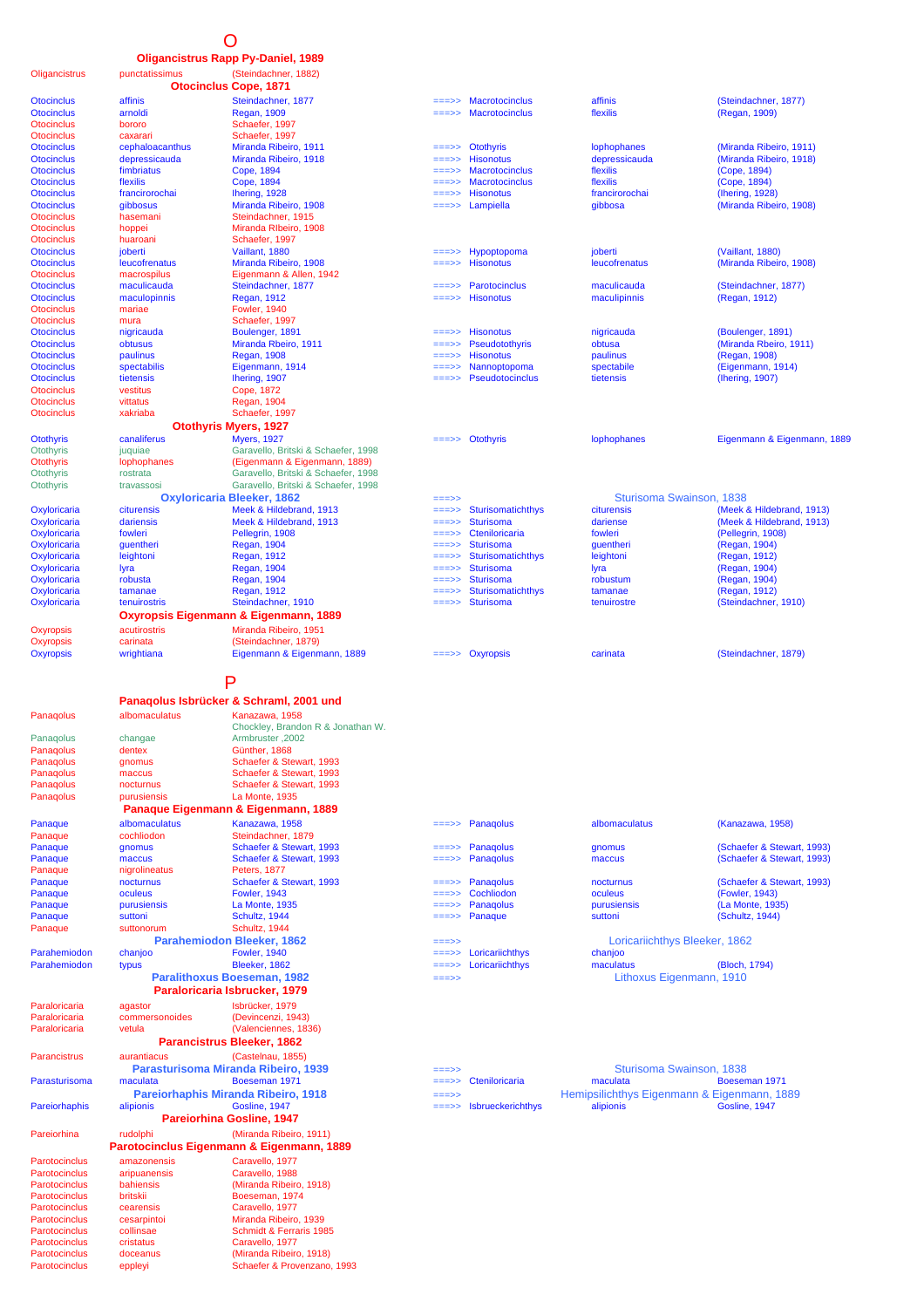| Parotocinclus                                  | haroldoi                               | Caravello, 1988                                                |                  |                                        |                                 |                                                        |
|------------------------------------------------|----------------------------------------|----------------------------------------------------------------|------------------|----------------------------------------|---------------------------------|--------------------------------------------------------|
| Parotocinclus                                  | jimi                                   | Caravello, 1977                                                |                  |                                        |                                 |                                                        |
| Parotocinclus                                  | jumbo                                  | Britski, Heraldo A. & Júlio C. Garavello, 2002                 |                  |                                        |                                 |                                                        |
| Parotocinclus                                  | longirostris                           | Caravello, 1988                                                |                  |                                        |                                 |                                                        |
| Parotocinclus                                  | maculicauda                            | (Steindachner, 1877)                                           |                  |                                        |                                 |                                                        |
| Parotocinclus                                  | minutus                                | Caravello, 1977                                                |                  |                                        |                                 |                                                        |
| Parotocinclus                                  | polyochrus                             | Schaefer, 1988<br>Alexandre Ribeiro, Alex Luiz de Andrade Melo |                  |                                        |                                 |                                                        |
| Parotocinclus                                  | prata                                  | & Edson H.L. Pereira .2002                                     |                  |                                        |                                 |                                                        |
| Parotocinclus                                  | spilosoma                              | (Foweler 1941)                                                 |                  |                                        |                                 |                                                        |
| Parotocinclus                                  | spilurus                               | (Foweler 1941)                                                 |                  |                                        |                                 |                                                        |
| Parotocinclus                                  | steindachneri                          | Caporiacco, 1947                                               |                  |                                        |                                 |                                                        |
|                                                |                                        | Peckoltia Miranda Ribeiro, 1912                                |                  |                                        |                                 |                                                        |
| Peckoltia                                      | bachi                                  | (Boulenger, 1898)                                              |                  |                                        |                                 |                                                        |
| Peckoltia                                      | braueri                                | (Eigenmann, 1912)                                              |                  |                                        |                                 |                                                        |
| Peckoltia                                      | brevis                                 | (La Monte, 1935)                                               |                  |                                        |                                 |                                                        |
| Peckoltia                                      | filicaudata                            | (Miranda Ribeiro, 1917)                                        |                  |                                        |                                 |                                                        |
| Peckoltia                                      | kuhlmanni                              | (Miranda Ribeiro, 1920)                                        |                  |                                        |                                 |                                                        |
| Peckoltia                                      | oligospila                             | (Günther, 1864)                                                |                  |                                        |                                 |                                                        |
| Peckoltia                                      | vermiculata                            | (Steindachner, 1908)                                           |                  |                                        |                                 |                                                        |
| Peckoltia                                      | vittata                                | (Steindachner, 1982)                                           |                  |                                        |                                 |                                                        |
|                                                |                                        | <b>Peckoltichthys Miranda Ribeiro, 1917</b>                    | ===>>            |                                        | Peckoltia Miranda Ribeiro, 1912 |                                                        |
| <b>Peckoltichthys</b><br><b>Peckoltichthys</b> | filicaudatus<br>kuhlmanni              | Miranda Ribeiro, 1917<br>Miranda Ribeiro, 1920                 | ===>><br>===>>   | Peckoltia<br>Peckoltia                 | filicaudata<br>kuhlmanni        | (Miranda Ribeiro, 1917)<br>(Miranda Ribeiro, 1920)     |
|                                                |                                        | Planiloricaria Isbrucker, 1971                                 |                  |                                        |                                 |                                                        |
|                                                |                                        |                                                                |                  |                                        |                                 |                                                        |
| Planiloricaria                                 | cryptodon                              | (Isbrücker, 1971)                                              |                  |                                        |                                 |                                                        |
|                                                |                                        | <b>Plecostomus Gronovius, 1839</b>                             | ===>>            |                                        | Loricariichthys Bleeker 1862    |                                                        |
|                                                |                                        | <b>Plecostomus Gronovius, 1854</b>                             | ===>>            |                                        | Hypostomus La Cepède, 1803      |                                                        |
|                                                |                                        | <b>Plecostomus Bleeker, 1862</b>                               | ===>>            |                                        | Hypostomus La Cepède, 1803      |                                                        |
| <b>Plecostomus</b>                             | aculeatus                              | Gronovius, 1854                                                | $=$ ==>>         | <b>Ancistrus</b>                       | temminckii                      | (Gronovius, 1854)                                      |
| <b>Plecostomus</b>                             | affinis                                | Steindachner, 1876                                             | ===>>            | <b>Hypostomus</b>                      | affinis                         | (Steindachner, 1876)                                   |
| <b>Plecostomus</b>                             | agna                                   | Miranda Ribeiro, 1907<br><b>Regan, 1908</b>                    | ===>>            | <b>Hypostomus</b><br><b>Hypostomus</b> | agna                            | (Miranda Ribeiro, 1907)                                |
| <b>Plecostomus</b><br><b>Plecostomus</b>       | albopunctatus<br>ancistroides          |                                                                | ===>>            |                                        | albopunctatus<br>ancistroides   | (Regan, 1908)                                          |
| <b>Plecostomus</b>                             | angipinnatus                           | Ihering, 1911<br>Leege, 1922                                   | ===>><br>===>>   | <b>Hypostomus</b><br><b>Hypostomus</b> | angipinnatus                    | (Ihering, 1911)<br>(Leege, 1922)                       |
| <b>Plecostomus</b>                             | angulicauda                            | Steindachner, 1876                                             | ===>>            | <b>Delturus</b>                        | angulicauda                     | (Steindachner, 1876)                                   |
| <b>Plecostomus</b>                             | annae                                  | Steindachner, 1882                                             | ===>>            | Squaliforma                            | annae                           | (Steindachner, 1882)                                   |
| <b>Plecostomus</b>                             | argus                                  | <b>Fowler, 1943</b>                                            | ===>>            | <b>Hypostomus</b>                      | argus                           | (Fowler, 1943)                                         |
| <b>Plecostomus</b>                             | aspilogaster                           | Cope, 1894                                                     | ===>>            | <b>Hypostomus</b>                      | aspilogaster                    | (Cope, 1894)                                           |
| <b>Plecostomus</b>                             | bicirrosus                             | Gronovius, 1854                                                | ===>>            | <b>Hypostomus</b>                      | plecostomus                     | (Gronovius, 1854)                                      |
| <b>Plecostomus</b>                             | biseriatus                             | Cope, 1872                                                     | ===>>            | Squaliforma                            | biseriata                       | (Cope, 1872)                                           |
| <b>Plecostomus</b>                             | bolivianus                             | Pearson, 1924                                                  | ===>>            | <b>Hypostomus</b>                      | bolivianus                      | (Pearson, 1924)                                        |
| <b>Plecostomus</b>                             | borelli                                | Boulenger, 1897                                                | ===>>            | <b>Hypostomus</b>                      | borelli                         | (Boulenger, 1897                                       |
| <b>Plecostomus</b>                             | boulengeri                             | Eigenmann & Kennedy, 1903                                      | ===>>            | <b>Hypostomus</b>                      | boulengeri                      | (Eigenmann & Kennedy, 1903)                            |
| <b>Plecostomus</b>                             | brasiliensis                           | Bleeker, 1862                                                  | ===>>            | <b>Hypostomus</b>                      | plecostomus                     | (Linnaeus, 1758 Gronovius, 1854)                       |
| <b>Plecostomus</b>                             | brevicauda                             | Gunther, 1864                                                  | ===>>            | <b>Hypostomus</b>                      | brevicauda                      | (Gunther, 1864)                                        |
| <b>Plecostomus</b><br><b>Plecostomus</b>       | brevis<br>carinatus                    | Nicholos, 1919<br>Steindachner, 1882                           | ===>>            | <b>Hypostomus</b><br>Watawata          | brevis<br>carinata              | (Nicholos, 1919)<br>(Steindachner, 1882)               |
| <b>Plecostomus</b>                             | carinotus                              | La Monte, 1933                                                 | ===>><br>===>>   | <b>Delturus</b>                        | carinotus                       | (La Monte, 1933)                                       |
| <b>Plecostomus</b>                             | carvalhoi                              | Miranda Ribeiro, 1937                                          | $=$ ==>>         | <b>Hypostomus</b>                      | carvalhoi                       | (Miranda Ribeiro, 1937)                                |
| <b>Plecostomus</b>                             | cataphractus                           | Gronovius, 1854                                                | $=$ ==>>         | Loricariichthys                        | maculatus                       | (Bloch, 1794)                                          |
| <b>Plecostomus</b>                             | chagarae                               | <b>Fowler, 1943</b>                                            | $=$ ==>>         | Aphanotorulus                          | popoi                           | (Pearson 1924)                                         |
| <b>Plecostomus</b>                             | commersonii                            | Eigenmann & Eigenmann, 1888                                    | $=$ ==>>         | <b>Hypostomus</b>                      | scabriceps                      | (Eigenmann & Eigenmann, 1888)                          |
| <b>Plecostomus</b>                             | commersonoides                         | Marini, Nichols & La Monte, 1933                               | $=$ ==>>         | <b>Hypostomus</b>                      | commersonoides                  | (Marini, Nichols & La Monte, 1933)                     |
| <b>Plecostomus</b>                             | cordovae                               | Günther, 1880                                                  | $=$ ==>>         | Hypostomus                             | cordovae                        | (Günther, 1880)                                        |
| <b>Plecostomus</b>                             | derbyi                                 | Haseman, 1911                                                  | ===>>            | <b>Hypostomus</b>                      | derbyi                          | (Haseman, 1911)                                        |
| <b>Plecostomus</b>                             | festae                                 | Boulenger, 1898                                                | ===>>            | Isorineloricaria                       | festae                          | (Boulenger, 1898)                                      |
| <b>Plecostomus</b>                             | flagellaris                            | Linnaeus, 1758                                                 | $=$ ==>>         | Loricaria                              | cataphracta                     | (Linnaeus, 1758)                                       |
| Plecostomus                                    | fluviatilis                            | Schubart, 1964                                                 |                  | <b>Hypostomus</b>                      | fluviatilis                     | (Schubart, 1964)                                       |
| <b>Plecostomus</b><br><b>Plecostomus</b>       | francisci<br>garmani                   | Lütken, 1874<br><b>Regan, 1904</b>                             | ===>><br>$==->>$ | <b>Hypostomus</b><br><b>Hypostomus</b> | francisci<br>qarmani            | (Lütken, 1874)<br>(Regan, 1904)                        |
| <b>Plecostomus</b>                             | gomesi                                 | <b>Fowler, 1942</b>                                            | ===>>            | <b>Hypostomus</b>                      | gomesi                          | (Fowler, 1942)                                         |
| <b>Plecostomus</b>                             | goyazensis                             | <b>Regan, 1908</b>                                             | ===>>            | <b>Hypostomus</b>                      | goyazensis                      | (Regan, 1908)                                          |
| <b>Plecostomus</b>                             | gymnorhynchus                          | Norman, 1926                                                   | ===>>            | <b>Hypostomus</b>                      | gymnorhynchus                   | (Norman, 1926)                                         |
| <b>Plecostomus</b>                             | hemiurus                               | Eigenmann, 1912                                                | ===>>            | <b>Hypostomus</b>                      | hemiurus                        | (Eigenmann, 1912)                                      |
| <b>Plecostomus</b>                             | hermanni                               | Ihering, 1905                                                  |                  | <b>Hypostomus</b>                      | hermanni                        | (Ihering, 1905)                                        |
| <b>Plecostomus</b>                             | heylandai                              | Boulenger, 1900                                                | ===>>            | <b>Kronichthys</b>                     | heylandai                       | (Boulenger, 1900)                                      |
| <b>Plecostomus</b>                             | hondae                                 | Regan 1912                                                     | ===>>            | Cochliodon                             | hondae                          | (Regan 1912)                                           |
| <b>Plecostomus</b>                             | iheringii                              | <b>Fowler, 1942</b>                                            | ===>>            | <b>Hypostomus</b>                      | gomesi                          | (Fowler, 1942)                                         |
| <b>Plecostomus</b>                             | iheringii                              | <b>Regan, 1908</b>                                             | ===>>            | <b>Hypostomus</b>                      | iheringii                       | (Regan, 1908)<br>(Miranda Ribeiro, 1918)               |
| <b>Plecostomus</b><br><b>Plecostomus</b>       | interruptus<br>jaguribensis            | Miranda Ribeiro, 1918<br><b>Fowler, 1915</b>                   | ===>><br>===>>   | <b>Hypostomus</b><br><b>Hypostomus</b> | interruptus<br>jaguribensis     | (Fowler, 1915)                                         |
| <b>Plecostomus</b>                             | johnii                                 | Steindachner, 1876                                             | ===>>            | <b>Hypostomus</b>                      | johnii                          | (Steindachner, 1876)                                   |
| <b>Plecostomus</b>                             | lacerta                                | Nichols, 1919                                                  | ===>>            | <b>Kronichthys</b>                     | lacerta                         | (Nichols, 1919)                                        |
| <b>Plecostomus</b>                             | laplatae                               | Eigenmann, 1907                                                | ===>>            | <b>Hypostomus</b>                      | laplatae                        | (Eigenmann, 1907)                                      |
| <b>Plecostomus</b>                             | latirostris                            | <b>Regan, 1904</b>                                             | ===>>            | <b>Hypostomus</b>                      | latirostris                     | (Regan, 1904)                                          |
| <b>Plecostomus</b>                             | lexi                                   | Ihering, 1911                                                  | ===>>            | <b>Hypostomus</b>                      | lexi                            | (Ihering, 1911)                                        |
| <b>Plecostomus</b>                             | lima                                   | Lütken, 1874                                                   | ===>>            | <b>Hypostomus</b>                      | lima                            | (Lütken, 1874)                                         |
| Plecostomus                                    | lima atropinnis                        | Eigenmann & Eigenmann, 1889                                    | ===>>            | <b>Hypostomus</b>                      | atropinnis                      | (Eigenmann & Eigenmann, 1889)                          |
| <b>Plecostomus</b>                             | limosus                                | Eigenmann & Eigenmann, 1889                                    | ===>>            | <b>Hypostomus</b>                      | commersoni                      | (Valenciennes, 1836)                                   |
| <b>Plecostomus</b>                             | longiradiatus<br>luetkeni              | <b>Holly, 1929</b>                                             | ===>>            | <b>Hypostomus</b>                      | longiradiatus                   | (Holly, 1929)                                          |
| <b>Plecostomus</b><br><b>Plecostomus</b>       | luteomaculatus                         | Steindachner, 1877<br>Devincenci & Teague, 1942                | ===>><br>===>>   | <b>Hypostomus</b><br><b>Hypostomus</b> | luetkeni<br>luteomaculatus      | (Steindachner, 1877)<br>(Devincenci & Teague, 1942)    |
| <b>Plecostomus</b>                             | luteus                                 | Godoy, 1980                                                    | ===>>            | <b>Hypostomus</b>                      | luteus                          | (Godoy, 1980)                                          |
| <b>Plecostomus</b>                             | macrops                                | Eigenmann & Eigenmann, 1888                                    | ===>>            | <b>Hypostomus</b>                      | macrops                         | (Eigenmann & Eigenmann, 1888)                          |
| <b>Plecostomus</b>                             | martini                                | Retzer Nico & Provenzano, 1999                                 | ===>>            | Acestridium                            | martini                         | (Retzer Nico & Provenzano, 1999)                       |
| <b>Plecostomus</b>                             | margaritifer                           | <b>Regan, 1908</b>                                             | ===>>            | <b>Hypostomus</b>                      | margaritifer                    | (Regan, 1908)                                          |
| <b>Plecostomus</b>                             | margaritifer butantanis                | Ihering, 1911                                                  | ===>>            | <b>Hypostomus</b>                      | butantanis                      | (Ihering, 1911)                                        |
| <b>Plecostomus</b>                             | meleagris                              | Marini, Nichols & La Monte, 1933                               | ===>>            | <b>Hypostomus</b>                      | meleagris                       | (Marini, Nichols & La Monte, 1933)                     |
| <b>Plecostomus</b>                             | microps                                | Steindachner, 1876                                             | ===>>            | Neoplecostomus                         | microps                         | (Steindachner, 1876)                                   |
| <b>Plecostomus</b>                             | microps                                | Ihering, 1907                                                  | ===>>            | Pareiorhina                            | rudolphi                        | (Miranda Ribeiro, 1911)                                |
| <b>Plecostomus</b>                             | micropuntatus                          | La Monte 1935                                                  | ===>>            | Aphanotorulus                          | micropuntatus                   | (La Monte 1935)                                        |
| <b>Plecostomus</b>                             | myersi                                 | Gosline, 1947                                                  |                  | <b>Hypostomus</b>                      | myersi                          | (Gosline, 1947)                                        |
| <b>Plecostomus</b><br><b>Plecostomus</b>       | niger                                  | Marini, Nichols & La Monte, 1933<br>Schubart, 1964             | ===>>            | <b>Hypostomus</b><br><b>Hypostomus</b> | niger                           | (Marini, Nichols & La Monte, 1933)<br>(Schubart, 1964) |
| <b>Plecostomus</b>                             | nigromaculatus<br>niveatus             | La Monte 1929                                                  | ===>>            | Dekeyseria                             | nigromaculatus<br>niveata       | (La Monte 1929)                                        |
| <b>Plecostomus</b>                             | nudiventris                            | <b>Fowler, 1941</b>                                            | ===>>            | <b>Hypostomus</b>                      | nudiventris                     | (Fowler, 1941)                                         |
| <b>Plecostomus</b>                             | obtusirostris                          | Steindachner, 1907                                             | ===>>            | <b>Hypostomus</b>                      | obtusirostris                   | (Steindachner, 1907)                                   |
| <b>Plecostomus</b>                             | paulinus                               | Ihering, 1905                                                  | ===>>            | Hypostomus                             | paulinus                        | (Ihering, 1905)                                        |
| <b>Plecostomus</b>                             | pellegrini                             | Regan, 1904                                                    | ===>>            | Pseudoancistrus                        | guentheri                       | (Regan, 1904)                                          |
| <b>Plecostomus</b>                             | phrixsosoma                            | <b>Fowler, 1940</b>                                            | ===>>            | Squaliforma                            | phrixsosoma                     | (Fowler, 1940)                                         |
| Plecostomus                                    | plerixosoma panamensis Eigenmann, 1922 |                                                                | ===>>            | Hemiancistrus                          | aspidolepis                     | (Günther, 1866)                                        |
|                                                |                                        |                                                                |                  |                                        |                                 |                                                        |

|                     | $\overline{\phantom{a}}$ |
|---------------------|--------------------------|
|                     | Hy                       |
|                     | ły                       |
|                     | temmi                    |
|                     | affinis                  |
| 。<br>。<br>。         | agna                     |
|                     | albopu                   |
|                     | ancistr                  |
|                     | angipir                  |
|                     | angulio                  |
|                     | annae                    |
|                     | argus                    |
| i<br>i<br>i         | aspilog                  |
|                     | plecos                   |
| <br> <br> <br> <br> | biseria                  |
|                     | bolivia                  |
|                     | borelli                  |
|                     | boulen                   |
|                     | plecos<br>brevica        |
|                     | brevis                   |
|                     | carinat                  |
|                     | carinot                  |
|                     | carvall                  |
|                     | macula                   |
| us                  | popoi                    |
|                     | scabrio                  |
| s<br>s<br>ria       | <b>comme</b>             |
|                     | cordov                   |
|                     | derbyi                   |
|                     | festae                   |
|                     | cataph                   |
|                     | fluviati                 |
|                     | francis                  |
|                     | garma                    |
|                     | gomes                    |
|                     | goyaze                   |
|                     | gymno                    |
|                     | hemiur                   |
|                     | herma                    |
|                     | heylan                   |
|                     | honda                    |
|                     | gomes                    |
|                     | ihering                  |
|                     | interru                  |
|                     | jagurib                  |
|                     | johnii                   |
|                     | lacerta                  |
|                     | laplata                  |
|                     | latirost                 |
|                     | lexi                     |
|                     | lima                     |
|                     | atropin                  |
|                     | <b>comm</b>              |
|                     | longira                  |
|                     | luetker<br>luteom        |
|                     | luteus                   |
|                     | macro                    |
|                     | martini                  |
|                     | marga                    |
|                     | butanta                  |
| i<br>i<br>i         | melea                    |
| mus                 | microp                   |
|                     | rudolpl                  |
| us                  | microp                   |
|                     | myersi                   |
| i<br>Si             | niger                    |
|                     | nigrom                   |
|                     | niveata                  |
|                     | nudive                   |
|                     | obtusir                  |
|                     | paulint                  |
| ;<br>;<br>strus     | guenth                   |
|                     | phrixso                  |
| us                  | aspido                   |
|                     |                          |

| Peckoltia Miranda Ribeiro, 1912 |                        |
|---------------------------------|------------------------|
| ilicaudata                      | (Miranda Ribeiro, 191) |
| uhlmanni                        | (Miranda Ribeiro, 192  |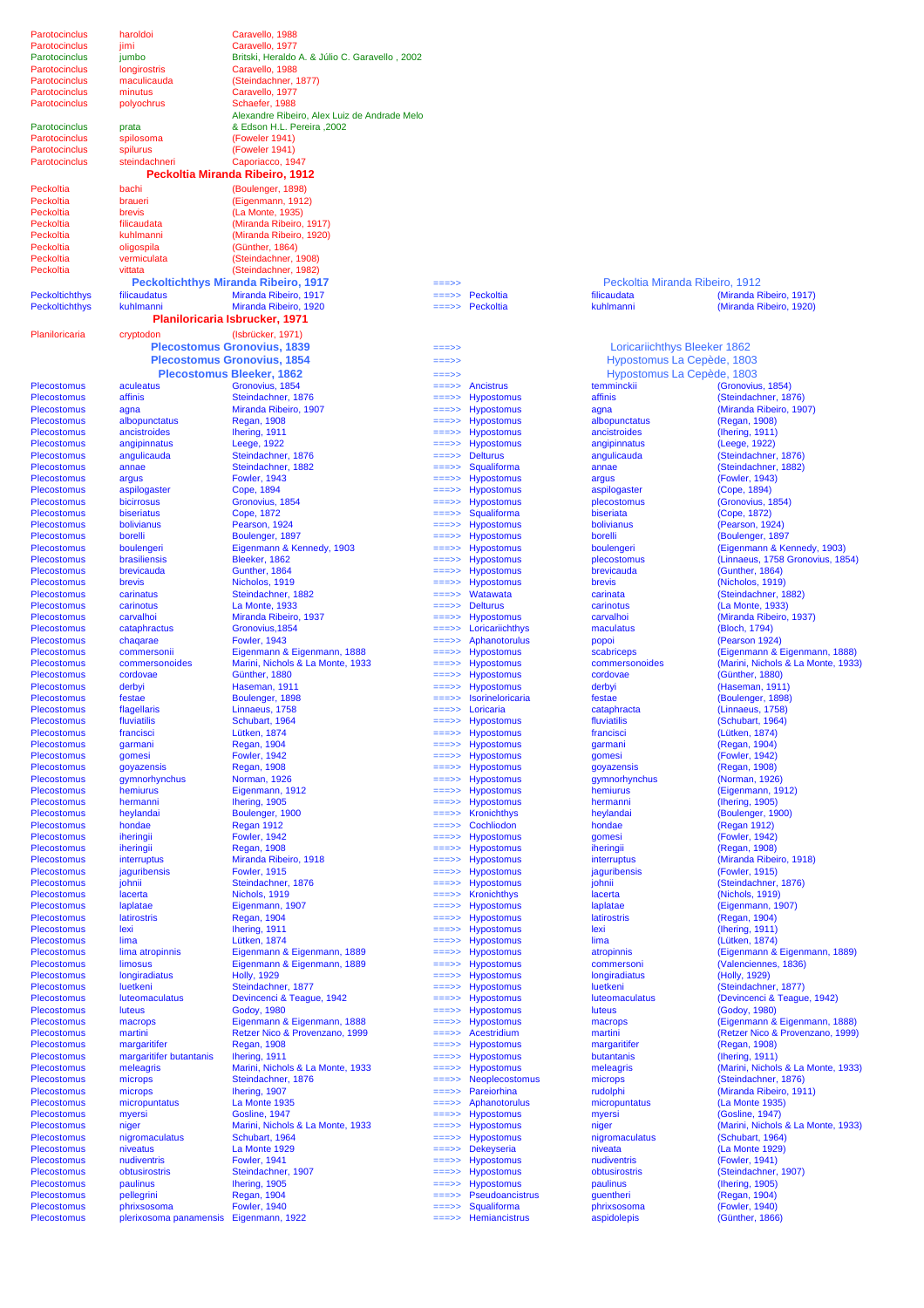|                                        |                                                     | <b>Fowler, 1941</b>                                                |                  |                             |                                | (Fowler, 1941)                       |
|----------------------------------------|-----------------------------------------------------|--------------------------------------------------------------------|------------------|-----------------------------|--------------------------------|--------------------------------------|
| <b>Plecostomus</b>                     | plerixosoma papariae                                |                                                                    | $=$ ==>>         | <b>Hypostomus</b>           | papariae                       |                                      |
| Plecostomus                            | popoi                                               | Pearson 1924                                                       | ===>>            | Aphanotorulus               | popoi                          | (Pearson 1924)                       |
| <b>Plecostomus</b>                     | pusarum                                             | <b>Starks, 1913</b>                                                | ===>>            | <b>Hypostomus</b>           | pusarum                        | (Starks, 1913)                       |
| <b>Plecostomus</b>                     | rachovii                                            | Regan, 1913                                                        | ===>>            | <b>Hypostomus</b>           | rachovii                       | (Regan, 1913)                        |
| <b>Plecostomus</b>                     | regani                                              | Ihering, 1905                                                      | ===>>            | <b>Hypostomus</b>           | regani                         | (Ihering, 1905)                      |
| Plecostomus                            | rondoni                                             | Miranda Ribeiro, 1912                                              | ===>>            | <b>Hypostomus</b>           | rondoni                        | (Miranda Ribeiro, 1912)              |
| <b>Plecostomus</b>                     | scaphyceps                                          | Nichols, 1919                                                      | ===>>            | <b>Hypostomus</b>           | scaphyceps                     | (Nichols, 1919)                      |
| <b>Plecostomus</b>                     | scopularia                                          | Cope, 1871                                                         |                  | Squaliforma                 | scopularia                     | (Cope, 1871)                         |
| <b>Plecostomus</b>                     | seminudus                                           | Eigenmann & Eigenmann, 1888                                        |                  | <b>Hypostomus</b>           | seminudus                      | (Eigenmann & Eigenmann, 1888)        |
| <b>Plecostomus</b>                     | spilosoma                                           | Foweler 1941                                                       | ===>>            | Parotocinclus               | spilosoma                      | (Foweler 1941)                       |
|                                        |                                                     |                                                                    |                  |                             |                                |                                      |
| <b>Plecostomus</b>                     | spilurus                                            | Foweler 1941                                                       | ===>>            | Parotocinclus               | spilurus                       | (Foweler 1941)                       |
| <b>Plecostomus</b>                     | spiniger                                            | Valenciennes, 1836                                                 | ===>>            | <b>Hypostomus</b>           | commersoni                     | (Valenciennes, 1836)                 |
| <b>Plecostomus</b>                     | spinosissimus                                       | Steindachner, 1880                                                 | ===>>            | Isorineloricaria            | spinosissima                   | (Steindachner, 1880)                 |
| <b>Plecostomus</b>                     | strigaticeps                                        | <b>Regan, 1908</b>                                                 | ===>>            | <b>Hypostomus</b>           | strigaticeps                   | (Regan, 1908)                        |
| <b>Plecostomus</b>                     | taeniatus                                           | <b>Regan, 1908</b>                                                 | ===>>            | <b>Hypostomus</b>           | taeniatus                      | (Regan, 1908)                        |
| <b>Plecostomus</b>                     | tenuicauda                                          | Steindachner, 1878                                                 | ===>>            | <b>Hypostomus</b>           | tenuicauda                     | (Steindachner, 1878)                 |
| <b>Plecostomus</b>                     | ternetzi                                            | Boulenger, 1895                                                    | ===>>            | <b>Hypostomus</b>           | ternetzi                       | (Boulenger, 1895)                    |
| <b>Plecostomus</b>                     | tietensis                                           | Ihering, 1911                                                      | ===>>            | Hypostomus                  | tietensis                      | (Ihering, 1911)                      |
| Plecostomus                            |                                                     |                                                                    | ===>>            | <b>Hypostomus</b>           |                                | (Godoy, 1969)                        |
|                                        | topavae                                             | Godoy, 1969                                                        |                  |                             | topavae                        |                                      |
| <b>Plecostomus</b>                     | unae                                                | Steindachner, 1878                                                 | ===>>            | <b>Hypostomus</b>           | unae                           | (Steindachner, 1878)                 |
| <b>Plecostomus</b>                     | unicolor                                            | Steindachner 1908                                                  | ===>>            | Aphanotorulus               | unicolor                       | (Steindachner 1908)                  |
| <b>Plecostomus</b>                     | vaillanti                                           | Steindachner, 1877                                                 | ===>>            | <b>Hypostomus</b>           | vaillanti                      | (Steindachner, 1877)                 |
| <b>Plecostomus</b>                     | variipictus                                         | Ihering, 1911                                                      | ===>>            | <b>Hypostomus</b>           | variipictus                    | (Ihering, 1911)                      |
| <b>Plecostomus</b>                     | varimaculosus                                       | <b>Fowler, 1945</b>                                                | ===>>            | <b>Hypostomus</b>           | varimaculosus                  | (Fowler, 1945)                       |
| <b>Plecostomus</b>                     | variostictus                                        | Miranda Ribeiro, 1912                                              | ===>>            | <b>Hypostomus</b>           | variostictus                   | (Miranda Ribeiro, 1912)              |
| <b>Plecostomus</b>                     | vermicularis                                        | Eigenmann & Eigenmann, 1888                                        | ===>>            | <b>Hypostomus</b>           | vermicularis                   | (Eigenmann & Eigenmann, 1888)        |
| <b>Plecostomus</b>                     | villarsi                                            | Lütken, 1874                                                       | ===>>            | Squaliforma                 | villarsi                       | (Lütken, 1874)                       |
|                                        |                                                     |                                                                    |                  |                             |                                |                                      |
| <b>Plecostomus</b>                     | virescens                                           | Cope, 1874                                                         | $==->>$          | Squaliforma                 | virescens                      | (Cope, 1874)                         |
| <b>Plecostomus</b>                     | wertheimeri                                         | Steindachner, 1877                                                 | ===>>            | Pogonopoma                  | wertheimeri                    | (Steindachner, 1877)                 |
| <b>Plecostomus</b>                     | winzi                                               | <b>Fowler, 1945</b>                                                | ===>>            | <b>Hypostomus</b>           | winzi                          | (Fowler, 1945)                       |
| <b>Plecostomus</b>                     | wuchereri                                           | Günther, 1864                                                      | ===>>            | <b>Hypostomus</b>           | wuchereri                      | (Günther, 1864)                      |
|                                        | Pogonopoma Regan, 1904                              |                                                                    |                  |                             |                                |                                      |
|                                        |                                                     |                                                                    |                  |                             |                                |                                      |
| Pogonopoma                             | obscurum                                            | Rodrigo Quevedo & Roberto E. Reis, 2002                            |                  |                             |                                |                                      |
| Pogonopoma                             | parahybae                                           | (Steindachner, 1877)                                               |                  |                             |                                |                                      |
| Pogonopoma                             | wertheimeri                                         | (Steindachner, 1877)                                               |                  |                             |                                |                                      |
|                                        | <b>Pogonopomoides Gosline, 1947</b>                 |                                                                    | $==->>$          |                             | Pogonopoma Regan, 1904         |                                      |
|                                        |                                                     |                                                                    |                  |                             |                                |                                      |
| Pogonopomoides                         | parahybae                                           | Steindachner, 1877                                                 | ===>>            | Pogonopoma                  | parahybae                      | (Steindachner, 1877)                 |
|                                        | <b>Pristiancistrus Fowler, 1945</b>                 |                                                                    | ===>>            |                             | Ancistrus Kner, 1854           |                                      |
| <b>Pristiancistrus</b>                 | eustictus                                           | <b>Fowler, 1945</b>                                                | ===>>            | Ancistrus                   | eustictus                      | (Fowler, 1945)                       |
|                                        | Proloricaria Isbrücker, 2001                        |                                                                    |                  |                             |                                |                                      |
|                                        |                                                     |                                                                    |                  |                             |                                |                                      |
| Proloricaria                           | lentiginosa                                         | (Isbrücker, 1979)                                                  |                  |                             |                                |                                      |
| Proloricaria                           | prolixa                                             | (Isbrücker & Nijssen, 1978)                                        |                  |                             |                                |                                      |
|                                        | <b>Pseudacanthicus Bleeker, 1862</b>                |                                                                    |                  |                             |                                |                                      |
|                                        | fordii                                              |                                                                    |                  |                             |                                |                                      |
| Pseudacanthicus                        |                                                     | (Günther, 1868)                                                    |                  |                             |                                |                                      |
| Pseudacanthicus                        | histrix                                             | (Valenciennes, 1840)                                               |                  |                             |                                |                                      |
| Pseudacanthicus                        | leopardus                                           | (Fowler, 1914)                                                     |                  |                             |                                |                                      |
| Pseudacanthicus                        | serratus                                            | (Valenciennes, 1840)                                               |                  |                             |                                |                                      |
| <b>Pseudoacanthicus</b>                | spinosus                                            | (Castelnau, 1855)                                                  |                  |                             |                                |                                      |
|                                        | <b>Pseudancistrus Bleeker, 1862</b>                 |                                                                    |                  |                             |                                |                                      |
|                                        |                                                     |                                                                    |                  |                             |                                |                                      |
|                                        |                                                     |                                                                    |                  |                             |                                |                                      |
| <b>Pseudoancistrus</b>                 | atratoensis                                         | Dahl. 1960                                                         |                  | <b>Dolichancistrus</b>      | atratoensis                    | (Dahl, 1960)                         |
| Pseudoancistrus                        | barbatus                                            | (Valenciennes, 1840)                                               |                  |                             |                                |                                      |
|                                        |                                                     |                                                                    | ===>>            |                             |                                |                                      |
| <b>Pseudoancistrus</b>                 | carnegiei                                           | (Eigenmann, 1916)                                                  |                  | <b>Dolichancistrus</b>      | carnegiei                      | (Eigenmann, 1916)                    |
| Pseudoancistrus                        | coquenani                                           | (Steindachner, 1915)                                               |                  |                             |                                |                                      |
| Pseudoancistrus                        | depressus                                           | (Günther, 1868)                                                    |                  |                             |                                |                                      |
| Pseudoancistrus                        | genisetiger                                         | <b>Fowler, 1941</b>                                                |                  | Lithoxancistrus             | genisetiger                    | (Fowler, 1941)                       |
| Pseudoancistrus                        | guentheri                                           | (Regan, 1904)                                                      |                  |                             |                                |                                      |
| <b>Pseudoancistrus</b>                 | luderwaldti                                         | Miranda Ribeiro, 1918                                              |                  | $=\equiv 5$ Hemipsilichthys | luderwaldti                    | (Miranda Ribeiro, 1918)              |
| <b>Pseudoancistrus</b>                 | nigrescens                                          | Eigenmann, 1912                                                    |                  |                             |                                |                                      |
| <b>Pseudoancistrus</b>                 |                                                     | <b>Fowler, 1941</b>                                                | ===>>            | Lithoxancistrus             |                                | (Fowler, 1941)                       |
|                                        | papariae                                            |                                                                    | ===>>            |                             | papariae                       |                                      |
| <b>Pseudoancistrus</b>                 | pediculatus                                         | Eigenmann, 1917                                                    |                  | <b>Dolichancistrus</b>      | pediculatus                    | (Eigenmann, 1917)                    |
| <b>Pseudoancistrus</b>                 | pediculatus cobrensis                               | Schultz, 1944                                                      |                  | <b>Dolichancistrus</b>      | cobrensis                      | (Schultz, 1944)                      |
| <b>Pseudoancistrus</b>                 | torbesensis                                         | Schultz, 1944                                                      | ===>>            | Cordylancistrus             | torbesensis                    | (Schultz, 1944)                      |
|                                        | <b>Pseudocanthicus Steindachner, 1915</b>           |                                                                    | ===>>            |                             | Pseudoacanthicus Bleeker, 1862 |                                      |
| <b>Pseudocanthicus</b>                 | fimbriatus                                          | Steindachner, 1915                                                 | ===>>            | <b>Exastilithoxus</b>       | fimbriatus                     | (Steindachner, 1915)                 |
|                                        | <b>Pseudohemiodon Bleeker, 1862</b>                 |                                                                    |                  |                             |                                |                                      |
|                                        |                                                     |                                                                    |                  |                             |                                |                                      |
| Pseudohemiodon                         | amazonus                                            | (Delsman, 1941)                                                    |                  |                             |                                |                                      |
| Pseudohemiodon                         | apithanos                                           | Isbrücker & Nijssen, 1978                                          |                  |                             |                                |                                      |
| Pseudohemiodon                         | devincencii                                         | (Soriano S., 1950)                                                 |                  |                             |                                |                                      |
| Pseudohemiodon                         | lamina                                              | (Günther, 1868)                                                    |                  |                             |                                |                                      |
| Pseudohemiodon                         | laticeps                                            | (Regan, 1904)                                                      |                  |                             |                                |                                      |
|                                        |                                                     |                                                                    |                  |                             |                                |                                      |
| Pseudohemiodon                         | platycephalus                                       | (Kner, 1953)                                                       |                  |                             |                                |                                      |
| Pseudohemiodon                         | thorectes                                           | Isbrücker, 1975                                                    |                  |                             |                                |                                      |
|                                        | Pseudolithoxus Isbrücker & Werner, 2001             |                                                                    |                  |                             |                                |                                      |
| <b>Pseudolithoxus</b>                  |                                                     |                                                                    |                  |                             |                                |                                      |
| <b>Pseudolithoxus</b>                  | anthrax<br>dumus                                    | (Armbruster & Provenzano, 2000)<br>(Armbruster & Provenzano, 2000) |                  |                             |                                |                                      |
|                                        |                                                     |                                                                    |                  |                             |                                |                                      |
| <b>Pseudolithoxus</b>                  | nicoi                                               | (Armbruster & Provenzano, 2000)                                    |                  |                             |                                |                                      |
| <b>Pseudolithoxus</b>                  | tigris                                              | (Armbruster & Provenzano, 2000)                                    |                  |                             |                                |                                      |
|                                        | <b>Pseudoloricaria Bleeker, 1862</b>                |                                                                    |                  |                             |                                |                                      |
| Pseudoloricaria                        | laeviuscula                                         |                                                                    |                  |                             |                                |                                      |
|                                        |                                                     | (Valenciennes, 1840)                                               |                  |                             |                                |                                      |
|                                        | <b>Pseudorinelepis Bleeker, 1862</b>                |                                                                    |                  |                             |                                |                                      |
| Pseudorinelepis                        | genibarbis                                          | (Valenciennes, 1840)                                               |                  |                             |                                |                                      |
|                                        |                                                     |                                                                    |                  |                             |                                |                                      |
|                                        | <b>Pseudotocinclus Nichols, 1919</b>                |                                                                    |                  |                             |                                |                                      |
| Pseudotocinclus                        | intermedius                                         | Ihering, 1907                                                      |                  | <b>Pseudotocinclus</b>      | tietensis                      | (Ihering, 1907)                      |
| <b>Pseudotocinclus</b>                 | ribeiroi                                            | <b>Gomes, 1955</b>                                                 |                  | <b>Schizolecis</b>          | guentheri                      | (Miranda Ribeiro, 1920)              |
| Pseudotocinclus                        | tietensis                                           | (Ihering, 1907)                                                    |                  |                             |                                |                                      |
|                                        |                                                     |                                                                    |                  |                             |                                |                                      |
|                                        | <b>Pseudotothyris Britski &amp; Garavello, 1984</b> |                                                                    |                  |                             |                                |                                      |
| <b>Pseudotothyris</b>                  | janeirensis                                         | Britski & Garavello, 1984                                          |                  |                             |                                |                                      |
| Pseudotothyris                         | obtusa                                              | (Miranda Ribeiro, 1920)                                            |                  |                             |                                |                                      |
|                                        |                                                     |                                                                    |                  |                             |                                |                                      |
|                                        | <b>Psilichthys Steindachner, 1907</b>               |                                                                    |                  |                             |                                |                                      |
| <b>Psilichthys</b>                     | cameroni                                            | Steindachner, 1907                                                 | ===>>            | Hemipsilichthys             | cameroni                       | (Steindachner, 1907)                 |
|                                        | Pterosturisoma Isbrucker & Nijssen, 1978            |                                                                    |                  |                             |                                |                                      |
| Pterosturisoma                         | microps                                             | (Eigenmann Allen 1942)                                             |                  |                             |                                |                                      |
|                                        |                                                     |                                                                    | ===>>            |                             |                                |                                      |
|                                        | <b>Pterygophlichthys Bleeker, 1862</b>              |                                                                    |                  |                             | Liposarcus Günther, 1864       |                                      |
| Pterygophlichthys<br>Pterygophlichthys | anisitsi<br>juvens                                  | Eigenmann & Kennedy, 1903<br>Eigenmann & Kennedy, 1903             | ===>><br>$==->>$ | Liposarcus<br>Liposarcus    | ambrosettii<br>ambrosettii     | (Holmberg, 1893)<br>(Holmberg, 1893) |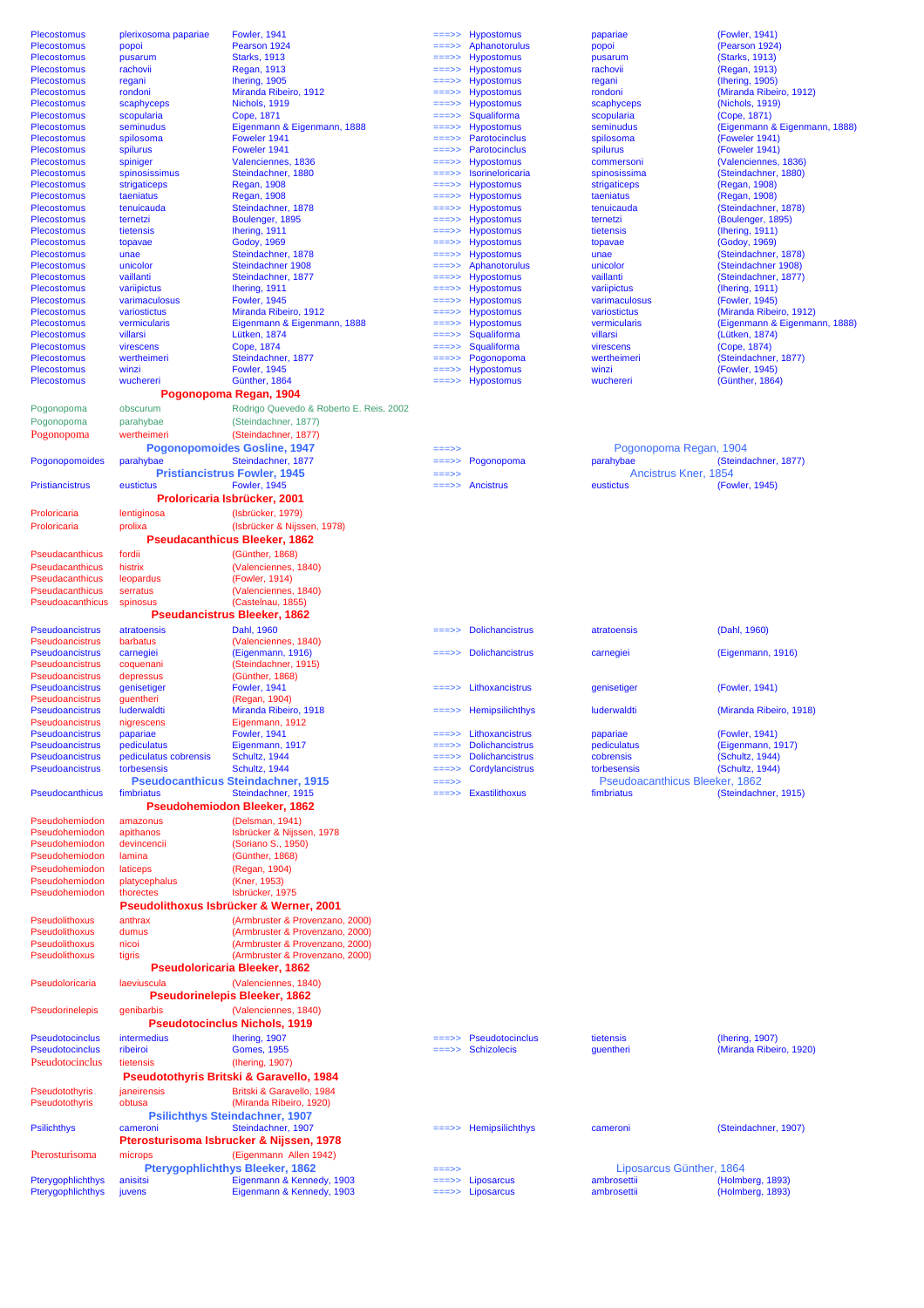|                                        |                                  | <b>Pterygoplichthys Gill, 1858</b>                               |                    |                                      |                                     |                                                 |
|----------------------------------------|----------------------------------|------------------------------------------------------------------|--------------------|--------------------------------------|-------------------------------------|-------------------------------------------------|
| Pterygoplichthys                       | etentaculatus                    | (Spix. 1829)                                                     |                    |                                      |                                     |                                                 |
| Pterygoplichthys<br>Pterygoplichthys   | parananus<br>undecimalis         | <b>Peters, 1881</b><br>(Steindachner, 1878)                      |                    | Megalancistrus                       | parananus                           | (Peters, 1881)                                  |
| Pterygoplichthys                       | zuliaensis                       | <b>Weber, 1991</b>                                               |                    |                                      |                                     |                                                 |
|                                        |                                  | Pyxiloricaria Isbrucker & Nijssen, 1984                          |                    |                                      |                                     |                                                 |
| Pyxiloricaria                          | menezesi                         | Isbrucker & Nijssen, 1984                                        |                    |                                      |                                     |                                                 |
|                                        |                                  |                                                                  |                    |                                      |                                     |                                                 |
|                                        |                                  | Q                                                                |                    |                                      |                                     |                                                 |
|                                        |                                  | Quiritixys Isbrücker, 2001                                       |                    |                                      |                                     |                                                 |
| Quiritixys                             | leiopleura                       | (Oyakawa, 1993)                                                  |                    |                                      |                                     |                                                 |
|                                        |                                  |                                                                  |                    |                                      |                                     |                                                 |
|                                        |                                  | R                                                                |                    |                                      |                                     |                                                 |
|                                        |                                  | Reganella Eigenmann, 1905                                        |                    |                                      |                                     |                                                 |
| Reganella                              | depressa                         | (Kner, 1853)<br>Rhadinoloricaria Isbrucker & Nijssen, 1974       |                    |                                      |                                     |                                                 |
| Rhadinoloricaria                       | macromystax                      | (Günther, 1869)                                                  |                    |                                      |                                     |                                                 |
|                                        |                                  | Rhinelepis von Spix, 1829                                        |                    |                                      |                                     |                                                 |
| <b>Rhinelepis</b>                      | agassizii                        | Steindachner, 1877                                               |                    | <b>Pseudorinelepis</b>               | genibarbis                          | (Steindachner, 1877)                            |
| Rhinelepis<br><b>Rhinelepis</b>        | aspera<br>levis                  | Spix, 1829<br>Pearson, 1924                                      | ===>>              | Cochliodon                           | levis                               | (Pearson, 1924)                                 |
| <b>Rhinelepis</b>                      | lophophanes                      | Eigenmann & Eigenmann, 1889                                      |                    | <b>Otothyris</b>                     | lophophanes                         | (Eigenmann & Eigenmann, 1889)                   |
| <b>Rhinelepis</b><br><b>Rhinelepis</b> | parahybae<br>rudolphi            | Steindachner, 1877<br>Miranda Ribeiro, 1911                      | =>><br>===>>       | Pogonopomoides<br>Pareiorhina        | parahybae<br>rudolphi               | (Steindachner, 1877)<br>(Miranda Ribeiro, 1911) |
| <b>Rhinelepis</b>                      | strigosa                         | Valenciennes, 1840                                               |                    |                                      |                                     |                                                 |
|                                        |                                  | Rhineloricaria (Berg, 1893)                                      | ===>>              |                                      | Rineloricaria (Bleeker, 1862)       |                                                 |
| Rhineloricaria<br>Rhineloricaria       | morrowi                          | <b>Fowler, 1940</b><br><b>Fowler, 1940</b>                       | ===>>              | Hemiloricaria<br>Limatulichtys       | morrowi                             | (Fowler, 1940)<br>(Fowler, 1940)                |
| Rhineloricaria                         | petleyi<br>wolfei                | <b>Fowler, 1940</b>                                              | ===>><br>===>>     | Hemiloricaria                        | petleyi<br>wolfei                   | (Fowler, 1940)                                  |
|                                        |                                  | <b>Rhinolepis Borodin, 1927</b>                                  | $==>>$             |                                      | Rhinelepis Spix, 1829               |                                                 |
| <b>Rhinolepis</b>                      | parayuensis                      | Borodin, 1927<br><b>Rinelepis (Valenciennes, 1840)</b>           | ===>>              | <b>Otocinclus</b>                    | vittatus<br>Rhinelepis (Spix, 1829) | (Regan, 1904)                                   |
| <b>Rinelepis</b>                       | acanthicus                       | Valenciennes, 1840                                               | $==->>$<br>$==->>$ | <b>Acanthicus</b>                    | hystrix                             | Spix, 1829                                      |
| <b>Rinelepis</b>                       | denibarbis                       | Valenciennes, 1840                                               | ===>>              | Pseudorinelepis                      | qenibarbis                          | (Valenciennes, 1840)                            |
| <b>Rinelepis</b><br><b>Rinelepis</b>   | histrix<br>strigosa              | Valenciennes, 1840<br>Valenciennes, 1840                         | ===>>              | Pseudacanthicus<br><b>Rhinelepis</b> | histrix<br>strigosa                 | (Valenciennes, 1840)<br>(Valenciennes, 1840)    |
|                                        |                                  | Ricola Isbrucker & Nijssen, 1978                                 |                    |                                      |                                     |                                                 |
| Ricola                                 | macrops                          | (Regan, 1904)                                                    |                    |                                      |                                     |                                                 |
|                                        |                                  | <b>Rineloricaria Bleeker, 1862</b>                               |                    |                                      |                                     |                                                 |
| Rineloricaria                          | aequalicuspis                    | Reis & Cardoso, 2001                                             |                    |                                      |                                     |                                                 |
| Rineloricaria<br>Rineloricaria         | cadeae<br>castroi                | (Hensel, 1868)<br>Isbrücker Nijssen, 1984                        |                    | Hemiloricaria                        | castroi                             | (Isbrücker Nijssen, 1984)                       |
| Rineloricaria                          | catamarcensis                    | (Berg, 1895)                                                     |                    |                                      |                                     |                                                 |
| Rineloricaria<br>Rineloricaria         | cubataonis<br>felipponei         | (Steindachner, 1907)<br>(Fowler, 1943)                           |                    |                                      |                                     |                                                 |
| Rineloricaria                          | formosa                          | Isbrücker & Nijssen, 1979                                        |                    | Hemiloricaria                        | formosa                             | (Isbrücker & Nijssen, 1979)                     |
| Rineloricaria                          | hasemani                         | Isbrücker & Nijssen 1979                                         |                    | Hemiloricaria                        | hasemani                            | (Isbrücker & Nijssen 1979)                      |
| Rineloricaria<br>Rineloricaria         | henselii<br>heteroptera          | (Steindachner, 1907)<br>Isbrücker & Nijssen, 1976                | ===>>              | Leliella                             | heteroptera                         | (Isbrücker & Nijssen, 1976)                     |
| Rineloricaria                          | jaraguensis                      | (Steindachner, 1909 & 1910)                                      |                    |                                      |                                     |                                                 |
| Rineloricaria<br>Rineloricaria         | kronei<br>latirostris            | (Miranda Ribeiro, 1920)                                          |                    |                                      |                                     |                                                 |
| Rineloricaria                          | lima                             | (Boulenger, 1900)<br>(Kner, 1853)                                |                    |                                      |                                     |                                                 |
| Rineloricaria                          | longicauda                       | <b>Reis, 1983</b>                                                |                    |                                      |                                     |                                                 |
| Rineloricaria<br>Rineloricaria         | maquinensis<br>microlepidogaster | Reis & Cardoso, 2001<br>(Regan, 1904)                            |                    |                                      |                                     |                                                 |
| Rineloricaria                          | microlepidota                    | (Steindachner, 1907)                                             |                    |                                      |                                     |                                                 |
| Rineloricaria                          | pareiacantha                     | (Fowler, 1943)                                                   |                    |                                      |                                     |                                                 |
| Rineloricaria<br>Rineloricaria         | pentamaculata<br>quadrensis      | Langeani & Araujo, 1994<br><b>Reis, 1983</b>                     |                    |                                      |                                     |                                                 |
| Rineloricaria                          | steindachneri                    | (Regan, 1904)                                                    |                    |                                      |                                     |                                                 |
| Rineloricaria<br>Rineloricaria         | strigalata<br>thrissoceps        | (Hensel, 1868)<br>(Fowler, 1943)                                 |                    |                                      |                                     |                                                 |
|                                        |                                  |                                                                  |                    |                                      |                                     |                                                 |
|                                        |                                  | S                                                                |                    |                                      |                                     |                                                 |
|                                        |                                  | Schizolecis Britski & Garavello, 1984<br>(Miranda Ribeiro, 1920) |                    |                                      |                                     |                                                 |
| <b>Schizolecis</b>                     | guentheri                        | Scobinancistrus Isbrücker & Nijssen, 1989                        |                    |                                      |                                     |                                                 |
| Scobinancistrus                        | aureatus                         | Burgess, 1994                                                    |                    |                                      |                                     |                                                 |
| Scobinancistrus                        | pariolispos                      | Isbrücker & Nijssen, 1991                                        |                    |                                      |                                     |                                                 |
|                                        |                                  | Sophiancistrus Isbrücker & Seidel, 2001                          |                    |                                      |                                     |                                                 |
| Sophiancistrus<br>Sophiancistrus       | arenarius<br>ucuyalensis         | (Eigenmann, & Allen, 1942)<br>(Fowler, 1940)                     |                    |                                      |                                     |                                                 |
|                                        |                                  | <b>Spatuloricaria Schultz, 1944</b>                              |                    |                                      |                                     |                                                 |
| Spatuloricaria                         | atratoensis                      | Schultz, 1944                                                    |                    |                                      |                                     |                                                 |
| Spatuloricaria<br>Spatuloricaria       | caquetae<br>curvispina           | (Fowler, 1943)<br>(Dahl, 1941)                                   |                    |                                      |                                     |                                                 |
| Spatuloricaria                         | euacanthagenys                   | Isbrücker, 1979                                                  |                    |                                      |                                     |                                                 |
| Spatuloricaria                         | evansii                          | (Boulenger, 1892)                                                |                    |                                      |                                     |                                                 |
| Spatuloricaria<br>Spatuloricaria       | fimbriata<br>gymnogaster         | (Eigenmann & Vance, 1912)<br>(Eigenmann & Vance, 1912)           |                    |                                      |                                     |                                                 |
| Spatuloricaria                         | nudiventris                      | (Valenciennes, 1840)                                             |                    |                                      |                                     |                                                 |
| Spatuloricaria<br>Spatuloricaria       | phelpsi<br>puganensis            | Schultz, 1944<br>(Pearson, 1937)                                 |                    |                                      |                                     |                                                 |
|                                        |                                  |                                                                  |                    |                                      |                                     |                                                 |